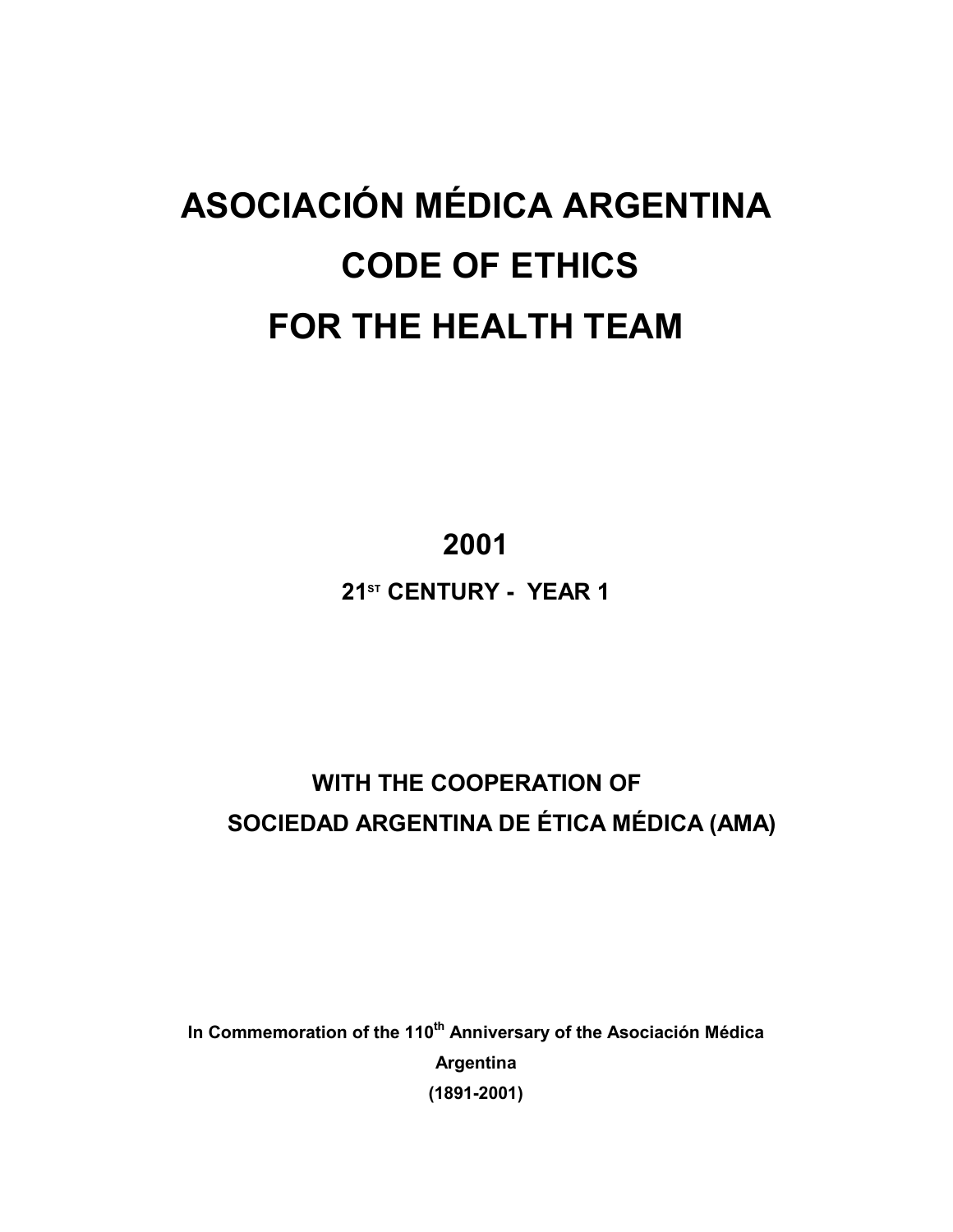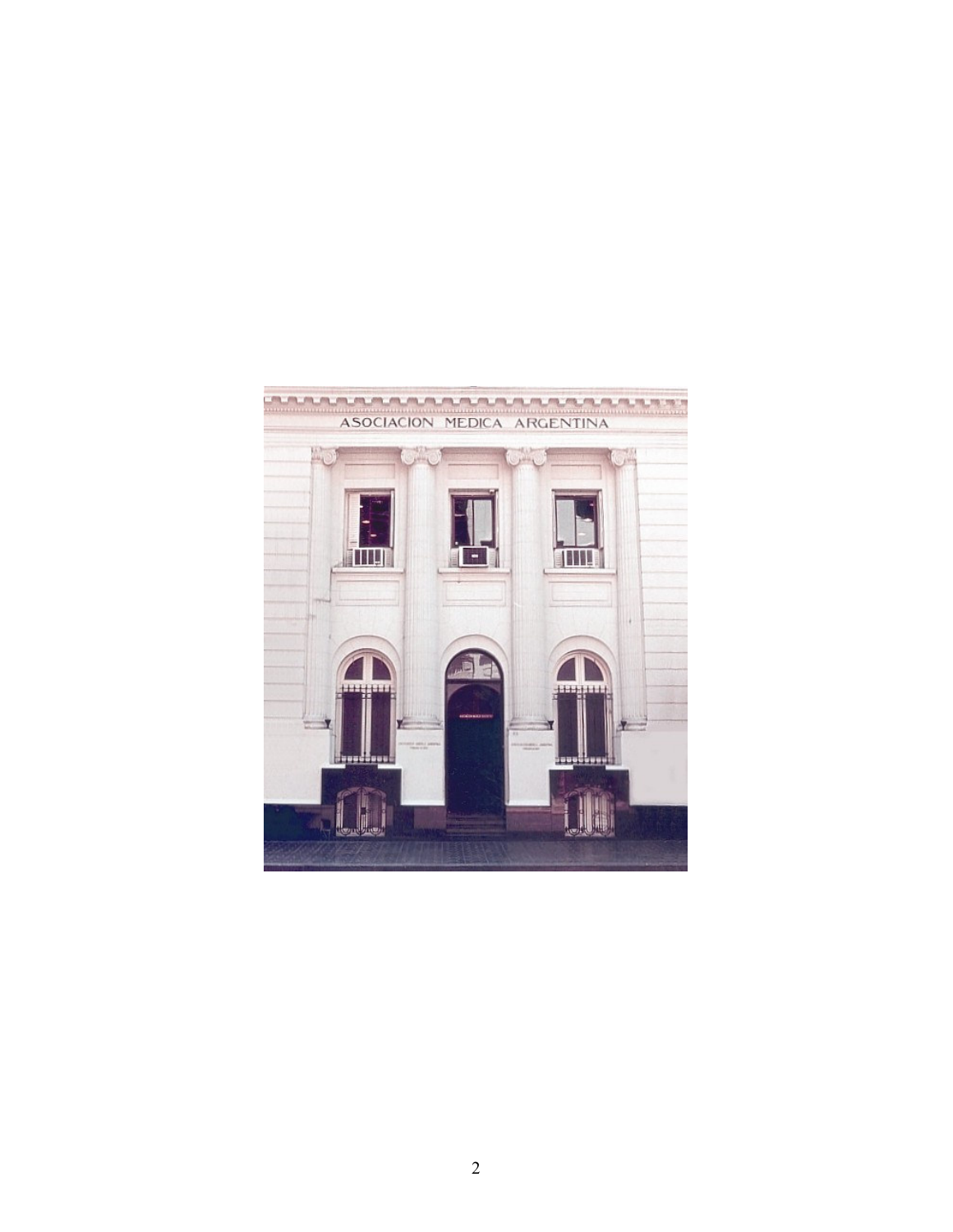## **ASOCIACIÓN MÉDICA ARGENTINA EXECUTIVE COMMITTEE** 2001-2002

Chairman Vice-Chairman Secretary General Vice-Secretary Treasurer Vice-Treasurer **Secretary of Minutes** 

**Voting Members** 

Elías Hurtado Hoyo, MD Juan E. Dillon, MD Miguel Falasco, MD Jorge Gorodner, MD Omar Luis Molina Ferrer, MD Gustavo Piantoni, MD Carlos Rubén Cabrera, MD

Jorge Manrique, MD Roberto Reussi, MD Esther Stolar, MD Pablo López, MD

**Alternate Voting Members** 

Juan Domínguez, MD Vicente Gorrini, MD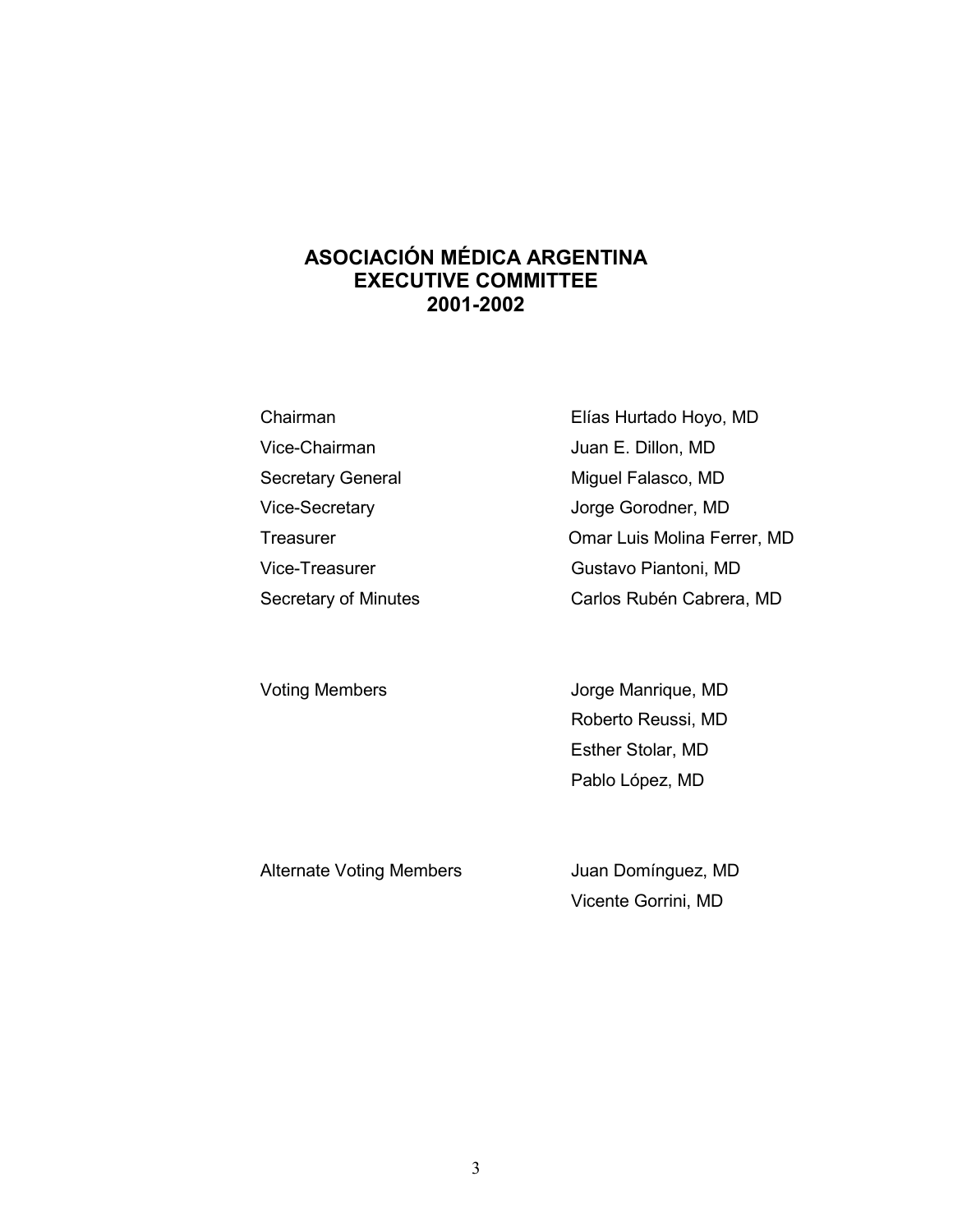## **ASOCIACIÓN MÉDICA ARGENTINA FOUNDING MEMBERS**  $(1891)$

Aberasturi Maximiliano Acuña L. Alba Carrera J. Allende Ignacio Allende Juan G. Almanza Juan P. Alston Juan Alurralde Mariano Amuchasteguy G. Arata R.M. Araujo J.J. Arce José Ayerza José Abel Baigorri E. Ballester Antonio F. Barbiglia Eugenio Barraza J.C. **Bazterrica Enrique** Beek P. **Bello Andrés** Bellouard V. Benedit Pedro Bengolea M. Berra Jacobo I. Billinghurst A. Bonorino Udaondo Carlos Bozetti A. Cabezón J.M. Cabred Domingo Caldumbide Juan Canton Eliseo Casanova Julio P. Castaño Alberto Castex Mariano Castro A. Meléndez L.

Castro Pedro Máximo Centeno Ángel M. Chavez Gregorio Clausolles C. Colón Ricardo Coni Emilio R. Córdoba Juan Carlos Costa Jaime R. Cranwell Daniel J Crotto J.B. Cuñado F. D'Agostino F. D'Alessandro Antonio Davel D. Davison Diego TR De Gainza Rodolfo De La Cárcova Luis Del Arca E. Dellepiane Manuel Domínguez Silverio Emery Florencio Escalier José M Escudero Pedro **Esteves J.A.** Fernández J R Ferrari O. Ferreyra B. Ferreyra Miquel Gainza Rodolfo Gandolfo Antonio C. Ganduglia P. García Fernández Juan Garzia F Videla E.González Goyena Juan Raúl Pinto J.T.

Grierson Cecilia Güemes L. Guerrico R. Güiraldes A Hernández Obdulio Herrera Vegas Marcelino **Hunt Gregorio** Ingenieros José Inurrigarro Lorenzo Irizar J.M.  $|zz0|$ . Jasinski G. Jorge J.M. Justo Juan B. Labougle Pedro Lagarde Alfredo Lagleyze Pedro Larguía Facundo Larroque B. Laure Jorge Leiguarda Alonso Levingston Luis Lima Diego Lizarralde D. Llambías Joaquín Lloberas C. Loreto Jerónimo Lozano Ernesto Luque Eliseo Mainini Carlos Maione F. Malbrán Carlos Martínez Benjamín Martínez J. Massini JF Spada Carlos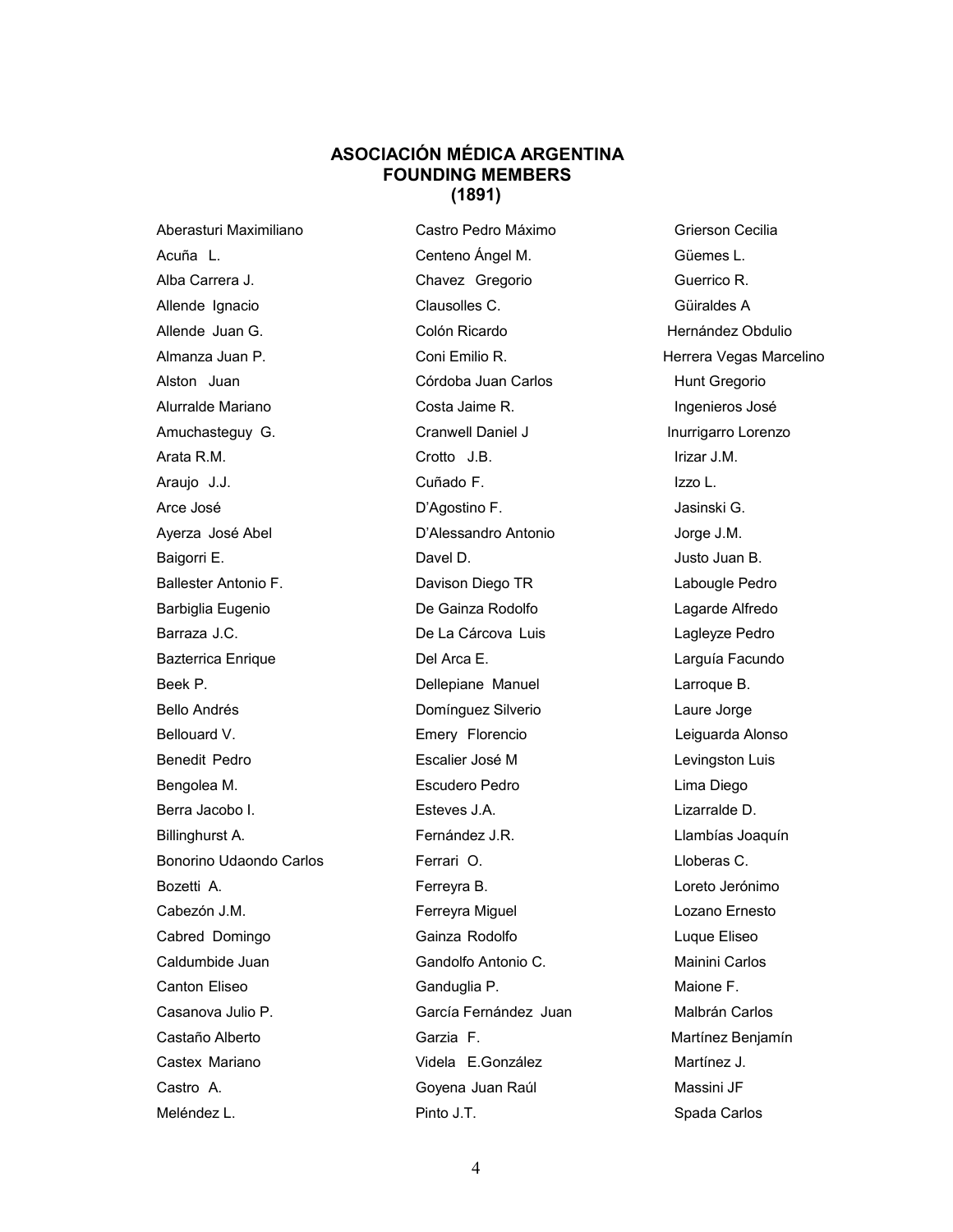Méndez Julio Molina D. Molinari José F. Mollard F. Montes de Oca Augusto Montes de Oca Leopoldo Murray Guillermo G. Navarro Juan Carlos Obarrio Juan M. Obejero M.D. Ortega Florentino Pacheco Román Penna José Pereyra Rego J. (Jr) Pineda Félix Piñero Antonio F.

Pistoni Julio Pittaluga A.S. Puebla Adolfo Ramallo N. Ramauge A. Ramírez E. Rey C. Rivas José Roberts Pedro F. Romero Braulio Santillán C.S. Segura Eliseo V Señorans Juan B. Settieri N. Solá José Sommer Baldomero

Stadtfeld Conrado Starke Carlos E Sudnick R. Susini Telémaco Taggrh N. Tancredi Botto J. Tello Wenceslao Terán J.D. Torino M.M. Uballes Eufemio Uriarte A. Valdéz Adolfo Vasallo Manuel Vila Luis F. Viñas Marcelo Wasserzug Eugenio Welchli Gustavo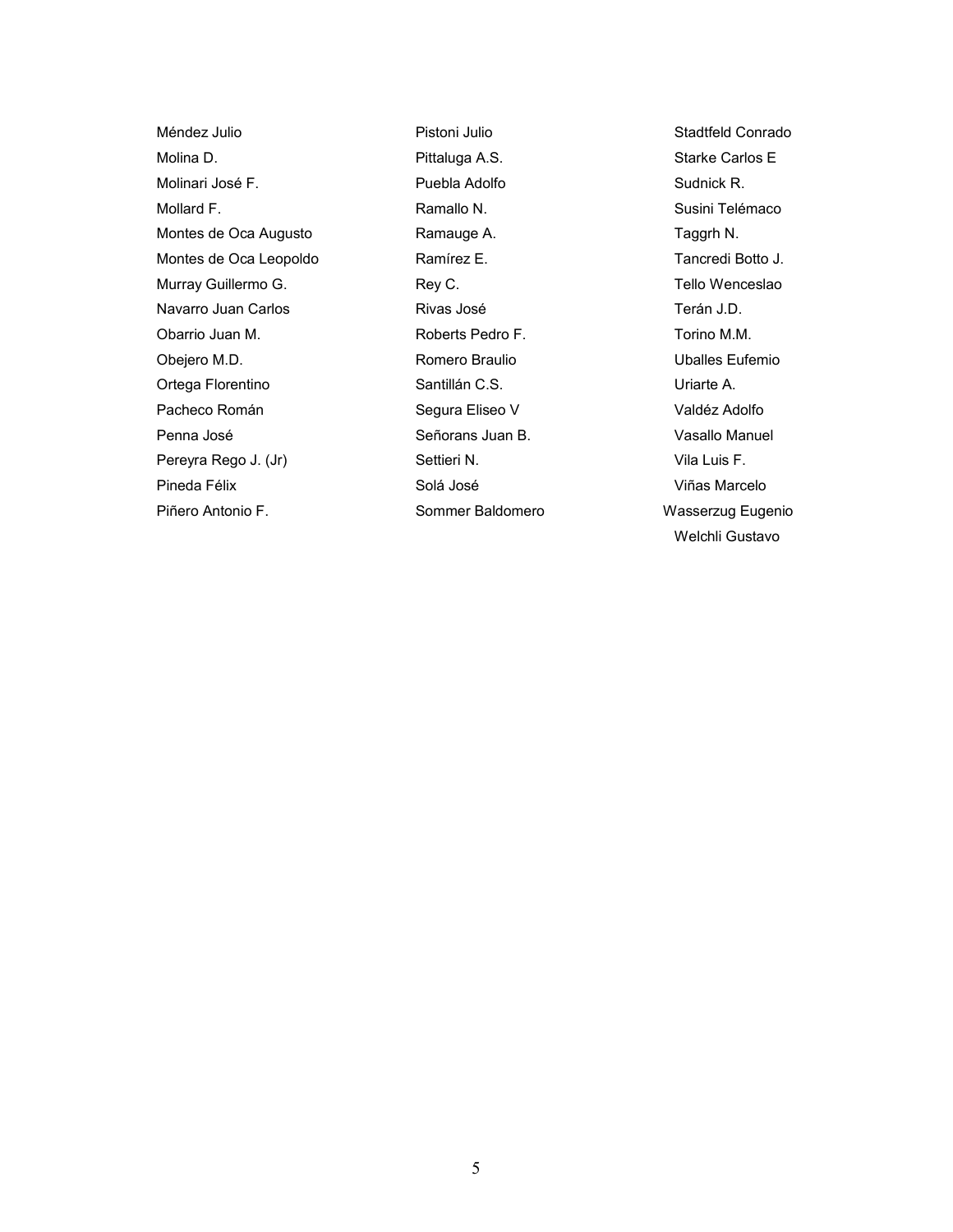## ASOCIACIÓN MÉDICA ARGENTINA **CHAIRMEN**

| Pedro F.Roberts                    | 1891      | Carlos Mainini            | 1936-1938 |
|------------------------------------|-----------|---------------------------|-----------|
| Emilio R. Coni                     | 1891-1893 | Carlos Mainini            | 1938-1940 |
| Eufemio Uballes                    | 1893-1894 | Carlos Mainini            | 1940-1942 |
| Roberto Wernicke                   | 1894-1895 | Nicolás Romano            | 1942-1944 |
| Roberto Wernicke                   | 1896-1897 | Nicolás Romano            | 1944-1946 |
| <b>Baldomero Sommer</b>            | 1897-1899 | José Valls                | 1946-1948 |
| Enrique Bazterrica                 | 1899-1900 | José Valls                | 1948-1950 |
| Abel Ayerza                        | 1900-1901 | Rodolfo A. Eyherabide     | 1950-1952 |
| José M.Escalier                    | 1901-1902 | Rodolfo A. Eyherabide     | 1952-1954 |
| José F. Molinari                   | 1902-1903 | Rodolfo A. Eyherabide     | 1954-1956 |
| Ángel M.Centeno                    | 1903-1904 | Carlos E.Ottolenghi       | 1956-1958 |
| Pedro Benedit                      | 1904-1905 | José Belbey               | 1958-1960 |
| Maximiliano Aberastury             | 1905-1906 | Humberto R.Rugiero        | 1960-1962 |
| Daniel I. Cranwell                 | 1906-1907 | Humberto R.Rugiero        | 1962-1964 |
| Marcelino Herrera Vegas 1907-1908  |           | Eduardo L.Capdehourat     | 1964-1966 |
| Horacio.G.Piñero                   | 1908-1909 | Eduardo L.Capdehourat     | 1966-1968 |
| José Ingenieros                    | 1909-1910 | Eduardo L.Capdehourat     | 1968-1970 |
| Máximo Castro                      | 1910-1911 | Eduardo L.Capdehourat     | 1970-1972 |
| José Arce                          | 1911-1912 | Eduardo L.Capdehourat     | 1972-1974 |
| Julio Méndez                       | 1912-1913 | Eduardo L.Capdehourat     | 1974-1976 |
| Marcelo Viñas                      | 1913-1914 | Egidio S.Mazzei           | 1976-1978 |
| Mariano Alurralde                  | 1914-1915 | Francisco Javier Romano   | 1978-1980 |
| Joaquín Llambías                   | 1915-1916 | Francisco Javier Romano   | 1980-1982 |
| Ángel M.Centeno                    | 1916-1917 | Carlos Reussi             | 1982-1984 |
| Carlos Robertson Lavalle 1917-1919 |           | Carlos Reussi             | 1984-1986 |
| Pedro Escudero                     | 1919-1920 | Carlos Reussi             | 1986-1988 |
| Pedro Escudero                     | 1921-1922 | Carlos Reussi             | 1988-1990 |
| Eliseo V.Segura                    | 1922-1924 | Carlos Reussi             | 1990-1992 |
| Juan Carlos Navarro                | 1924-1926 | Luis J. González Montaner | 1992-1994 |
| Carlos Bonorino Udaondo1926-1928   |           | Luis J.González Montaner  | 1994-1996 |
| J.Jacobo Spangenberg               | 1928-1930 | Luis J.González Montaner  | 1996-1998 |
| Mariano R.Castex                   | 1930-1932 | Elías Hurtado Hoyo        | 1998-2000 |
| Juan M.Obarrio                     | 1932-1934 | Elías Hurtado Hoyo        | 2000-2002 |
| Juan Raúl Goyena                   | 1934-1936 |                           |           |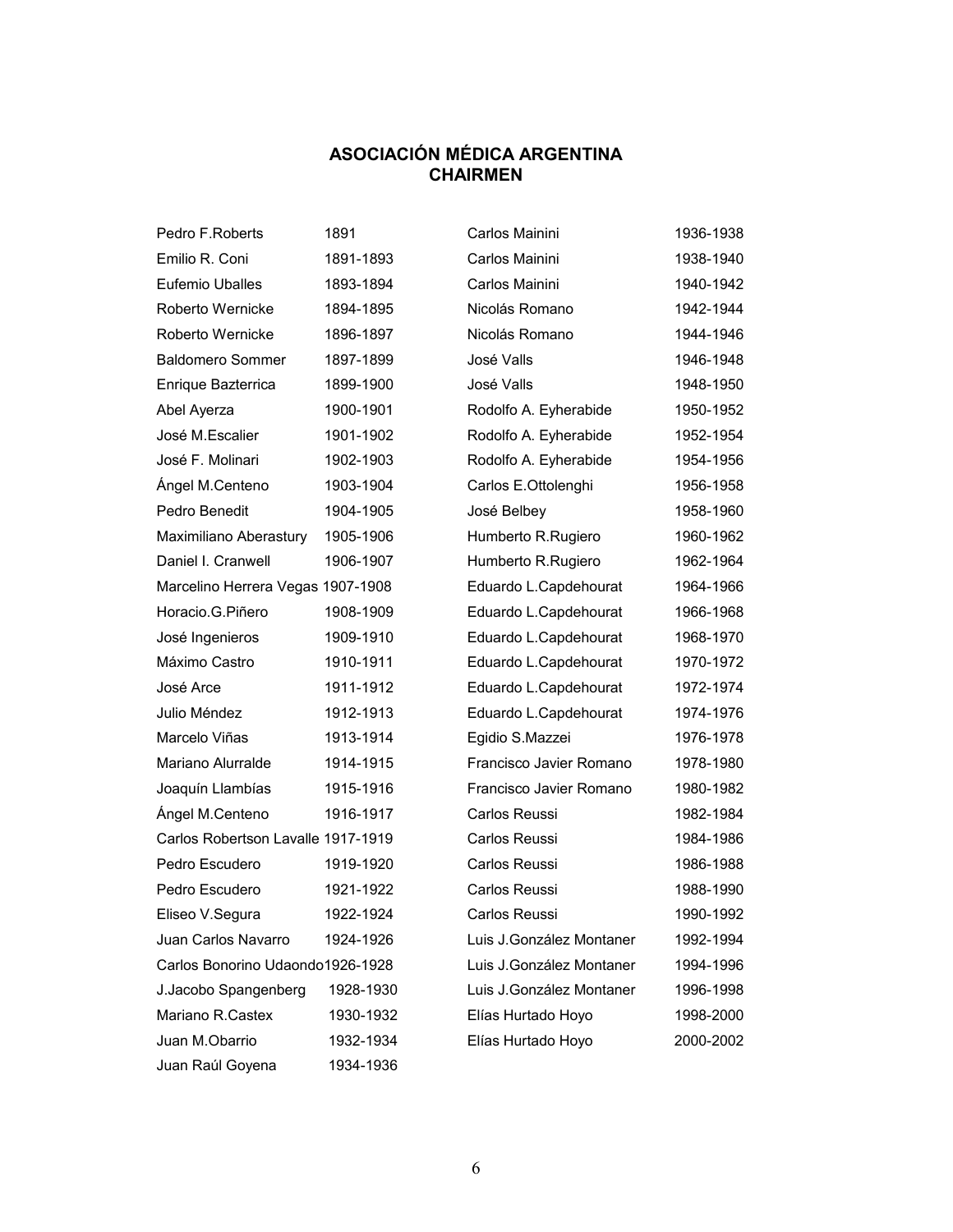## SOCIEDAD DE ÉTICA EN MEDICINA **EXECUTIVE COMMITTEE**

| Chairman                        | Luis A.F. Allegro, MD |
|---------------------------------|-----------------------|
| Vice-Chairman                   | León Cubellun, MD     |
| <b>Secretary General</b>        | Jorge Yansenson, MD   |
| <b>Vice-Secretary</b>           | Horacio Dolcini, MD   |
|                                 |                       |
| Treasurer                       | Agustín Candioti, MD  |
| Vice-Treasurer                  | Gregorio Ganopol, MD  |
|                                 |                       |
| <b>Voting Members</b>           | Rolando Hereñú, MD    |
|                                 | Julio N.Cosen, MD     |
|                                 | Fabián L. Allegro, MD |
|                                 |                       |
| <b>Alternate Voting Members</b> | Ernesto Gil Deza, MD  |

Journal Director

Rolando Hereñú, MD

Daniel Levy, MD

## **CHAIRMEN**

| Marcos Meeroff, MD            | $(1991 - 1995)$ |
|-------------------------------|-----------------|
| Allegro Antonio Francisco, MD | $(1996 - 1999)$ |
| Allegro Antonio Francisco, MD | $(1999 - 2001)$ |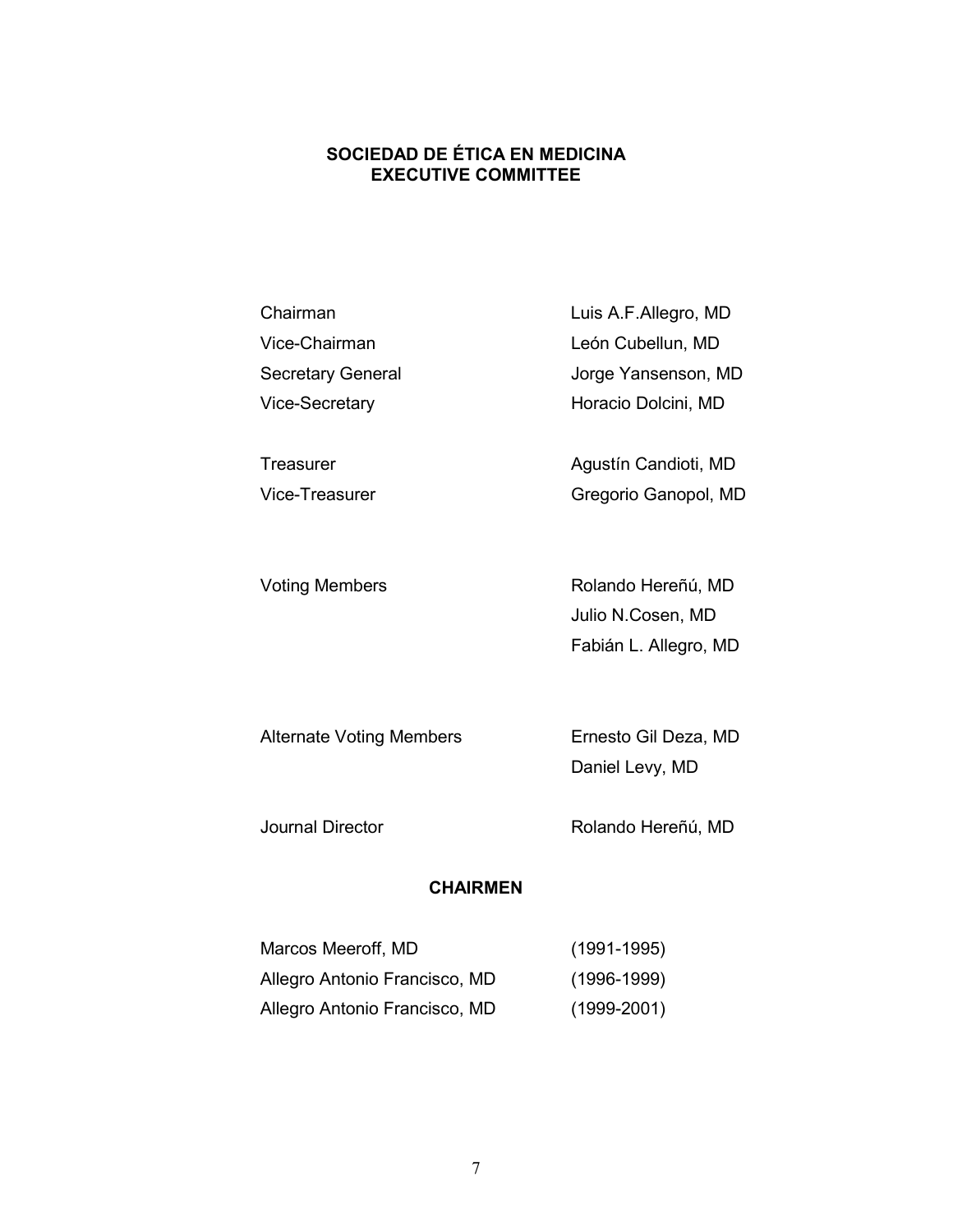## **CODE OF ETHICS** FOR THE HEALTH TEAM

2001

## 21<sup>st</sup> CENTURY - YEAR 1

In Commemoration of the 110<sup>th</sup> Anniversary of the Asociación Médica Argentina  $(1891 - 2001)$ 

> This document has been recorded at the National Copyright Bureau File No 129102/2001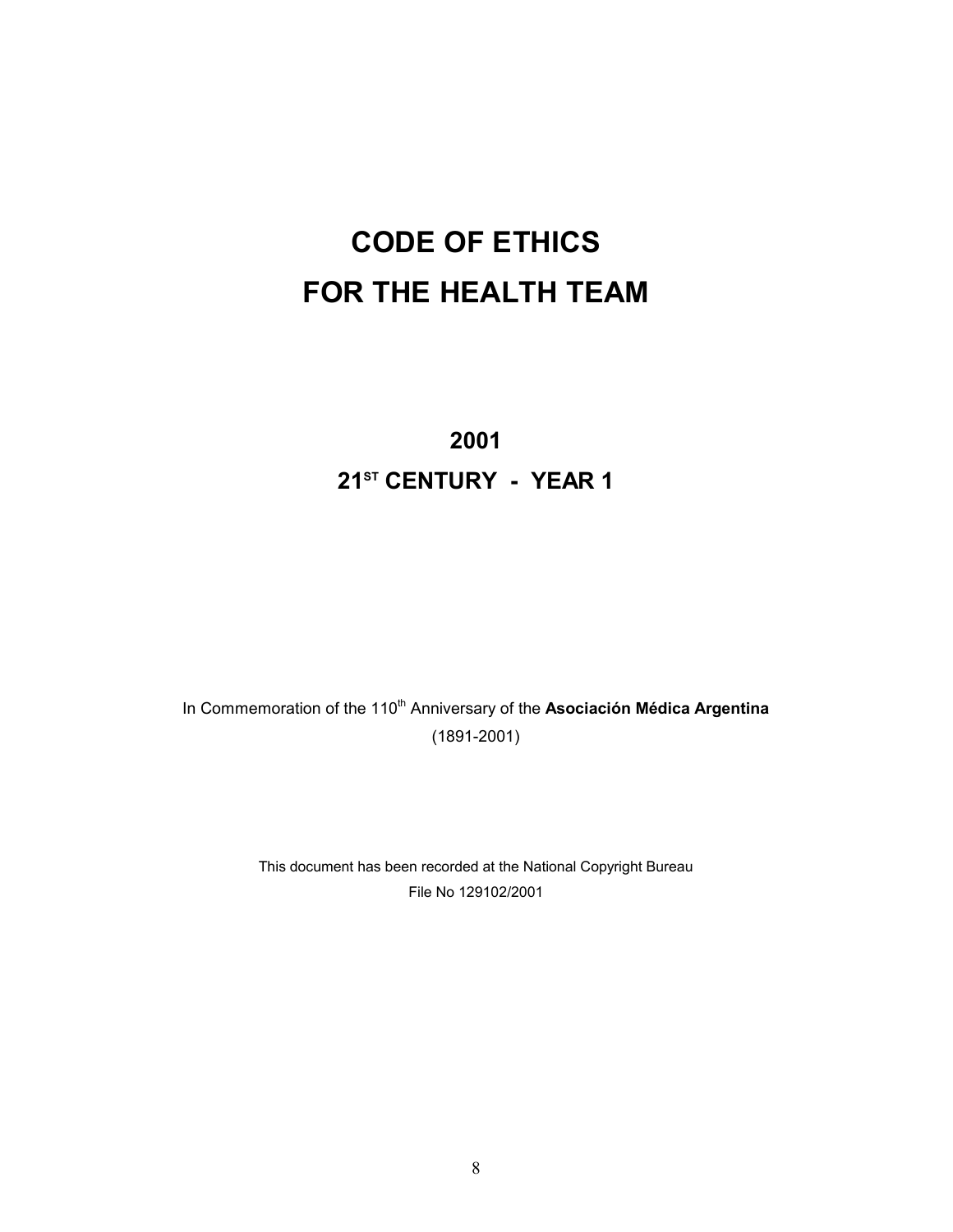## **CHAIRMAN**

## DR HURTADO HOYO ELÍAS

## **GENERAL COORDINATORS**

Dr Dolcini Horacio A

### Dr Yansenson Jorge

### **LIST OF CONTRIBUTORS**

Dr Ahumada Juan Carlos Dr Alfonsín Arturo Dr Allegro Fabián Dr Allegro Luis Dr Almaza José María Dr Arozamena Martínez Carlos Dr Artrudi Rodolfo Dra Alvarinhas Elisa R Dra Alvarinhas Francisco Dra Arias Elena Dr Baistrocchi Carlos A Dr Barclay Carlos Dra Barone María Elisa Dr Bartomeo Agustín Dr Benetucci Jorge Dr Bergier Héctor Dr Blousson Alberto Lic Bombasey Elena Dr Bruno Mario Dr Cacherovsky Alejandro Dra Calvillo Lidia Dr Candiotti Agustín Dra Carballa Adriana Dr Carnelli Luis Dr Carranza Casares CA Dr Centeno Ángel M Lic Cetera Palmira Dra Cora Eliseth Marta Dr Corbelle Jorge (h)

Dr Cosen Néstor Dr Cubellun León Dr Deluca Jorge Lic Díaz José Luis Dr Dillon Juan Dr Dinard Alberto Dr Fahrer Rodolfo Dr Falasco Miguel Dra Fernández Mirta Dr Ferreyra Luis Ing Gago Eduardo Dr Galíndez Rafael Dr Galmes Miguel Ángel Dr Garay Oscar Dr García Giltz Pablo Dr García Marcos Fermín Dr Gorrini Vicente Dr Gutiérrez Pedro Dr Gutiérrez Zaldivar Hernán Dr Hereñú Rolando Dr Herrero Ricardo Lic Hurtado Gustavo Dra Iraola Luisa Nora Dr Kameniecki Mario Dr Lemberg Abraham Dr Lopreiato Alberto Lic Lo Valvo Roberto Dr Maglio Ignacio Dr Manrique Jorge L

Dr Marti Manuel Dra Martínez Stella Maris Dr Meeroff Marcos Dr Mercado Jorge Dr Montenegro Roger Dr Navarini Emilio Dr Niño Luis Dr Olmos Fürch Ricardo Dr Ortiz Enrique Frutos Dr Parada Osvaldo Dr Pérez Víctor Dr Pisarevski Julián Dr Renna Jorge Dr Reussi Roberto Dra Rijana María Luisa Dr Rodríguez Martín Jorge A Dr Santi Orlando Dr Sebastiani Mario Dr Seitz Domagoj Dr Schäechter Salomón Dr Sonis Abraham Dr Tanus Eduardo Dr Tealdi Juan Carlos Dra Turyk Susana Dr Viotti Ricardo Dr Vizakis Miguel Dr Weinstein Marcos Dr White Roberto Dr Young Edgardo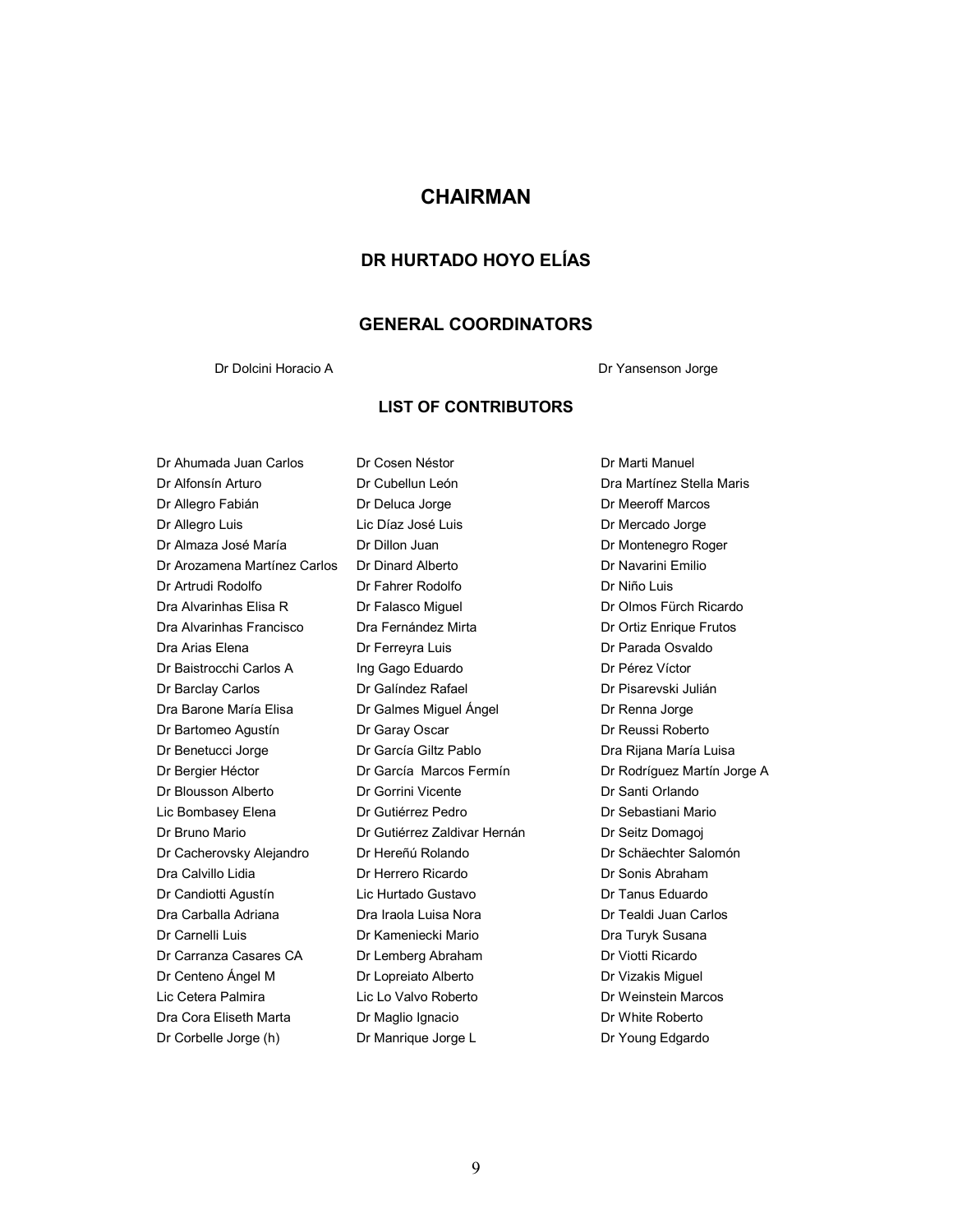## **FOREWORD**

The Asociación Médica Argentina [the Argentine Medical Association] was founded on September  $5<sup>th</sup>$ , 1891 as a non-profit non-governmental organization to develop Postgraduate Health Education. The Association's early bylaws established that medical doctors and other health professionals could become members of the institution. The AMA principles, which have been maintained until today, point to its political independence, religious and racial freedom, and sexual equality. Since its inception, the Argentine Medical Association has been a bastion of democracy despite the many national and world vicissitudes of the Twentieth Century.

At the beginning of the 21<sup>st</sup> Century, after two years of hard intellectual work, the Executive Committees of the Asociación Médica Argentina and its AMA Section, the **Sociedad de Ética en Medicina** [the Society for Ethics in Medicine], have the pleasure to present this Code of Ethics for the Health Team as a guideline and aid for all members who perform their activities and for all the Health Team Members and/or Health Organizations who wish to abide by it. This is an open Code in that it is perfectible and its contents may be completed. It is also dynamic in that it may be modified over time in line with Man's and Society's evolution. The important thing is to reap the benefits of pain produced by an error in the field of Health.

The 20<sup>th</sup> Century was amazing in terms of Health Sciences evolution based on their own contributions and the support provided by developments from other professional fields. Underlying the marvelous astounding advances in knowledge that confer an increasingly scientific foundation to our activity and help to solve the problem of man's health more accurately, there is an irrevocable effort to safeguard the true values of Being. The objective of Health is met when the individual's and the community's physical, psychological, social and spiritual well-being are fully balanced. It is the Health Team's responsibility to achieve this state. And the only way to take on responsibility is by becoming stronger in every sphere of our daily routine. Hence the importance of highlighting the social and humanistic role that the Health Team will continue to assume in view of the great problems Humanity has to face: wars, poverty, hunger, overcrowding, ignorance, and so on. The spiritual essence of this role is made up of respect for life, the human being's rights and privileges, and his or her context (the environment). Health, together with Education, Work, Justice, Safety and Faith, is one of the fundamental mainstays of civilization. In the interrelation with each of these forces is where the postulates of our career are fulfilled.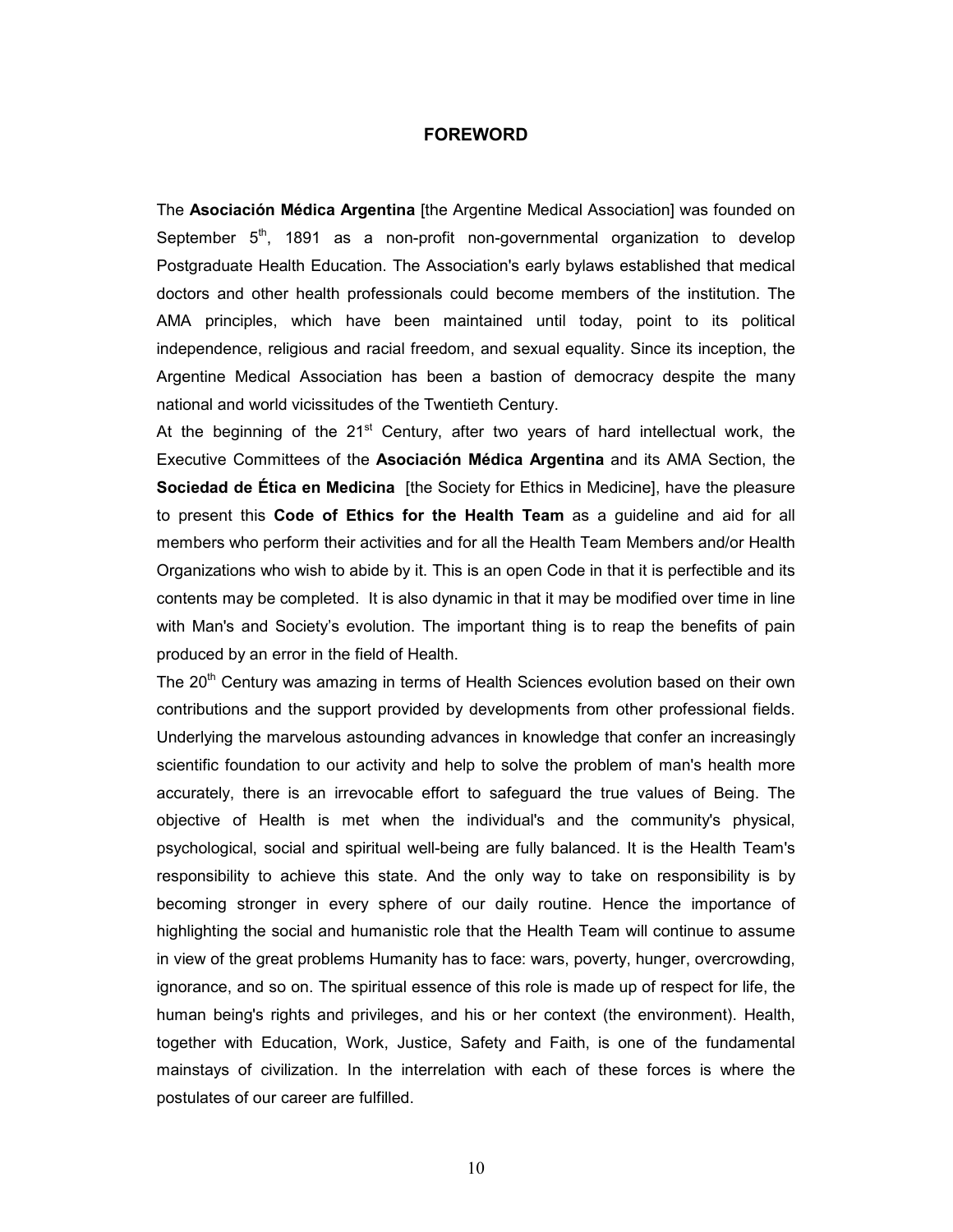For the Asociación Médica Argentina and the Sociedad de Ética en Medicina the ethical road in Health Care is a permanent, responsible search for Truth in Freedom. Amid the overflowing technological world, mere technical and scientific knowledge is not enough for the "medical act". Something volitive is required from the Health Team Member in every decision making process that reflects the "maturity" and "experience" she or he has acquired in the course of her or his career and existential evolution as a person. This "something" allows incorporating those advances within the boundaries of Social Values.

This Code of Ethics is another contribution from AMA members to the entire Community in the year our institution celebrates its  $110<sup>th</sup>$  anniversary (1891-2001).

Some articles have been borrowed from other local and foreign codes that are still valid despite the passage of time. The debate they will probably spark off will at the same time enrich this Code of Ethics.

We wish to thank all those who have helped prepare our Code, those who for chronological reasons could not participate, and those who have inspired it with their everyday exemplary actions. We would also like to thank the Executive Committees of the Asociación Médica Argentina and the Sociedad de Ética en Medicina for promoting the initiative for our institution to have its First Code of Ethics, and the first code comprising the entire Health Team.

My deep respect for Drs. Horacio Dolcini and Jorge Yansenson who, with their ideas, devotion and clear guidance allowed this project to materialize after manifold meetings to gather consensus from the different opinions each expert offered on her or his particular field of knowledge. I thank my daughter Andrea for her contributions in the conceptual philosophical field. In particular, I wish to acknowledge Ana María Kaplan's cooperation; her secretarial work expressed the moral commitment she holds with our institution.

Last but not least, we would like to underline our family's understanding and support, as well as those of AMA members who always share our enterprises. With their stimulus we can continue searching for what is best for the human race.

> PROF. DR. ELÍAS HURTADO HOYO **CHAIRMAN** ASOCIACIÓN MÉDICA ARGENTINA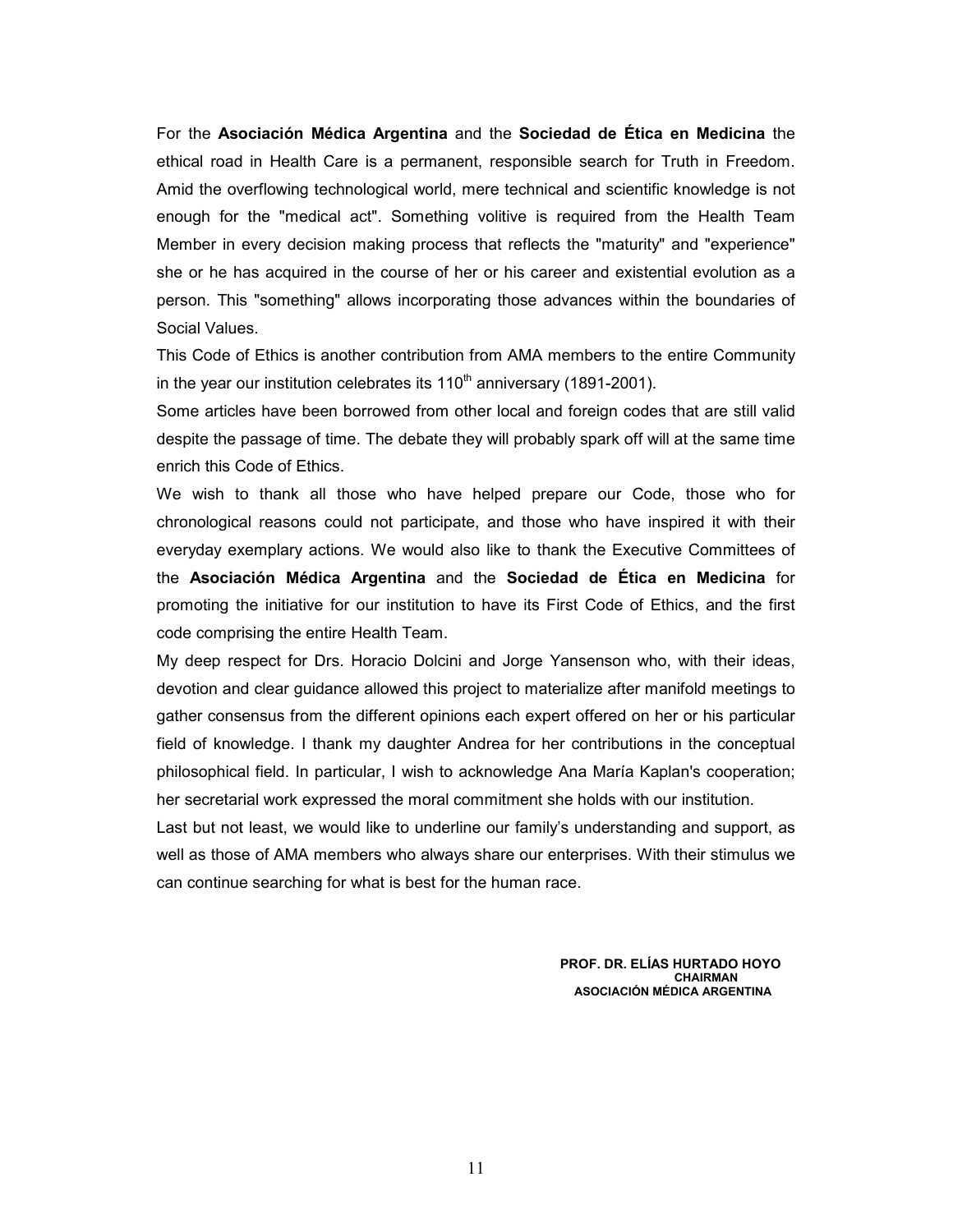## **INTRODUCTION**

The active Health Team Member undertakes to use every possible means to render services based on her or his giving attitude, knowledge and specific technical training in order to prevent, cure or relieve the effects of a disease. She or he communicates any potential risk and complications associated with the disorder to the patient without being able to quarantee the results. Moreover, the Health Team Member undertakes to comfort the dying patient showing deep respect for the patient's cultural and religious values.

However, while Medicine has contributed great achievements to the community, the Health Team develops its activity in a hostile social economic and legal environment that must be reversed in this century. The technical nature, limited possibilities and growingly socializing democratization of patient care are some of the factors responsible for the difficult situations Medical Sciences are undergoing, not only in terms of ethics but also in the administrative, civil and criminal spheres. Medical Sciences have shifted from a totally liberal profession to an activity governed by the state, the union-owned health care organizations, health managed organizations or other health care systems. From the times of vertical Hippocratic medicine, when the Health Team subordinated the patient from its summit of power, we moved on to a horizontal system under the tutelage of the Declaration of Human Rights in the middle of last century. The Declaration was meant to achieve welfare for mankind. In the medical field, this was understood as an Every Man's Responsibility. The Health Team accepted by yielding the heights and integrating into the community, but it was not prepared for the everyday reality of striving for a living. The "market" soon swallowed it up. Now, the Health Team is faced with the tough task of choosing which road to take, daily life or transcendence. So much so that it begins the 21<sup>st</sup> Century with no understanding of what has happened. The Health Team has lost the ability to make decisions; it has been trapped by the "health industry" where it became a mere executor of political or business guidelines; it has become a vector, yet it assumes the situation with technical and legal responsibility for "someone else" to reap the benefits. Verticalism has come back and the Health Team is currently in the pit. It has become the adjustment factor of every Health Insurance System. While the debate continues on how health professionals should acquire excellence, and competitive models are devised to promote continuing education among them – thus pretending to offer guarantees of their training level to citizens – those in charge of leading the scientific field feel they cannot promise health professionals a decent salary to match their efforts. The youngest Health Team members wonder how to progress without being seduced by the mermaid's chants of statism, corruption and impunity. In addition, the different Health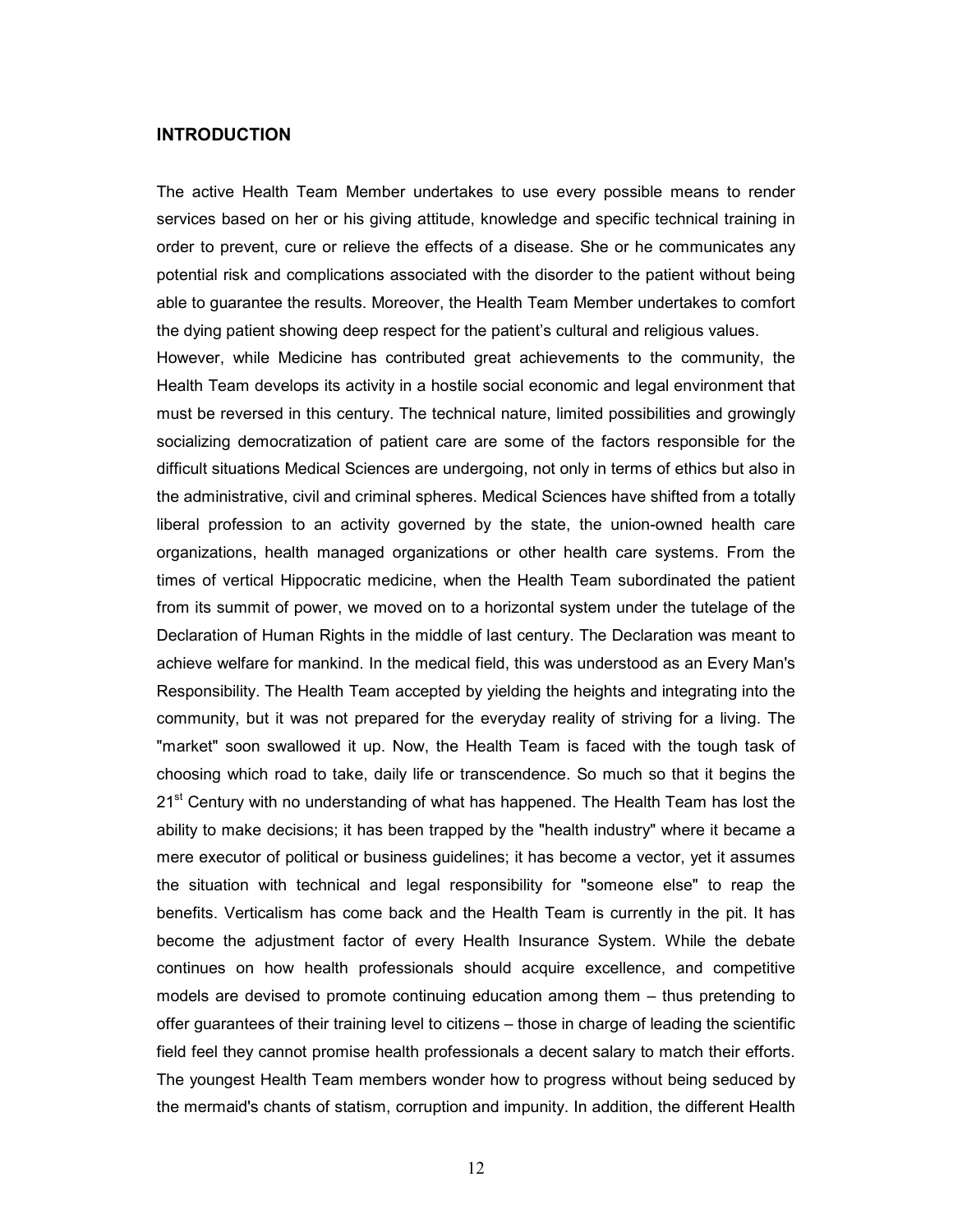reforms have been unable to become universal. While the access of the poor to health is still plagued with uncertainty, a significant portion of the community has been held "captive" of Health Insurance Systems.

Manifold conclusions can be drawn from the analysis of why we are where we are. While it is clear that other community sectors have made great progress in the Health Science "turf", producing a negative impact on the doctor-patient relationship, the reason for our activity to be in the bottom of social, economical and legal recognition is the lack of unity among Health Team Members. The defense of professional values that cannot be waived must be a flag that binds us once and for all.

Ethos is nothing but a lifestyle. The purpose of Ethics is to facilitate the person's right deportment, drawing the line between good and bad actions. The knowledge of virtue is not an end in itself and is useless; being virtuous is what matters. The concept of good and evil has existed ever since the human being began to know her or himself. From a purely philosophical point of view, goodness brings truth closer. Ethics is not a positive science; it does not describe human actions as they are but as they should be; therefore, it is a normative science. According to the ethical premise of right reason, the three great ethical principles oriented to right human behavior are do good and avoid evil, do not do to others what you would not have them do to you, and do to others as you would have them do to you.

Medicine in times of Socrates and Hippocrates was not organized or regulated as a career. Medical knowledge was inherited, transmitted within the family; it was a kind of professionalized priesthood. There were no provisions forcing the practitioner to assume responsibility for his acts, as was the case in Mesopotamia where King Hammurabi of Babylon, who reigned 1,800 years before Christ, recorded the rights and obligations of medical doctors in his famous Code. This absence of regulations in Greece, together with the natural wariness society had for doctors, led the "medical sect" to dictate its own rules of conduct. These standards were set forth in a document that was handed down to posterity as the "Hippocratic Oath", and which became the paradigm of professional ethics and moral responsibility, and of juridical impunity as well. Through its regulations, the doctor on his own accord assumed responsibilities that neither Society nor the State had vested in him. Hence the acceptance of the Oath as a mere religious promise, with no legal responsibilities attached.

The Middle Ages pave the way to the modern conception of science and technique, and of Man himself. The natural divine cosmos that has been forbidden for humankind slowly becomes unveiled by reason. Science, a human creation, opposes this closed, esoteric,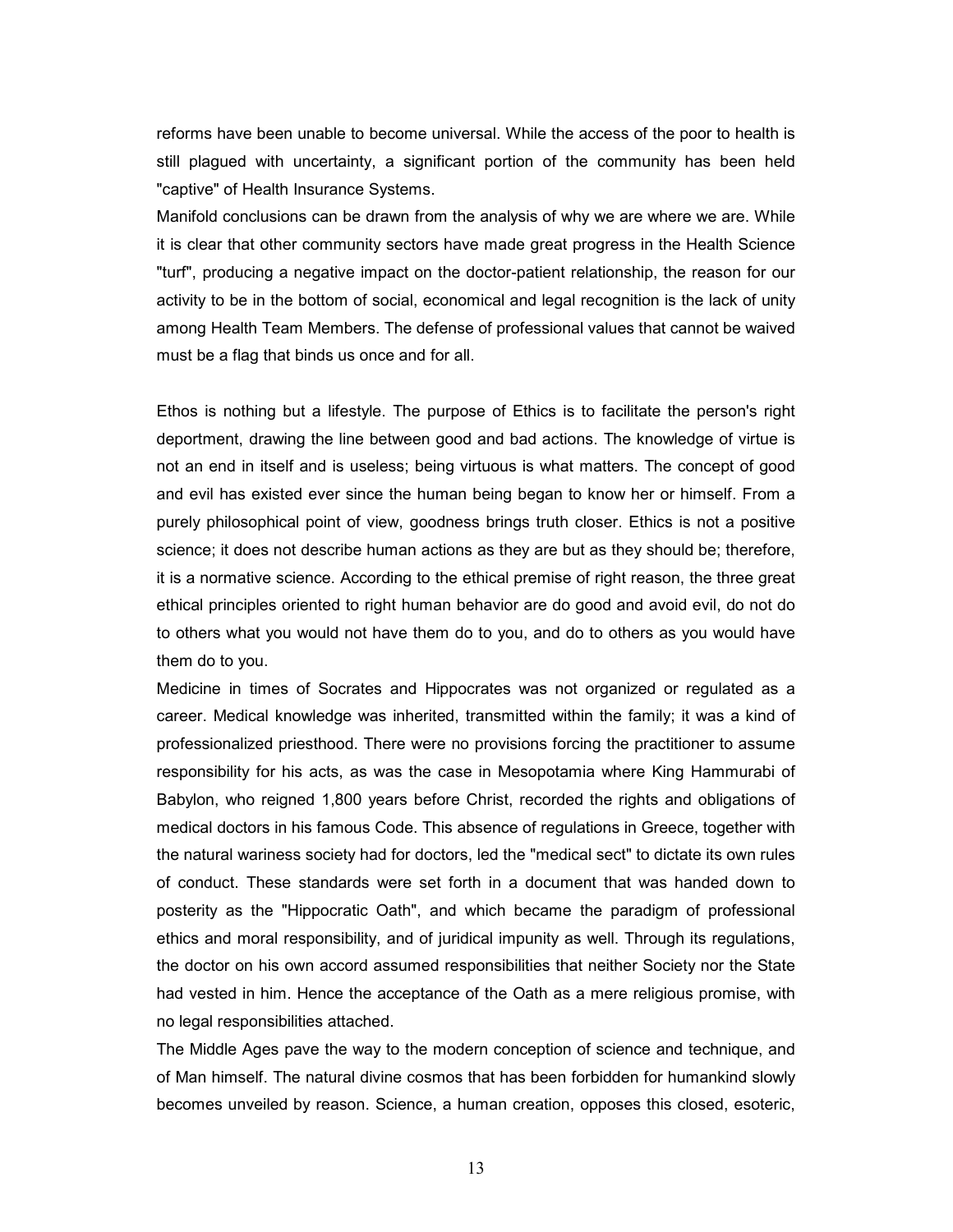natural order. Then, ethics adopts a new course as it cannot remain outside the evidence brought about by science. Ethics without science would be insubstantial, empty.

Science is considered ethically neutral until the Hiroshima and Nagasaki holocausts. These episodes make people understand that the implications of scientific contributions can be synonymous with disaster for mankind because of their direct effects on man or damage to nature. A new moral conception is born for human conduct through the development of an ethics of ecology. The conclusion is that man's survival could depend on an ethics based on the knowledge of biology; this is called "bioethics". Bioethics recovers the traditional principles of ethics and incorporates new precepts in line with modern times. The new Ethics in Health takes away from professional practice the traditional dimension of a commitment between two, the doctor and the patient, broadening the scenario and the players. From bi-personal it shifts to multi-personal because the community takes part. Individual ethics becomes social ethics.

Frequently, ethics and deontology are used as synonyms. The former is about the morality of human actions while the latter determines the duties to be fulfilled in some social circumstances, and within a professional career in particular. Ethics in Health falls within the sphere of theoretical and practical Formal Ethics, the compliance with which establishes the individual's commitment with it, "it is connatural to the subject who exercises it"; it is absolute and integrated to the individual's being. Given the commitment, Formal Ethics is imperative and inescapable. As it is placed in an upper dominant level because of its essential and hierarchical nature, we turn to Ethics as the utmost reference in times of crisis or deep doubt affecting our conscience. Health Team's actions are based on a Conduct commitment and are guided by Duty.

A Code, in general, is a compilation of laws and statutes. One of the meanings of this polysemous term is the notion of an organized set of principles serving as rules and regulations that govern a certain sphere of social life. A code is a regulatory body that establishes the quidelines to which people must attach in order to be accepted as members of a more or less specific social body – from a small association to Society as a whole. It is the foundation and support of the rights, duties and responsibilities that those under its laws or principles must obey.

Once established, the Code comes before the individuals. However, for consolidation purposes it requires an original consensus between the rational subjects who agree upon regulatory consistency, appropriateness and feasibility, and the new generations' tacit or explicit consent and acceptance. In the foundations of every Code lies a certain anthropological and ethical conception, a certain profile of Man and of the values that are acceptable and expectable for social and community life. An ideal with universal-scope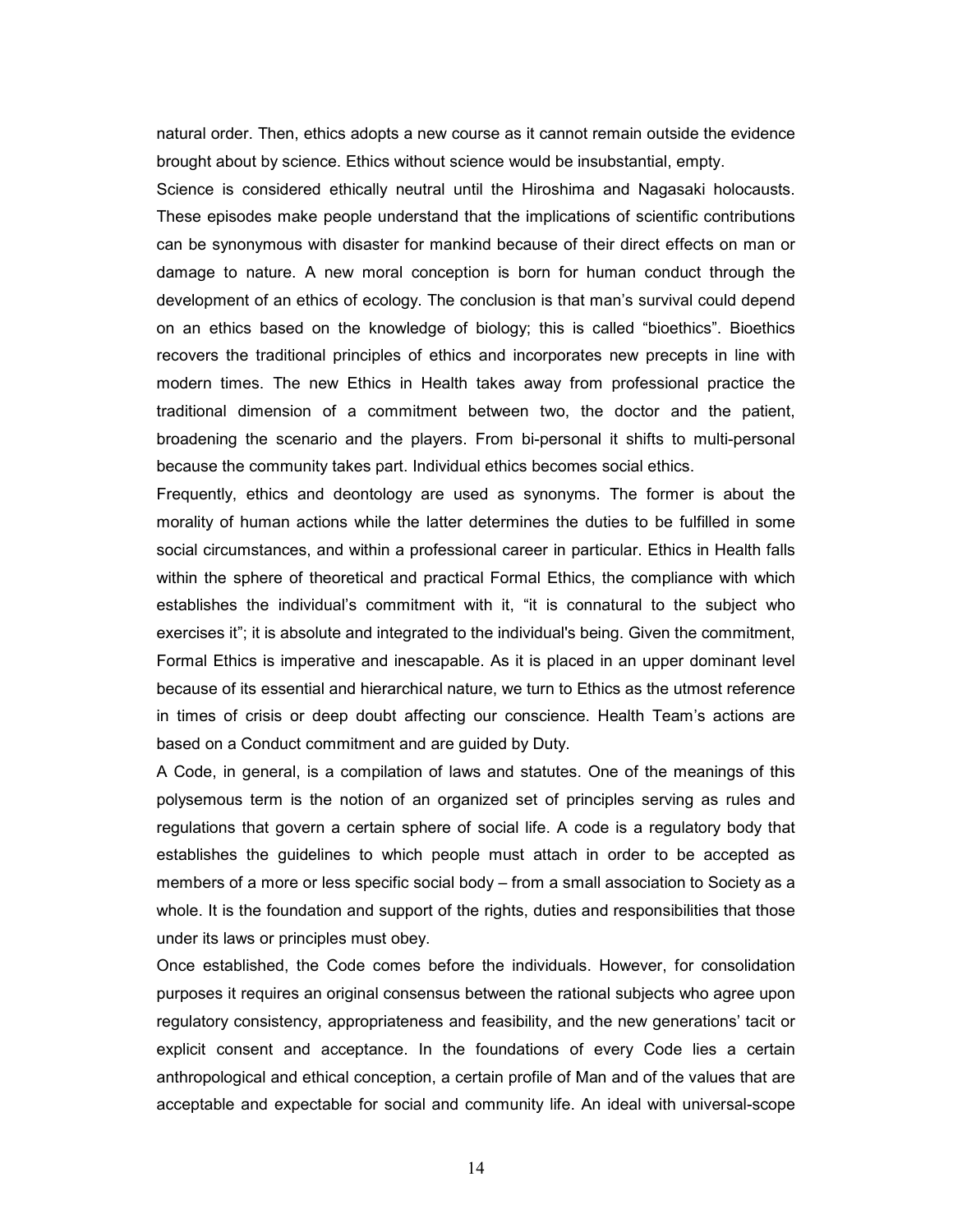aspirations sustains the principles that nourish every system of rules of action and association. These define what must be done, not in terms of what is ideal but of what is feasible. A code is a set of guidelines susceptible of being obeyed and executed. It is no hard task to understand the function of every regulation in a complex organized society – to define and establish the boundaries and legitimate modes of action and relationship among its members. It is worth noting then that there are differences between a code for the legal system, which develops a coercive order of public regulations designed to govern the conduct and ensure the framework for social cooperation, and a code regulating more restricted forms of social organizations, such as groups or associations like ours. Generally, while the wide scope of legal system regulatory powers allows the constitutional actions it are based upon to have more extreme forms of coercion, the types of coercive measures private associations may take are strictly limited. The legal order exercises a final or definitive authority on a specific turf. The law defines the basic structure where the search for all the other activities takes place.

In both cases, it is a framework within which personal relationships develop. A framework that signifies acknowledgement and acceptance of the rules, and the subsequent acceptance of the effects derived from disrespect for or infringement of the regulatory system. It acts as a parameter and, at the same time, the compliance with and respect for the common code guarantees rational exchanges among individuals, a mutual understanding and development of their activities within certain boundaries. These limits have been established by the code with an aim to orienting and assessing the field of action, the objectives, what can be expected and what is possible, what is fair and what is not for a particular field, what is good or bad, what is ideal and what is feasible, and so on. In brief, what the limits of its scope are, and what lies beyond. At the same time, this knowledge supports the individuals' demand for the common code to be enforced when threatened by one or more members of the social group or association, precisely because the responsibility for keeping the regulatory system in force falls on each of the subjects who have selected the Code and abide by it. Obedience feeds on the certainty of justice and the moral value of its regulations, on equanimity and identical application in analogous cases. Subjective freedom is exercised within the boundaries of respect for the regulatory system the individual selects. The attachment to a code defines belonging to a specific universe of values that govern a certain social group or association. The conflicts between an individual's own personal criteria and the maxims that determine her or his social comportment force the person to choose between silently subordinating to them or promoting a review. The scope of an intervention that calls the regulatory system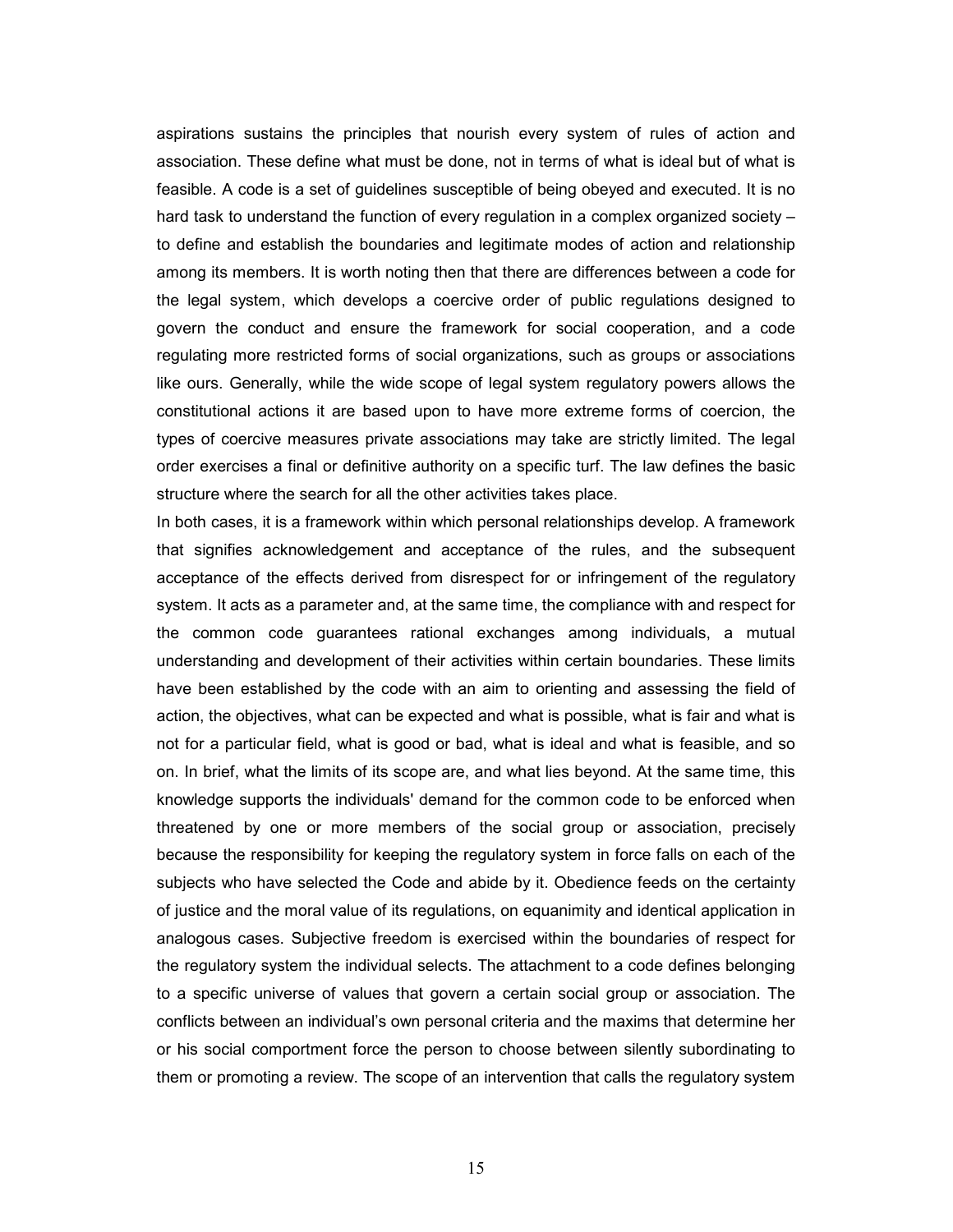into question  $-$  in all or in part  $-$  differs greatly if a relatively small association or a politically organized society is involved.

In the field of Ethics and Professional Ethics, the Code establishes members' obligations and commitments as well as exemptions, that is, the effective scope of responsibility and specific restraints to their freedom. Therefore, the Code is a parameter through which their conducts are judged, approved, disapproved, praised or condemned by their group or association peers, or by the larger Society. When an individual moves away from the rule, she or he does so through the variation of or deviation from the established conduct. In the first case, the person will have introduced differences in her or his behavior that are more or less strong but which are still acceptable or even plausible in the eyes of Society; in the second, openly antisocial conducts will be questioned that are not accepted by the community as they damage the accepted order in one way or another. The so-called "medical acts" make reference to actions that the medical professional performs during the development of her or his career in connection with patients (Individual Ethics) and Society (Social Ethics). The actions that she or he performs in connection with her or his private non-professional life fall exclusively within the sphere of General Ethics. This is the field of ethics that allows me to judge an individual's actions. Health Team Members' activities must be exercised in free, autonomous, independent, interdependent interventions within the existing health care modalities and within those that may exist in the sectorial or intersectorial areas directly or indirectly connected with Health in the future.

Health's approach must be systemic and comprise the entire life cycle of a person, a family, the community and the environment. Re-stating the notion of "Health is Everybody's Responsibility" nobody – notwithstanding whether a Health Team Member or not - may feel excluded from her or his duties. Therefore, any citizen, politician, businessman, official, and the Society in its different roles (state, civil organizations and others) acting in a Health Care area becomes a Health Agent and her, his or its actions shall be governed by this Code. This includes what we call "Cascade of Responsibilities" in Health". Also, the individual (whether a patient, client or consumer) has a degree of responsibility when she or he crosses over the boundaries of Medical Care and skips the steps that guarantee Health.

While everybody participates in this new concept of Responsibility in Health Care, the axis of responsibility passes through the Health Team Members, namely the physician. The numerous specialties of medicine and related sciences, technical or administrative professions, and other careers, which are necessary to perform in Health, help us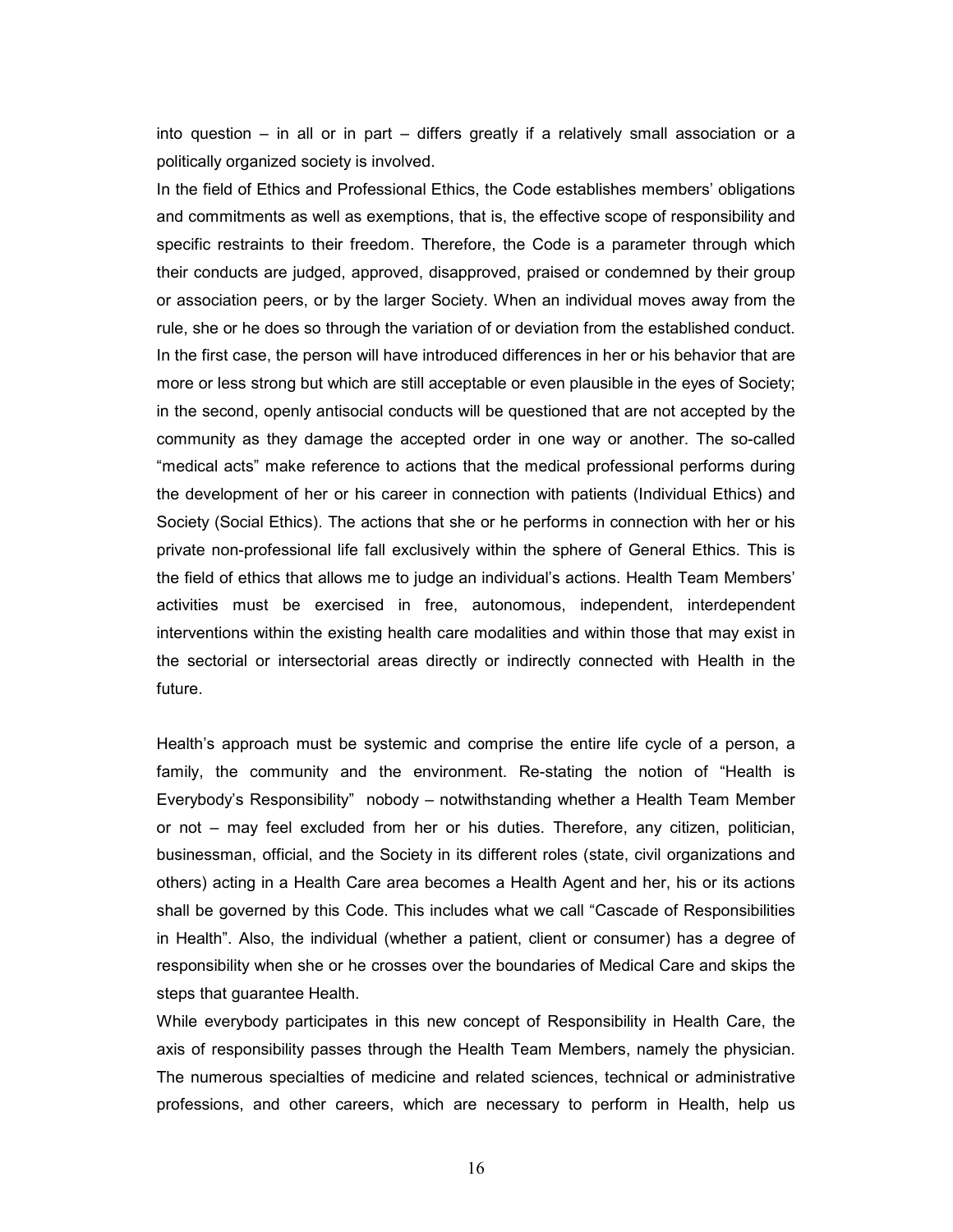understand what a Team is. The notion of team, group or body suggests a plurality of individuals sharing a purpose, that is, an activity with a common objective. It may be a homogeneous or a heterogeneous group, and it may have no more than one point in common. The internal cohesion does not depend so much on the singleness of criteria – as dissent is a prerequisite of dialog and exchange of knowledge and opinions – as on the quality of the bonds established by group members. In every human group, positive emotional ties arise such as trust, friendliness, respect, admiration, affection and solidarity. These feelings help to sustain and maintain teamwork. But negative feelings may emerge too – distrust, rivalry, envy, etc. These, in turn, pose a threat to group or team integrity. The coordinator  $-$  if there is one  $-$  plays an important cohesive role. She or he is an agglutinating figure bearing greater authority in terms of the cognitive or moral superiority she/he is attached or attributed. The continuity of a human group is supported by a series of rules that may be tacit or express, agreed by consensus or preexisting, which the group members have accepted and which govern and regulate the manifold relationships with other groups, from a macrosocial perspective to the most elementary form of association. Moreover, for group efforts to be successful there must be role distribution, member acceptance of duties and obligations, shared responsibilities and undertaken commitments. All these factors are taken for granted and are the foundations of any cooperative work; they are the necessary and generally tacit condition for making up a team and for a team to reach its objectives, either short, medium or long term.

When analyzing internal team dynamics, several aspects should be taken into account depending on whether the team is temporarily organized or is a work team with continuity over time, with a common history, a construction implying a longer road and greater exchange. These aspects provide the analysis with different shades as they offer several variables to be considered when studying the teamwork and its results. It may happen that a heterogeneous group of individuals is summoned to deal with a single subject from the singularity of their own specialties. Here, we may have simultaneous disciplinary views, different theoretical assumptions operating as starting points, a diversity of discourses, different ways of approaching, understanding and explaining the same subject, specific methodological strategies, particular scientific objectives and, last but not least, a regulatory framework that is specific of each field. The rules and regulations that make up the code establish the postulates, the scope and the limits of the entire (scientific) community's work in general and of the temporarily-formed work team in particular. Interdisciplinary work involves specifications that are common to each sphere from where a certain subject is approached; also, it implies a symphonic polyphony rather than the chaotic overlapping of speeches. Plurality does not necessarily mean that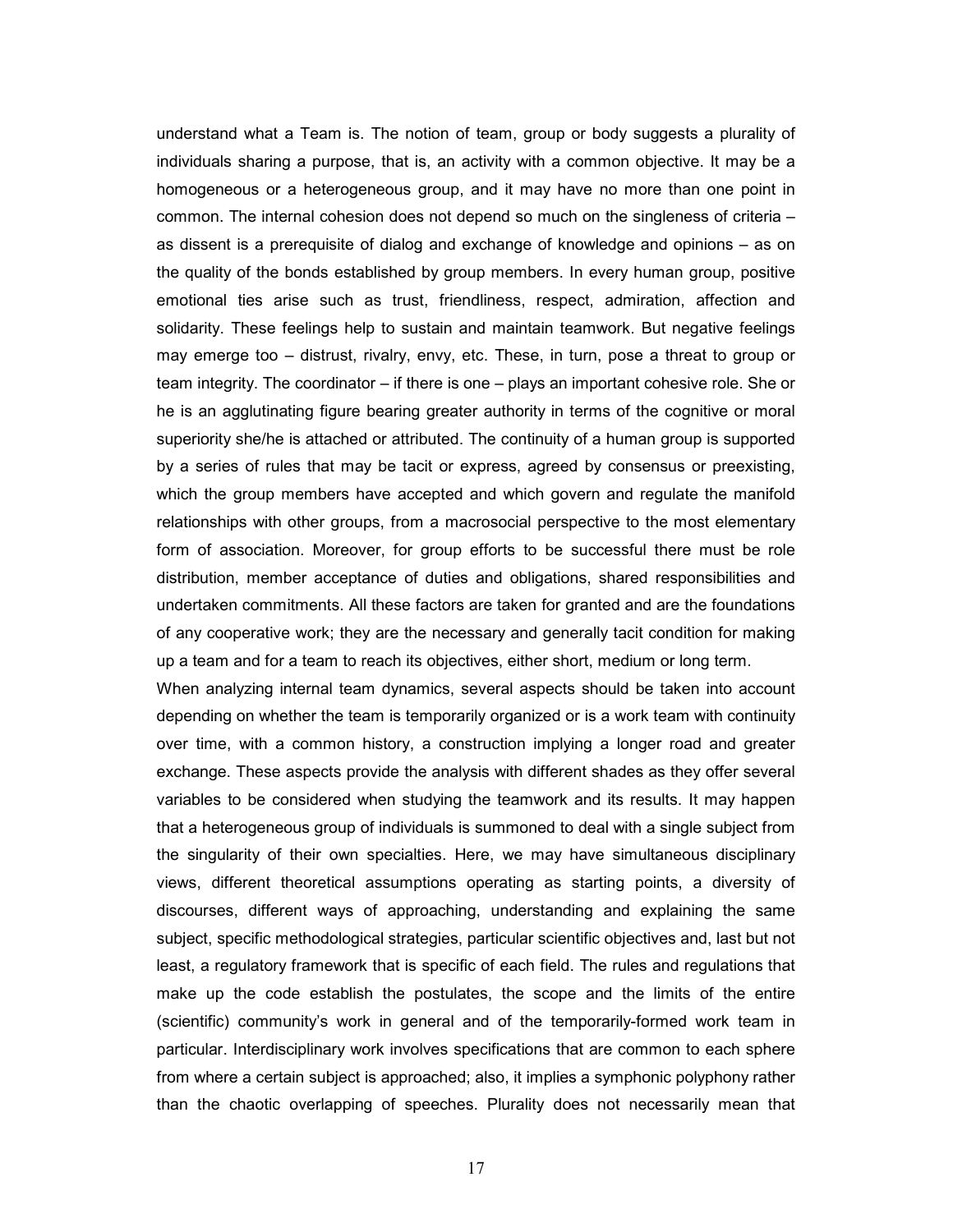agreements or mutual understanding are impossible. On the contrary, acceptance and respect for diversity are prerequisites as every other's perspective is a contribution to building a new more far-reaching field of knowledge.

It is worth considering whether the multidisciplinary dialog is possible, whether the pruning of reality by the different fields of knowledge and the discourse that interprets reality can be understood by someone from a different approach, that is to say, one wonders whether it is valid to speak of an "common objective" to multiple disciplines. Very likely, many people think so. But only if we believe that knowledge adopts different views, if we accept that "reality" is an interpretation, without renouncing the functionality and validity of the "truth" of scientific knowledge, can we really trust that a dialog can be held from different perspectives and approaches. If every piece of knowledge about an object can, according to its theoretical and methodological autonomy, generate an autonomous body of knowledge, i.e., a singular scientific discipline, the possibility to create neighboring discourse areas where a rich exchange of views may take place will not be invalidated. In these tangential zones, a new dimension in the approach of a certain phenomenon will be born, a dimension that is qualitatively different because of its polyphony.

The Health Team Member must be familiarized with the clashing from time to time of her or his moral principles. Moral pluralism entitles the player to autonomous interpretation. Only her or his good judgment will indicate which will have to be taken as a duty. Ethics is concerned with the intrinsic goodness of actions. Being virtuous does not mean complying with coercive laws. "Morality is only limited by ethical standards for even if legal rules had a moral necessity, their motivation would still be coercion and not intention". Real life teaches that it is impossible for only one Health professional to manage all the factor influencing decision making: specific knowledge, ethical and deontological rules, principles of trust, patient autonomy, identity and belonging, responsibility ties among individuals, mental disability, limited resources, the contract as a source of professional duties, the right to dignified death, laws, euthanasia, unnecessary medicine, fees, professional secret, the industry of lawsuits, the industry of education, survival principles, and so on. Every time a health professional interacts with a patient, one of these problems surfaces together with the disorder itself.

Surmounting centuries of History, our institution has discussed and acknowledged, among other great concepts, that words are agents of aggression too. The body may be wounded with a firearm or injured by a car; the spirit and the psyche can be hurt with words. Laws are words, therefore, when a law is debated, participation is necessary on account of future repercussions. Lawmakers are also accountable in this Cascade of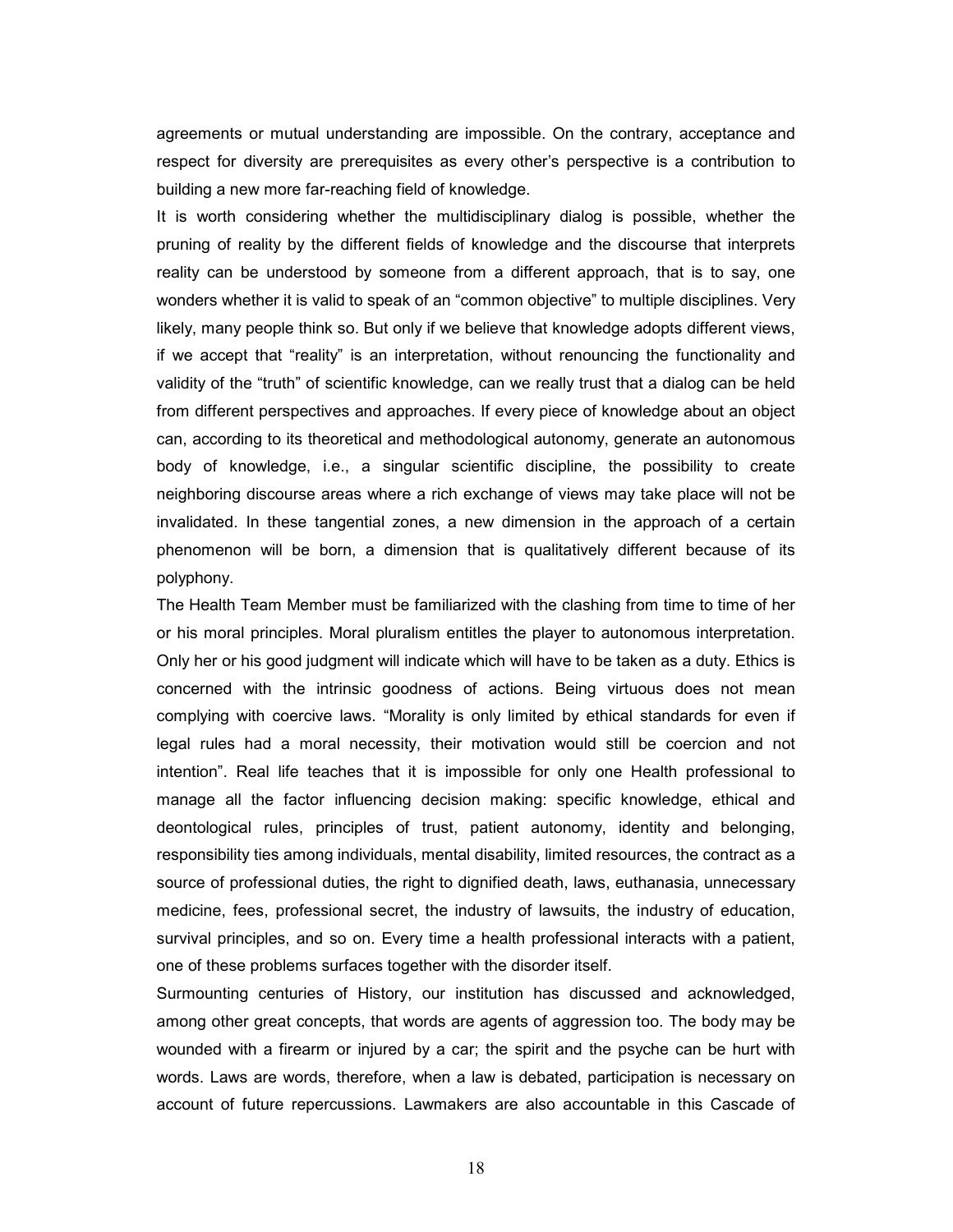Responsibilities in Health. As a consequence, legislators, their advisors and officers with definition powers should be enlightened so that they can understand how serious it is to have medicine without responsibility, as is the case with defensive medicine. It should also be recognized that there are marginal fronts in Health  $-$  the so-called gray lines  $$ where non-scientific gestures from Health Team Members and non-Members proliferate. Much work is to be done to attain clarity in order to avoid confusion in the population and return respect for our profession. (Education for the Community).

Another serious problem we should reconsider is the constantly growing substitution of the call on the physician's office in recent years. This entails the elimination of a highly responsible medical gesture such as the medical "prescription" is. Induced consumption (by businesses, the press and the advertising industry) is performed though the press (oral, written, visual). We must admonish scientific pseudo-journalism; one thing is to report a scientific breakthrough, another is to become the deliberate or involuntary sales agent of a company. The media have settled in our daily life.

But the situation is even more complex because man's evolution is constant and new facts that are still unsolved surface every now and then. Future medicine proposes a different model of society. Among the subjects that should be discussed in depth for the 21<sup>st</sup> century legislation are IT-related confidentiality, televisits, telediagnosis, telesurgery, drugs selling over the Internet, cloning for organ transplantation, computer-based partner selection, genetic manipulation of food, and so on. Given the significance of all these subjects, the Health Team must value the limits within which it develops its activities, especially when the 1978 Declaration of Alma-Ata "Health for Everyone in 2000" could not be met.

When we analyze the vitality of the different scientific activities that have been carried out in the modest rooms of the Asociación Médica Argentina, we understand the true institutional role value for the whole sphere of Health in our country. These activities are the basis of the Association's existence and they remain over time. The AMA has always been the environment where ideas are presented for open peer discussion. The light that promoted the development of numberless initiatives marking well-defined objectives that emerged in the course of meetings. The execution of the proposals followed different paths – some became established thanks to the perseverance of many AMA members (for example, Medical Internships in 1962); others did not see the light or were interrupted for lack of continuity or validity over time. But the significance of the Asociación Médica Argentina is its calling power, its role as a meeting point for creativity, as a place where all members are part of its history, where they find the habitat for intellectual scientific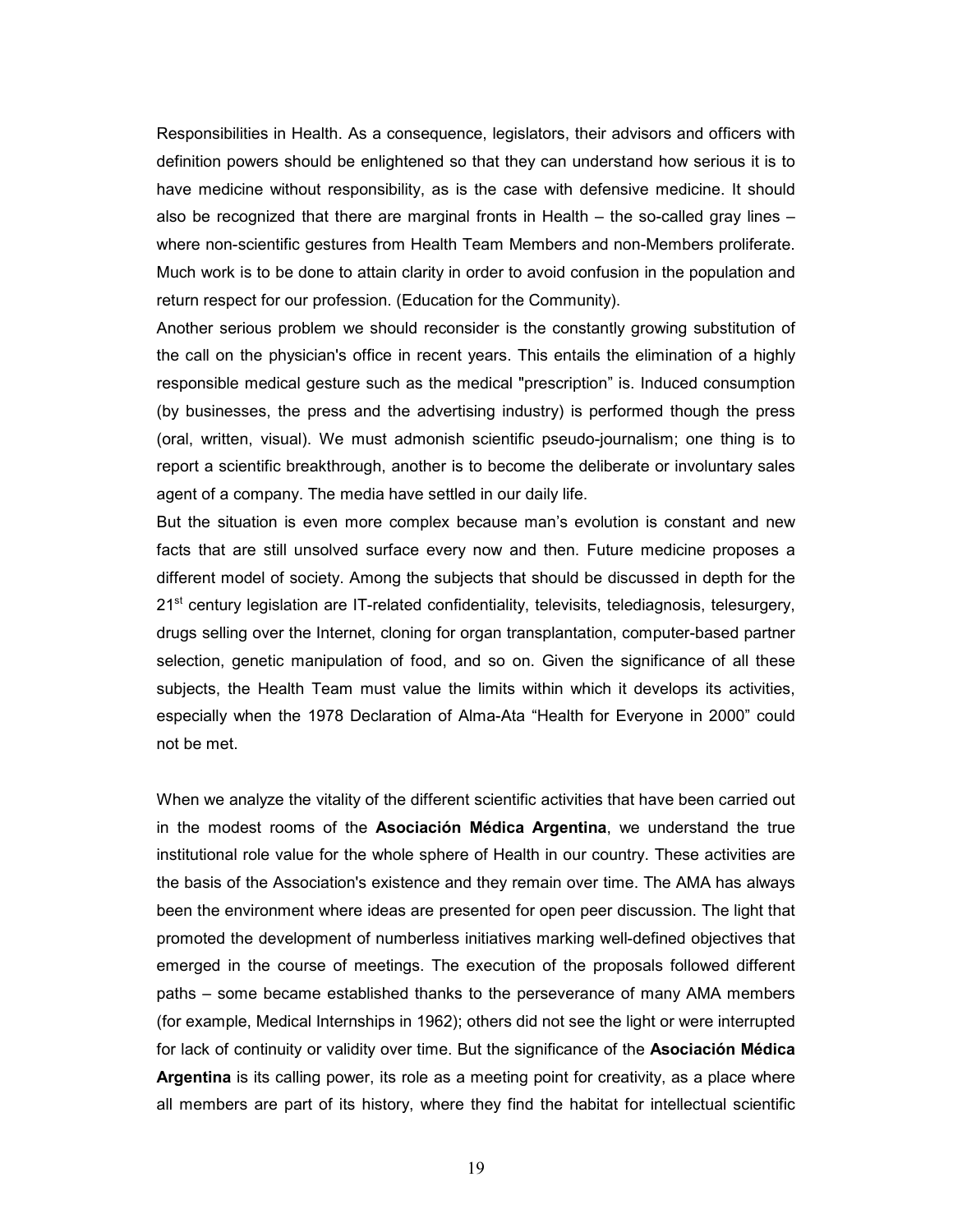development, and where they strengthen their ties of friendship and respect through professional life. In fact, once they finish their specific professional activities, many members find the AMA is the true environment where to keep their creative spirit alive while sharing with the younger professionals with the sole purpose of being useful to the community. So much intellectual and moral richness must be preserved. The Asociación Médica Argentina will continue lending its intellectual and moral values in this new Responsibility in Health approach, which implies an active democratic consensus management by all players. An example is the Executive Committee's attitude of the last decade, when it unanimously decided to participate with other organizations in general subjects connected with the medical activity, namely the "transfer of the burden of proof", which led to the unification of the Civil and Commercial Codes (1991); the defense of liberty in the medical act based on the physician's prescriptive responsibility given the technical, legal and ethical implications generated around the quality of drugs (1992); the definition on patents as regards copyright and the defense of Argentine work (1994); the defense of the call on the physician's office versus the influence of the media (1998); etcetera. Furthermore, the AMA implemented the Program of Medical Specialty Recertification (CRAMA, 1994) and the Digital Medical Library Project (1996), which required a considerable transfer of expert human resources from every specialty. Both Program and Project became a reality thanks to the experts' unselfish contribution. These efforts served to promote and impose the need for Continuing Education, and to assemble the secure framework of a building that became growingly enriched with other organizations' understanding and opening. They were made with the population – rather than with temporary individual interests - in view. Needless to say, the balance will not be attained unless some periods of deviation take place that are common to every human movement. AMA members have favored change – even with the distress these movements bring about – because they understand that man's progress is the target. There is no history without change. Knowledge and progress go together. The Asociación Médica Argentina has been able to substantiate life's circle for the generations to come... for many generations... and what is outstanding is that everything is done with LOVE... simply with LOVE...

> ELÍAS HURTADO HOYO, **MD HORACIO A. DOLCINI, MD JORGE YANSENSON, MD**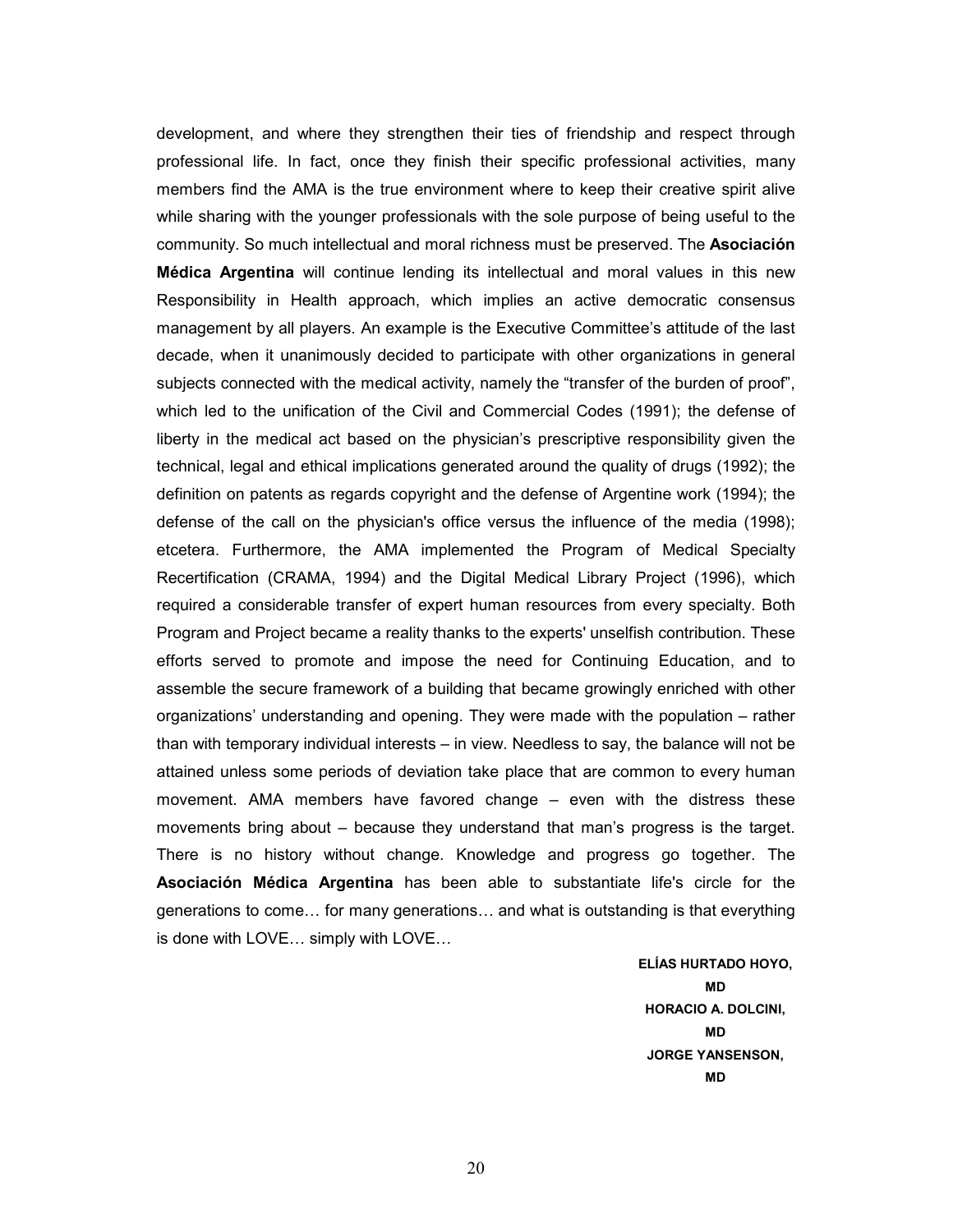## ASOCIACIÓN MÉDICA ARGENTINA **CODE OF ETHICS FOR THE HEALTH TEAM** 2001 21st CENTURY - YEAR 1

#### **BOOK I GENERAL ETHICS**

- Chapter 1 On the General Principles of Ethics
- Chapter 2 On Human Rights
- Chapter 3 On Ethics Education in Health

#### **BOOK II** ON THE PROFESSIONAL PRACTICE

- Chapter 4 On the Health Team Rights and Duties
- Chapter 5 On the Patient's Rights and Duties
- On the Health Team-Patient (Family) Relationship Chapter 6
- On Professional Secret Chapter 7
- Chapter 8 On the Quality of Health Care
- Chapter 9 On Team Medicine
- Chapter 10 Second Opinion
- Chapter 11 On the Medical Record
- Chapter 12 On Health Team Members' Mutual Relationships
- Chapter 13 On the Health Team Members-Institution Relationship
- Chapter 14 On the New IT and Health Science Technologies
- Chapter 15 On Professional Scientific Organizations
- Chapter 16 On Professional Union Organizations
- Chapter 17 On Health Team Fees
- On Health Team Professional's Advertising Chapter 18
- Chapter 19 On Public Function and the Health Team
- Chapter 20 On the Health Team Members as Experts and Witnesses
- Chapter 21 On the Health Industry and Trade
- Chapter 22 On the Health Team and Non Specialized Journalism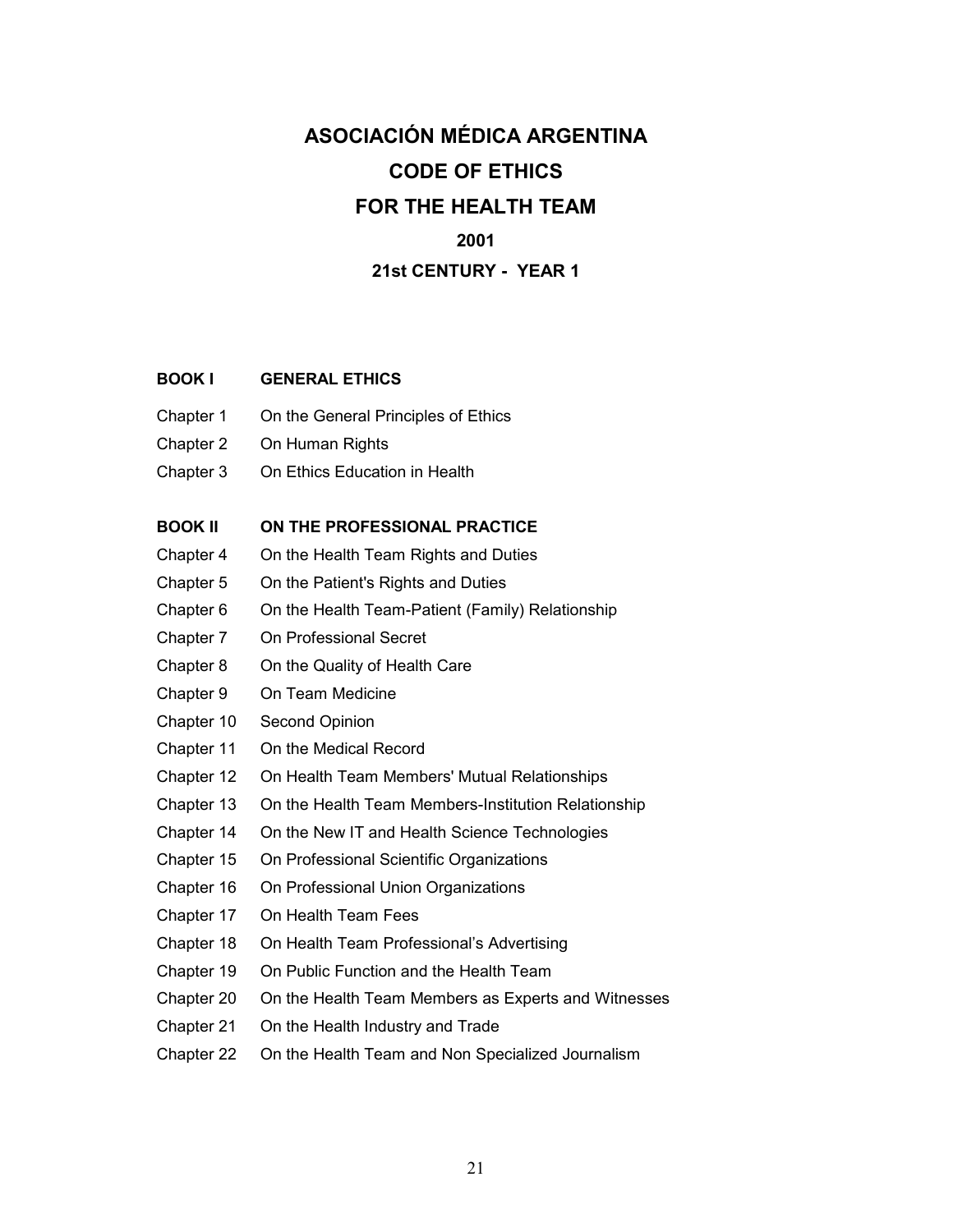#### **BOOK III** ON INVESTIGATION AND EXPERIMENTATION ON HUMANS

Chapter 23 On Investigation and Experimentation on Humans

#### **BOOK IV SPECIAL SITUATIONS**

- Chapter 24 On Investigation and Gene Therapy
- Chapter 25 On Assisted Reproduction
- Chapter 26 On Embryo Cryopreservation and Experimentation
- Chapter 27 On Birth Control
- On Abortion Chapter 28
- Chapter 29 On Organ and Tissue Ablation for Transplantation
- Chapter 30 On the Care for Drug Abusers
- Chapter 31 On the Care for the Psychiatric Patient
- On the Care for the Patient with AIDS Chapter 32
- Chapter 33 On the Care for the Patient with Incurable Diseases
- Chapter 34 On Euthanasia and Physician-Assisted Suicide

#### **BOOK V** ON OTHER PROFESSIONALS IN THE HEALTH TEAM

- Chapter 35 Overview
- Chapter 36 **Special Considerations**

#### **BOOK VI** ON THE RESOLUTION OF ETHICAL DISPUTES

- Chapter 37 On the Ethical Dispute Agents. How to Report - Requirements and Procedures
- Chapter 38 On the Mediation Body and the Parts of the Mediation Process. Resolution and Penalties.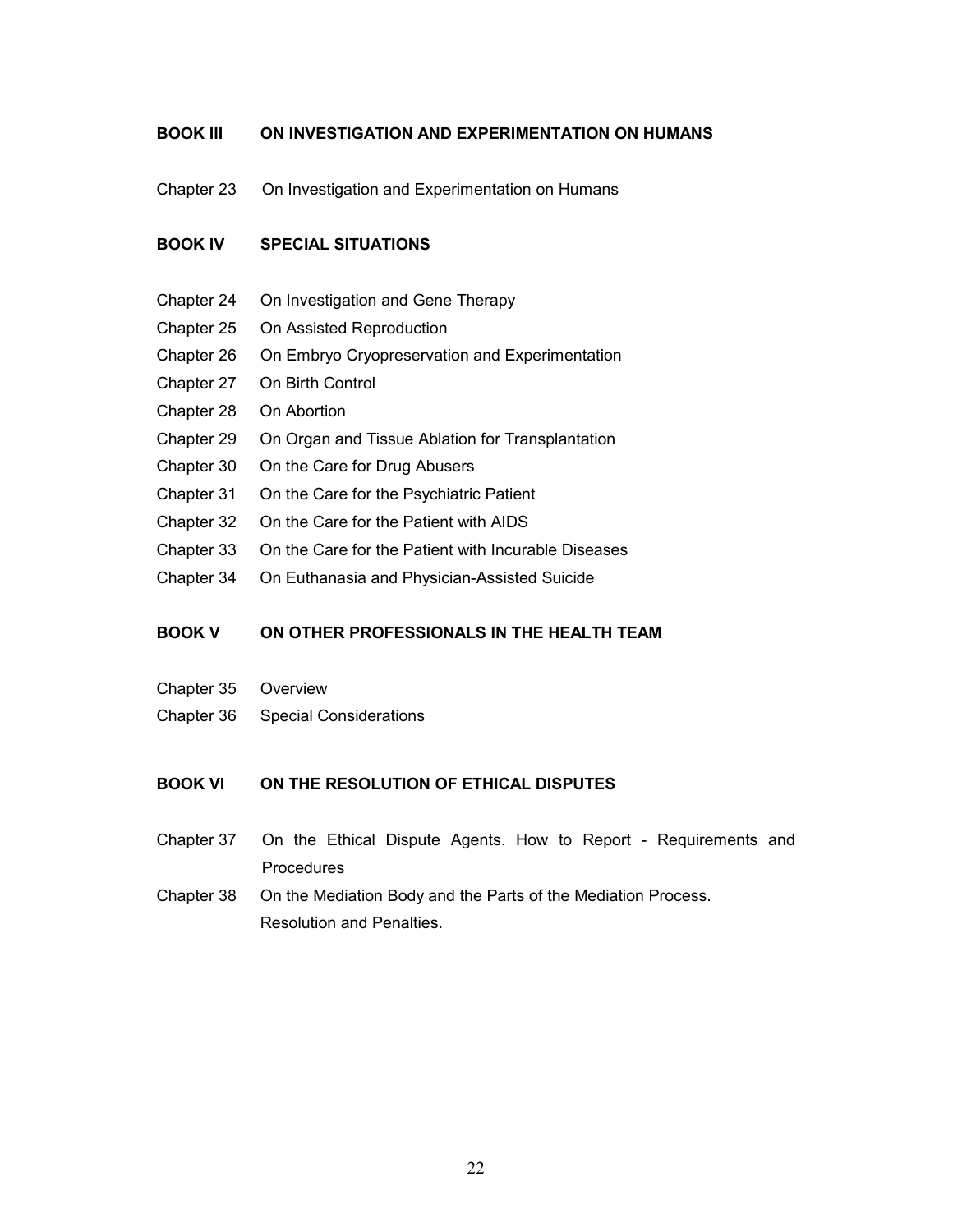## **BOOKI GENERAL ETHICS**

## **CHAPTER 1**

## ON THE GENERAL PRINCIPLES OF ETHICS

Art.-1 The Ethics of the Health Team is a special aspect of Ethics, hence the need for certain special considerations. In the first place, we should try to answer what Ethics is, which would thereupon lead us to the need for a definition as a conceptual starting point. But because there are many definitions, specific treatises should be consulted.

Art.- 2 Frequently, Moral and Ethics are considered synonymous or interchangeable with each other. This is inappropriate as it generates confusion between Principles and Practice.

Art.-3 Morality is the set of universal rules of conduct aimed at preserving the foundations of coexistence among human beings as if they were religious commandments. "Human acts", as opposed to "man's acts", are the product of reflection and willpower; conversely, the latter may not be such, as is the case of actions carried out by forces that are alien to will.

Art.-4 Ethics is the guide of conduct which, based on moral principles, directs itself toward a special class of actions within a specific social or cultural group in a certain historical moment. Ethics deals with the value of goodness of conducts themselves, with what is right or wrong on condition that actions are free, voluntary and conscious. It searches for universal causes that are able to adapt human acts to the universal good.

Art.-5 Also, a philosophic historical review of Morality and Ethics should be carried out which includes the changes that thinking and conduct have undergone since the Ancient Greeks until today. This aspect, however, falls beyond the scope of this brief analysis. Yet, it is necessary to list the basic principles of morality that should be understood before arriving at an ethical discourse of a practical nature.

Art.-6 Morality is thought to be implicit in the human nature, probably at the level of biogenetic mechanisms that are appropriate to build a protective system to make up for man's vulnerability as an individual, in view of the demands for interaction and social adaptation that are stressed by the process of cultural evolution.

Art.-7 Every moral doctrine is centered on a core of ideas of Equality, Solidarity, Justice and Search for Common Welfare, which can be traced back to the ethics of primates and hominids, to the different stages of Natural Laws, the Categorical Imperative, Consensualism, Altruism, the Theories of Justice and the Ethics of Discourse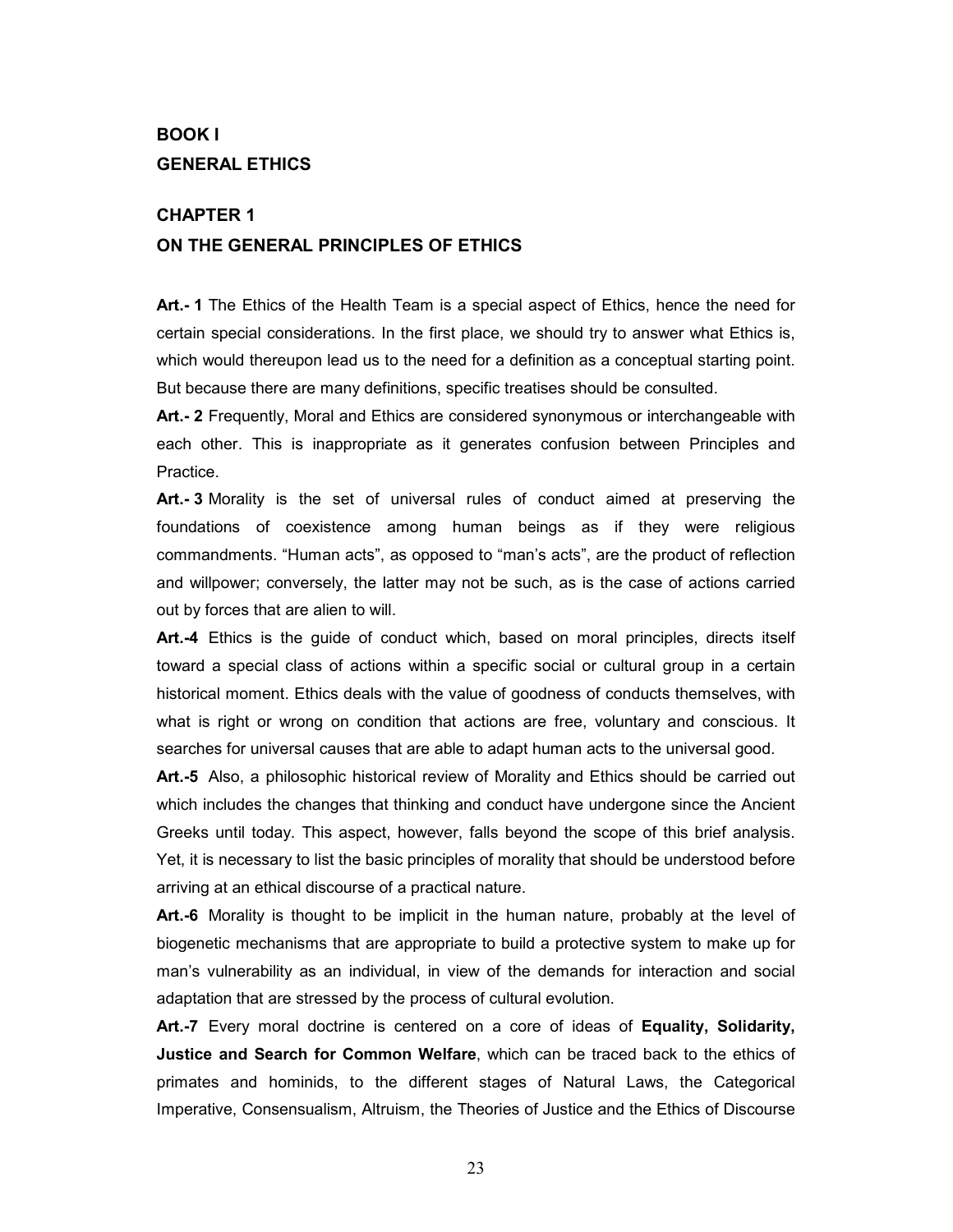in modern times. These, together with the Ethics of Responsibility, identified with masculine features, and the Ethics of Solidarity, more akin with the female nature, allow to think that contrary to the notion that there can be no progress in Ethics, the changes the world underwent in the last century have endangered man's survival, not only as an individual, but as a species.

Art.-8 A growing concern for BIOETHICS and the urgencies affecting the conservation of the Environment characterize today's society and point to the pressing need for an ethical commitment with life preservation in the best possible conditions for everyone, regardless of race, sex, age, culture or creed.

Art.-9 General Ethics has been linked to the development of Democracy and Human Rights, while Medical Ethics has remained in its initial state for twenty-five centuries. Traditional medicine was essentially paternalistic and absolutist because its raison d'être, the patient, was always treated as a "non responsible" being. Not before the 1950s was the patient granted moral citizenship and her or his status as an autonomous, free and responsible moral agent acknowledged.

Art.-10 Bioethics involved humanity, and in so doing it raised the siege of traditional Medical Ethics to welcome different disciplines connected with biology, such as philosophy, law and religion. It expresses itself as an interdisciplinary ethics, a bridge between science and humanities.

Art.-11 The essential principles of Medical Ethics are rooted in ideas and procedures derived from General Ethics, which is the Ethics governing the rest of the citizens, and which can be summarized as follows:

Principle of Autonomy: obligation to respect everyone's freedom to decide for herself or himself and about herself or himself.

Principle of Non-Maleficence: obligation to do no harm.

Principle of Beneficence: obligation to do to others what one understands is good for oneself.

Principle of Justice: obligation not to discriminate and to treat others equally.

Art.-12 The basic moral rules that allow putting the fundamental ethical principles into practice are three: confidentiality, veracity and fidelity.

Art.-13 Generally speaking, it can be observed that the Patient acts guided by the moral principle of autonomy, the Health Team by the beneficence-non-maleficence principles, and Society by that of justice.

Art.-14 Ethics is a behavioral process with individual characteristics that takes the sense of responsibility within human beings to its farthest end. It does not have a metaphysical basis because there are no ethical formulas that can be derived from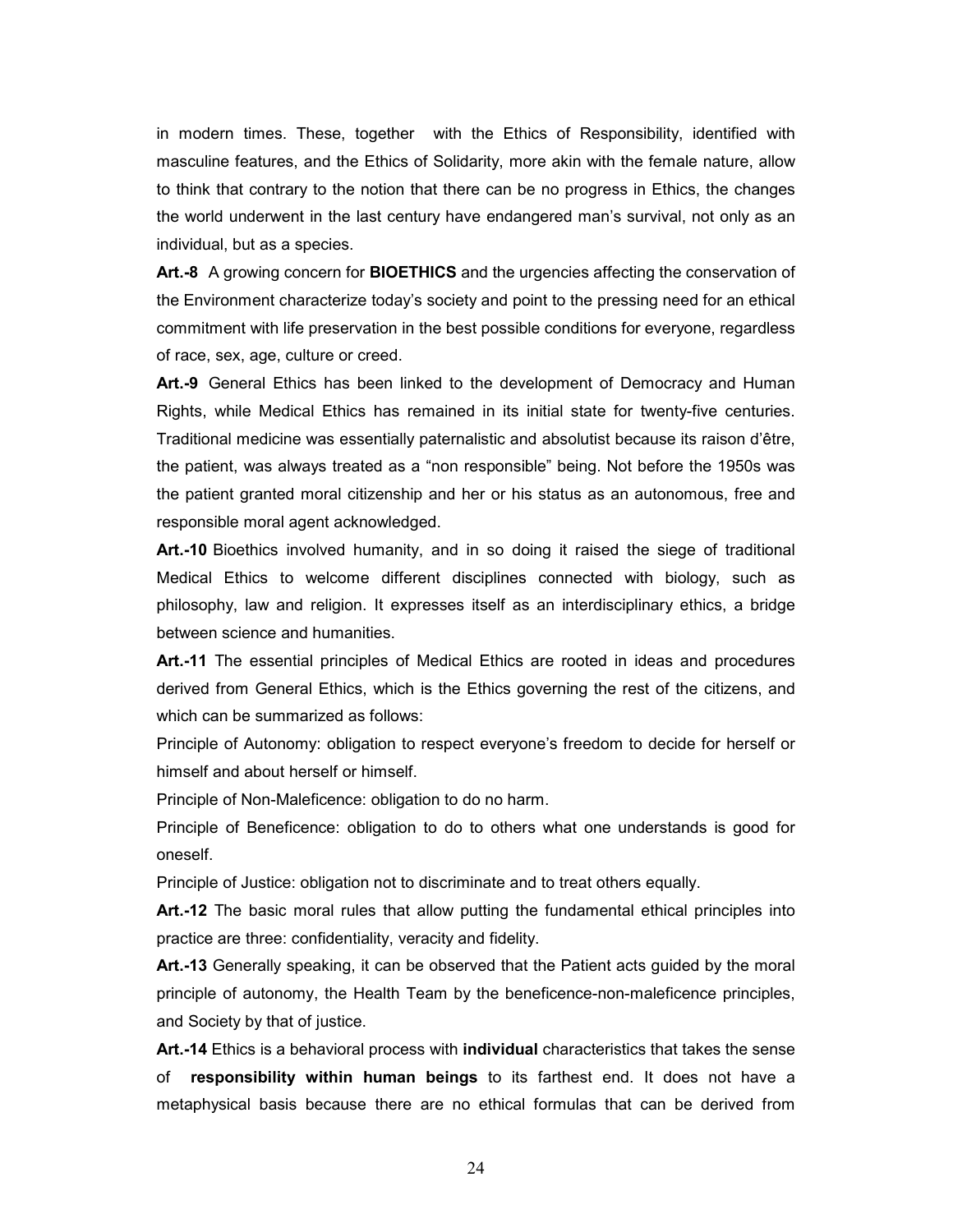abstract deductions. And no moral doctrine can be built to support it because it does not have simple repeated elements. Therefore, there is no systemic ethics, nor can the pedagogy of ethics be constructed. This is why Ethics cannot be taught in orthodox terms, yet it can be learned.

Art.-15 The human being is the reason and foundation of Ethics. The object of society is common welfare.

The articles below will gradually develop the different aspects in connection with each of the topics that are the object of this Code of Ethics.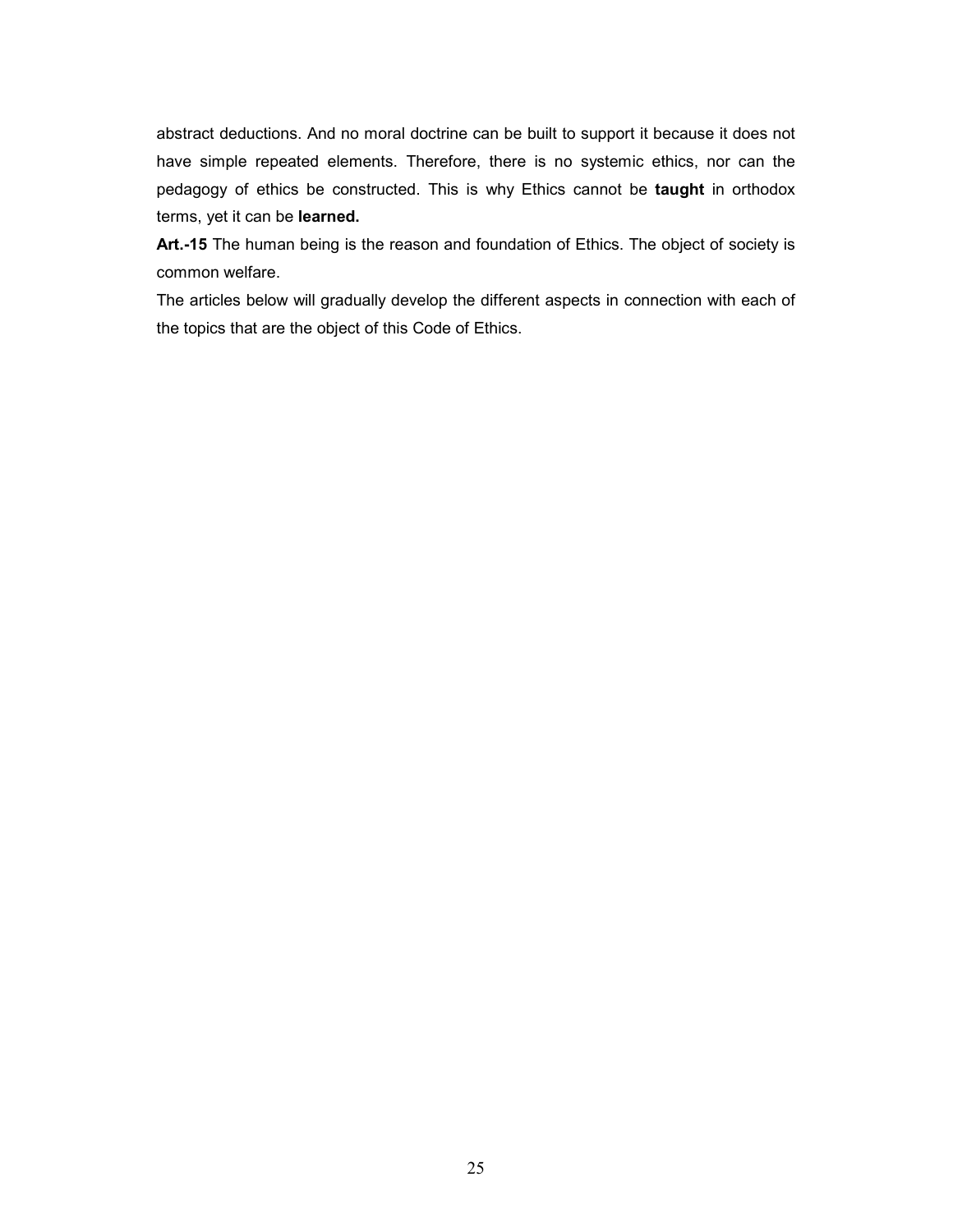## **CHAPTER 2 ON HUMAN RIGHTS**

All nations are members of the World Health Organization and have formally accepted the Declaration of Principles included in its Constitution. The Universal Declaration of Human Rights has become a "common ideal for every people and nation".

The goal of the Universal Declaration of Human Rights is to provide the elements that allow unmasking any type of sly attempt by a human group to dominate another, a very typical human attitude deeply rooted in the Western mind in particular. The attitude must be anti-dogmatic for the dogmatic individual forgets, is unaware of and rejects diversity, and considers that there is "one" human essence which truth she or he alone owns, while the individual's and the peoples' identity is based on differences between one another.

In the humanistic field, generalization is synonymous with injustice because, unlike what happens with exact sciences, peculiarities and differences are the essence of the human being. We may accept that everyone has an intuitive idea of what human rights are in connection with one's daily experience, but not with a formal definition. Three distinctive notes determine history's modern view: history is "one", events move towards "progress", and the history of humanity is conceived as "emancipation".

Standardizing pseudo-universalism should be avoided while universalism based on differences should be built. Only fear can justify the violent exclusion of people on account of their differences. Getting rid of differences creates a wider space for man's creative and innovative liberty. This higher degree of reflection, which nowadays is morally imperative, is born from the self-consciousness of modern Enlightment intellectual arrogance and of religious fundamentalisms that have characterized us. Recognizing the differences means accepting democratic pluralism.

In democratic states, where leaders are elected by citizens, the former are directly responsible for eradicating the inequalities that prevent the access to Health-related goods that must be included in Human Rights.

It is the national, provincial, municipal government's duty to look after citizens and avoid their being deprived of any element that the definition of Health considers part of the "complete psychophysical sociocultural well-being". The absence of any of them implies the rupture of harmony in the human being integrally considered from the anthropologic point of view. The Social Security is an obligatory public service that must be rendered under the State's management, coordination and control, and must governed by the principles of efficiency, universality and solidarity as established by law.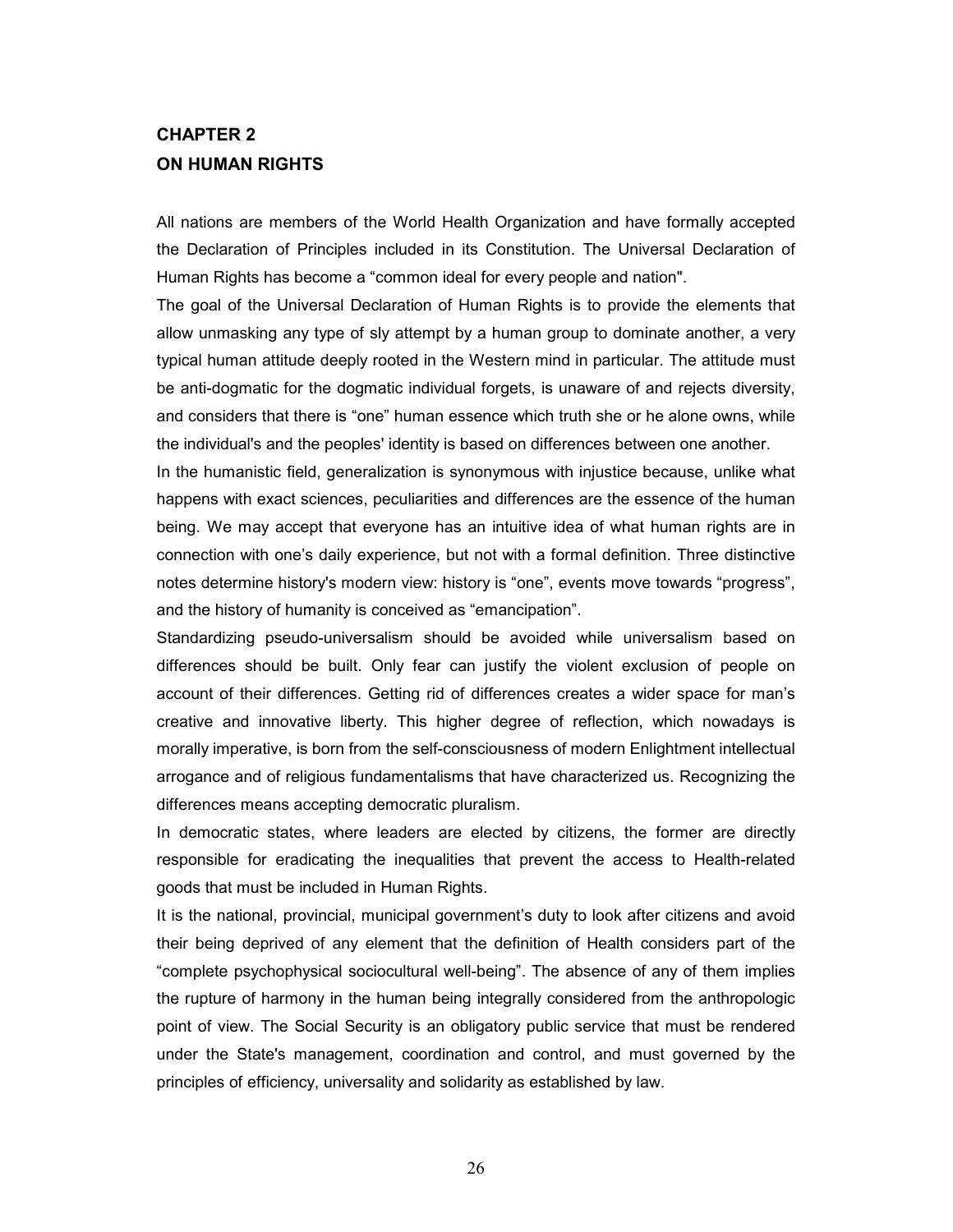It is government's duty not only to avoid the individual's exclusion from the Health Care System. The government is also directly responsible for every issue connected with Public Health: vaccination campaigns, infectious disease control, prevention of addictions, prevention of traffic accidents, implementation of measures for drinking water supply and sewage disposal by state-owned or private companies, refuse collection, plague control, prevention of malnutrition in children, provision of security, implementation of access to dignified housing to avoid overcrowding, provision of education and job opportunities.

It is the national, provincial or municipal government's obligation to avoid that access to adequate healing or rehabilitation treatments for everybody is refused.

Morality points to the need to give maximum protection to families, man-woman relationships, and parent-child relationships because the traditional roles have been deeply altered and new types of family bonds have been created (recombined families). This has brought about new and more complex personality forms in children.

This Code will list those conducts that the Health Team must consider in its everyday activity in connection with Human Rights.

Art.- 16 Human beings tend to live in society in order to be able to develop their maximum physical, intellectual and spiritual capacities; they are part of the universal historical culture. Selfishness implies an inclination to "manipulate" others having one's personal welfare as an objective, which creates conflicts within the community.

Art.- 17 Every citizen should understand that a Nation's productive development, peace and continuous prestige will be attained when citizens are convinced that every person's supreme value is psychophysical, sociocultural and spiritual well-being.

Art.- 18 Some Human Rights are: right to life, liberty and equality; legal personality; intimacy; free personality development; freedom of thought; freedom of worship; freedom of speech; honor; peace; right to petition; right to work; right of profession or craft; right to teach and learn; due process; habeas corpus; first appeal; right of asylum; freedom of association; right to unionize; citizen participation and so on.

Art.- 19 The defense of Human Rights is a priority for the Health Team member because of her or his condition as a human being and the very essence of the profession she or he has embraced.

Art.- 20 The Health Team members undertake to respect the rights and guarantees set forth in the Constitution and in the corresponding international agreements currently in force. This should not be understood as an exclusion of other rights and guarantees which, while inherent to the human nature, may not be expressly set forth therein.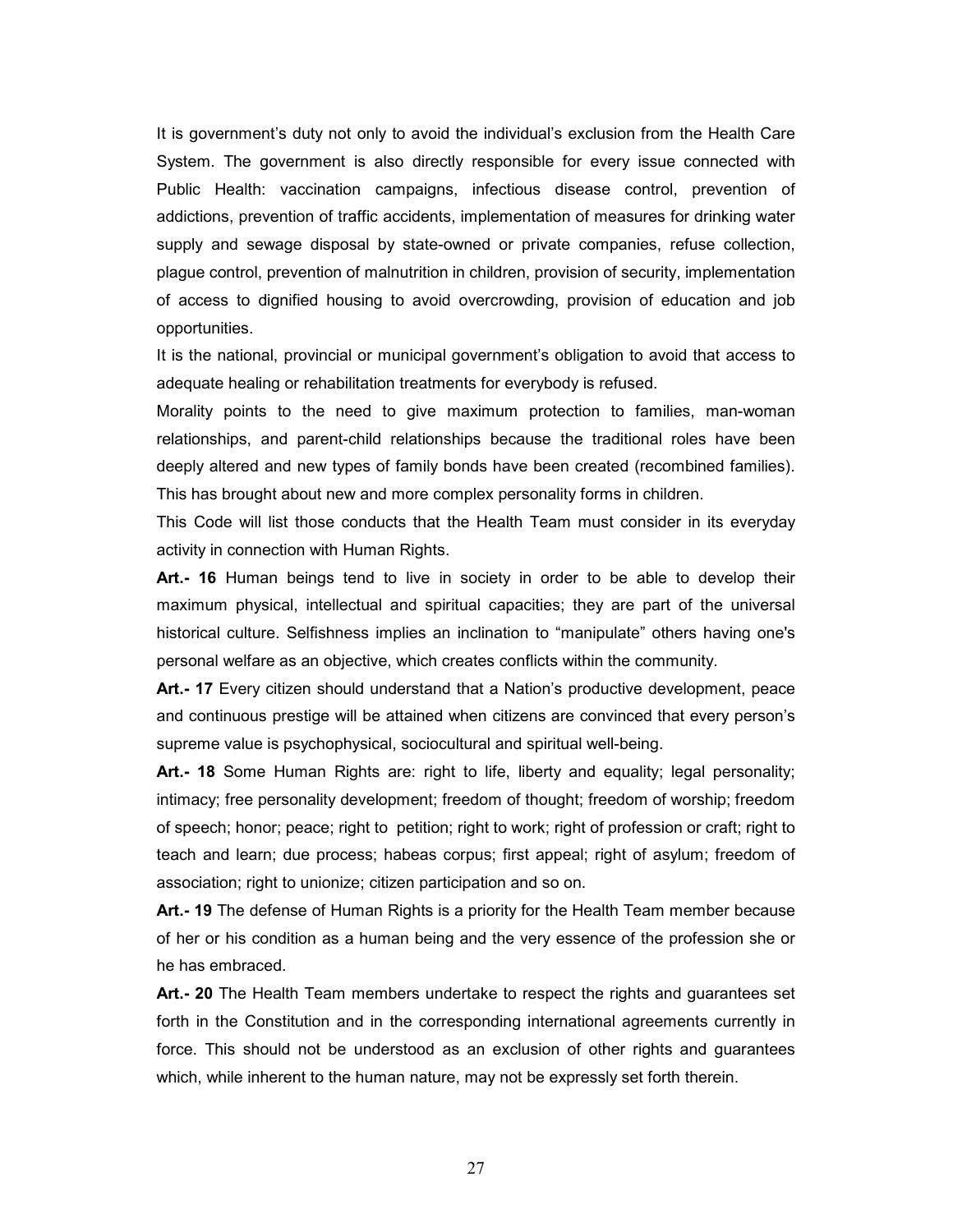Art.- 21 The respect for individual rights extends up to where individual actions start to damage common welfare, because this is the very end of social ethics concerned with the coexistence of human beings.

Art.- 22 It is highly unethical for the Health Team member to order a treatment without giving the corresponding information to and obtaining the previous consent from the patient or person in charge, unless under circumstances where the patient's life is at stake or the patient's right to free decision-making is restricted. It is also a severe lack of ethics to deceitfully promote the acceptance of proposals leading to benefit the physician in any manner whatsoever.

Art.- 23 The Health Team member shall not participate in degrading, inhuman or cruel procedures that may cause the death of a person, or engage in torture, either directly or as a witness, or use procedures that may alter the personality or conscience of individuals for the purpose of reducing their physical or mental resistance to reach objectives that are contrary to human dignity.

Art.- 24 The Health Team member shall not devise, instrument, cooperate with or provide information for the execution of death penalty. She or he will be especially careful not to engage in any activity in connection with the elimination of persons or groups for ethnic and/or religious reasons.

Art.- 25 The Health Team member shall not discriminate against human beings for their religious or ethnic origin, sexual behavior, political ideas, physical aspect, disability, educational and economical level, sexually transmitted disease or drug addiction, or for their condition as exiled or immigrant.

Art.- 26 The Health Team member shall respect the inalienable right of every human being to die with dignity, avoiding suffering and lengthening life unnecessarily, as therapeutic cruelty is one of medicine's vices nowadays.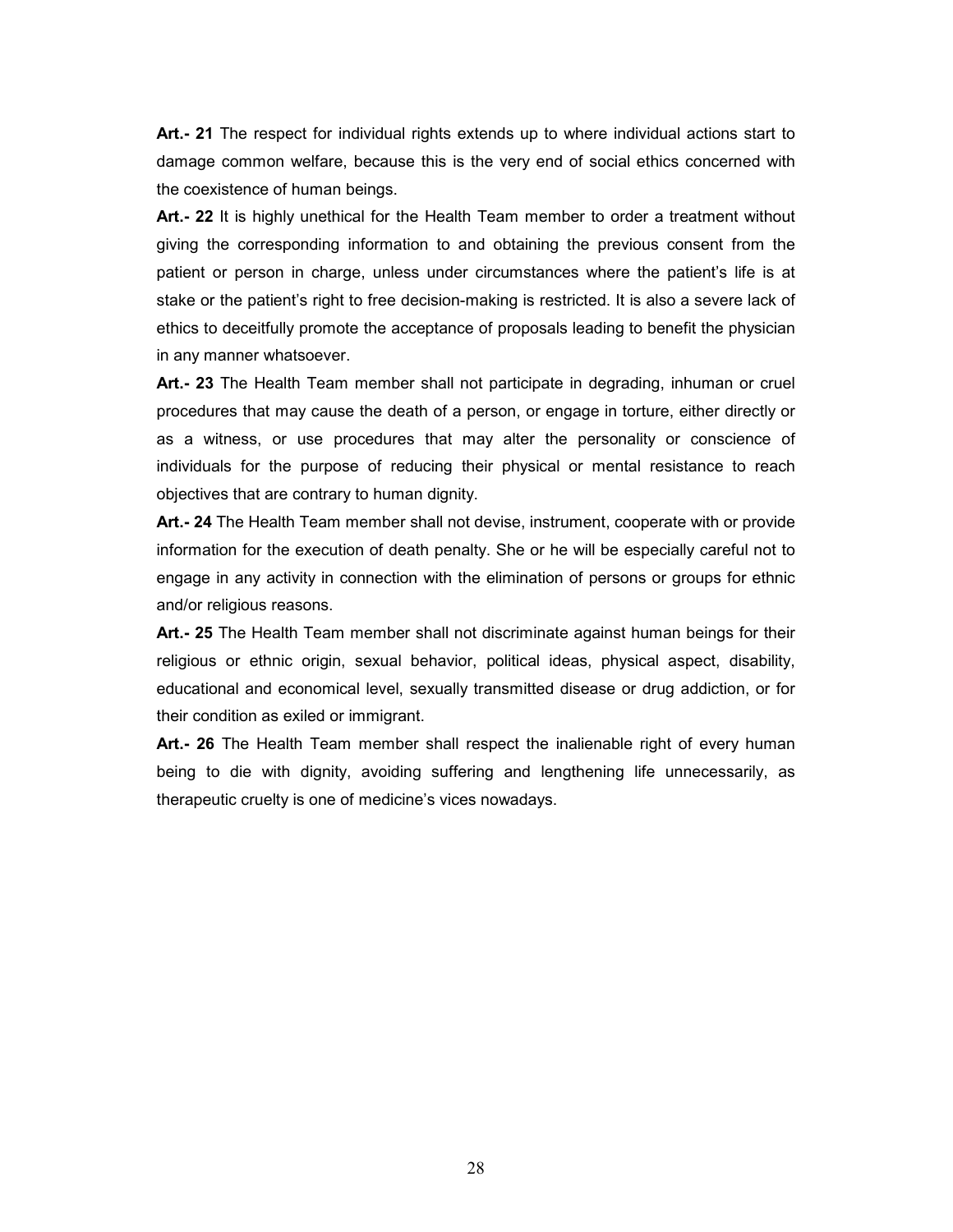## **CHAPTER 3** ON ETHICS EDUCATION IN HEALTH

Family and Society are the primary and natural educators of children and youngsters. Ethical educators are essential when values, habits and basic beliefs are to be transmitted.

Teaching is truly "educational" when, in addition to providing knowledge, it develops, promotes and enriches ethical awareness and citizen responsibility. Family and Society cannot develop fully if they are not integrated, understood and improved by Education.

Parents, family environment, social leaders and educators share, even beyond their own desire, "model" characteristics and, as such, they must take on the implied responsibility. Educational centers are the places where culture is defined; they are the essential frontlines of every democracy. Education is part of the foundations of freedom – it is performed over time as a man's life project.

The aim of Education in Health is to secure excellence and academic quality.

Art.-27 Health Team members in any field of education (primary school, high school, college, postgraduate education), must act as Health Agents favoring what is general over what is specific and showing the population their own personal responsibility and solidarity.

Art.-28 A student's basic moral character is already formed when she or he enters the School of Medicine. Thus, the study of Medical Sciences cannot be carried out outside the structural context of every people's culture, customs and beliefs, and of its social political organization. It is not enough for the Health Team member to know them; it is her or his duty to help change them when they harm the individual's and the community's interests.

Art.-29 Educators (both in the public and private spheres) shall receive from their responsible institutions the intellectual and material tools to develop in their students the capacity to interact with other people and improve the moral condition of their conduct.

Art.-30 There is no specific system through which Ethics can be learned. Reasonably, we can start transmitting the philosophical and ethical notions during pre-clinical years, and supervise their application in terms of content and human interaction capacity in the clinical vears.

Art.-31 The basic pregraduate curriculum must deal with the problems the physician will encounter more frequently during his normal practice.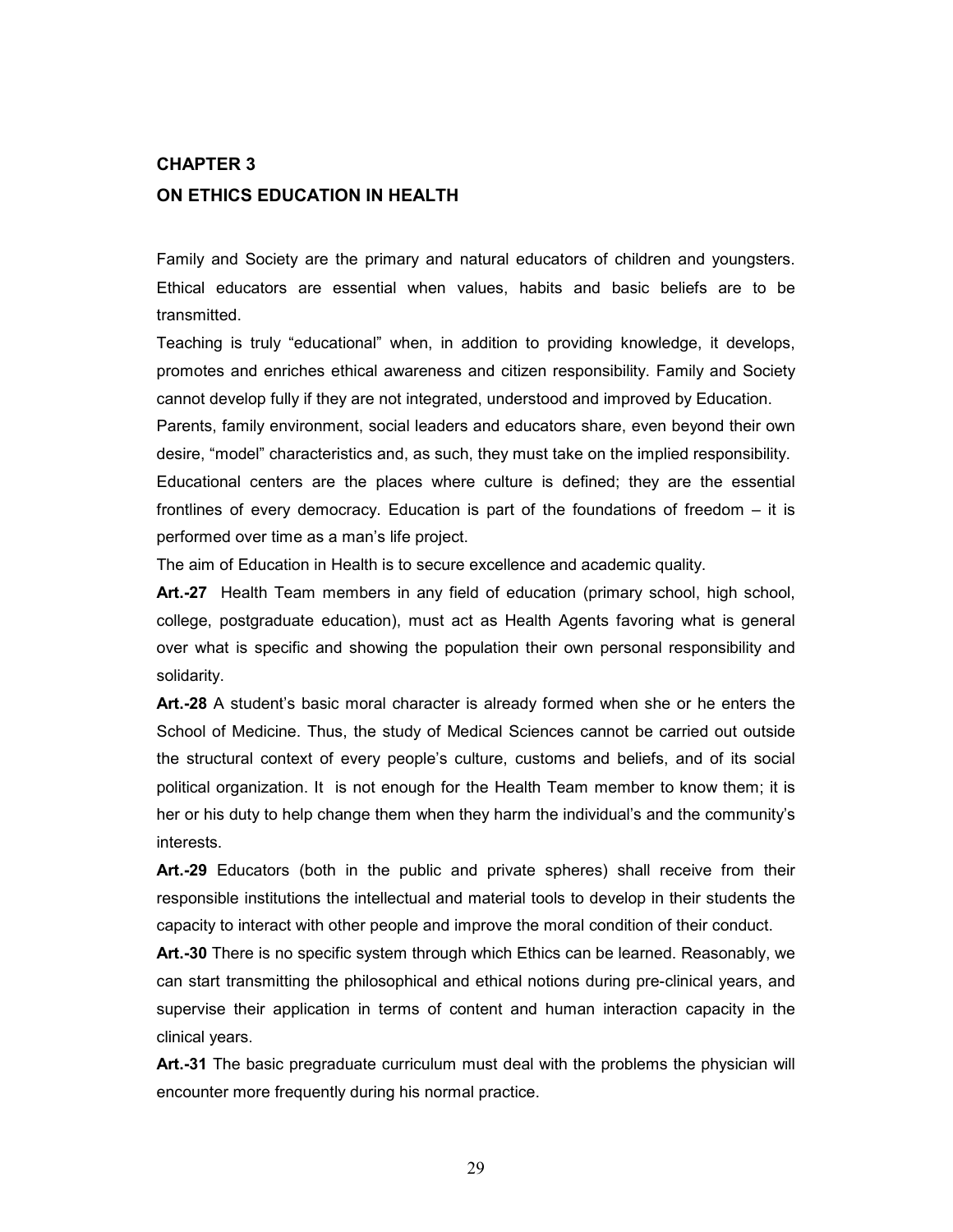Art.-32 The team of educators in Health Sciences should be made up of professionals widely experienced in practical medicine as well as in ethical matters. For this purpose, it is important to have lawyers, psychologists, philosophers and representatives of the different religions participate. All together must constitute an advisory team for permanent consultation.

ation.

Art.-33 Surely, the subjects for discussion will be closely related to those dealt with in this Code, as well as with others that will emerge in the future as a consequence of two circumstances:

Paragraph a) at a certain time, the law may not coincide with what the profession deems ethically correct.

Paragraph b) the uninterrupted changes resulting from progress in scientific knowledge and technological development will require new ethical concepts.

Art.-34 If the School of Medicine has among other objectives those that lead to training an ETHICAL, RATIONAL, EFFICIENT, CRITICAL AND SUPPORTIVE Health Team member, the School must do its best (Institutional Ethical Responsibility) to close the usual gap between "what should be" and "what actually is", because while it is true that medical ethics rests upon society's moral principles, the nature of doctor-patient decisions and interactions give rise to special ethical situations not frequent in other professional fields.

Art.-35 From time to time, the School of Medicine must assess the result of the students' ethical knowledge, setting the objectives, the methods employed and the effective measurement of results, in general and in particular, to face the most frequent ethical problems of the medical practice.

Art.-36 Any training in the different levels of Education in Health, regardless of whether the students follow a career in health care or devote themselves to basic research, must be complemented with the factors of their social environment. Therefore, educational programs, whether curricular or not, must offer special insight in the fields of bioethics, biostatistics, evidence-based medicine, legal liability, economy and management of health resources, related social aspects and other equally relevant issues.

Art.-37 Public and private entities providing education in Human Resources in Health must guarantee the excellence in the practical training of their pre- or postgraduates, with a focus on the respect for the patient.

Art.-38 In order to obtain an adequate educational level that allows the best medical care quality in every medical act, Health Team members shall undergo continuous training that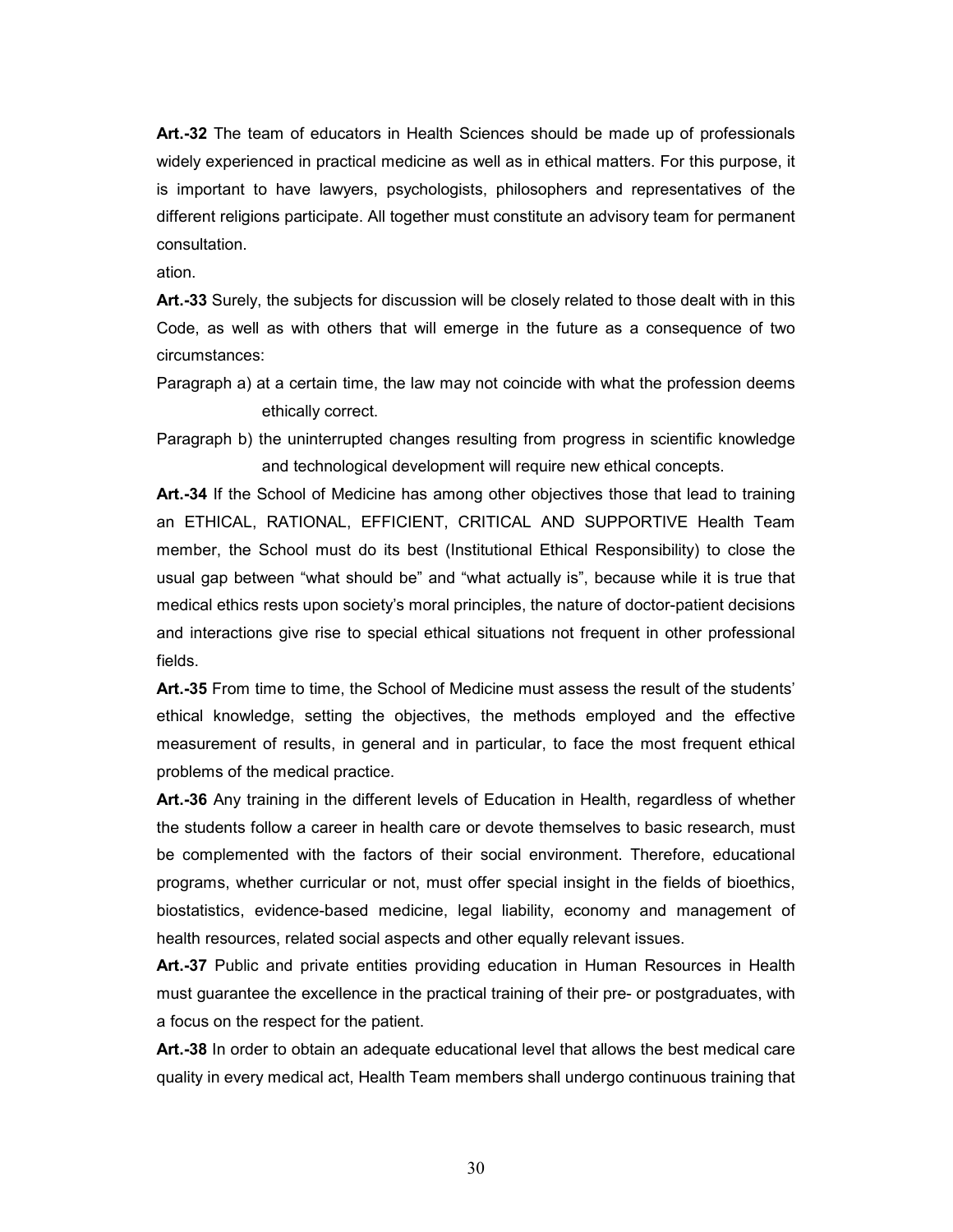allows them the updating of scientific and technological changes in every field of education

Art.-39 A Specialist Health Team member is a person who has devoted specifically to one of the branches of the Medical Sciences and has completed studies that are acknowledged in domestic or foreign schools, hospitals and other institutions empowered to certify such education and to guarantee quality Health Care to the population.

Art.-40 Qualifying as a Specialist in a medical branch means a deep commitment with oneself and one's colleagues to focus one's activity on the selected specialty.

Art.-41 While failure to do so cannot be considered an ethical fault, it is convenient for Health Team members from time to time to subject themselves voluntarily to peer evaluation (Health Care Recertification) after a minimum 5-year practice as Certified Specialist showing technical and legal liability as a professional, to guarantee the quality of Health Care to the population.

Art.-42 It is not ethical to focus Education in Health as a commercial activity, which does not mean that a decent compensation for teaching is illegitimate. It is part of the Health Team member's vocational essence to offer her or his knowledge to peers and the community.

Art.-43 Institutions devoted to Education in Health should not be used as the battlefield for political partisan or union struggles.

Art.-44 It is the function of the State's Health department to help define the minimum number of Health professionals the country requires by regions and specialties. The State's Education and Health areas should control the levels of excellence in human resource training.

Art.-45 In view of international treaties currently in force, pre- and postgraduate curricular leveling of different universities should be advocated to ensure good Health Care for the population.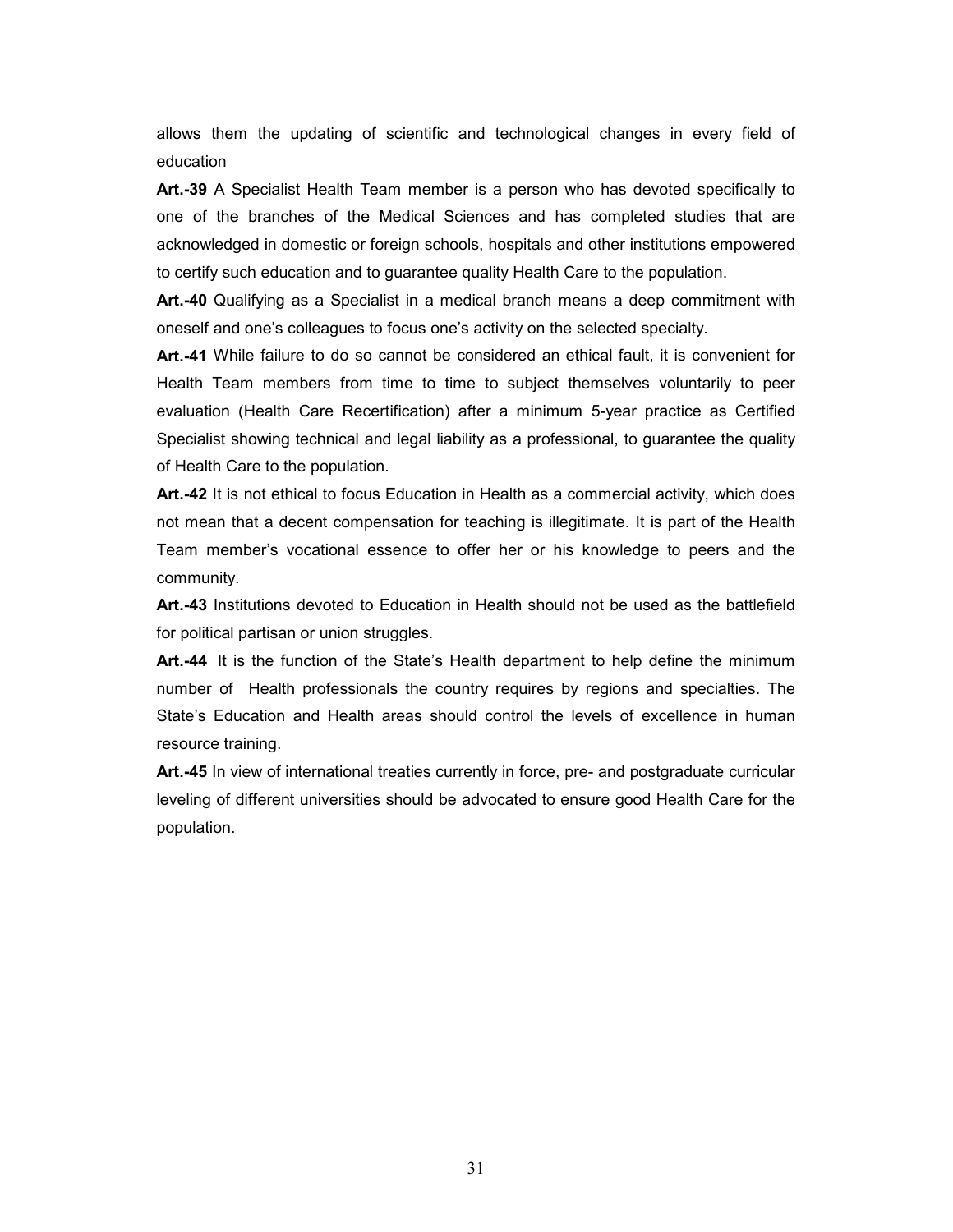### **BOOK II**

## ON THE PROFESSIONAL PRACTICE

## **CHAPTER 4**

## ON THE HEALTH TEAM RIGHTS AND DUTIES

Art.-46 Medicine is a science and a profession at the service of the community and human being's health. It shall be practiced with no discrimination of any kind.

Art.-47 The Health Team member shall know the structure of her or his own system of values, and how her or his personal judgment impact on decisions connected with good and evil. The process whereby she or he makes ethical decisions and implements those decisions must be systematic and consistent with logic.

Art.-48 The Health Team member shall enjoy freedom to practice her or his profession and shall possess the technical conditions to act independently and assuring quality. No circumstance may restrain professional freedom unless on the basis of a strict scientific criterion.

Art.-49 The Health Team member shall limit her or his functions and responsibilities to her or his qualifying degrees or certificates. Health Care must be qualified by planning based on scientific principles.

Art.-50 The Health Team shall not delegate any powers, functions or duties that are exclusive of her or his professional practice or activity to any unqualified person.

Art.-51 By no manner of means and under no circumstances can medicine be exercised as a Trade or medical work exploited by third parties for profit or political reasons.

Art.-52 The Health Team member shall adapt her or his professional behavior, as well as every other act of her or his life, to rules of circumspection, probity and honor. Clean habits and temperance are also indispensable to practice the medical profession righteously.

Art.-53 The Health Team has the obligation to seek the highest efficiency in performance to secure the best possible quality level in Health Care. Therefore, its members shall keep up to date in line with scientific advances.

Art.-54 If a Health Team member has other means that are detrimental to the education or professional improvement she or he owes her or his patients, she or he shall have to make a choice.

Art.-55 When a study or treatment is beyond the acting Health Team member's capacity, she or he shall request the intervention of a colleague having the skills required for the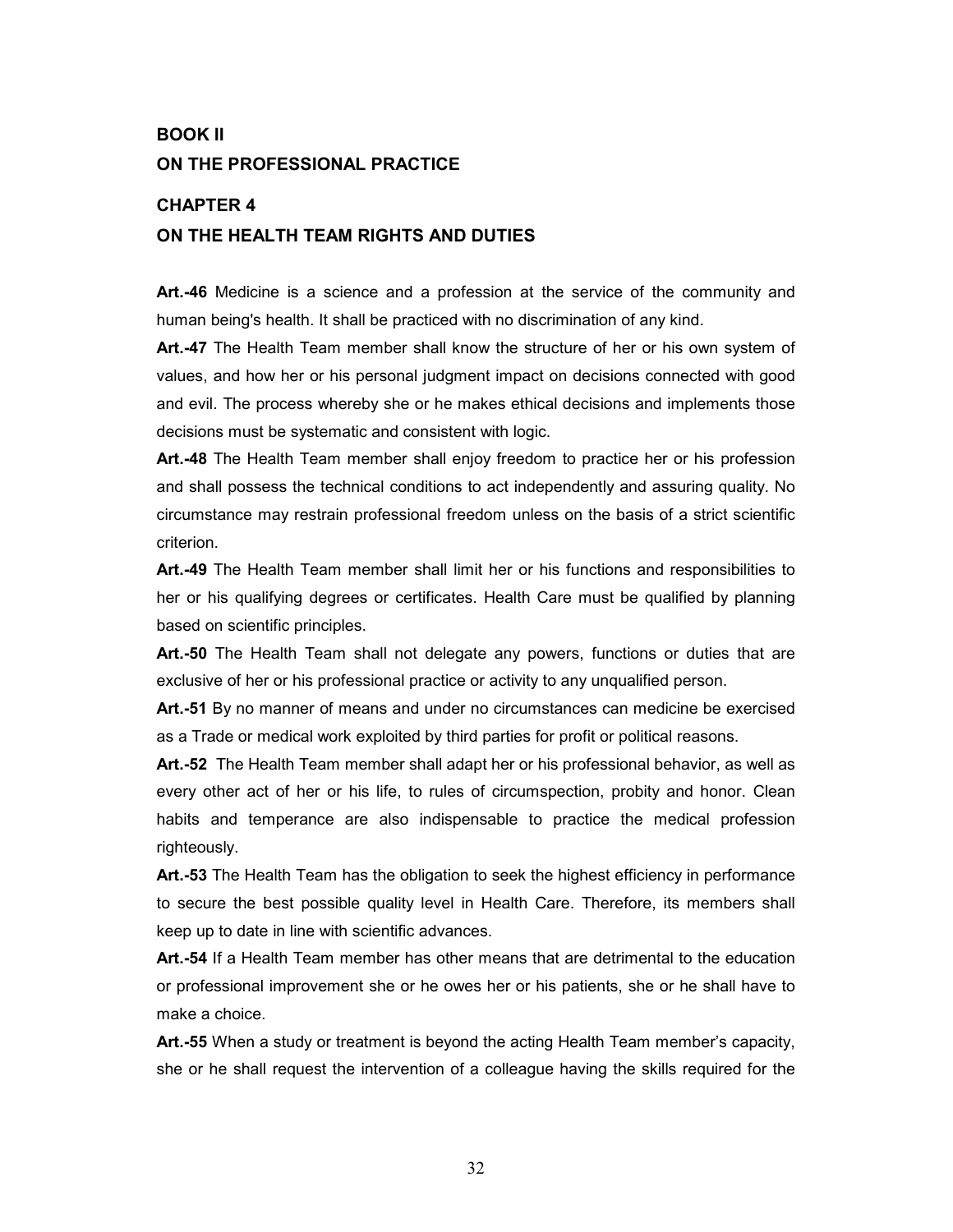emergency. However, in the absence of a more qualified professional she or he shall nonetheless take on the responsibility.

Art.-56 No person alien to Medicine shall be admitted in a medical act unless expressly requested by the patient, her or his family or legal representative, and solely as a witness. Art.-57 The Health Team member shall respect the patient's religious beliefs and shall not object the patient's practices, except when the religious precept represents an attack on the life the Health Team member is bound to protect. In this case, she or he will inform the patient and refuse to continue assisting her or him if the patient insists in her or his position.

Art.-58 The Health Team has the duty to fight cunning salesmanship and any form of quackery by resorting to every possible legal means. The intervention of scientific organizations, union bodies and the law is welcome.

Art.-59 The Health Team member shall only use or indicate products that are qualityguaranteed and quality-proven.

Art.-60 Given that drug indication is part of the medical practice, the Health Team member shall defend the right of prescription as she or he is taking on the ethical and legal liability for the outcome of her or his action.

Art.-61 It is the Health Team's duty to cooperate with the public administration, either personally or through scientific organizations or unions, in compliance with the legal provisions related to her or his profession.

Art.-62 The Health Team member's legal liability as a professional takes place in the following instances:

Paragraph a) When she or he breaches common law;

Paragraph b) When she or he causes damage out of neglect, lack of skill, imprudence or inexcusable abandonment.

Art.-63 The Health Team member's obligation to answer a call during her or his professional practice is limited to the following cases:

- Paragraph a) when another Health Team member requires her or his professional cooperation.
- Paragraph b) When no other colleague is present where she or he develops her or his professional activity.

Paragraph c) in emergencies or when the patient's life is at stake.

Art.-64 The Health Team member shall inform the patient or person(s) in charge, as her or his judgment may dictate, when the severity of the disease anticipates a fatal outcome, or complications arise that may provoke a fatal outcome. Whenever advisable, she or he will have the Informed Consent signed by the patient, family member or legal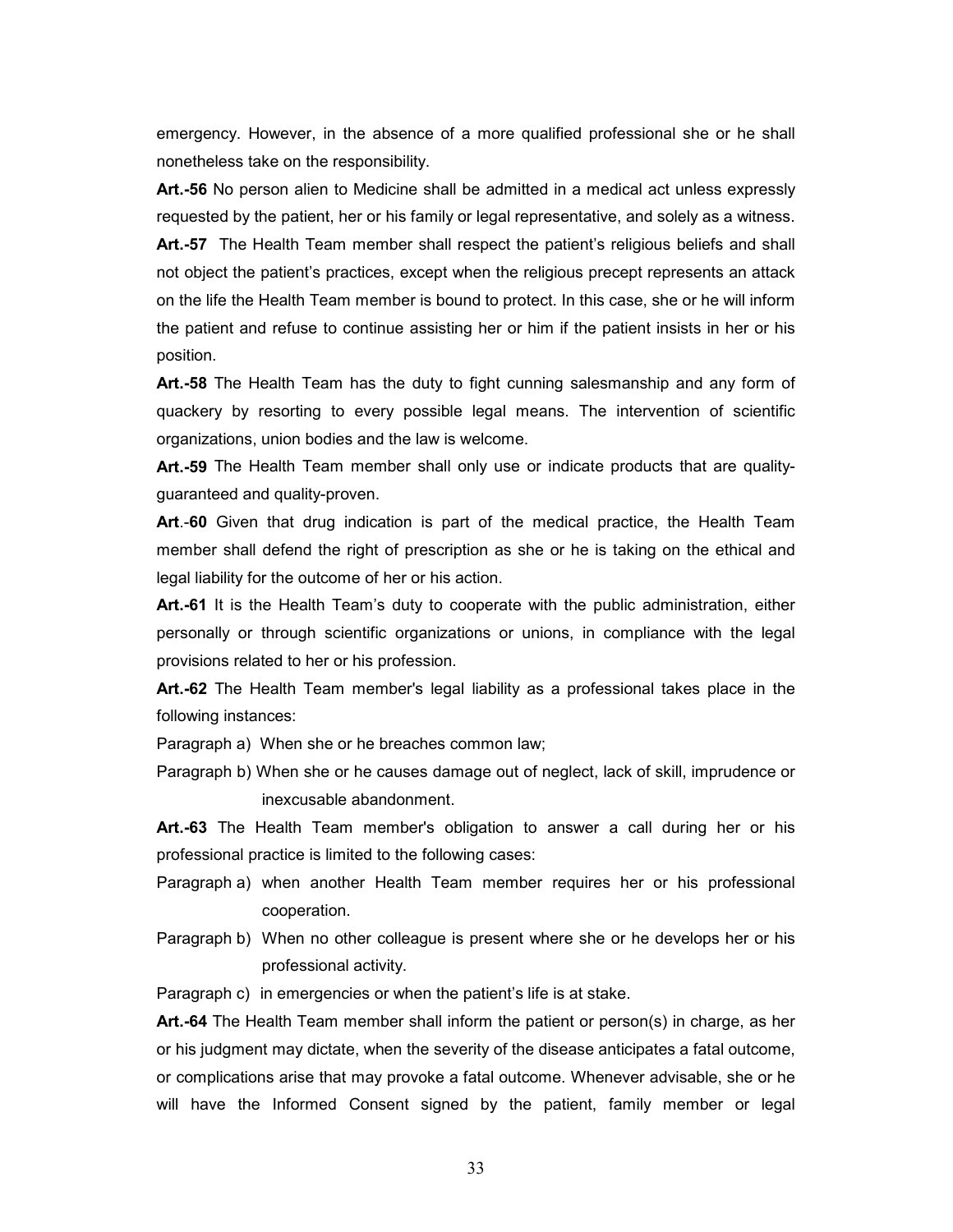representative before carrying out any diagnostic or therapeutic maneuver that may endanger the patient's life.

Art.-65 The Health Team member is entitled to a decent and fair remuneration for her or his professional activity.

Art.-66 Health Team members have the right to be treated appropriately by patients, their families and the institutions where they work.

Art.-67 Health Team members are responsible for risks, reactions or negative results, either immediate or delayed, that are impossible or unlikely to foresee within the field of medical practice when prescribing or carrying out procedures or treatments that are not backed scientifically.

Art.-68 If the conditions set forth in this chapter were not met, the Health Team shall be entitled to file a claim, either individually or through the scientific and/or professional institutions, in the public or private spheres, as well as to report the fact to her or his patients and to the community, as necessary.

Art.-69 The Health Team member's office is a neutral territory where the Health Team member is be entitled to see all patients requesting her or his service, notwithstanding who has assisted them before and under what circumstances.

Art.-70 Health Team members have the right to choose their patients freely. This right shall be limited by the cases set forth herein.

Art.-71 In the case of patients under treatment, Health Team members are entitled to give up their assistance and refer the patient to another colleague in the following circumstances:

- Paragraph a) If in her or his opinion an appropriate Health Team-Patient relationship has not been established, with negative effects on what is right medical care.
- Paragraph b) If the patient\$ on her or his own accord and will, does not comply with the prescribed indications or in the absence of such conditions, her or his relatives in charge do not cooperate for compliance.
- Paragraph c) if the Health Team member finds out that her or his patient is being surreptitiously assisted by another professional.

Art.-72 Health Team members hold the copyright of the scientific studies they carry out based on their knowledge as well as on any other documents reflecting their scientific thinking or criterion.

Art.-73 The non restricted listing of rights and duties contained herein does not affect the Health Team member's rights as a human being, graduate and worker, of an individual as well as a collective nature, which are acknowledged, set forth or guaranteed by Law.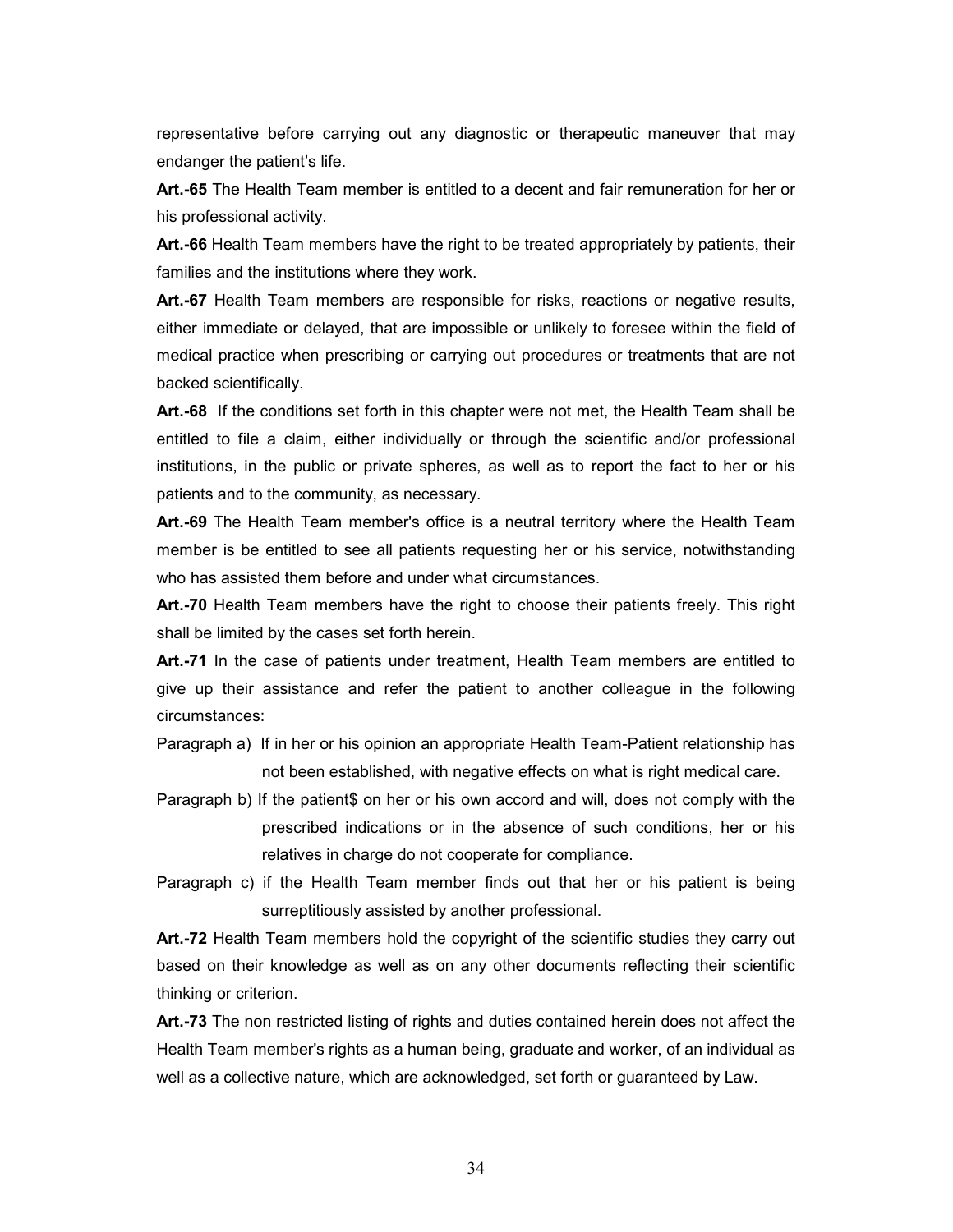## **CHAPTER 5**

## ON THE PATIENT'S RIGHTS AND DUTIES

Art.-74 Every healthy person has the moral and social obligation to look after her or his health.

Art.-75 Every person suffering from a disease is entitled to respect for her or his dignity and to receive the best possible care from the Health Team members and Institutions where she or he is assisted to make her or his psychophysical and sociocultural wellbeing a reality.

Art.-76 Health care must be based upon the patient's free selection of physician in the private, institutional or State practice.

Art.-77 The patient is entitled to information that will allow her or him to understand and consent to the diagnosis, prognosis, therapy and primary or secondary preventive care in regard to her or his health status. When deemed necessary by the physician, the patient, her or his family or legal representative shall sign a free "Informed Consent".

Art.-78 The patient has the right for her or his health status to be kept a secret in connection with third parties, both verbally and through the disclosure of her or his medical record.

Art.-79 Every patient is entitled to receive emotional support and request spiritual or religious aid from selected persons.

Art.-80 The patient is entitled to:

- Paragraph a) be looked after by persons that are capable of helping her or him maintain a sense of hope and trust in critical instances.
- Paragraph b) Maintain her or his individuality and capacity for decision-making, and have the person or persons she or he may appoint accepted when her or his intellectual ability is compromised.

Paragraph c) Receive therapeutic help for alleviation of her or his suffering.

Paragraph d) be listened to when expressing concepts and emotions on how to approach her or his death.

Paragraph e) Die in the company of persons she or he loves or is fond of.

Paragraph f) Have her or his body treated with respect after she or he has died.

Art.-81 When the patient wishes to use her or his right to a second opinion, she or he shall communicate this fact to the treating physician, and shall respect the treating physician's right to withdraw if deemed appropriate.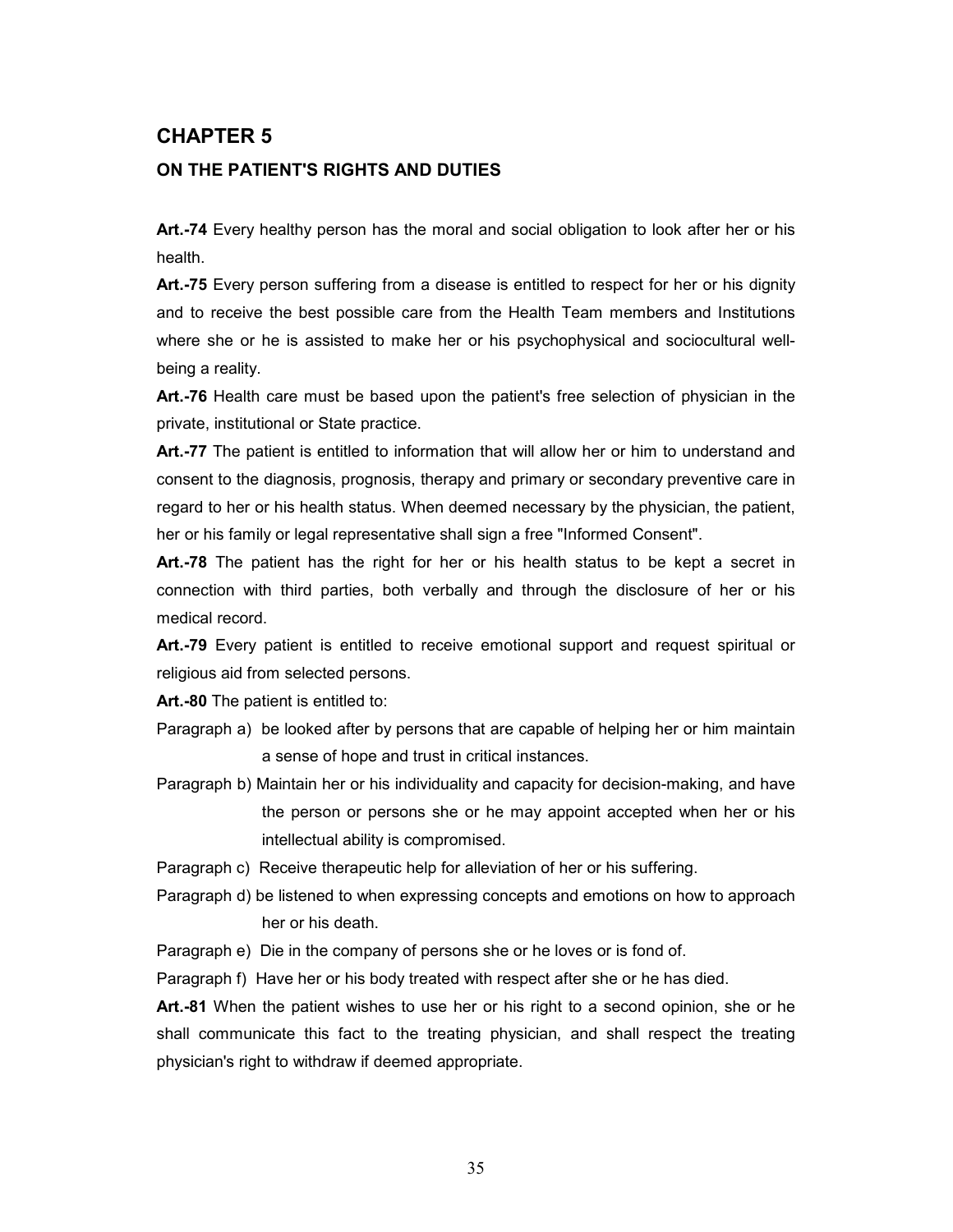Art.-82 The patient has the moral obligation to recognize her or his responsibility for non compliance with professional indications in the event of her or his health worsening or severe circumstances arising in the course of her or his condition.

Art.-83 The patient must be a responsible custodian of her or his disease to prevent it from spreading, provided such risk is possible.

Art.-84 The patient must be understanding in connection with her or his physician's honest conscientious objection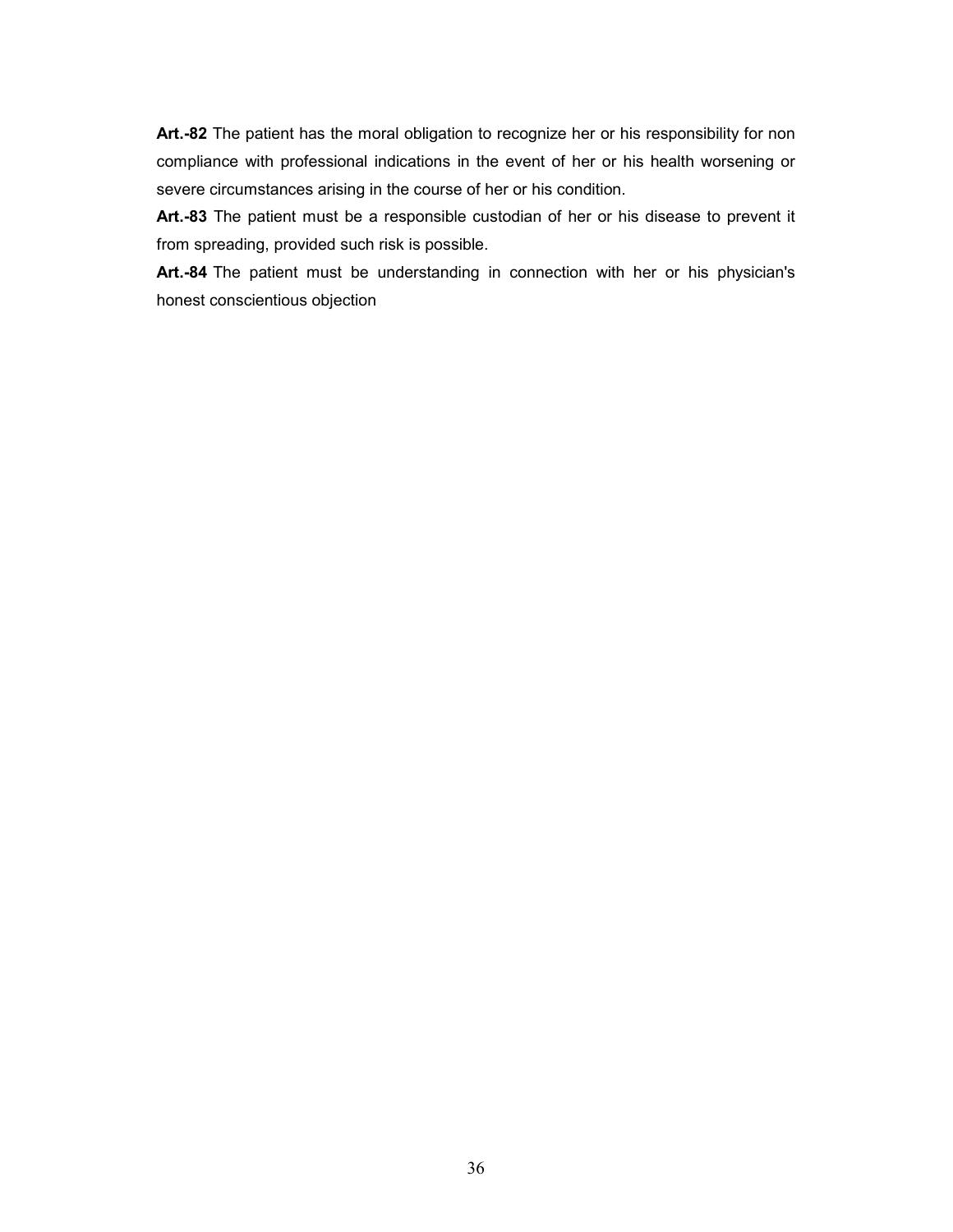#### **CHAPTER 6**

#### ON THE HEALTH TEAM-PATIENT RELATIONSHIP

Art.-85 The Health Team-Patient relationship is established every time a Health professional accepts a request from a member of Society who seeks her or his opinion, advice or possible treatment.

Art.-86 The main objective of Health teamwork is the prevention, preservation, protection and recovery of people's health, either as individuals or as members of Society, maintaining the respect for personal dignity.

Art.-87 A Family Doctor or Patient's doctor is she or he who is visited by the family or the patient on a regular basis, and whom they trust professionally and as a human being. The General Practitioner is she or he who assists the patient during his current suffering.

Art.-88 The basis for an essential human relationship in the medical practice is the twofold Doctor-Patient (Health Team-Patient) formula. The doctor's primary loyalty shall be to her or his patient, prioritizing the patient's specific needs over any other interest.

Art.-89 Health Team members must establish a relationship of loyalty, decorum, respect, understanding and tolerance. Likewise, she or he will conduct the inquiry, clinical examination and diagnostic and therapeutic indications within the strictest moral consideration to human dignity and with no discrimination whatsoever.

Art.-90 Health Team members must dedicate their patients the necessary time to assess their ailment, indicate the diagnostic stages and provide them with the appropriate explanations.

Art.-91 Hasty visits, lack of clinical examination and lack of explanations to the patient's or her or his family's worries are serious unethical conduct. Citing lack of time due to an excessive number of patients or a low compensation per patient shall not exempt the physician from meeting her or his ethical duties.

Art.-92 Among the rules governing the Doctor-Patient relationship, the following are a prime category: the respect for professional secret, confidentiality and the free informed consent expressed personally or through a person in charge, when necessary.

Art.-93 Health Team members, even those with the highest professional and academic prestige and qualifications shall avoid condescending omnipotent paternalistic attitudes with the patient or her or his family. A positive disposition to analyze problems jointly will allow to reach satisfactory agreements on the patient health care as well as the patient's responsibility regarding the compliance with medical indications.

Art.-94 Health Team members shall be extremely prudent when offering an opinion in critical situations such as: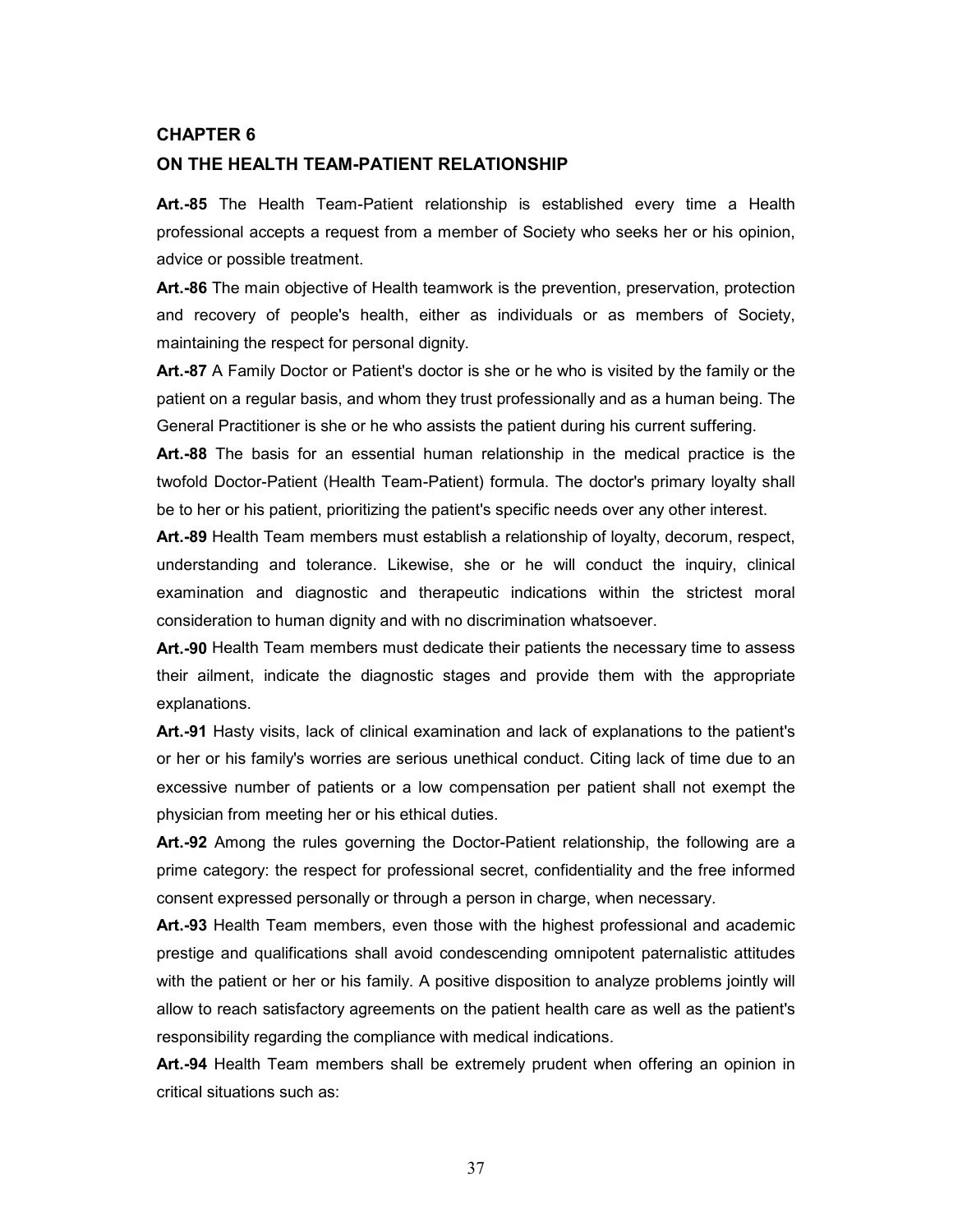Paragraph a) Severe disease or imminent fatal outcome.

Paragraph b) Incurable disease

Paragraph c) Progressive irreversible psychophysical disability

Art.-95 The following medical circumstances shall demand the authorization or Informed Consent from the patient or person in charge:

Paragraph a) Procedures, diagnoses or therapies involving risk for the health.

Paragraph b) Convulsive therapies

Paragraph c) Amputation, castration or other mutilating procedures

Paragraph d) Interventions to minors

When in doubt, the Health Team member is advised to request a written authorization as well as a detailed evidence in a special medical or surgical protocol that will be included in the corresponding Medical Record.

Art.-96 Health Team members shall not entrust the application of diagnostic and/or therapeutic procedures to their patients unless such procedures have been previously subjected to the control of renowned scientific authorities under Clinical Research (Book III, Chapter 23)

Art.-97 A Health Team member visiting a friend or family member who is another physician's patient shall refrain from making questions related to the disease or observations on the other Health Team member's professional conduct. The visiting physician shall show no personal interest in the case or control attempt.

Art.-98 The patient shall be entitled to:

- Paragraph a) choose the Health professional who will take care of her or his disease freely and to consult another for a second opinion. This will not be detrimental to her or his continuity or to the quality of her or his assistance.
- Paragraph b) not being arbitrarily abandoned by the Health professional who assists her or him. The professional may abandon the assistance if the patient has lost her or his trust. Both patient and doctor shall analyze this situation and decide on a substitute who accepts to take charge. The withdrawing professional shall act with loyalty and respect for the proposed colleague, regardless of his opinion on the professional.

Art.-99 Health Team members have the ethical obligation to assist people in an emergency unless a more suitable emergency system is readily available. In such situations she or he may dispense with the patient's or family's approval. Thus, the assistance shall be her or his own decision, or when she or he is identified and her or his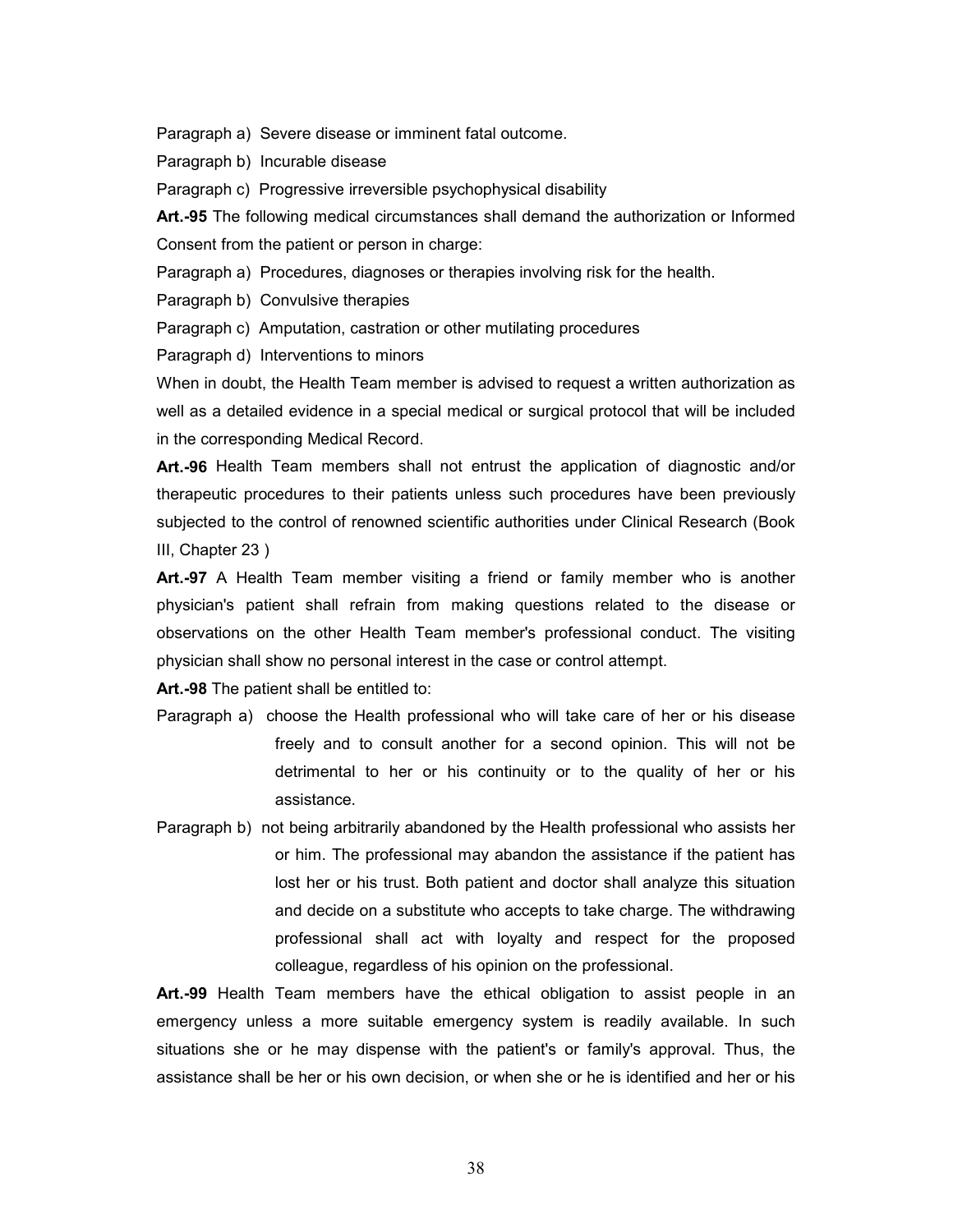urgent intervention is requested. In this case, the Health Team member shall not refuse, even if there is a risk of contagion or her or his physical integrity is endangered.

Art.-100 The application of diagnostic or therapeutic procedures requiring the patient's personal decision when the patient's decision has not been requested, especially in instances related to the beginning or end of life, is deemed to be serious unethical conduct.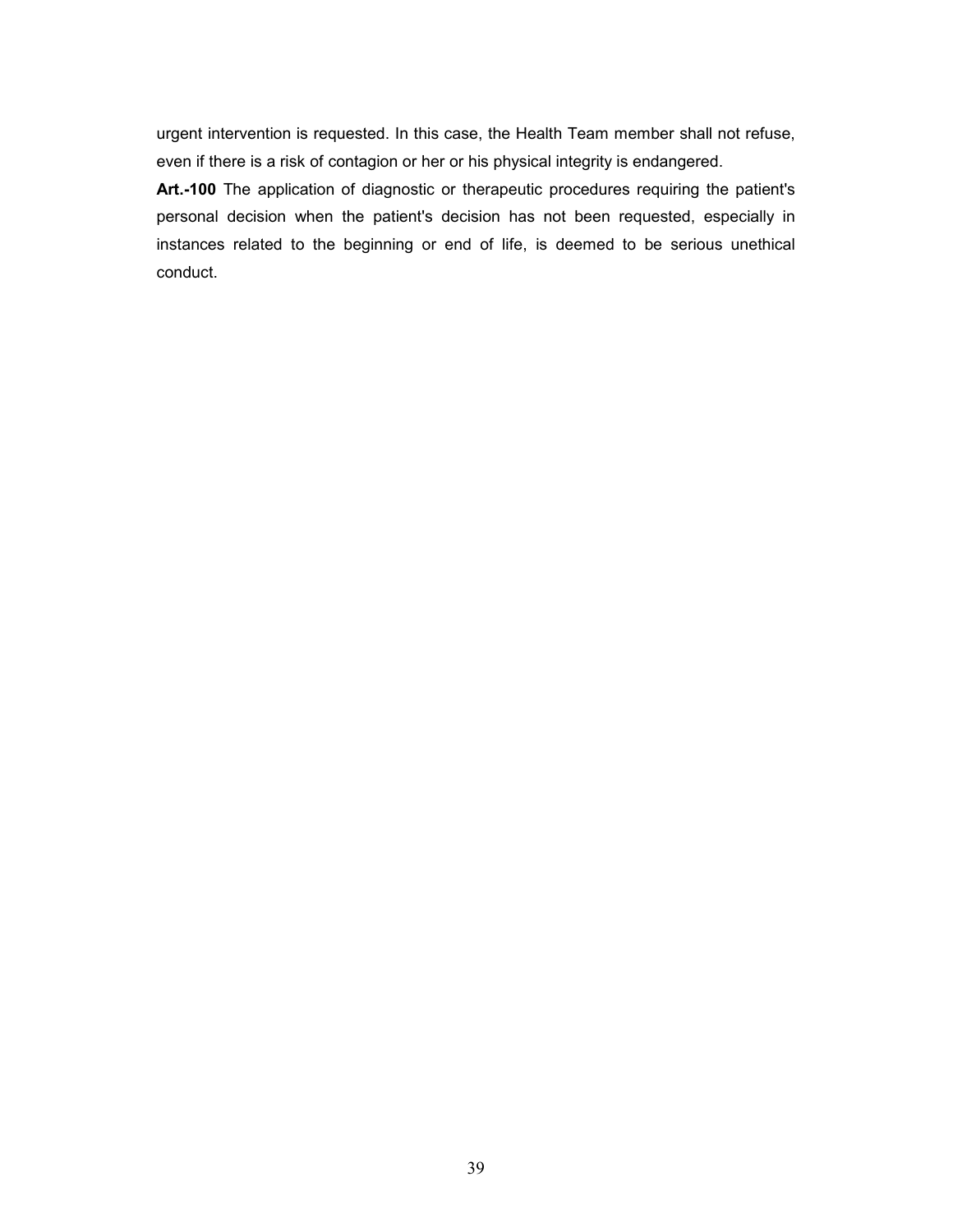#### **CHAPTER 7**

#### ON PROFESSIONAL SECRET

Art.-101 A professional secret in Health is a professional secret which cannot be ethically or lawfully revealed unless for a fair reason.

Art.-102 Professional secret is an ethical duty that is born, in the Health Team member, from the essence of her or his profession and is connected with her or his respect for the patient's freedom. Public interest, patients' safety, family honor, professional respectability and Medicine's dignity demand the secret.

Art.-103 Such is the importance of professional secret that it constitutes an obligation whose unjustified breach is a criminal offense according to the Penal Code. Publication of the fact is not necessary for disclosure to exist; the mere confidence to an outsider will suffice.

Art.-104 The Health Team member has the right and duty for everything the patient has entrusted to her or him, everything she or he has seen or deduced, and every document produced during her or his professional practice to be kept in secrecy. She or he shall be so discreet that nothing will be directly or indirectly discovered.

Art.-105 In case of pregnancy of or delivery by a single minor, the physician shall remain silent. The best procedure is to recommend the adolescent to report the situation to adults in her family.

Art.-106 Professional secret obliges the entire assisting Health Team. This shall not be exempted from the duty of secrecy even if the patient dies.

Art.-107 The physician shall only provide information on a patient's diagnosis, treatment or prognosis to the patient herself or himself, or to the patient's closest environment. The physician shall only act differently if he or she has an express authorization from the patient, or the patient's closest environment if the patient is not in a condition to make an autonomous decision.

Art.-108 When inescapable institutional situations take place, the treating Health Team member shall be able to disclose information on her or his patient to a requesting colleague only by express request from the competent professional authority, preferably in person or, if in writing, in a closed envelope.

Art.-109 Changes in the organization of welfare medical care and union demands are no excuse for disclosure of diagnoses and certifications generally violating the professional secret.

Art.-110 The Health Team member, or the head of the team or health care service or center is responsible for establishing the necessary controls to prevent patients' intimacy and confidentiality from being violated.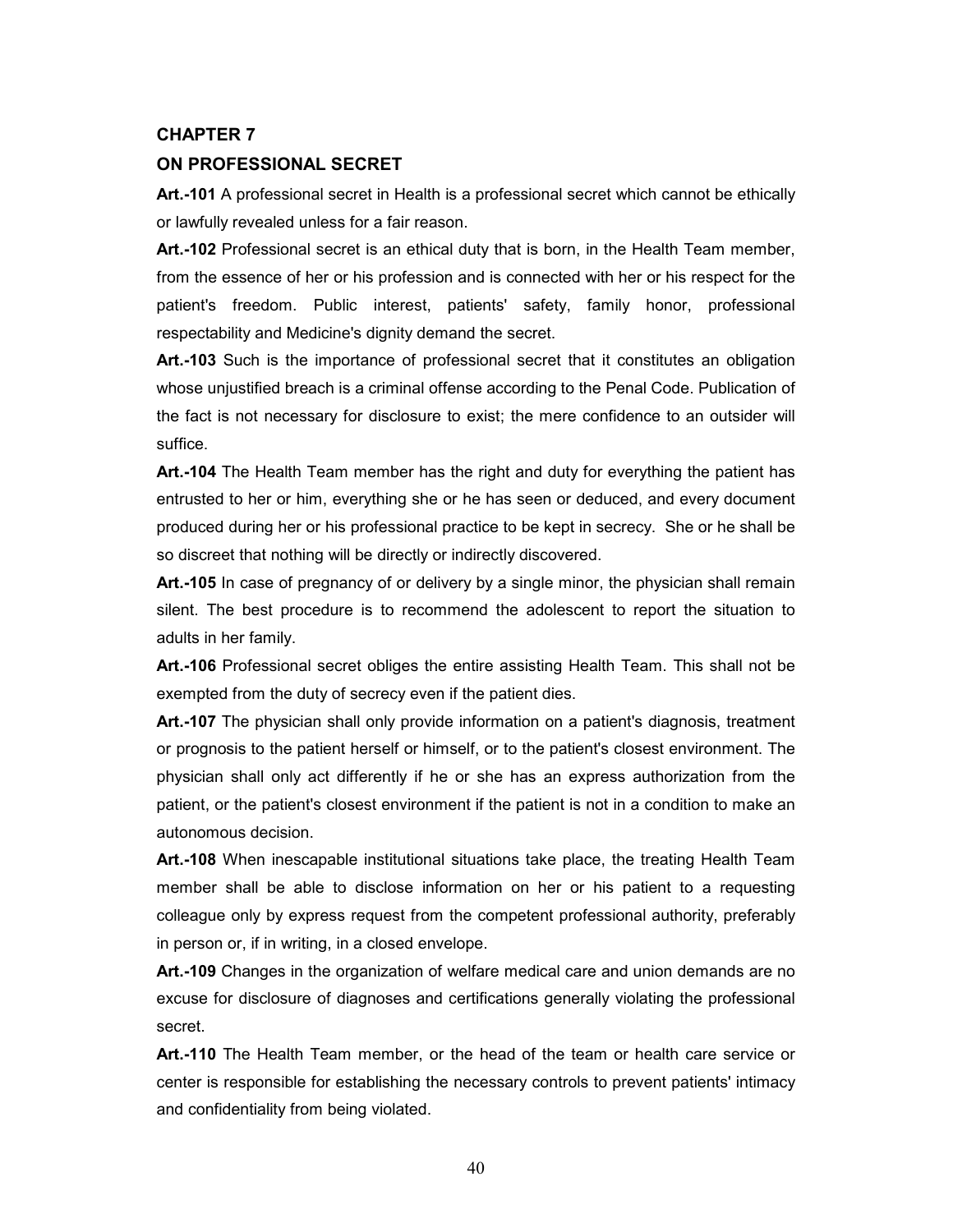Art.-111 When a Health Team member is forced to claim her or his fees at court, she or he shall just confine herself or himself to indicate the service she or he has provided, shall be circumspect with the diagnostic information and the nature of the disorders and shall keeping the details for the appointed professional experts.

Art.-112 If the Health Team member considers that a certificate containing the diagnosis harms the patient, she or he must express her or his concern to the patient and await the patient's decision.

Art.-113 As diseases of a social nature, alcoholism, drug addiction and sexual transmission disorders force Health Team members to protect their patients through the professional secret provided it does not inflict real and demonstrable damage to the patient, a third party or the community.

Art.-114 Making reference to identifiable clinical cases, exhibiting photographs of patients in professional advertisements or disclosing medical matters in radio or television programs, cinema, newspaper or magazine interviews or any other non medical mass medium is a violation of medical secret standards.

Art.-115 The Health Team member's prudence and ethical responsibility in connection with the professional secret are particularly relevant when the information on the patient's health must be notified to her or his family.

Art.-116 The physician and other Health Team members are exempted from keeping a professional secret in any of the following cases:

- Paragraph a) When insurance company experts intervene. Experts' reports shall abide by the professional secret standards, and shall be sent to the company's responsible staff member in a closed envelope. The latter shall be bound by the same duties.
- Paragraph b) When commissioned by the competent authority to recognize the physical or mental status of a person.
- Paragraph c) When tests or autopsies of a forensic nature must be carried out in any jurisdiction whatsoever or when her or his intervention is necessary to prevent a court error.
- Paragraph d) When acting as officials from the health system or when they must clarify infectious diseases.
- Paragraph e) When the physician issues the death certificate.
- Paragraph f) in her or his own defense against any claim for negligence during her or his professional practice or when acting as a witness in court.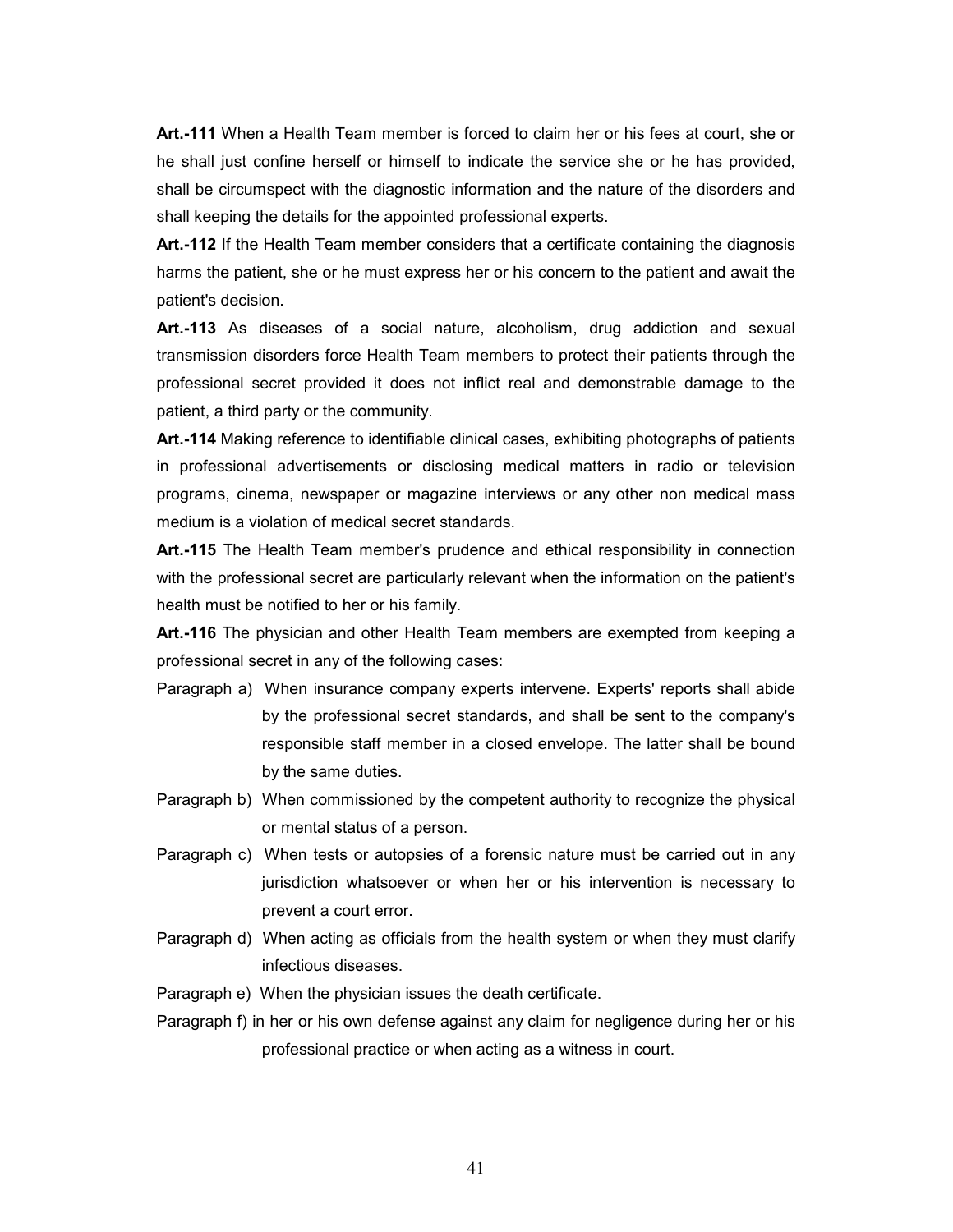Paragraph g) When reporting crimes she or he has known of during her or his medical practice, under the Penal Code, with the exception of crimes of a private nature set forth therein.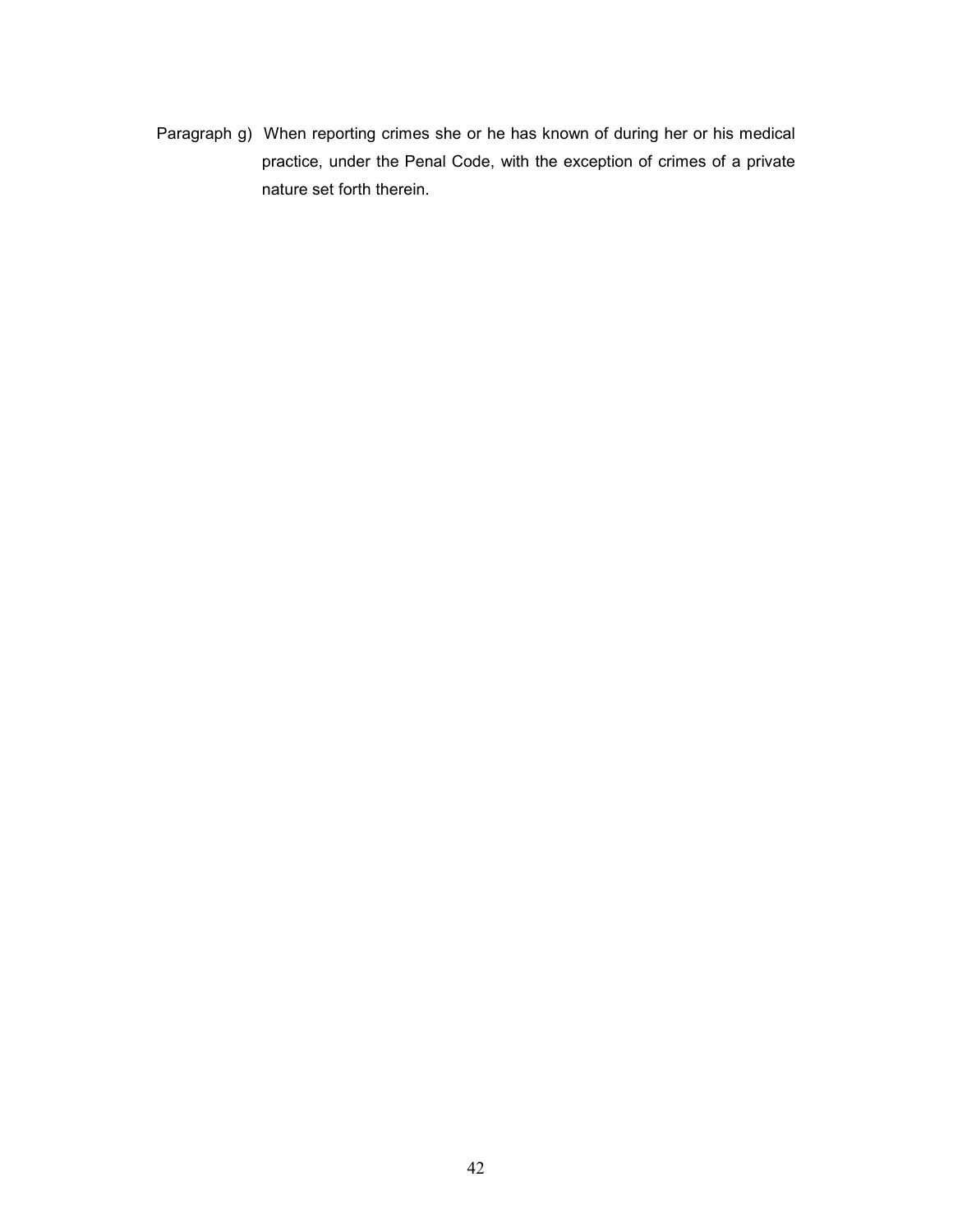### **CHAPTER 8** ON THE QUALITY OF HEALTH CARE

Art.-117 Despite the difficulty in finding a universally accepted definition, the notion of Quality in Health Care is closely connected with satisfaction of the individual patient's needs and demands, as well as of her or his family and society as a whole. It is based on the organization of change, the objective of which is to attain levels of excellence in the delivery of service, eliminating mistakes and improving institutional performance.

Art.-118 The World Health Organization defines the following factors as necessary to reach Quality in Health: high level of professional excellence; efficient use of resources; minimum risk for patient; high patient satisfaction; and assessment of the final impact on Health.

Art.-119 Quality in Health must be understood through three dimension: a) human dimension; b) scientific technical dimension; and c) economic financial dimension.

Art.-120 The new Models of Health Care must be backed by the scientific ethical social reasoning.

Art.-121 Health Team members must participate in Quality Policies by defining general objectives, planning and drawing strategies to attain them, organizing and implementing quality programs and controlling results with a view to a permanent improvement.

Art.-122 Health Team members must commit themselves to the development of Quality Management on the principle set forth by the World Health Organization regarding every human being's right to attain "the highest possible level of health". This principle should be included in the laws of every country as part of the State and health organization's legal and ethical liability.

Art.-123 Health Team members must carry out specific actions to apply Quality Control procedures that are universally accepted, as well as techniques and activities of an operative nature used to monitor relative requirements to determine whether production quality matches design quality. These actions should allow to measure Real Quality, compare Standards (Quality Manual) and act on the differences.

Art .-124 The assessment of health care quality shall be the responsibility of the different Health Team members, namely:

Paragraph a) Providers in general

Paragraph b) Users

Paragraph c) Health Managers (Public Health Care providers, Union-owned organizations, HMOs, and other systems).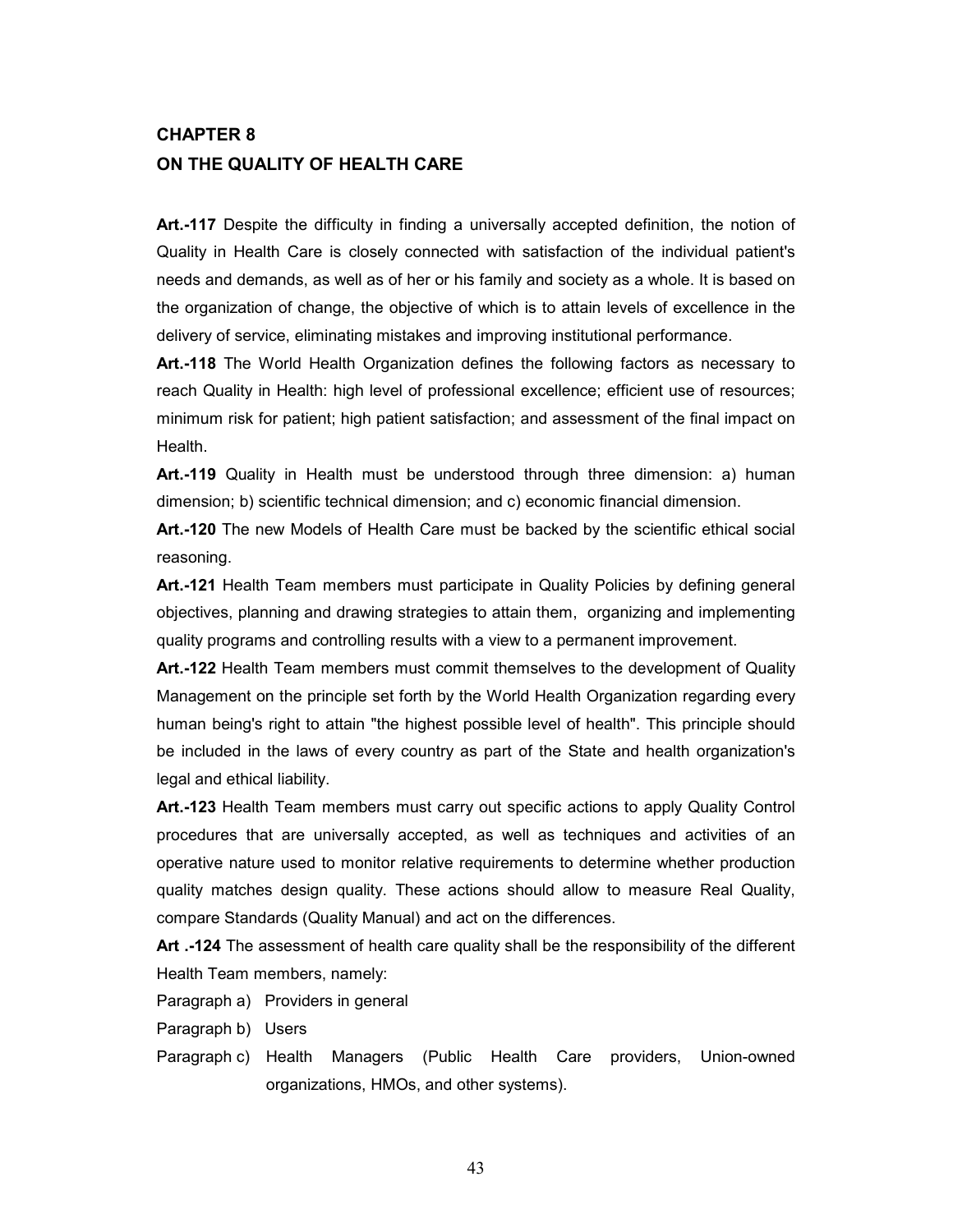Art.-125 Health Team members must promote the acquisition of Quality Assurance systems through a set of planned and systematized actions that are necessary to guarantee that a certain good or service meets the required quality standards and includes the set of activities aimed at assuring that the quality produced meets user needs.

Art.-126 Providers as a whole shall possess the highest attributes of responsibility and ethical conduct in terms of the constant search for equity, effectiveness, efficiency and appropriateness in the application of updated knowledge with the right technology.

Art.-127 The notion of satisfaction must be assessed both for the user and for the professional working conditions.

Art .-128 As part of the Health Team, Health managers shall accept this Code and act under it, anticipating and facilitating the means to attain Quality Health Care. Health managers are as responsible as direct providers for good practice in Health.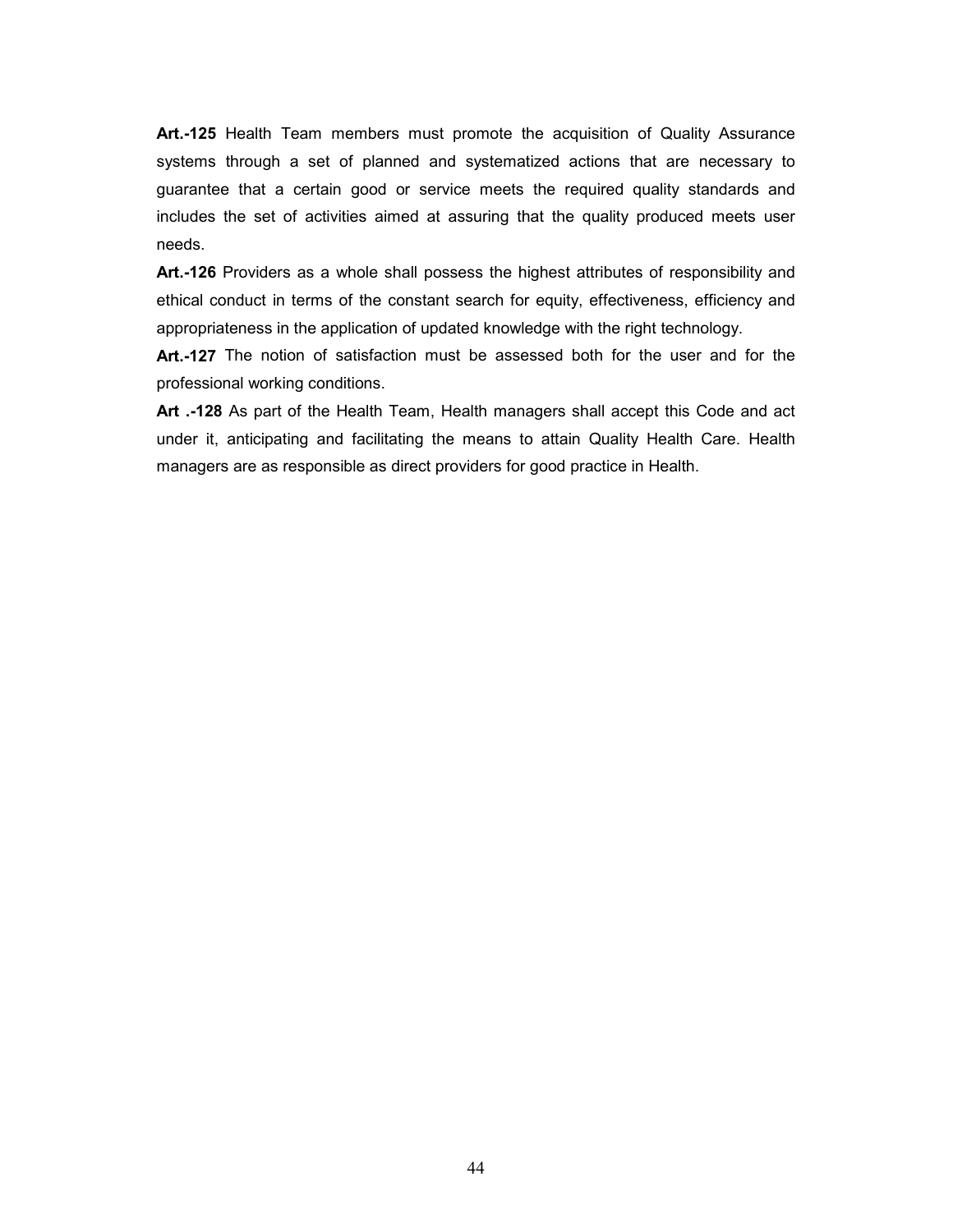# **CHAPTER 9 ON TEAM MEDICINE**

Art.-129 The Health Team's prime objective is that a group of persons working in harmony can offer excellence in health care for patients they are in charge of, trying to cure the patient or alleviate her or his suffering.

Art.-130 Health Team members must be aware that at all times they their decision making shall have to be connected with two elements – the scientific and the ethical – which are essential in their formation as human beings.

Art.-131 The Health Team shall have an indispensable training period and process not only on strategies and scientific and technical procedures, but also on moral values and ethical conduct in particular.

Art.-132 The medical act may or may not be carried out (abandonment). If carried out it may be a) accepted, or b) not accepted. The latter case may constitute a form of imprudence, lack of skill or negligence in terms of team work. Based on this, it is necessary to control the technical capacity and moral values, especially of the essential components of the medical act:

Paragraph a) the doctor-patient relationship

Paragraph b) Learning

Paragraph c) Research

Paragraph d) the specific medical activity

Art.-133 The Health Team head or leader has additional responsibilities of her or his own:

Paragraph a) Ethical conduct towards those who report to her or him

Paragraph b) Recognition of the multidisciplinary nature of those who make up the Team Paragraph c) Institutional relations

Paragraph d) Control of the social, economical and legal environment, which may vary from deep gratitude to hostility, annoyance and aggression, of opinion as well as of legal action.

Art.-134 From the legal point of view, the following responsibilities may arise:

Paragraph a) Direct: against the team

Paragraph b) shared: against some members.

- Paragraph c) Collective: when the final responsible of the medical action cannot be individualized.
- Paragraph d) Joint: when involving assisting staff (nurses, OR nurses, physical therapists, hemotherapists and other health care professionals).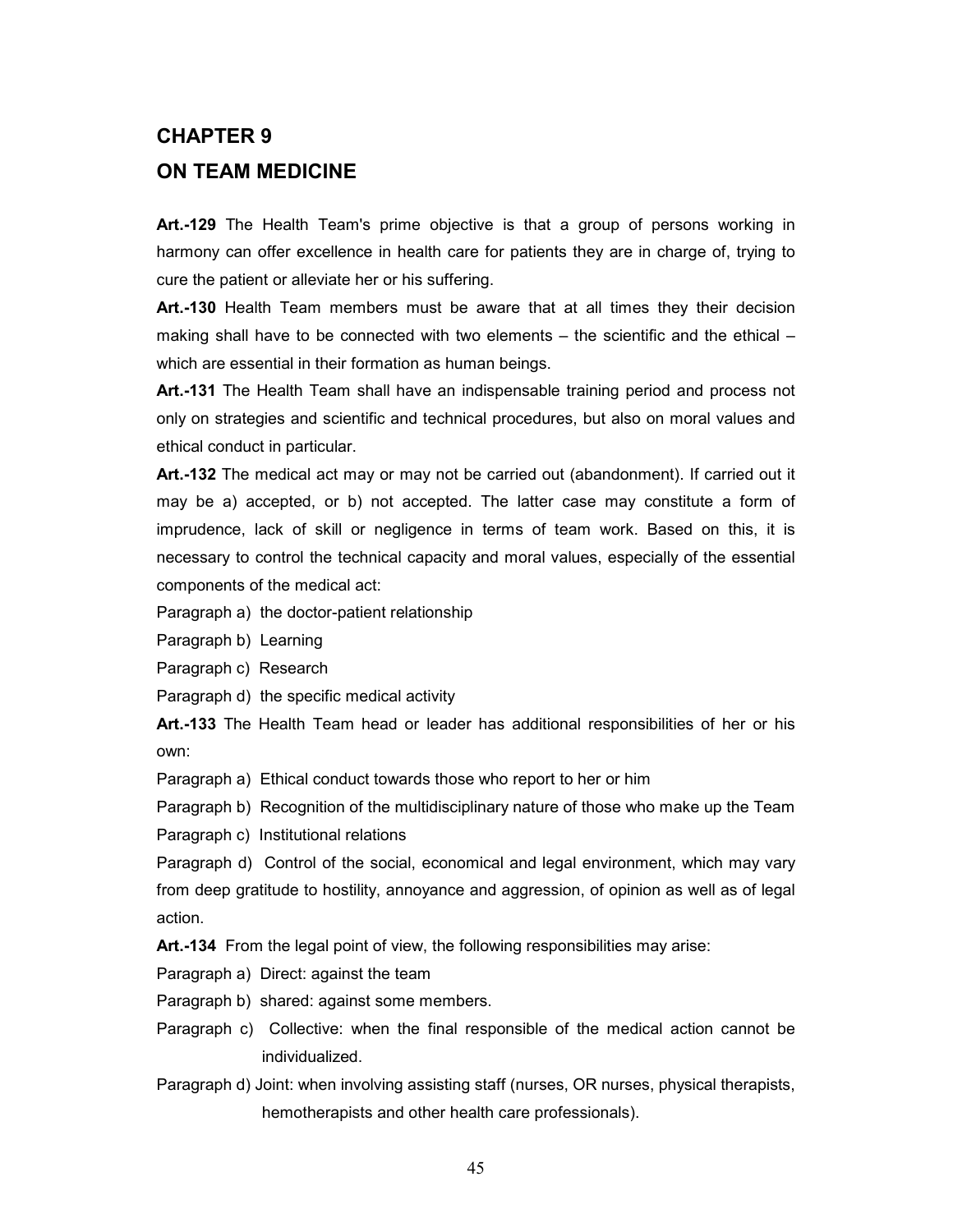Paragraph e) concurrent: when involving the physician and the patient.

Art.-135 Indiscreetness by the Health Team as a whole or by any of its members is deemed to be serious unethical conduct because it violates confidentiality and medical secret.

Art.-136 The Team head and even the Team members are responsible for accepting to work in a place where there are no technical, environmental, and infrastructure conditions allowing the right development of their specific activities.

Art.-137 The full medical record is one of the mainstays of medical care and several team members have responsibilities attached to it.

Art.-138 Teamwork does not exempt the team leader or those with assigned functions from complying with the free Informed Consent, whose characteristics in some procedures are beyond the signing of a pre-established form.

Art.-139 Team work shall not prevent the patient from knowing who the professional in charge is. However, the Team leader shall continue sharing the responsibility before the patient and the law.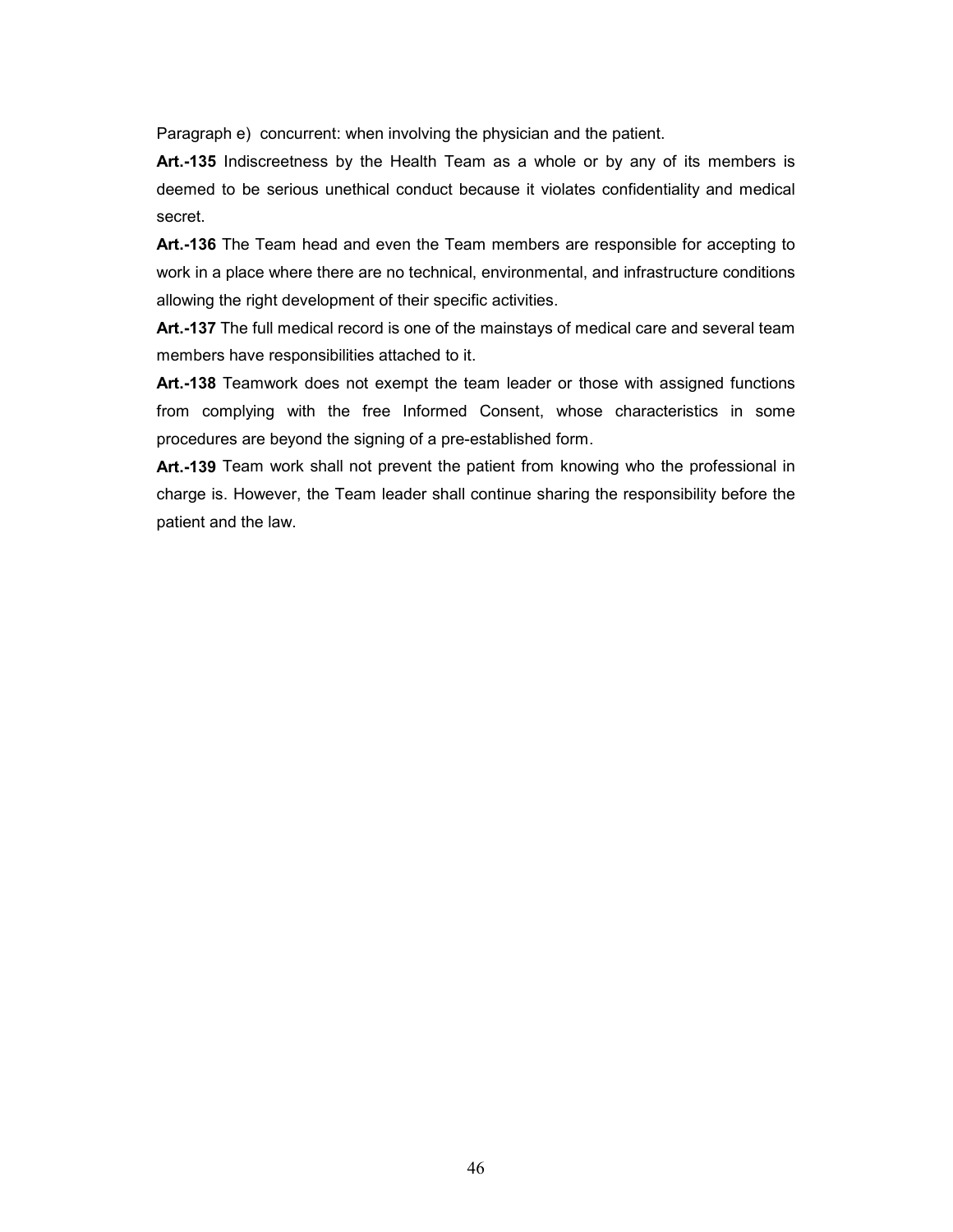### **CHAPTER 10 SECOND OPINION**

Art.-140 Medical Consultation or Second Opinion is the result of a consultation with another physician or health team not directly in charge of the patient's care (legal and ethical aspect) to ratify or modify the original procedure.

Art.-141 Second Opinion is part of Health Care. It may refer to the whole procedure or be circumscribed to a certain item.

Art.-142 Given the many repercussions of the medical act on the players, the parties involved are required not only scientific and technical knowledge but also the appropriate balance of maturity and respect because Medicine's prestige is at stake every time a medical act is performed, which is even more critical in the event of a Second Opinion.

Art.-143 The principle of benefit or beneficence results in the Health Team member's obligation to consider the patient's health above all other aspects. Any conflict of interests between the consultants shall be subordinated to the primary interest of the patient's health.

Art.-144 This type of consultation may result from the patient's request. Under the principle of autonomy and the rule of confidentiality family members shall only request the treating doctor to carry out a consultation with another professional if they have the patient's express authorization or the patient is incompetent. The primary responsible person can also propose a second opinion in the following cases:

Paragraph a) When it is difficult to reach a diagnosis of certainty.

Paragraph b) When a satisfactory result is not obtained with the indicated treatment

Paragraph c) When the prognosis severity requires sharing the responsibility with other colleagues.

Paragraph d) for legal, work, administrative or similar reasons.

Art.-145 when the patient, or her or his family promotes the second opinion, the general practitioner shall not oppose, and shall accept the proposed consultant. However, the G<sup> $\circ$ </sup> has the right to reject the consultant for a fair cause. If an agreement is not reached, the GP shall have the right to propose the appointment of a doctor for each party. If rejected, the GP may waive the consultation and shall be exempted from continuing patient care.

Art.-146 The principle of autonomy (capacity to make one's own decisions) dictates that the patient should take on responsibility for decision making on her or his medical assistance, that she or he can change her or his mind along the process, and that she or he should be honestly advised of the problems that may arise.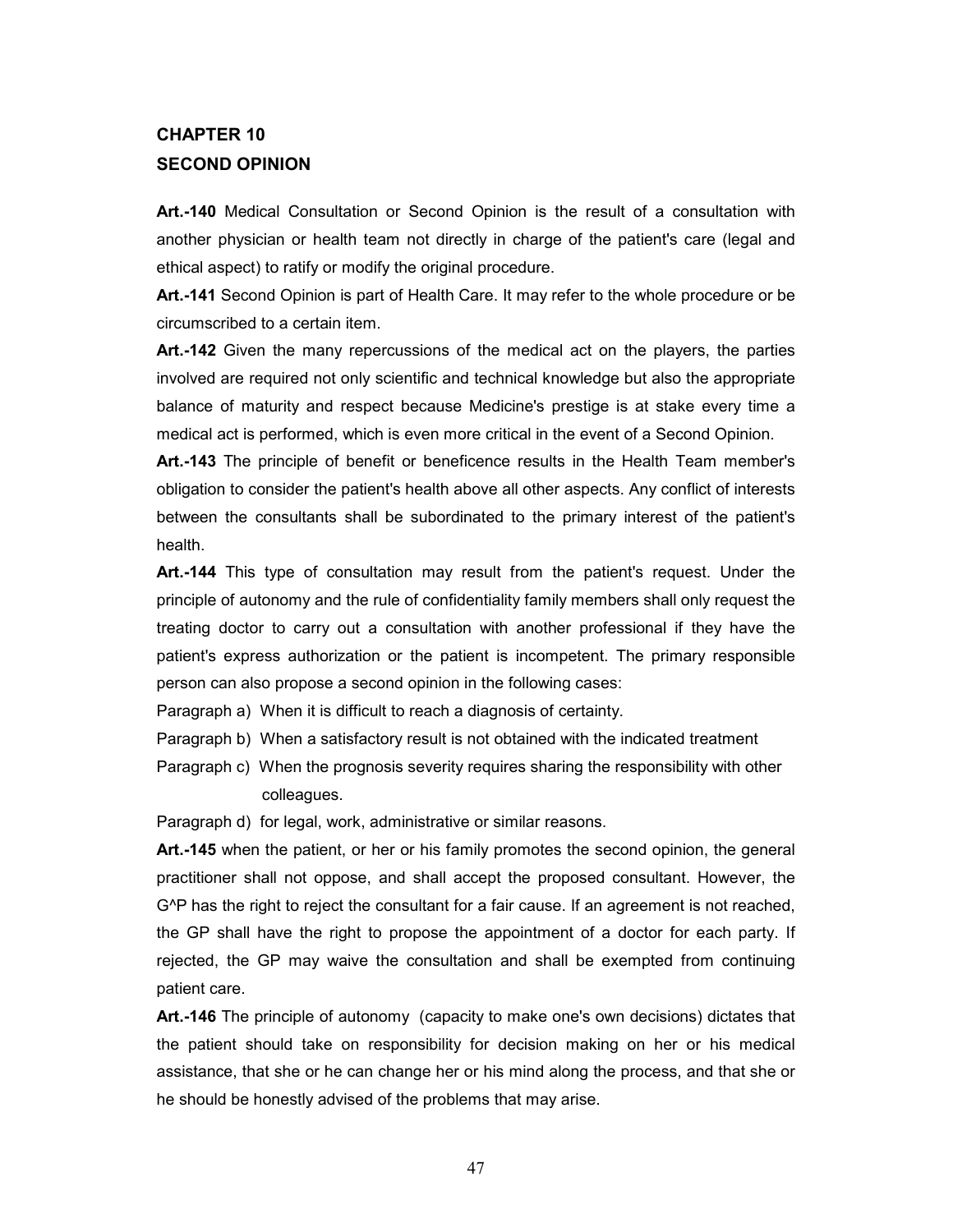Art.-147 The Second Opinion is an ethical act. Usually, unethical acts are procedures leading to a Second Opinion. The greater responsibility for setting the ethical framework corresponds to both consultant and consultee.

Art.-148 During consultations, the consultant shall show an honest and meticulous attitude towards the moral and scientific reputation of the GP, whose conduct she or he shall always justify provided it coincides with true facts or with the fundamental principles of science. In any event, the consultant's moral obligation, when no harm to the patient is involved, is to tone down the error and refrain from judgments and insinuations that may affect the trust that was placed on the GP.

Art.-149 The consulting doctor shall not become the patient's general practitioner in the course of the same disease that gave rise to the consultation. The following are exceptions to this rule:

Paragraph a) When the GP hands over the therapeutic management voluntarily.

Paragraph b) When the nature of the disorder makes it necessary for the specialist to take charge.

Paragraph c) When the patient, or her or his family, makes the decision and states so in the presence of the consultation participants or medical board.

Art.-150 Any Second Opinion sought behind the GP's back is deemed to be serious unethical conduct, except in the absence of, impossibility of or repeated refusal by the GP, or with the GP's consent. All these circumstances, and especially if carried out on a regular basis, shall be evidenced and if possible documented, and the general practitioner duly reported.

Art.-151 If after consultation with a Specialist the disease appears to be comprised in the consultant's specialty, the GP shall honorably hand management over to the Specialist. If it is not a complication but an alternative to the clinical picture, the therapeutic management shall still correspond to the general practitioner and the specialist shall limit herself or himself to offer the knowledge that may contribute to the situation, stopping her or his intervention as soon as her or his services are not required. Both physicians shall act in agreement.

Art.-152 For surgical procedures, the surgeon shall determine the time and place of execution, and shall select her or his assistants. The surgeon may request the GP to take part in the procedure.

Art.-153 When the treating Health Team member refers her or his patients to a specialist. it is good ethical practice to contact the latter previously. Once the patient has been examined, the specialist shall report the results to the GP. Hereinafter, both colleagues shall act under the preceding articles. This type of visits is considered extraordinary.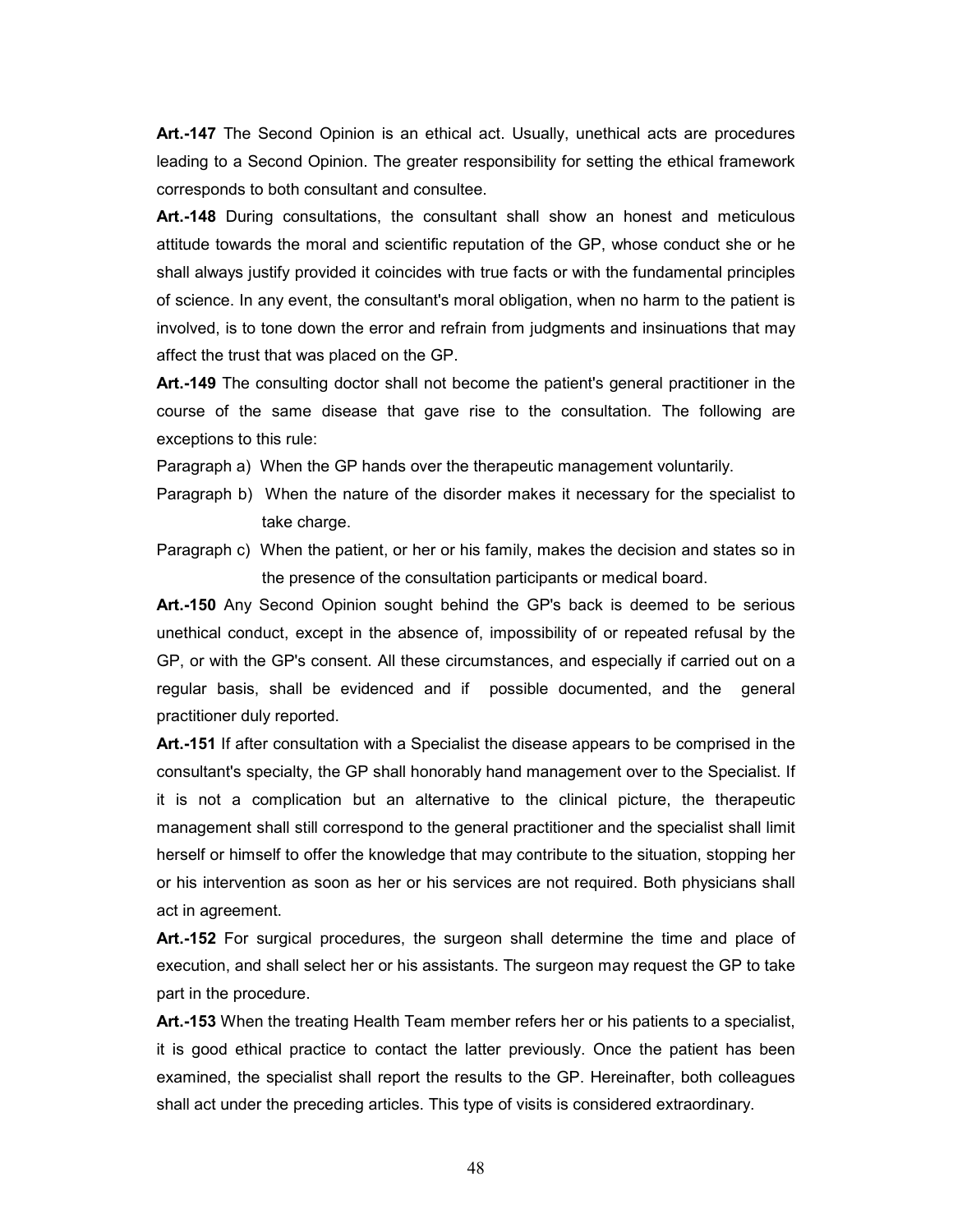Art.-154 It is advisable yet not obligatory for the specialist who receives a spontaneous patient to communicate the examination results to the patient's GP, unless otherwise stated by the patient.

Art.-155 Doctors have the obligation to attend the patient in time. If after a considerable waiting time of a maximum 15 (fifteen) minutes the GP does not attend, or does not requests to be further waited, the consultants are entitled to examine the patient after the patient's due informed consent is given.

Art.-156 Once the consultants or board have met, the general practitioner shall expose the case without omitting any point of interest and shall reveal the result of the diagnostic elements being used. Immediately after, the consultants shall examine the patient. The board shall meet again and the consultants shall deliver their opinion, starting with the youngest professional and ending with the GP, who just then shall submit her or his verbal or written judgment. The GP shall summarize her or his colleagues' opinions and state the conclusions, which shall be subjected to the board's decision. The GP shall offer the final deliberation results to the patient or family members in front of her or his colleagues, or she or he may pass this mission over to any of the remaining physicians.

Art.-157 If the consultants do not agree with the general practitioner, it is the GP's duty to say so to the patient or family members so that they can decide who will continue assisting the patient.

Art.-158 The general practitioner is authorized to draft and keep a minute containing the above opinions. The GP and the consultants shall sign this minute whenever the GP, based on the nature of the board's decisions, deems it necessary to protect her or his responsibility from misinterpretations.

Art.-159 During consultations and board meetings, detailed arguments on doctrinal or speculative subjects shall be avoided, and the discussion shall be focused on the solution of the clinical problem in a practical manner.

Art.-160 The general practitioner may modify Consultation and board decisions if a change in the course of the disease dictates a change. However, every modification as well as its causes, shall be exposed and explained in subsequent consultations.

Art.-161 Discussions in the course of the board meetings shall be confidential. This is a collective responsibility and nobody shall be exempted from this duty. No judgments or comments shall be produced outside the board meetings themselves.

Art.-162 It is ethically forbidden for consultants to return to the patient's home after the consultation is over, except in an emergency or with the GP's express authorization and the patient's or family member's consent. In addition, the consultants shall omit any specific comments on the case.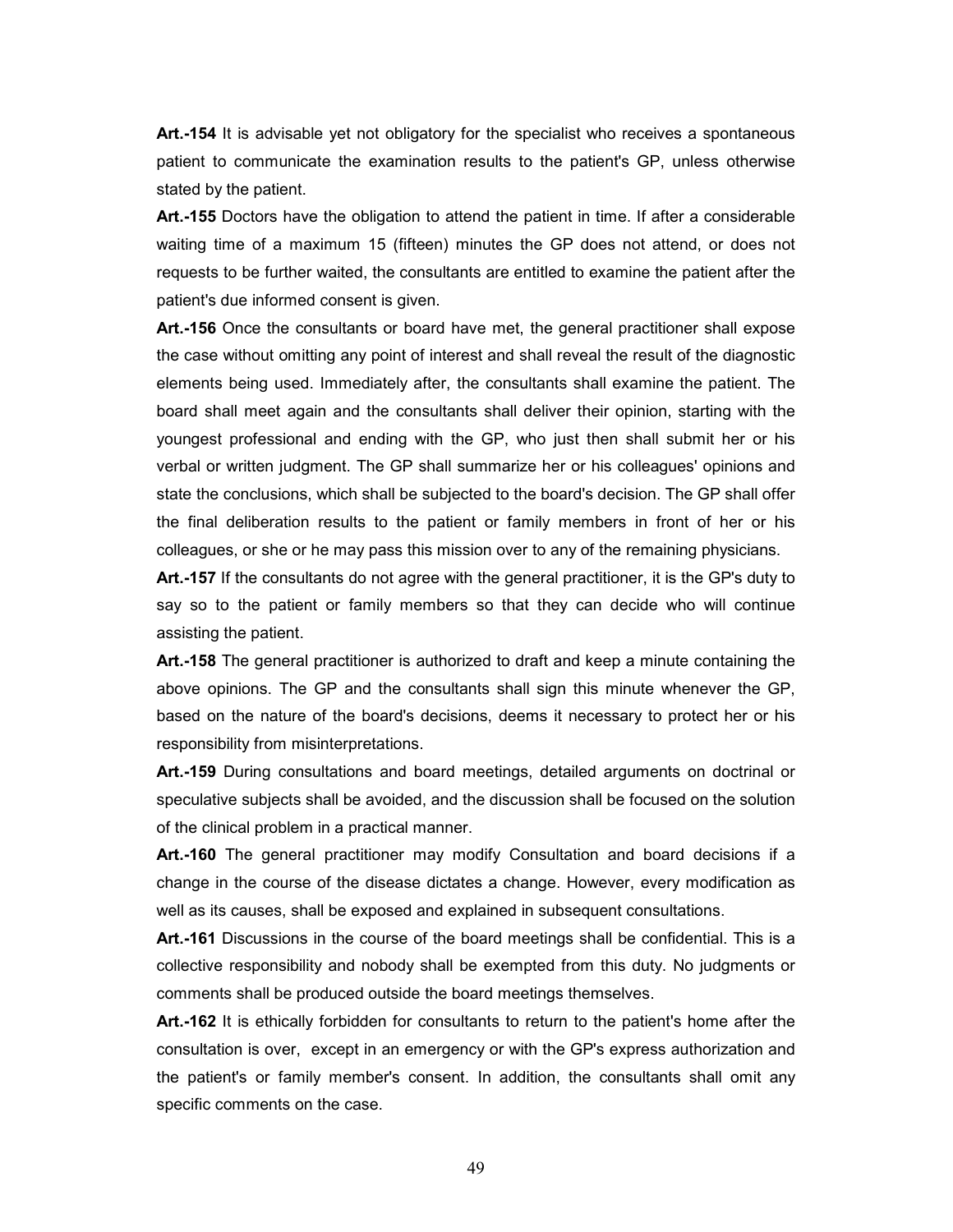Art.-163 When the family cannot pay a consultation, the GP will be able to authorize a colleague in writing to examine the patient in an extraordinary visit. This colleague has the obligation to get in contact with the GP or to send the GP her or his written opinion in a closed envelope.

Art.-164 When a colleague needs information or the patient herself or himself requests information, this shall be complete, shall not omit any data obtained during the examination, and shall be attached to the test results. In turn, the requesting physician shall rely on the information that she or he is being given. However, if seriously in doubt, she or he is entitled to access the original documents, which she or he shall return immediately after verification.

Art.-165 The general practitioner shall not be substituted unless in compliance with the rules set forth herein.

Art.-166 A guarantee of better Health Care is to have the Second Opinion vested in the Consultant and/or Expert Committee of the different health care systems.

Art.-167 The IT revolution has developed the Remote Second Opinion. The absence of the patient shall be taken into account; for the Second Opinion to be useful, the ethical factor of the Health Team Member-Patient relationship and its variables shall be taken into account, as well as those set forth in the Chapters dealing with Medical Record and Professional Secret.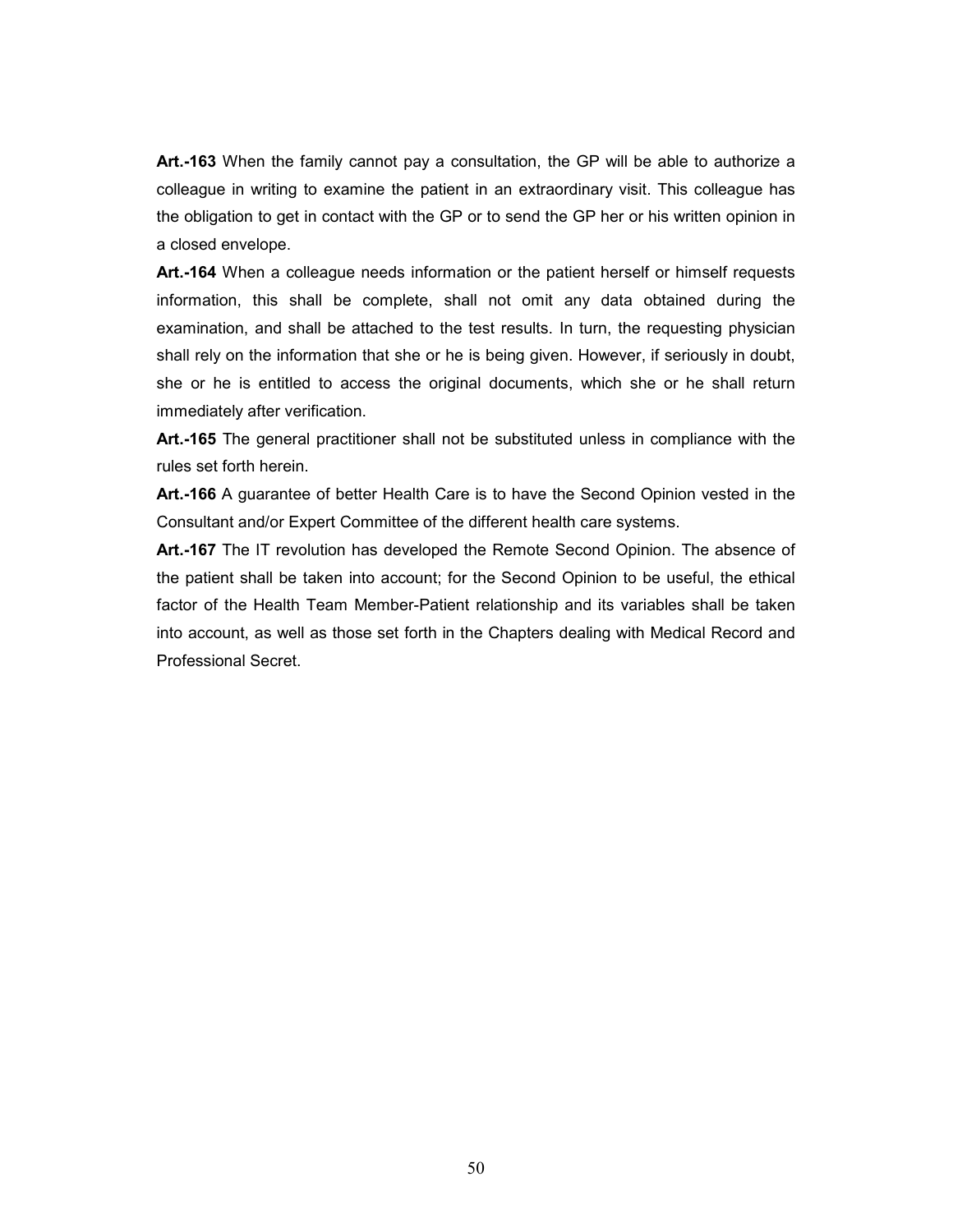## **CHAPTER 11** ON THE MEDICAL RECORD

Art.-168 The Medical Record shall be an objective instrument that can be easily understood by third parties and not only by the person or persons writing it.

Art.-169 The Medical Record is one of the most outstanding elements in the Health Team-Patient relationship. Moreover, it is highly relevant as evidence before the law as well as in matters of an economical or administrative nature.

Art.-170 The Medical Record shall be written and signed by the doctor who rendered her or his service. The substitution by a colleague in some functions shall be recorded in detail.

Art.-171 The Medical Record shall be legible, have no crossing outs, overwriting or erasures, and shall contain no blank spaces. When a mistake is made, the word ERROR shall be written and clarifications will follow. The text shall not be interlined.

Art.-172 Every page in the Medical Record shall be numbered and shall carry the patient's name, the Health Team member's name and the date of the service. The time shall also be written down, and the patient's conditions upon admission shall be detailed.

Art.-173 A precise description of every study and analysis shall be recorded on the Medical Record. In the event of an invasive method being indicated, the Medical Record shall contain a full description of all the symptoms that led to the recommendation. Data recordation shall be contemporary to the different services that are being rendered.

Art.-174 When medical consultations with other professionals are made, the attending physician shall record their opinions as well as the date and time when they were given.

Art.-175 The Medical Record shall detail the information provided to the patient, and/or to her or his family, as well as the patient's response to the treatment, either medical or surgical.

Art.-176 No essential data that may improve the treatment shall be omitted even when they may be the object of false modesty or may be socially reprehensible.

Art.-177 The free Informed Consent signed by the patient, her or his family, or legal representative shall be included in the Medical Record.

Art.-178 The Medical Record – complete and clearly written – is one of the greatest responsibilities the Health Team has. If defectively drafted, it becomes an aggravating element in civil suits for damages.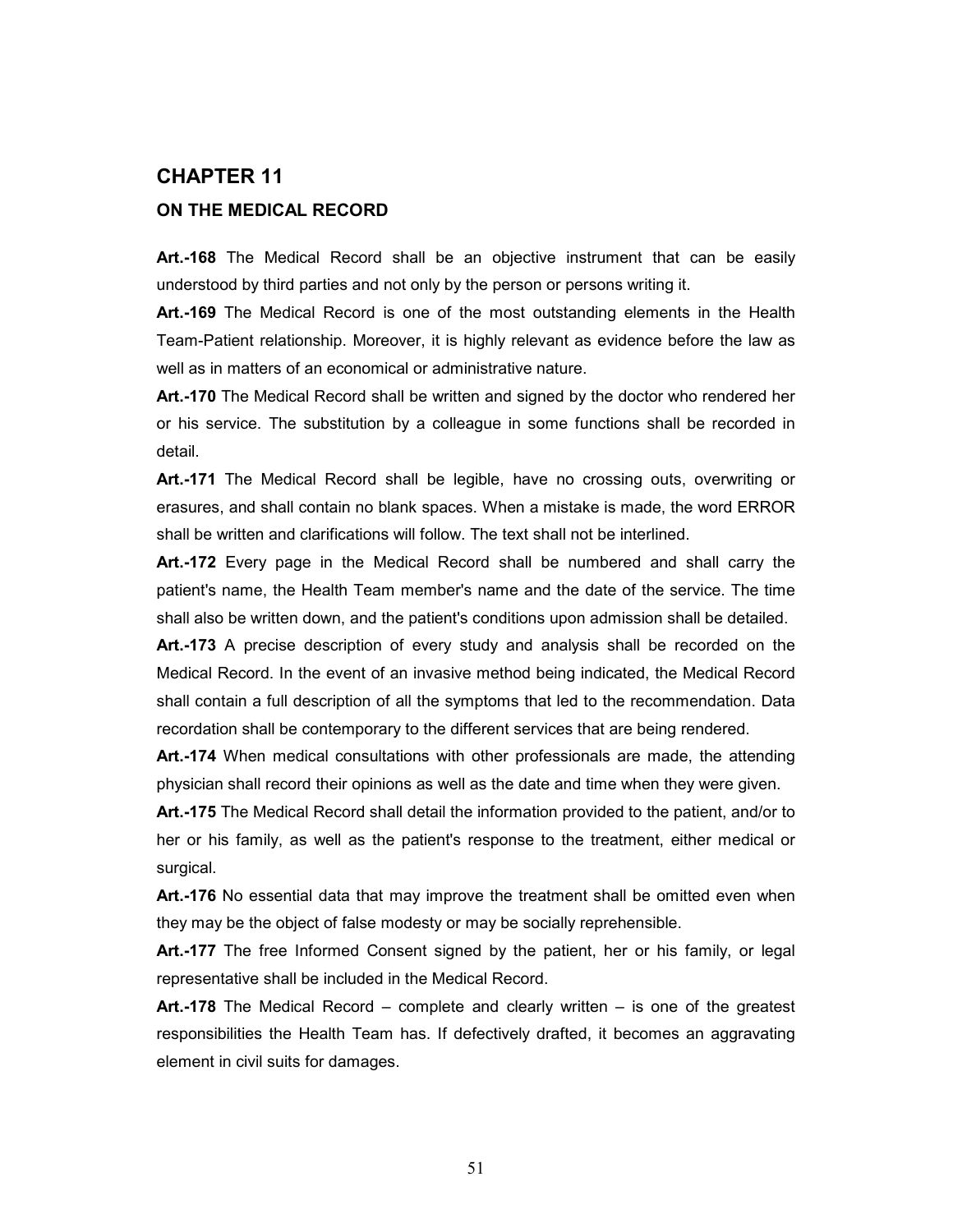Art.-179 The Medical Record contains personal data. The patient is the exclusive owner of these data and has an inalienable and truly personal right over those data. Refusal to hand them to the owner may bring about a claim for damages.

Art.-180 What applies to the Medical Record itself is equally applicable to any complementary information such as clinical analyses, x-ray and tomographic studies, etc.; all these elements are inherent to the patient's health, body and intimacy, and are therefore inalienable. Only the patient can reveal the content therein.

Art.-181 The physician and/or the medical institution are the custodians of the Medical Record. If the Medical Record is lost or deficiently stored, the action of justice might be hindered and the physician, and even the medical institution, could be deprived of an invaluable tool for defense in a lawsuit. The Medical Record custodians shall have to answer for this situation.

Art.-182 Therefore, the preservation of the medical secret and Medical Record shall be guaranteed and shall not be exposed to persons or institutions having interests other than purely professional ones.

Art.-183 It is ethical to abide by the court's decision to submit the Medical Record for investigation purposes, either to attack or defend legal responsibilities.

Art.-184 The Medical Record shall not be used for illegitimate purposes, for any kind of discrimination, or to exclude persons from the lawful benefits they are entitled to.

When Medical Records are computerized, security systems shall be Art.-185 implemented that are enough to ensure data inalterability and data protection from the action of hackers.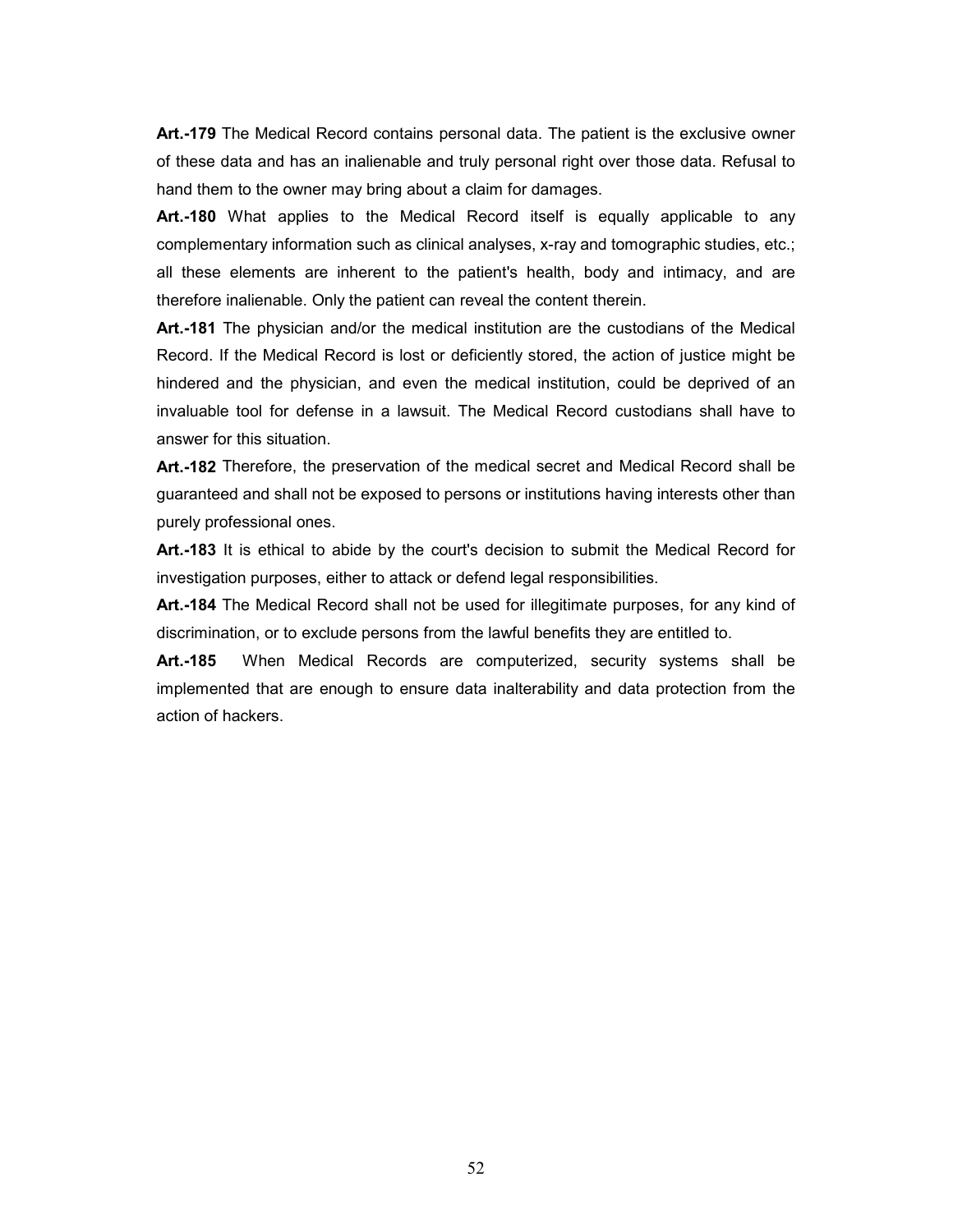### **CHAPTER 12**

### ON HEALTH TEAM MEMBERS' MUTUAL RELATIONSHIPS

Art.-186 Mutual respect among all professionals devoted to Health Care, avoiding to interfere with someone else's professional sphere unless in an emergency, and trying not to trespass on fields outside one's own scientific competence are the ethical bases governing relationships among Health Team members.

Art.-187 The Hippocratic oath points to the tradition of free assistance to a colleague, her or his spouse, children and parents whenever these are in the physician's care and are not covered by health insurance. This habit has stopped being a norm for many Health Team professionals, so the procedure to adopt shall rest on the physician, and the decision not to pay shall not be made by the health care recipient.

Art.-188 When consultation fees can be recovered through the health insurance company, or the colleague has a source of income other than the medical practice, the Health Team member shall feel free to charge her or his fee.

Art.-189 In a probate hearing to determine the heirs or legatees of a decedent who is a Health Team member having no forced heirs, the assisting Health Team shall receive the fees that are owed to her or him.

Art.-190 Every Health Team member has the right to accept to be inquired or called on by a patient, regardless of the colleagues who have assisted the patient before and the circumstances thereto. The conduct to be adopted shall point to the degree of respect for ethics among colleagues.

Art.-191 When a Health Team member is called to assist a patient who is a regular patient of another professional, she or he must request the family to notify the colleague and, if the family omits to do so, it is ethically appropriate for her or him to do so.

Art.-192 When a Health Team member is temporarily substituted by a colleague, the conditions in which this situation will take place shall be previously agreed. The substituting professional shall act with utmost respect for her or his colleague and patient. Art.-193 When a Health Team member develops an administrative function, as director, coordinator, auditor or other, she or he must always bear in mind that she or he is dealing with a colleague who deserves her or his full respect and consideration. A Health Team member is a Health Team member under any circumstances, and society acknowledges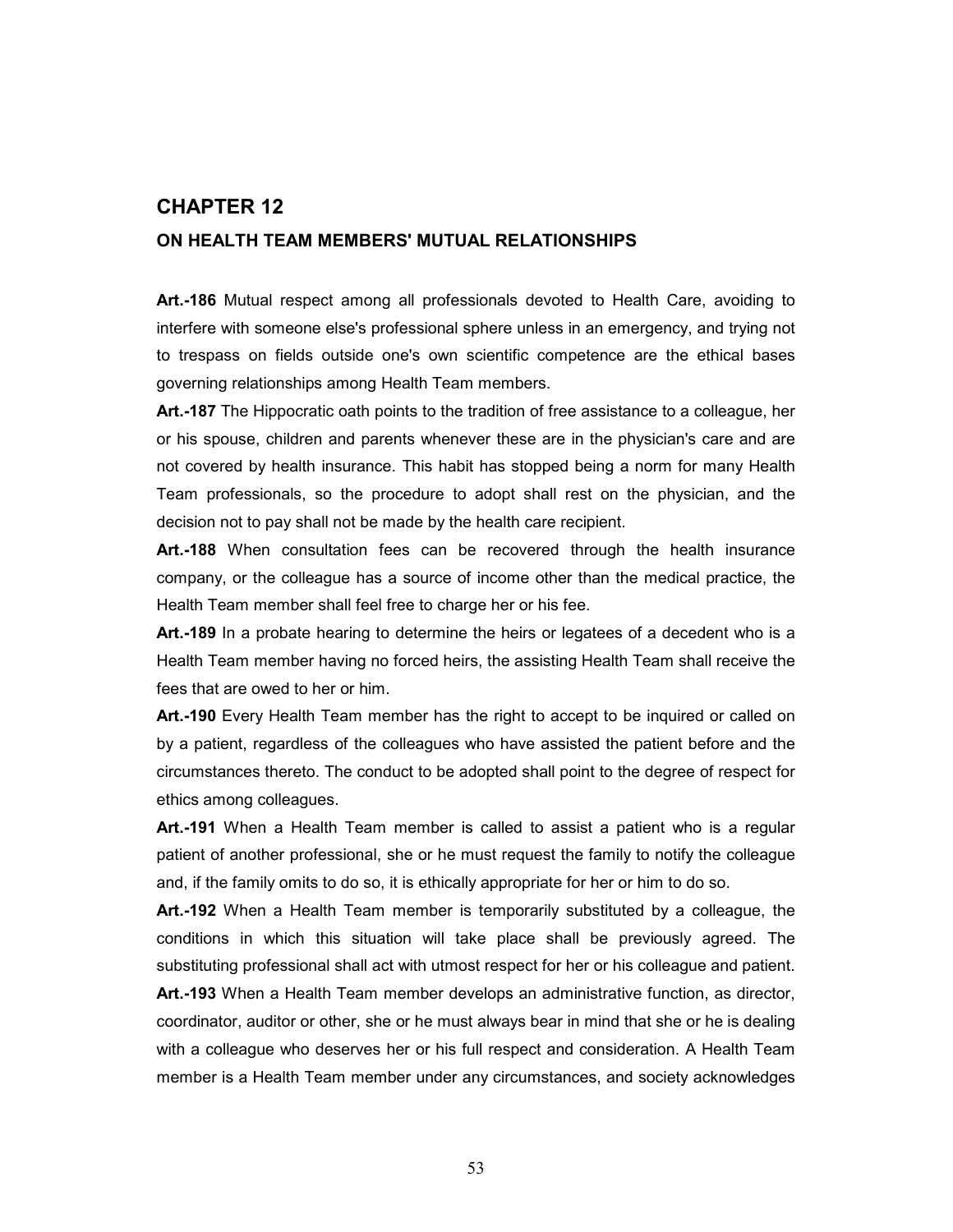this fact and expects she or he will behave under the ethical standards of her or his medical profession.

Art.-194 It is ethically incorrect to take the post or function of a colleague who has been fired for defending legitimate professional rights as recognized by the Health Team rules and regulations.

Art.-195 It is deemed to be serious unethical conduct to hide crimes against or flagrant violations of the professional ethics, which have been committed by a colleague. Any such act must be reported before the Ethical Committee, or lawful Scientific Societies. Professional Associations or Medical Associations.

Art.-196 When a Health Team member holds a hierarchical position, she or he shall not use it to prevent her or his subordinate colleagues from acting and defending professional ethical principles.

Art&-197 While probably the most significant decisions affecting patient health care concern the Physician, Health Team members shall always remember their duties, which they do not relinguish for the fact of being part of a team. Health Team members shall also respect their specific fields of action and avoid passing their own responsibilities over to others.

Art.-198 The following ethical conducts shall be observed when conflicting situations arise from urgent calls from persons who are other colleague's patients, from overlapping attendance, temporary substitution and the like:

Paragraph a) Respect the order of arrival

Paragraph b) Limit oneself to precise indications given at that time

- Paragraph c) Avoid referring patients that have been seen during a substitution to one's own office
- Paragraph d) Respect, even in disagreement, the General Practitioner's indications, and discuss them only in the absence of the patient and relatives. Avoid suggestions from family members to change original roles. Once the patient is out of danger and in the presence of the GP, it is the Health Team member's responsibility to withdraw and give up assistance, unless there is a GP request to act jointly.
- Paragraph e) All professionals attending an urgent call, notwithstanding who takes charge of the patient, are authorized to charge the corresponding fees for their service.

Art.-199 The General Practitioner may propose the participation of another helping professional when she or he deems it necessary. In this situation, the patient shall be assisted jointly. The GP shall direct and control but the helper shall have absolute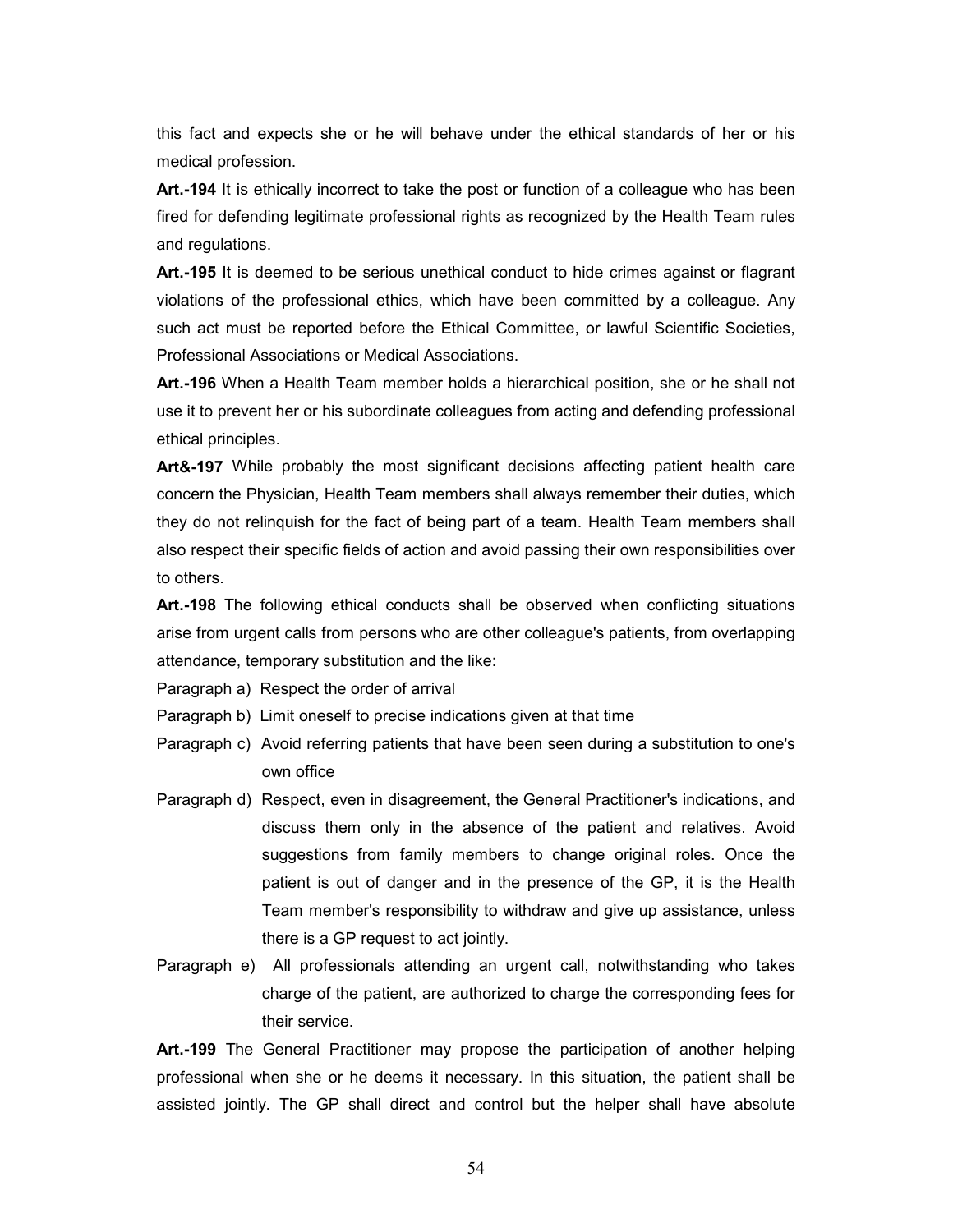freedom to act. It is deemed to be serious unethical conduct by the helper to take or try to take the GP's place in the current or future management of the same patient.

Art.-200 It is in the so-called Medical Consultation where the sense of ethics among professionals is put to test. Medical Consultations are very useful as they are learning opportunities for younger and less experienced colleagues.

Art.-201 It is ethically reprehensible for a Health Team member - based on her or his hierarchy or position – to exert pressure on other professional co-workers to prevent them from meeting their ethical obligations or acting with the integrity, honor and values of the **Medical Profession.** 

Art.-202 When a Health Team member becomes aware of objections to her or his judgments or indications made by other Health Team members, she or he shall render respectful attention to them, trying to reach the necessary agreement so that the problem be overcome on the basis of the best argument.

Art.-203 The mutual relationship of Health Team members is particularly important given the significance of their activities in caring for, comforting and efficiently treating patients.

Art.-204 Given the growing complexity of today's life and future prospects, the cooperation of the Social Sciences and Mental Health professionals within the Health Team is especially significant. Their integration must be completed in a stable manner for the benefit of patient's care.

Art.-205 The different Health Team members may partner with one another in order to make up a competent technical team for improved professional performance.

Art.-206 Understanding health care complexity and cost is also necessary. Therefore, a good relationship with professionals from the Administration of Health Care Providers is essential.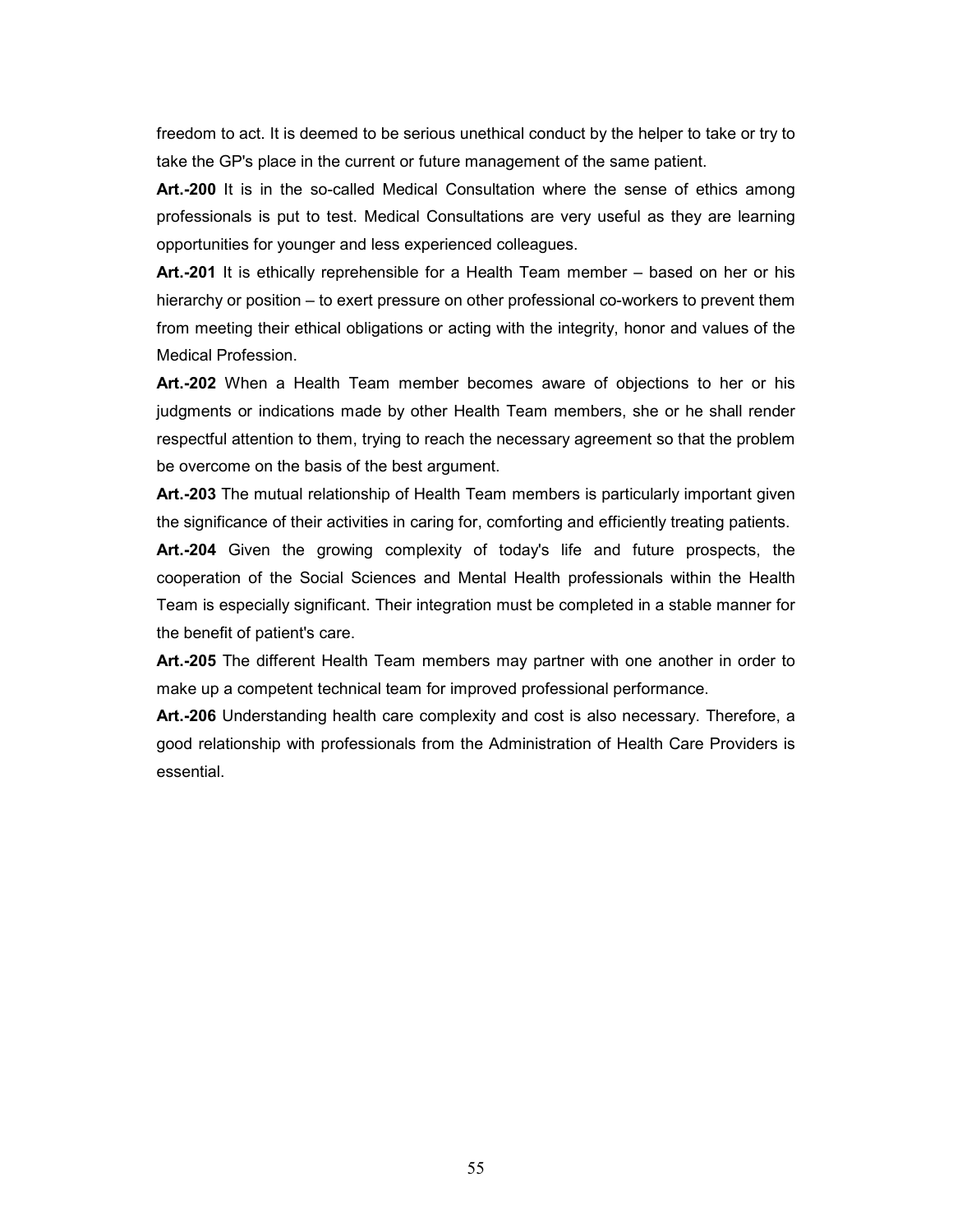#### **CHAPTER 13**

#### ON THE HEALTH TEAM MEMBERS-INSTITUTION RELATIONSHIP

Art.-207 Relationships between Health Team members and Health Care Providers (Private, Public, Union-owned, Community-owned, Armed Forces-owned Organizations) shall be ethical and harmonious, and shall avoid any coercion attempt mainly resulting from economical conditioning.

Art.-208 The Health Team and the Institution shall favor the assistance of the patient who makes a call on the physician's office. The acting doctor shall be responsible for providing the patient with the appropriate physical and psychological assistance as well as with the corresponding explanations to her or his family.

Art.-209 The Health Team shall not accept any kind or degree of discrimination from the Institution where she or he works.

Art.-210 The Health Team and the Head of the Team in particular are responsible for the quality of the assistance. It is their obligation to report to and request from the institutional authorities the solution to failures or defects that may endanger the medical act in any manner whatsoever. The Health Team member shall take no part in any health care plan that may restrict her or his capacity to decide what is best for the patient.

Art.-211 Contractual relationships between the Health Team, on the one hand, and the Institution or Health Care organization, on the other, will guarantee the existence of the honorable respectful ethical framework that both professional and patient deserve. Professional Associations should tend to monitor regulation compliance.

Art.-212 Hospitals and Institutions hiring Health Team members shall promote a Hospital Medical Career, which shall include entrance through an open selection process involving competitive examinations and interviews, job stability, seniority and retirement programs, among other specific conditions. The organization of professional unions with by-laws protecting medical work are highly recommended provided they do not come into conflict with this Code.

Art.-213 Health Team members have the right to a decent salary. Salaries and fees shall be paid on the dates duly agreed upon. The professional's claim, even before a court if deemed necessary, is not considered an ethical fault.

Art.-214 It is a severe ethical fault for Health Care organizations and their managers, directors and administrators to hire professionals or professional teams whose members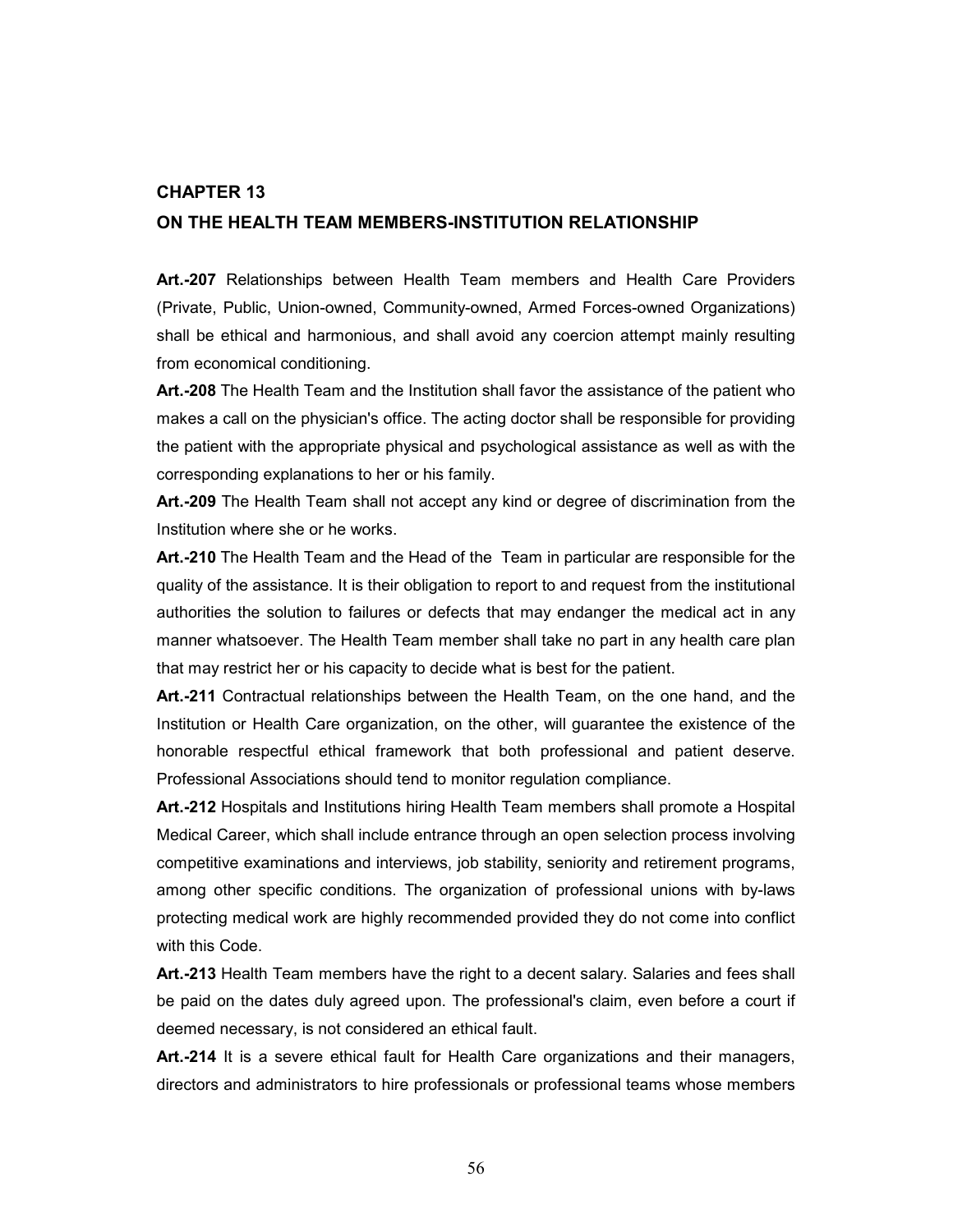do not qualify under this Code. It is also deemed to be serious unethical conduct to force them to perform duties that are outside their functions or professional fields.

Art.-215 Health Care Institutions shall own resources and buildings having conditions and working environment that comply with the applicable rules, regulations and standards, and biosafety equipment and materials guaranteeing quality health care and protecting the staff from nosocomial infections. For such purpose, accreditation and quality control systems shall be implemented.

Art.-216 Health Care organizations such as hospitals (public, union-owned or private) and their managers, directors and administrators acting on "captive patient populations" are ethically and legally responsible for complying with quality standards of all medical products they administer to their patients, regardless of the purchase method they use.

Art.-217 Professional secret and confidentiality are the patient's inalienable rights; the Health Team has the obligation to become a zealous custodian of these rights. Health Care organizations and health care professionals shall act jointly to have report and certification contents regulated so that they do not breach the abovementioned rights; furthermore, they shall monitor the ways in which the professional secret may be violated within the Institution.

Art.-218 A control over the Health Team member shall only be accepted if it is carried out by her or his peers within the organization where they belong.

Art.-219 Health Team members connected with health care institutions shall defend their right to free prescription. Moreover, they have the obligation to use diagnostic and therapeutic means in a rational manner, and to avoid excessive or useless indications (unnecessary medicine).

Art.-220 It is deemed to be serious unethical conduct for Health Team members to be connected with organizations or companies that produce, distribute or sell medicinal substances, disposable items, prostheses and/or technological products. They shall not receive any money or goods in compensation for prescribing certain products or performing practices or procedures that may be a form of economic benefit o promotion for the above organization or company.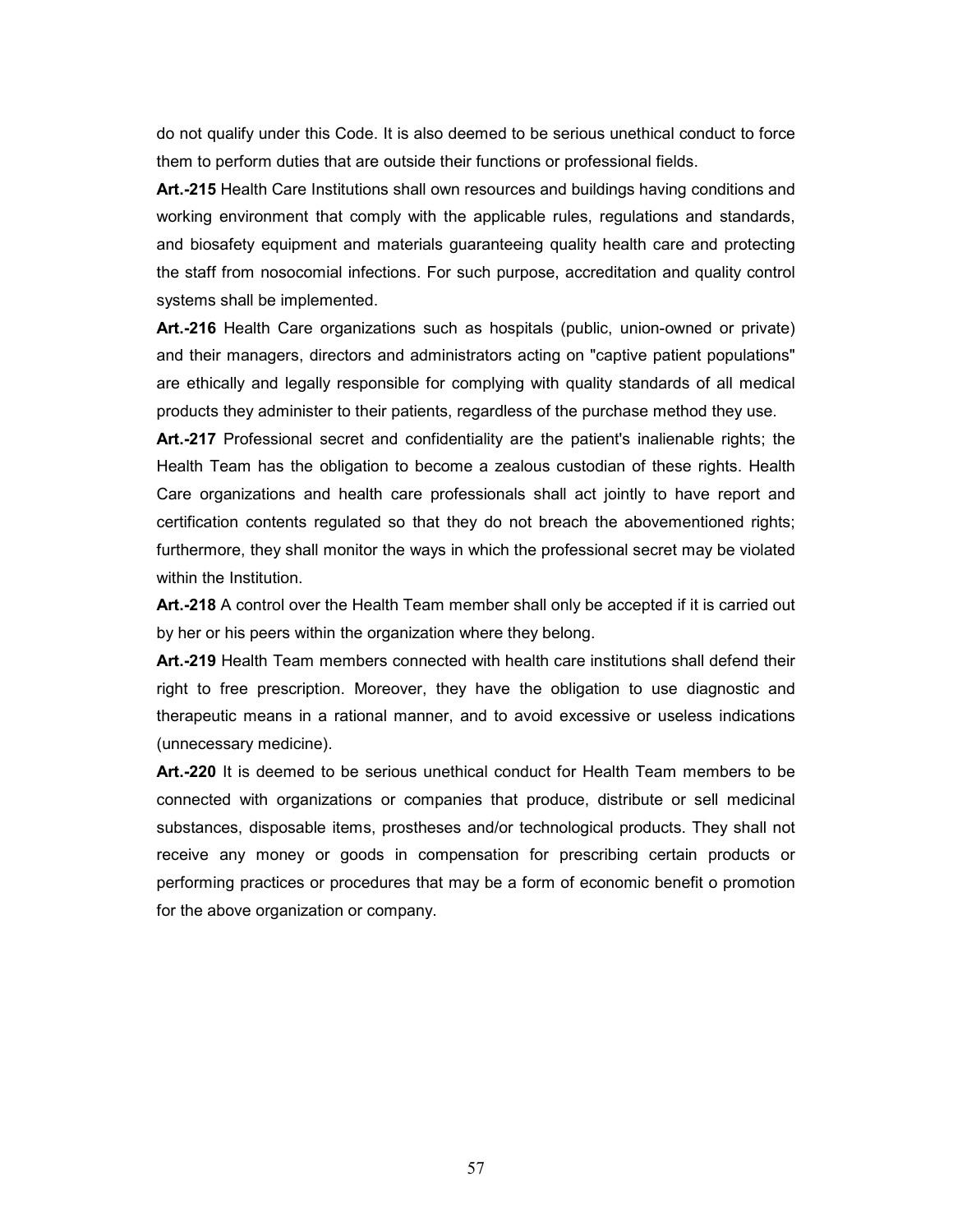Art.-221 The managers of all the Health Care organizations offering hospitalization services shall tend to create Ethics Committees and Committees of Professional Conduct.

Art.-222 Health Team members, regardless of the Health Care institution they work in, shall fully comply with their contractual professional and administrative duties.

Art.-223 Health Care institutions shall not be used for political party struggles. The Health Care professional holding a managing position shall meet all the provisions set forth in this Code.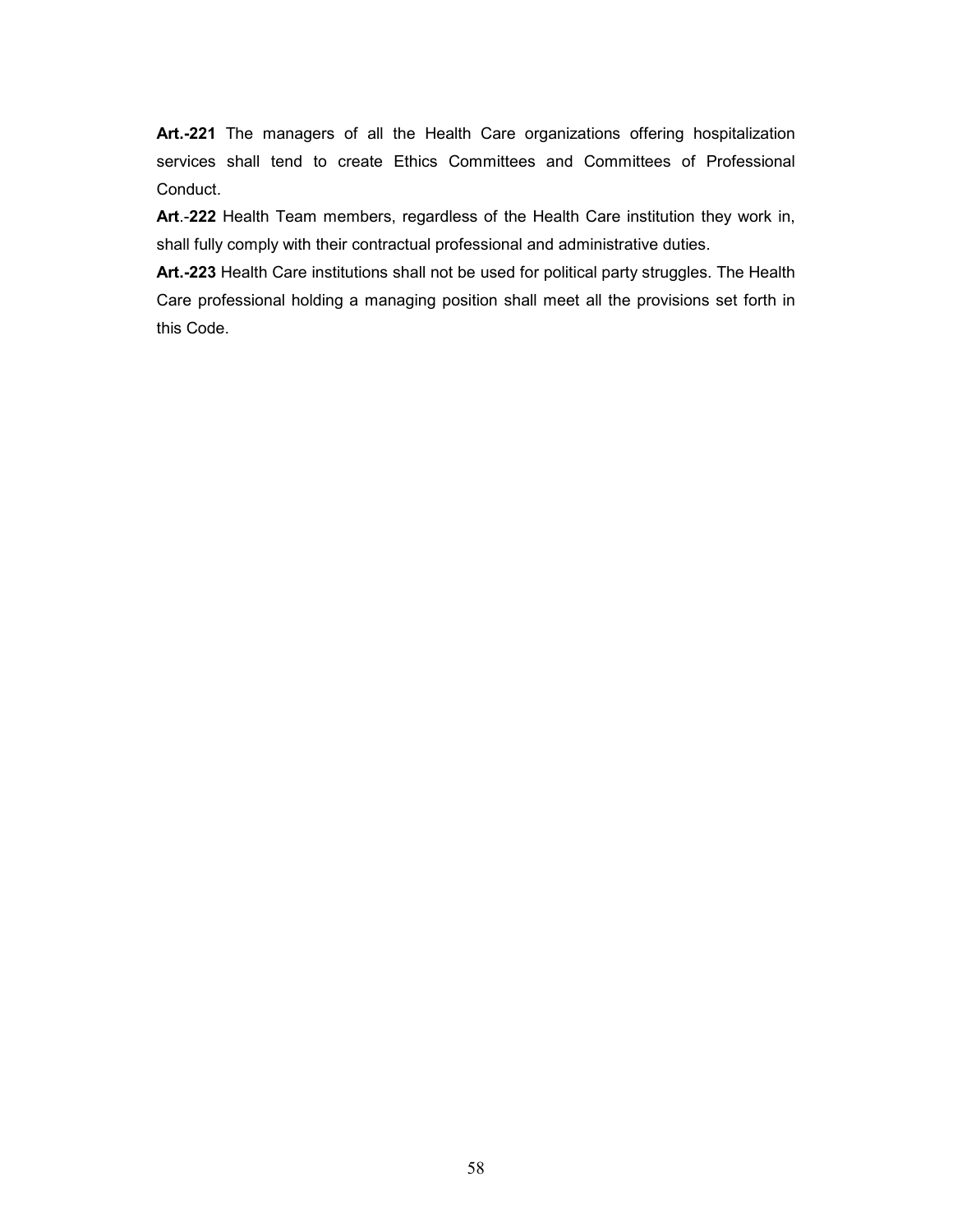#### **CHAPTER 14**

#### ON THE NEW IT AND HEALTH SCIENCE TECHNOLOGIES

Art.-224 Every piece of Health Care information that is electronically supported in current or future IT and communication technologies shall adapt itself to the applicable ethical principles and legal regulations.

Art.-225 Websites offering Medical and Health Care information on the Internet allow physicians and health care-related professionals, patients and consumers in general to access masses of medical information. This access capacity is causing a transformation in the Health Team-Patient relationship.

Art.-226 Certain situations shall have to be considered in order to prevent the process from being harmful: the wide variation in content quality, business interests influencing contents and privacy-related factors, among others.

Art.-227 The above calls for the need to set an ethical position regarding these new forms of communication; thus, principles have been established in connection with content characteristics, advertising, economical support and any other matters concerned with ensuring quality, privacy and confidentiality, and quaranteeing page users (patients and professionals) an effective and safe electronic commerce.

Art.-228 The above principles are based on standards that have been drawn by institutions enjoying international prestige, which have been working on the subject for many years now, among them the American Medical Association and the Asociación Médica Argentina.

Art.-229 The commitment with these essential principles will enable the acquisition and application of medical information to patients, the general public and the Health Care professionals.

Art.-230 Ethical principles include the content of web sites, including the overall material, that is, texts, pictures, charts, tables, audio and video, menu icons, bars, lists and indexes. These principles also affect functions supporting the contents (e.g., links, searches, calculations) and other that may be developed in time.

Art.-231 Contents shall be provided by Health Team members or qualified organizations. Otherwise, it shall be expressly stated. The information that is provided shall be aimed at complementing rather than substituting the existing patient-doctor relationship.

Art.-232 Site ownership as well as authorship shall be clearly specified.

Art.-233 The site shall provide information regarding browsing, content-access restrictions, whether it is necessary to register, protection key, subscription fees, and privacy disclaimer. Every site shall provide an adequate search engine or browsing tool to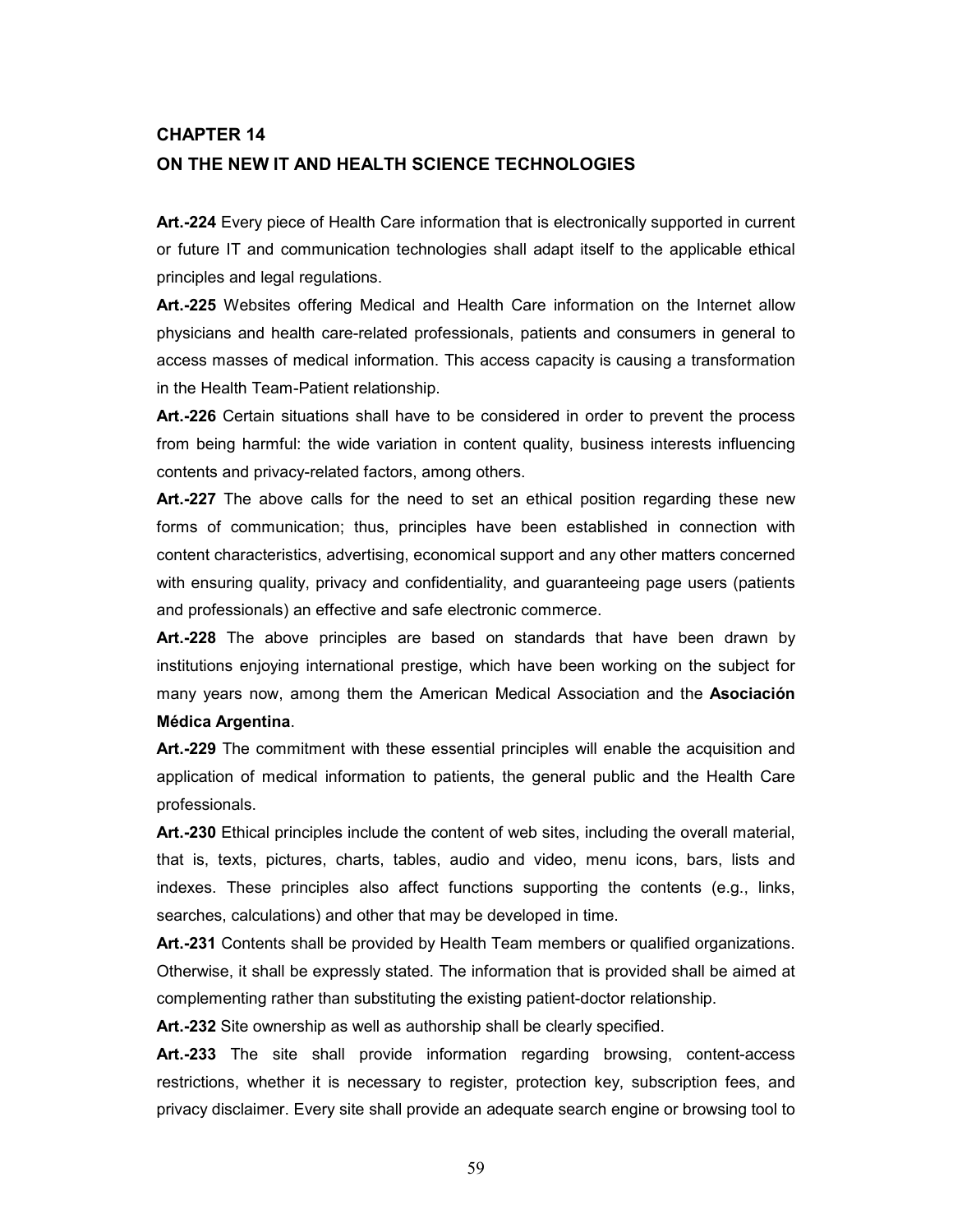facilitate use, as well as instructions on how to use a function and how to conduct the different types of search.

Art.-234 Before uploading or publishing material, the page content shall be revised in terms of Quality (including originality, accuracy and reliability). Experts not involved in their creation shall revise clinical editorial contents. Dates of publication, updating and revision shall be clearly stated. The list of persons or institutions taking part in the process shall be published.

Art.-235 The linguistic complexity shall be consistent with site users, and texts shall be subjected to grammatical, spelling and style review.

Art.-236 Content links inside and outside the site require review before publishing, as well as follow-up and control. If out of order, they shall be repaired in time.

Art.-237 Web sites shall not direct users to other sites they do not intend to visit.

Art.-238 If the content may be downloaded to a file, instructions must be supplied and access must be easy in terms of how to download and how to obtain the necessary program. A link to the program shall also exist.

Art.-239 Advertising in a Web page implies product, service or company endorsement by those that are responsible for the page. Therefore, unless otherwise stated, they are exposed to any claim that may arise in connection with the above.

Art.-240 Advertising space shall not interfere with the mission, scientific content or editorial decisions of the website.

Art.-241 No advertising shall be placed that is adjacent to the editorial content through links or on the screen, and which shares its subject matter.

Art.-242 The user shall have the option to press (or not) the manual command (mouse) on the ad. Users shall not be sent to a commercial place unless they voluntarily accept to do so.

Art.-243 Every financial material or support to contents and other online product types shall be easily recognized and clearly visible on the page or through links.

Art.-244 Health Team members shall bear in mind that the patient's computerized medical data may be easily violated by third parties. Therefore, they shall make sure and see to it that data introduced in the IT system, whatever their supporting technology, shall only be pertinent, necessary and verifiable data. Thus, an easily accessible user link in connection with the privacy and confidentiality policy shall be placed in the home page or browsing bar.

Art.-245 Every data that the site may collect such as name, e-mail address or any other personal information shall be used under legally approved criteria.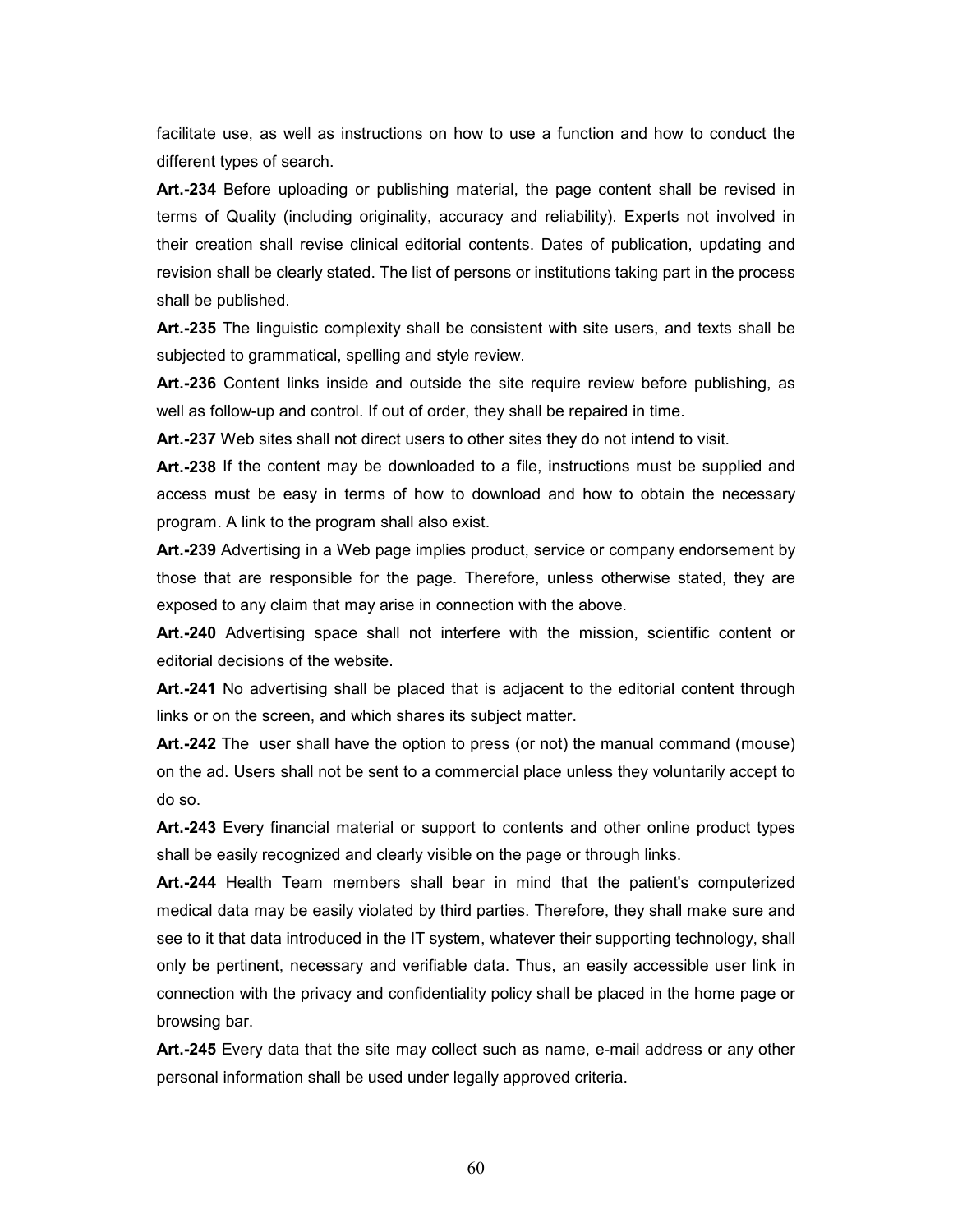Art.-246 The process of opting for any functionality comprising the collection of personal information shall include an explicit warning. Such personal information shall be kept, and an explanation of how and by whom it will be used shall be given. The option statement shall be included in a brief document that is clear enough for the user.

Art.-247 Every data that the site may collect such as name, e-mail address or any other personal information shall be provided by the visitor voluntarily, only after she or he has been informed of its potential use.

Art.-248 The collected medical data shall not be disclosed to third parties without the express consent of those originating the data.

Art.-249 To help browsing the page, hidden files that are kept in the user's computer may be used. The site shall inform if these files are to be used. If the user's browser is configured so as not to receive them, such configuration shall not prevent site navigation. Art.-250 Privacy and confidentiality policies regarding electronic mail are the usual ones; this means that the user shall be familiarized with them and that she or he shall have no

dependence on the site. E-mails and newsletters shall contain an "unsubscribe" option.

Art.-251 Patient-derived information that does not preserve anonymity shall have the patient's Informed Consent. When the express consent has been obtained, the page content shall state so. The remaining information shall follow the same guidelines and standards of scientific publications.

Art.-252 Health e-commerce is governed by the following principles:

Paragraph a) It must ensure users that they will access safe and efficient transactions.

Paragraph b) Users shall be entitled to reviewing transaction information before actually making the transaction (information, products, services, etc.)

Paragraph c) an e-mail with the transaction information shall be sent to the user.

Paragraph d) If the user browser does not support a safe connection, no financial transactions shall be allowed.

Paragraph e) Response and compliance terms shall be clearly specified.

Art.-253 The sale of drugs over the Internet shall respect the doctor and pharmacist's figures. The medical act cannot be separated from the responsible, legal and ethical prescription.

Art.-254 The "electronic prescription" implementation, especially for chronic disorders, will allow the patient's commitment with the indicated therapy.

Art.-255 The Asociación Médica Argentina has always opposed the direct sale of drugs requiring diagnosis or professional prescription, by the company producing medical supplies to the ill or healthy patient, through mass media adverting (oral, written, visual, computerized), without the due call on the physician's office.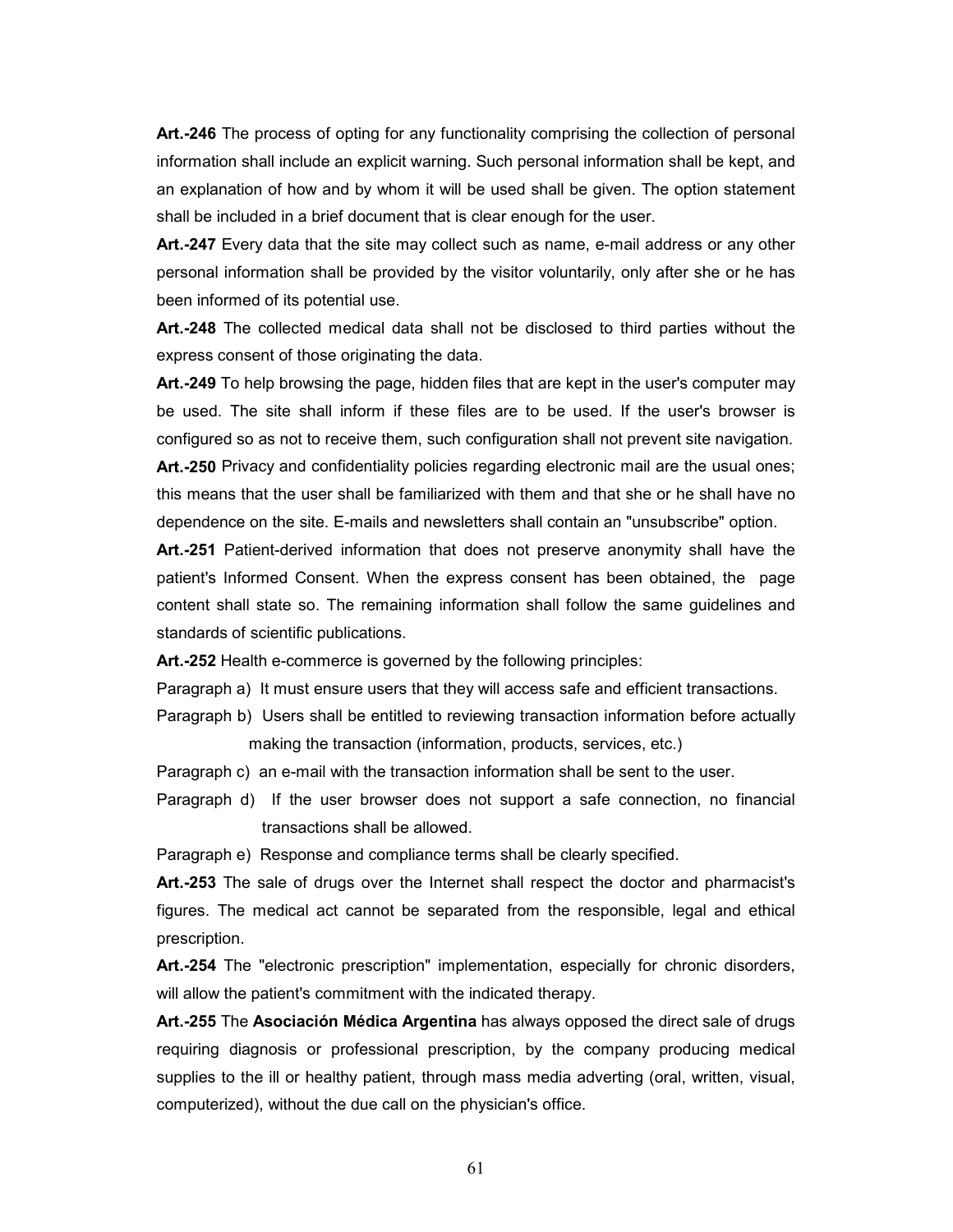Art.-256 In the Cascade of Responsibilities for the use of new IT technologies in Health, the State (the Executive, the Legislature and the Judiciary) shall have a controlling role of the websites and companies dedicated to disclosing information for the professionals and the community, as well as to marketing goods and drugs, as regards the commercial authorization of drugs that are sold through virtual drugstores, and the advertising and spreading in the Web that have a direct impact on the general population.

Art.-257 Page owners, regardless of where their website and website replications are, shall be legally and ethically responsible for the site contents, and shall be liable for damages caused directly or indirectly to the population in general or to one person in particular. Restating the concept of health as Everyone's Responsibility, regardless of whether they are Health Team members, nobody shall feel excluded from her or his duties as part of the community. Nobody shall recognize herself or himself as a mere intermediary having no responsibility.

Art.-258 All spheres of society participating in the production chain or sharing information on health issues, regardless of their target, shall be included in the Cascade of Responsibilities that are connected with the effects such information may produce, and shall reinforce controls to prevent violations of privacy and confidentiality. Furthermore, they shall respect the standards herein contained.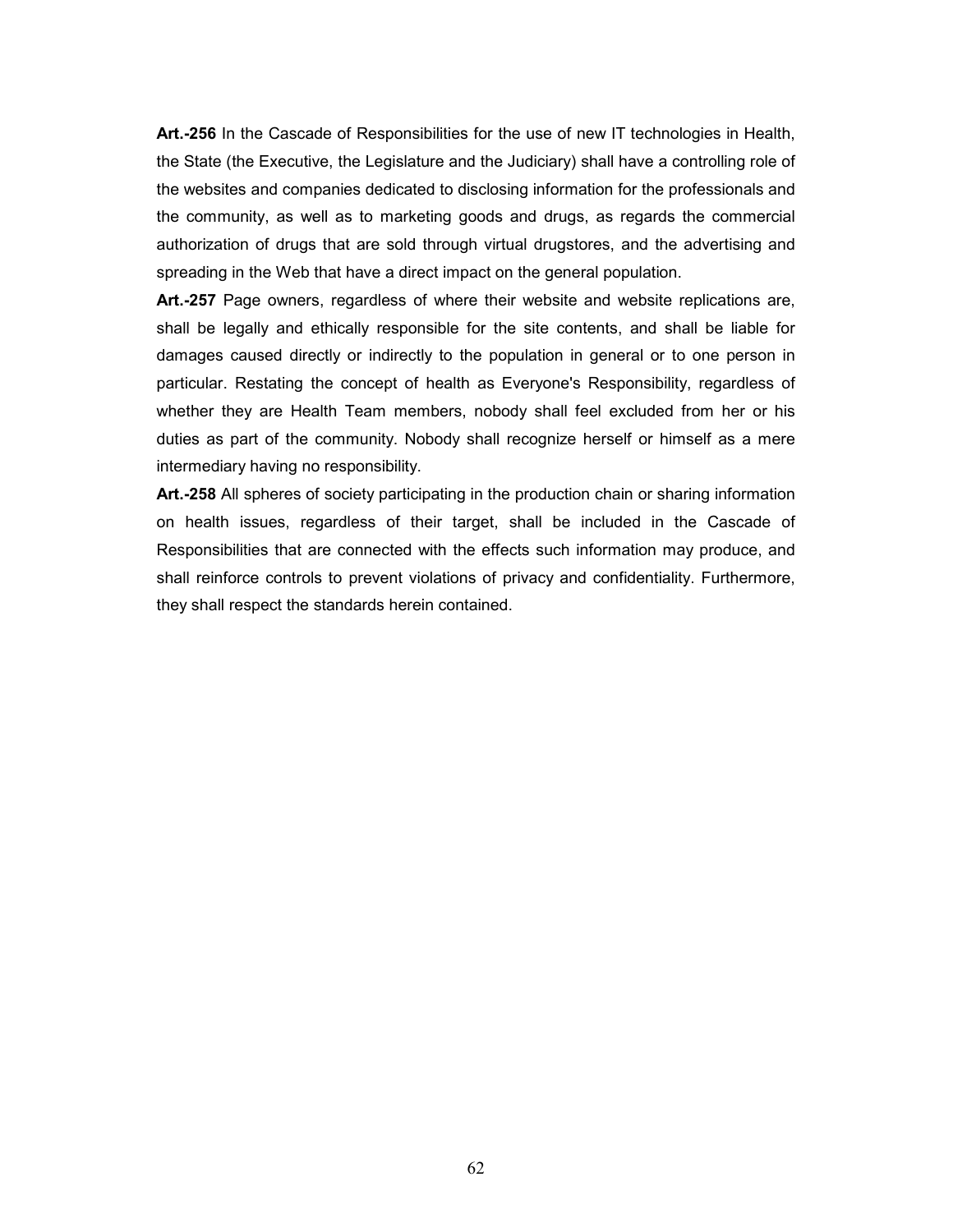## **CHAPTER 15** ON PROFESSIONAL SCIENTIFIC ORGANIZATIONS

**Art.-259** Professional Scientific Organizations shall preserve the ethical principles that are to make up professional behavior, such as the respect for every human being's life and dignity, the sense of professional work as a service, the scientific calling of Medicine, the independence of the Health Team member to decide in all conscience what to do for her or his patient, the defense of the Health Team-Patient relationship, and the custody of confidentiality. These immutable principles are the guarantee that Medicine will always be humane and scientific.

Art.-260 Professional Scientific Organizations shall use every appropriate means to attain scientific development and progress in medicine, and shall direct it as a social function. Art.-261 Professional Scientific Organizations shall remain alert and sensitive to changes occurring within themselves and in the population and influencing professional practice standards, such as social impulses, cultural mutations, ethical problems derived from the application of new technologies, the effects of the media, and many other situations.

Art.-262 Professional Scientific Organizations shall participate in the career promotion, and in the creation and maintenance of dignified life and environmental conditions, and shall also define the scope and benefits that new breakthroughs in Medicine can offer to the population.

Art.-263 Professional Scientific Organizations shall foster active Health Team member participation in the scientific drawing up, implementation and control of Health Care policies, plans and programs in their country or region, under the criterion of a supportive and fair resource distribution; also, they shall take part in the different stages that are required to authorize the drawing up of new Health practices and/or techniques.

Art.-264 While it is not a specific function of Scientific Organizations, they shall give their opinion and defend Health Teamwork (Professional Issues). At the same time, every Health Team member shall feel it is her or his duty to watch over the prestige of the entities she or he has freely adhered to.

Art.-265 Professional Scientific Organizations shall foster the excellence in Education in Medical Sciences, and shall make all the necessary efforts for professionals to receive both ethical and scientific continuing education.

Art.-266 Professional Scientific Organizations shall participate very actively in the drafting of policies promoting human resources that are adequate to the country's needs.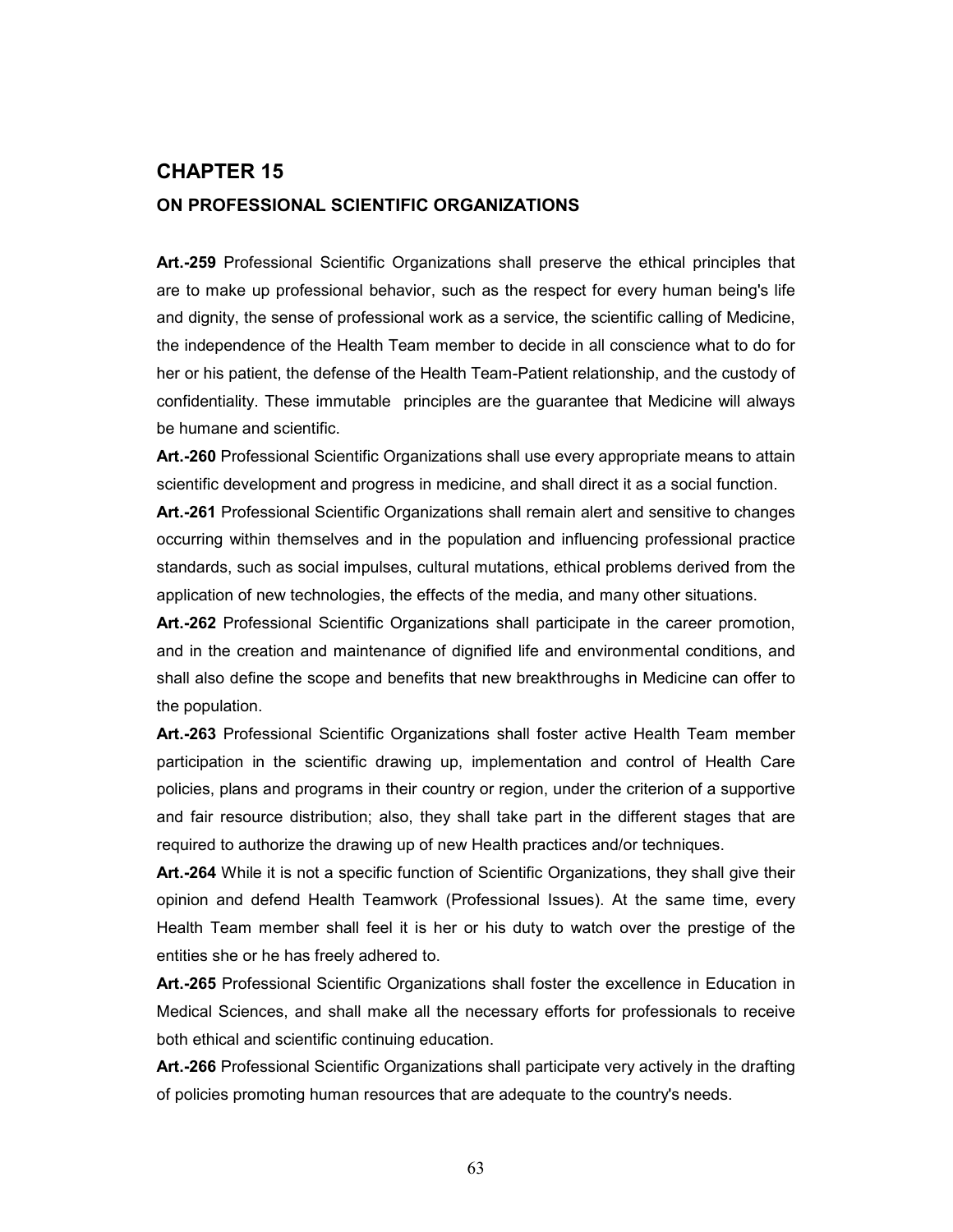Art.-267 Professional Scientific Organizations shall encourage scientific relationships through cultural exchange with similar domestic and foreign medical organizations with an aim at offering and accepting the new conquests the Medical Sciences have reached.

Art.-268 Community communication devices shall be implemented that establish that the Professional Scientific Organizations' priority interest is to achieve an appropriate health level for their patients. Their press organs shall find room for the particular ethical aspects of their activities.

Art.-269 On matters of scientific publications, the following are deontological misconduct: Paragraph a) spreading prematurely the value of procedures whose efficacy has yet to be determined and doing so in a sensationalistic or exaggerated manner.

Paragraph b) Forging or making up data.

Paragraph c) Plagiarizing other authors' articles and publications.

Paragraph d) Expressing opinions on matters outside one's competition.

Paragraph e) including someone who has not contributed substantially to the design or execution of a piece of work as an author.

Paragraph f) Publishing the same originals repeatedly.

Art.-270 Professional Scientific Organizations shall promote the creation of Ethics Committees in order to request their opinion on the different research protocols.

Art.-271 Health Team members have the duty to communicate the discoveries they have made or the conclusions they have derived from their investigations to the scientific press in the first place. Prior to reporting them to the non-medical public, they shall subject their discoveries and conclusions to their peers' criterion.

Art.-272 Insofar as it is possible, Professional Scientific Organizations shall watch and report discriminating investigations in humans, such as those that can be carried out in different countries with no regard for ethical regulations.

Art.-273 Professional Scientific Organizations shall inform the general population that it has been shown that the excess of legal claims have brought about an unnecessary defensive medicine altering the Health Team-Patient relationship.

Art.-274 Given that one of the factors that has promoted the presentation of unwarranted legal claims is the possibility to litigate at no cost, it is ethical for Professional Scientific Organizations to defend the regulation of this benefit with full rigor and, once granted, to have claims channeled through the Ombudsman and tests carried out by legally recognized entities.

Art.-275 Professional Scientific Organizations shall permanently watch over the interests emerging between industry and trade, on the one hand, and the scientists on the other, from the point of view of Ethics.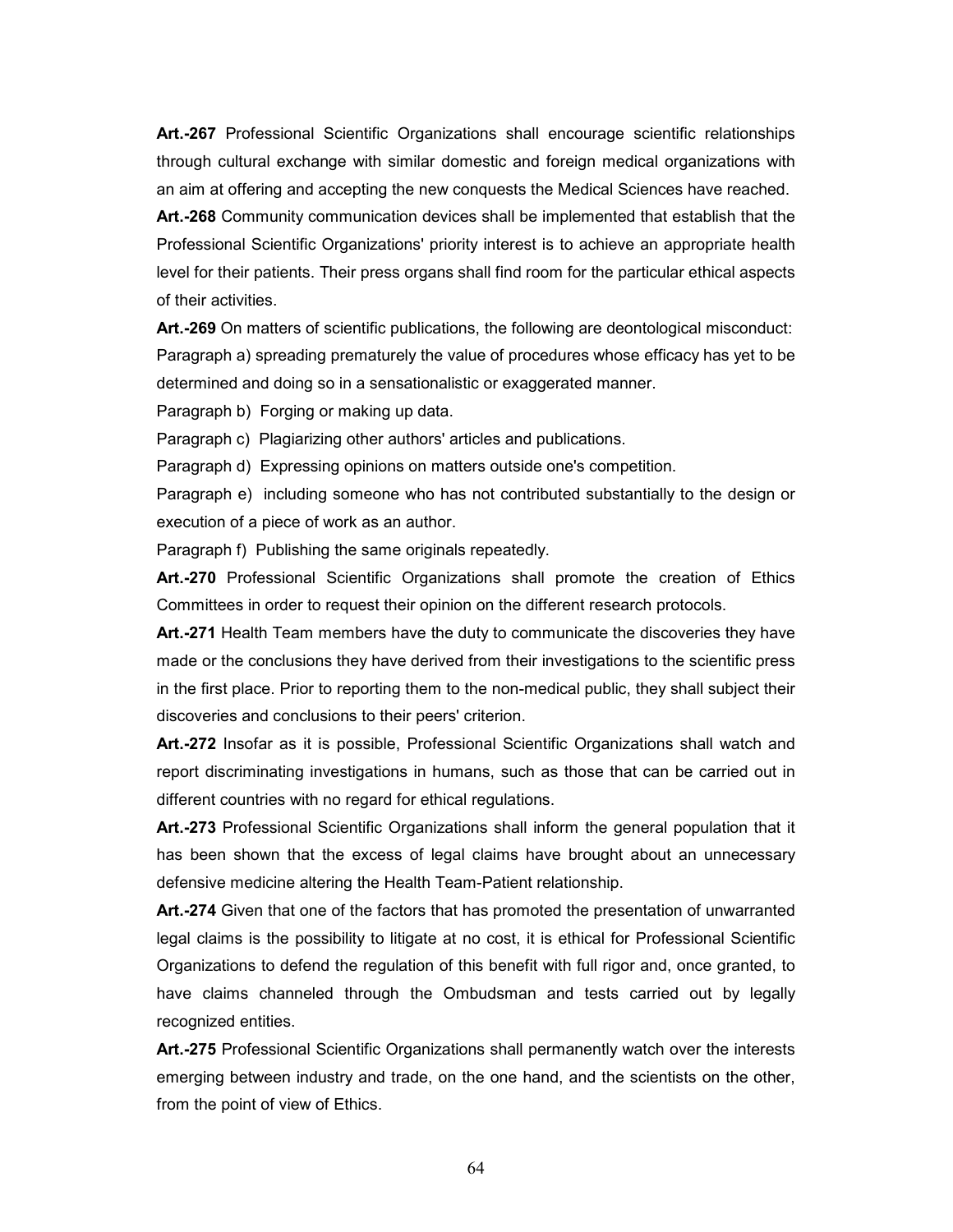Art.-276 Professional Scientific Organizations shall develop such academic activity that is a factor balancing the trends and ideologies of today's bioethics.

Art.-277 The Asociación Médica Argentina and the Sociedad de Ética en Medicina shall adopt the necessary measures to keep this Code updated in line with the evolution of knowledge and the impact it may have on the profession's ethical conduct.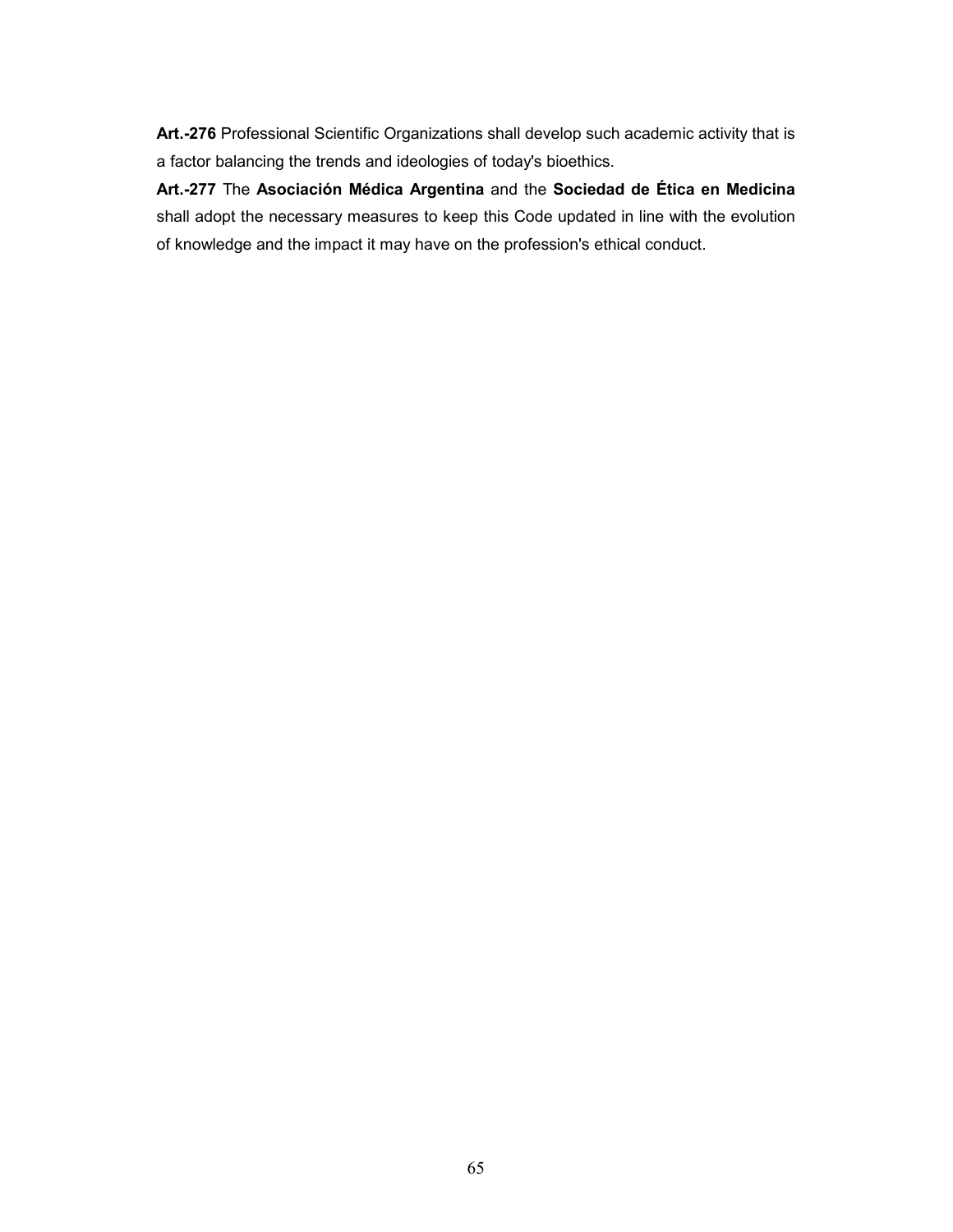#### **CHAPTER 16**

#### ON PROFESSIONAL UNION ORGANIZATIONS

Art.-278 Today's practice of medicine bestows a "union" quality upon its members given the number of individuals who are employed (vs. self-employed).

Art.-279 Every Health Team member has the right to join a medical professional union organization freely. It is ethical misconduct against membership to join two or more professional unions having opposed principles or principle implementation.

Art.-280 Membership involves recognizing that member's duties regarding the objective function of the Professional Union Organization are necessary.

Art.-281 The primary objective of Professional Union Organizations is to defend working conditions influencing the Health Team member's economic, geographical, of habitat, intellectual, legal and even spiritual stability having a direct impact on the workers and/or their families and/or the population.

Art.-282 Because essentially the Health Team member's work is currently based on the worker's dependence upon third parties (public health care, union-owned health care organizations, HMOs) Professional Union Organizations shall provide professionals with the necessary means for them to channel their activity in a context that is consistently backed by the Institutions, individual and collective guarantees, legal protection, so as to develop their principles and contents ethically and within the sphere of their institutions. Standing work committees on specific issues are highly useful.

Art.-283 Given that current Health Care Systems in general have brought about a growing loss of importance and impoverishment of Health Teamwork, which has in turn led to lack of protection for physicians and their families, Professional Union Organizations shall undertake actions aimed at creating ethical Social Security systems that provide protection and defend their existing rights as workers.

Art.-284 Health Team members, regardless of their professional or hierarchical position, shall be active members of the Professional Union Organizations or Associations where they belong, participating in decision-making and by-law drafting. They shall avoid any personal or group interests, especially when these involve economical aspects or abuse of authority attempts.

Art.-285 Professional Union Organizations have the obligation to defend their members when these have been damaged in the course of their medical practice within the sphere of the health care institutions they belong to. This defense will be connected with labor aspects emerging from constant changes in the collective agreements as well as with legal matters (Legal Liability).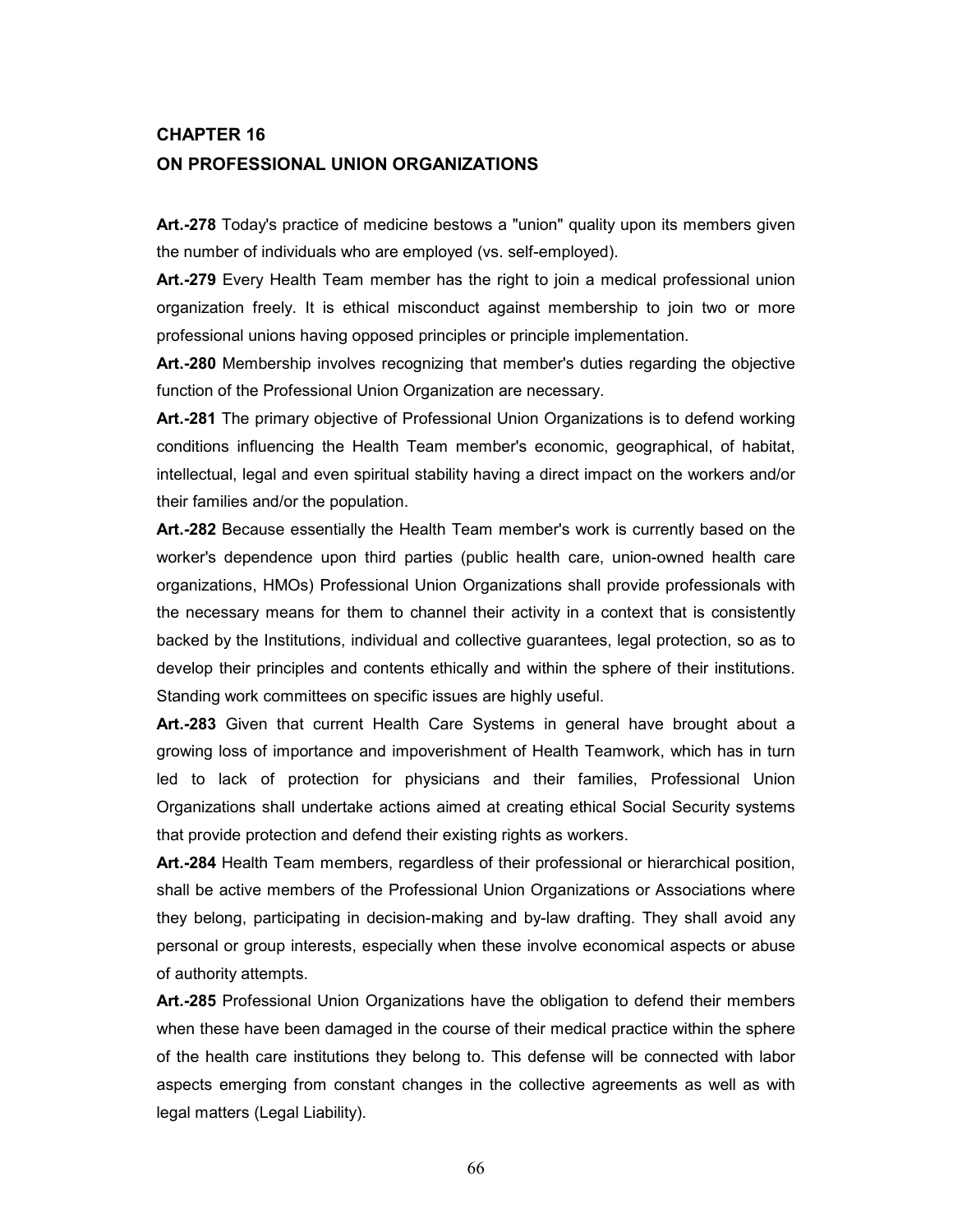Art.-286 It is the obligation of professional union bodies and their members to promote every possible change and professional growth, as well as to coordinate actions for Ethics to be seen as an "action in Health" among colleagues, and from the colleagues to the community within the spontaneous framework of self-regulation.

Art.-287 When a Health Team member is chosen to hold a position in the professional union organization, she or he shall devote entirely to it for the benefit of all. The professional union leader's representative or executive authority shall not exceed the boundaries of her or his power. If no authority has been vested in her or him, she or he shall act under the spirit of representation and ad referendum.

Art.-288 A Health Team member acting as a professional union leader shall have clear concepts in a conflict among the parties, and shall define and express her or his position as this is part of her or his functions. Rather than evading the problem, she or he shall face it honestly and clearly.

Art.-289 Every relationship with the State, insurance companies, benefit societies, and other shall be regulated through one's professional union organization. This shall be in charge of allocating positions based on a selection process involving competitive examinations and interviews, seniority, retirement plans, setting fees, and the like. In no case shall a Health Team member accept a professional agreement for general competition services unless those established by the professional union organization.

Art.-290 No Health Team member shall lend her or his name to any person who has not been empowered by the competent authority to carry out Health Care activities, and she or he shall not cooperate with professionals who have been punished by a court or the provisions herein while the punishment was in force.

Art.-291 Health Team members having managing functions shall not reveal the matters she or he has become aware of while holding office.

Art.-292 It is a duty of Health Team members to report the individual who not being a health professional carries out activities that are the field of health professionals. The report shall be submitted to the respective Professional Union Organization.

Art.-293 The Health Team member shall sign no agreement that has not been previously assessed by the professional union.

Art.-294 When referring patients to a hospital, it is important that no fair interests of a colleague are harmed, among them economical interests. Regardless of whether the hospital belongs to a benefit society, the community, a charity institution or the State, the health professional shall not use it to enter into unfair competition with other colleagues.

Art.-295 It is against Ethics to oust or intend to oust a colleague from a public position, clinic, hospital or other health care institution through a means other than a selection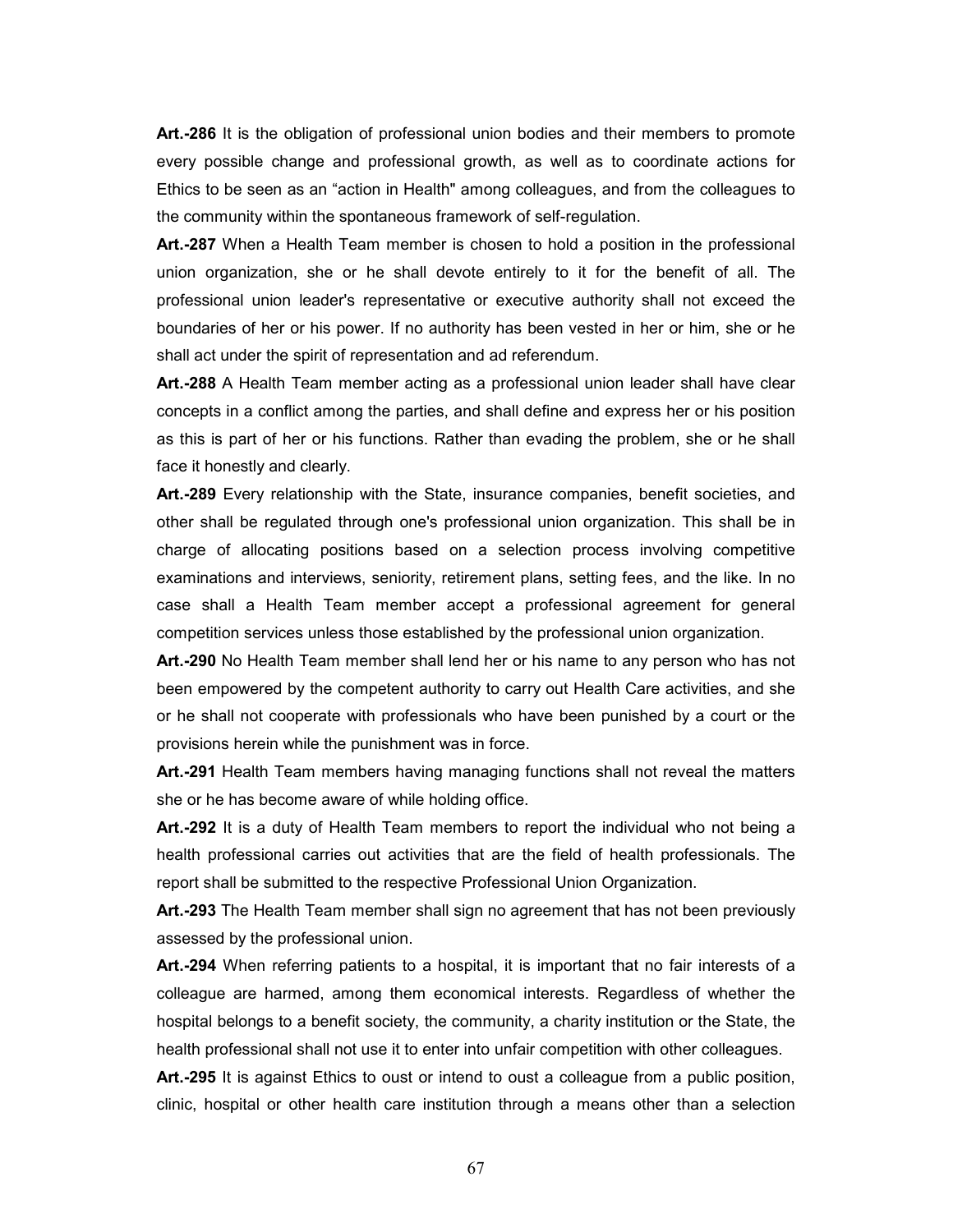process involving examinations and interviews in the presence of the corresponding professional union organization.

Art.-296 It is against professional Ethics and hence forbidden to substitute a Health Team member who has been unfairly fired from a hospital, clinic, and other health care center without a summary proceeding and hearing. Only the corresponding professional union organization may authorize the exceptions to this rule expressly and precariously.

Art.-297 The Health Team member who is a stockholder in an insurance company having a conflict with the professional union shall strictly abide by the instructions provided by the professional union organizations, even when harming company interests. If the Health Team member is a union leader, she or he shall stop holding office while the conflict persists.

Art.-298 As citizens, Health Team professionals are entitled to all the rights comprised in the National Constitution, including the right to strike.

Art.-299 The special guidelines derived from the Health Team members' activity cannot be ignored as their activity is not one where certain inherent liberties can exist without meeting some basic requirements. Those guidelines are based on the following criteria:

Paragraph a) they must enjoy the freedom to unionize.

- Paragraph b) they must defend their rights through the professional union association they belong to.
- Paragraph c) Their choice to go on strike shall only be based on professional union reasons that are duly grounded and affect the Health Team, and when other methods for conflict resolution have failed.
- Paragraph d) The strike will be ethical when the organizers advise the citizens well in advance: 3 (three) to 4 (four) days will be allowed in the event of a sudden decision; and a minimum of 7 (seven) to 10 (ten) days when the strike has been planned. The strike shall be announced through the different mass media reaching the affected population. The organizers shall ensure and reinforce the care for hospitalized patients, emergencies and activities that cannot be postponed (Captive Population Concept).

Paragraph e) Health Team members themselves shall take on the responsibility to determine which patients need urgent care or cannot be postponed.

Art.-300 It is part of the "inter peer" ethics to participate in the defense of professional union rights, especially if we consider that the Health Team's social acknowledgement and weight on the community cannot be ignored. However, given the spiritual and humanistic education of Health Team members, the right not to strike shall be respected for members who do not wish to participate (by allowing them to work), or when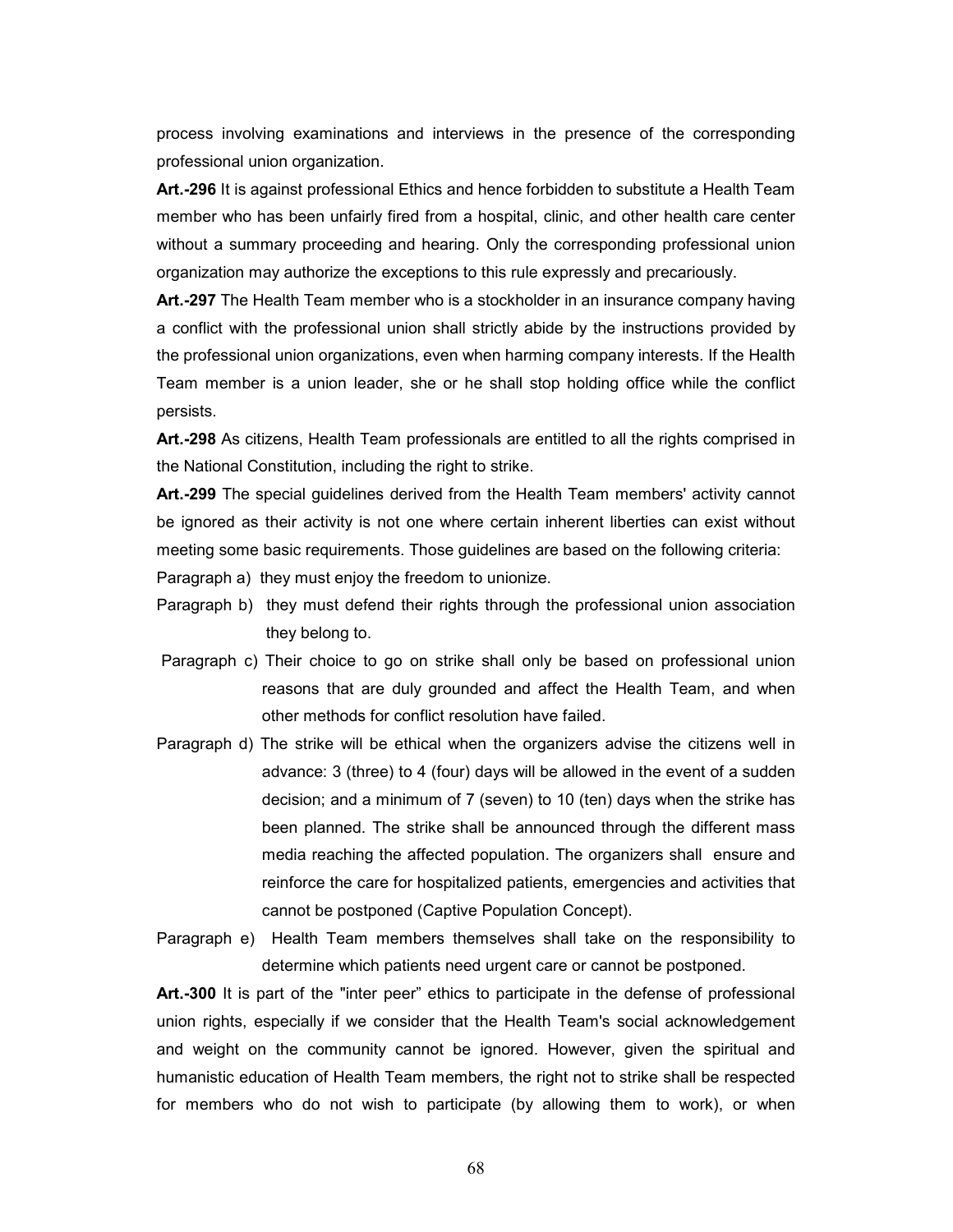alternative methods for conflict resolution are in place. Patients shall not be used extorsively to ensure successful demands (Concept of Defenseless Captive Population). Art.-301 The Asociación Médica Argentina adheres to the World Medical Association in that it condemns employers who exploit Health Team members by paying them salaries or fees below market level and offering them working conditions below their professional dignity. Also, it adheres to conscientious objection to strike.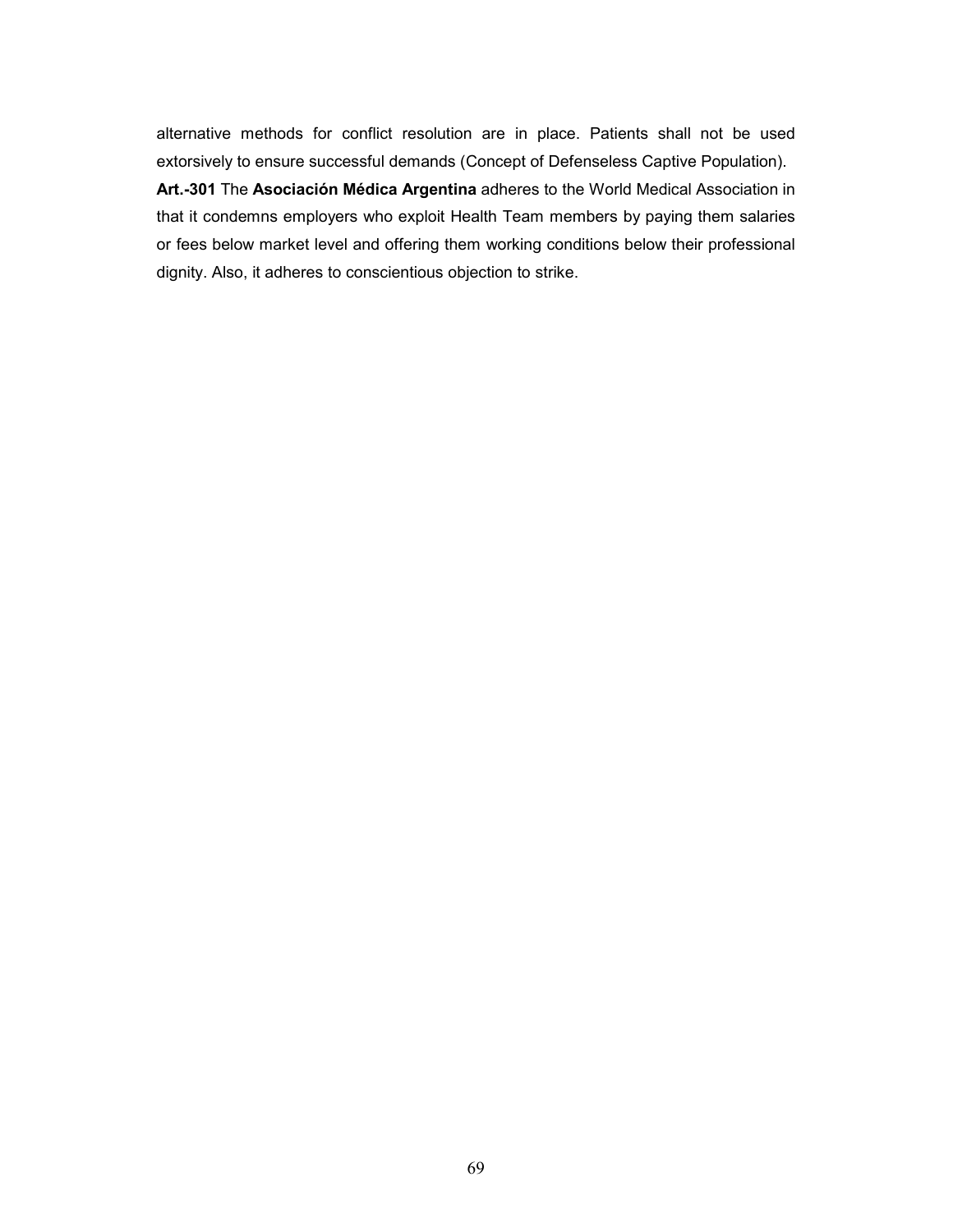### **CHAPTER 17 ON HEALTH TEAM FEES**

Art.-302 Health Team members have the right to an economical compensation for their work as a normal means of survival. The service members provide shall benefit the recipient and herself or himself, not a third party trying to make the physician the object of commercial exploitation.

Art.-303 Health Team members shall get decent fees, regardless of whether she or he is paid by the State, a union-owned health care organization, an HMO or the patient her/himself.

Art.-304 Health Team members acting as Team Heads with final responsibilities in any of the Health Care Systems (state-owned, union-owned, HMO) shall see to it that the Health Team obtains decent professional fees.

Art.-305 Health Team fees may be a source of conflict between the parties. For that reason the professional conduct shall be especially careful on this matter.

Art.-306 The Health Team shall establish members' fees based on the following criteria:

Paragraph a) Honesty, common sense and social equity, which have been normal in their profession.

Paragraph b) Medical experience and scientific prestige

Paragraph c) the patient's economical and social situation, except when fees have been set through an agreement.

Art.-307 Health Team fees shall be previously agreed upon between patient and physician, and shall be collected by the person who rendered the medical service. It is deemed to be serious unethical conduct to withhold colleague fees on any pretext whatsoever.

Art.-308 It is unethical conduct to charge portions of fees for supplementary services turning the medical act in a commercial process, unless previous agreement based on therapeutic variables posed by certain diseases.

Art.-309 It is against ethics to share fees with professionals or laboratories, specialized centers and other paid entities.

Art.-310 When a Health Team member has a contractual or de facto relationship with a health care service provider - the state, a union, HMO or private organization -, she or he shall not be paid directly by the patient, unless previously agreed. The Health Team member shall not suggest that the patient should become her or his private patient.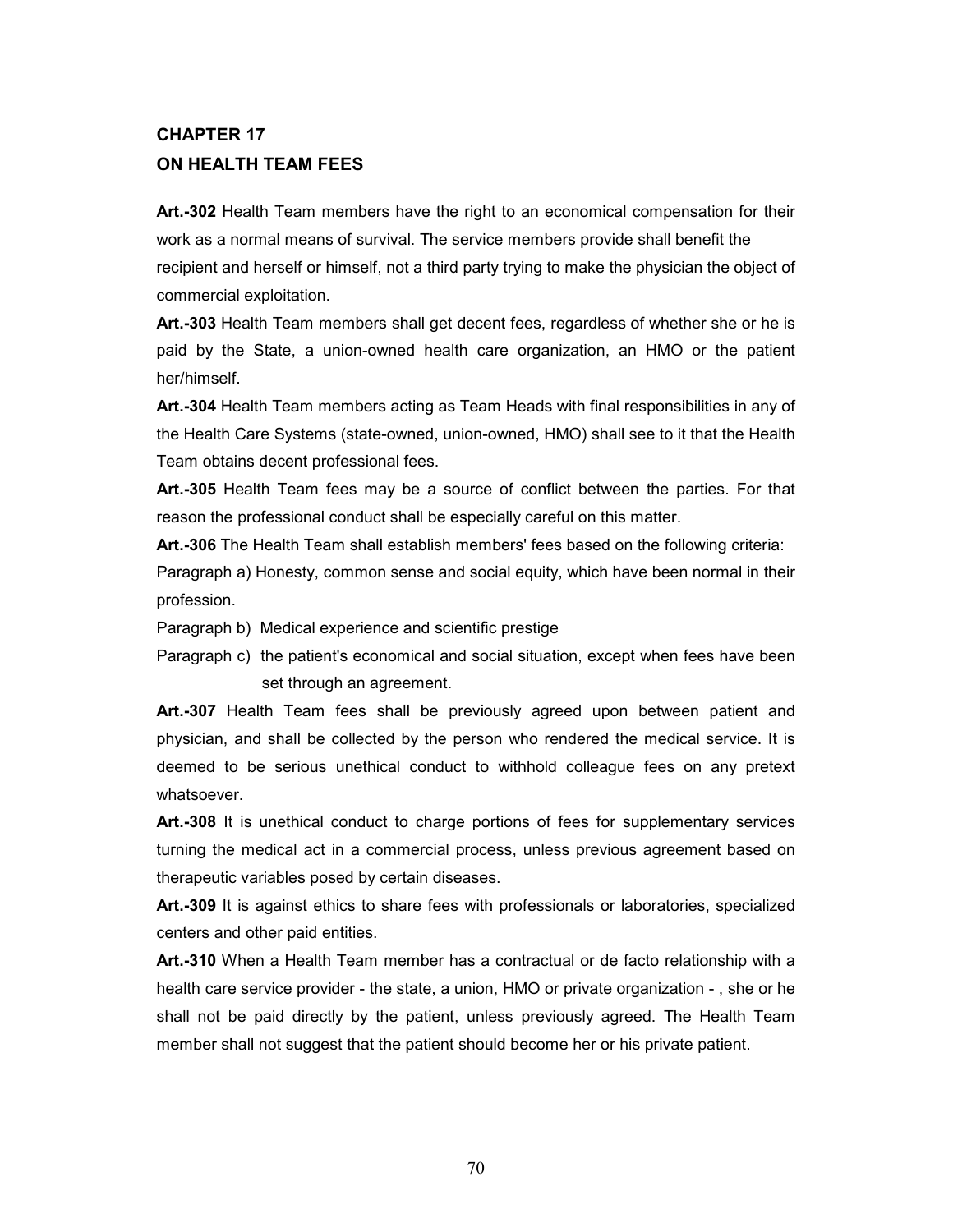Art.-311 It is deemed to be serious unethical conduct in the whole free public health care system to participate actively in fund raising activities for a Collecting Body (the State, mutual benefit societies, or the like) not specified by law.

Art.-312 It is deemed to be serious unethical conduct and it can even become a breach of Civil Code regulations to make untrue statements in documents, regardless of whether they are for one's own benefit, or that of the patient, or of both.

Art.-313 The situations that are reported in connection with fees are an institutional Ethics Committee concern, and eventually of the professional union body, which shall act under the scope of its legal powers.

Art.-314 Free care by the Health Team member shall restrict to close relatives, close friends, colleagues and evidently poor people. In the latter case, it is not against ethics to refuse to provide private care if there is a nearby public health care service available and access to it is possible.

Art.-315 The presence of a Health Team member in a "medical act" following a patient or family request is an act affecting third party provider benefits and shall always entitle the professional to charge special fees.

Art.-316 Patient inquiries by mail, email or any other future method, which generate a professional opinion and decision, shall be considered as a call on the doctor's office and entitle the professional to charge a fee.

Art.-317 In the event a patient, family or health care provider fails to comply with general economic commitments for professional health care service, the Health Team member shall be entitled to file a claim at court with no effects on the plaintiff's name, credit or prestige. It is advisable, though not obligatory, to inform the professional union organization or ask for advise on filing the claim.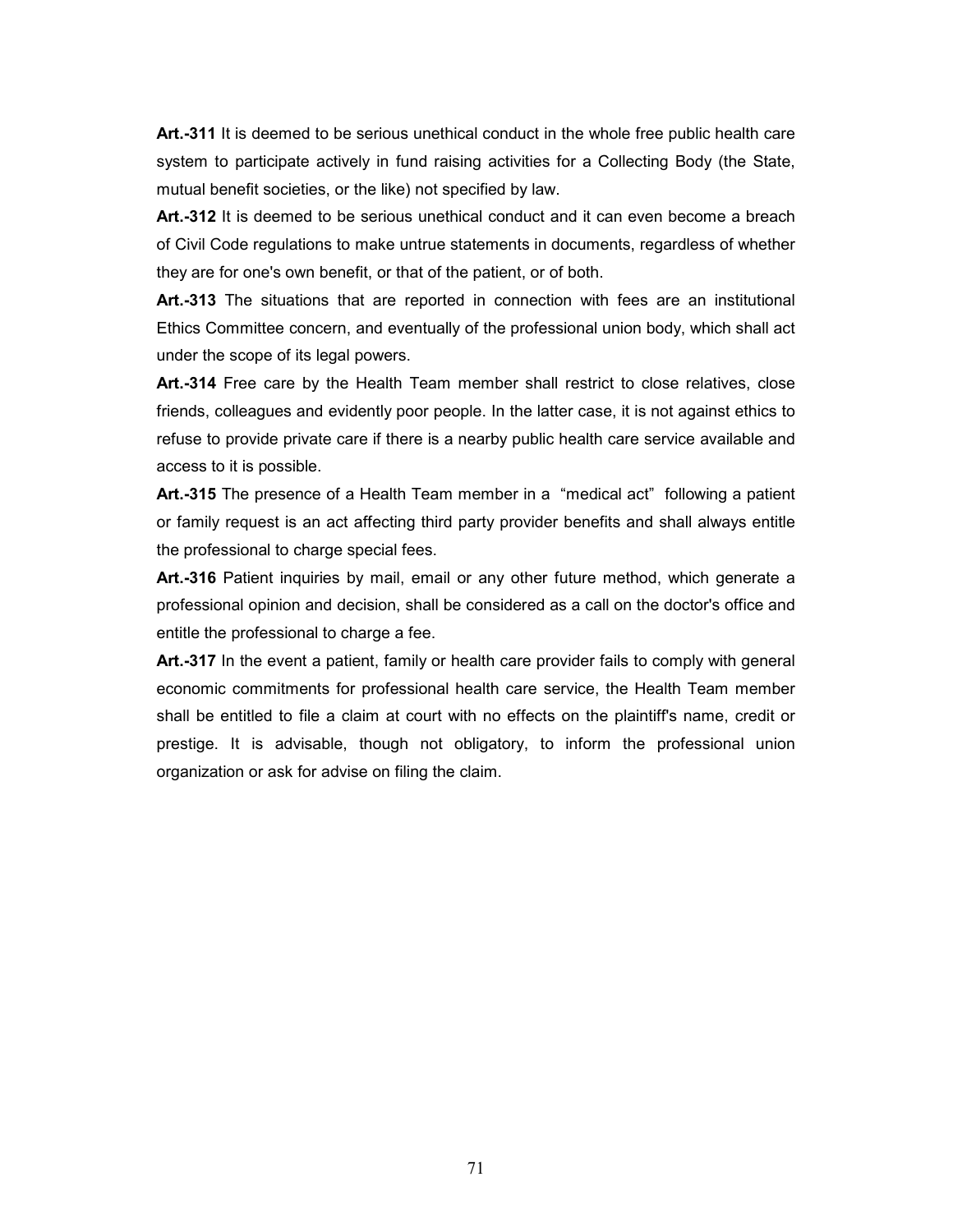#### **CHAPTER 18**

#### ON HEALTH TEAM PROFESSIONALS' ADVERTISING

Art.-318 Professional advertisements are not at odds with ethics provided they are in keeping with the seriousness and discretion of responsible Health Team activities.

Art.-319 The Health Team professional may offer her or his service to the public through ads that are sober in size and typeface, where the physician shall limit her or himself to indicating first and last name, scientific and university degrees, hospital position, office hours, address, telephone number, e-mail address or any other communication system as may appear in the future.

Art.-320 It is unethical conduct for the Health Team member to advertise as a Specialist in a branch of medicine where she or he has not been qualified by a Scientific Society or College, or no Specialty qualification has been recognized by the Ministry of Health.

Art.-321 No infallible treatment promises shall be made, or secret medicines or procedures be administered, or patient's acknowledgements be transcribed, or advertising media equivalent to commercial ads (posters, neon signs or the like) be used. No new systems or special procedures, cures or modifications under discussion shall be applied whose efficacy has yet to be determined by official or scientific institutions.

Art.-322 Prescription pads and rubber stamps shall only state the physician's academic qualifications as Doctor and/or Professor in a branch or branches of medicine.

Art.-323 Articles, conferences, interviews or other scientific spreading activities shall not be used as advertising material addressed to the non-medical public for self or institutional promotion.

Art.-324 The Health Team member shall take special care that her or his name is not exhibited in places that compromise the seriousness of the trade. Likewise, public appearances in the press or other mass media shall be respectful of the physician's professional quality, and the quality and prestige of other professionals developing similar tasks.

Art.-325 It is against ethics to take part in scientific spreading activities whose seriousness is dubious or which may lead the general public to misinterpretations.

Art.-326 It is deemed to be serious unethical conduct and a violation of legal rules and regulations any form of covert advertising in the media, where names, specialty and telephone number are given in connection with comments on therapies for different disorders.

Art.-327 Those who promise free medical services or those explicitly or implicitly mentioning fees incur a severe professional ethical misconduct.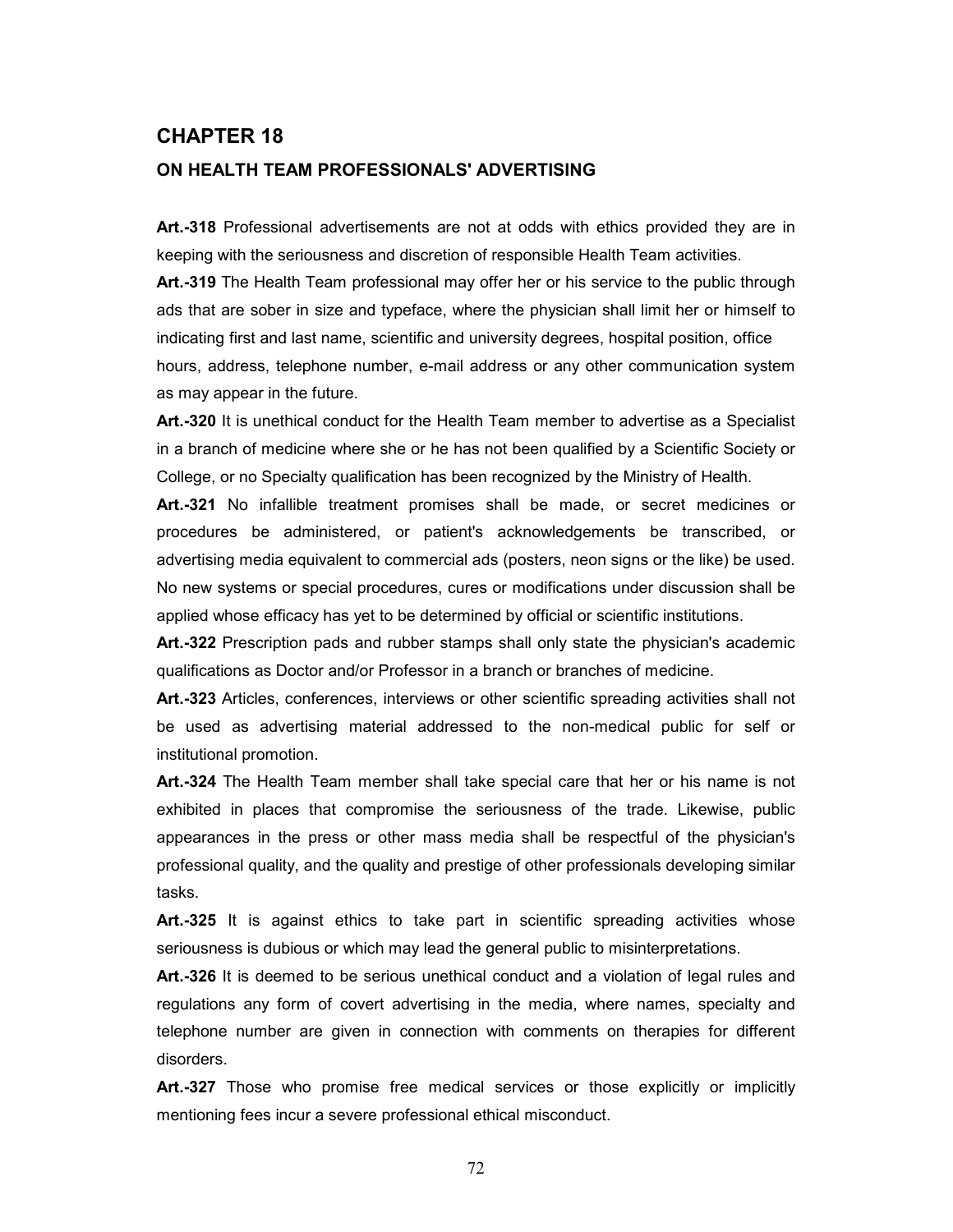#### ON PUBLIC FUNCTION AND THE HEALTH TEAM

Art.-328 The purpose of the public function is common welfare based on the National Constitution, the International Treaties ratified by the Nation and the standards that regulate them. The public officer owes loyalty to the country through the democratic governmental institutions, which loyalty shall be above any relationship with persons, political parties or organizations of any kind.

**Art.-329** As Health is People's Right to which the State must confer priority, every Health Team member having a role in any sphere of the "public function" shall orient her or his activity towards programming a series of measures to attain psychophysical and sociocultural balance in the entire population. Social development is the basis of good Public Health Function.

Art.-330 "Public function" is every temporary or permanent, paid or honorary activity carried out by a Health Team member who has been selected, appointed or elected to act on behalf of the State (national, provincial or municipal) or at the service of the State or its entities in any hierarchical position.

Art.-331 A person outside the Health Team who accepts to be a public officer in any of the health-related areas becomes a Health Agent immediately. Hence, she or he shall abide by this Code in the same conditions as a Health Team member, striving unconditionally for the construction of citizenship welfare.

Art.-332 The public officer shall act in a fair honest manner, trying to satisfy the general interest and rejecting any personal benefit or advantage that she or he her/himself may obtain or through a third party.

Art.-333 The Health Team member accepting to hold public office shall be suitable, that is, shall be technically, legally and morally apt in relation to the position she or he will hold. No Health Team member shall accept a post if she or he lacks the knowledge and aptitude.

Art.-334 The higher the position of the public officer in health, the greater her or his responsibility to comply with these standards. The public officer shall maintain a permanent technical administrative training and updating for best performing the task she or he has been entrusted.

Art.-335 Health Team members in the public function have the obligation to know, observe and have observed the National Constitution, and the rules and regulations governing their activity. They shall implement their actions under criteria of equity and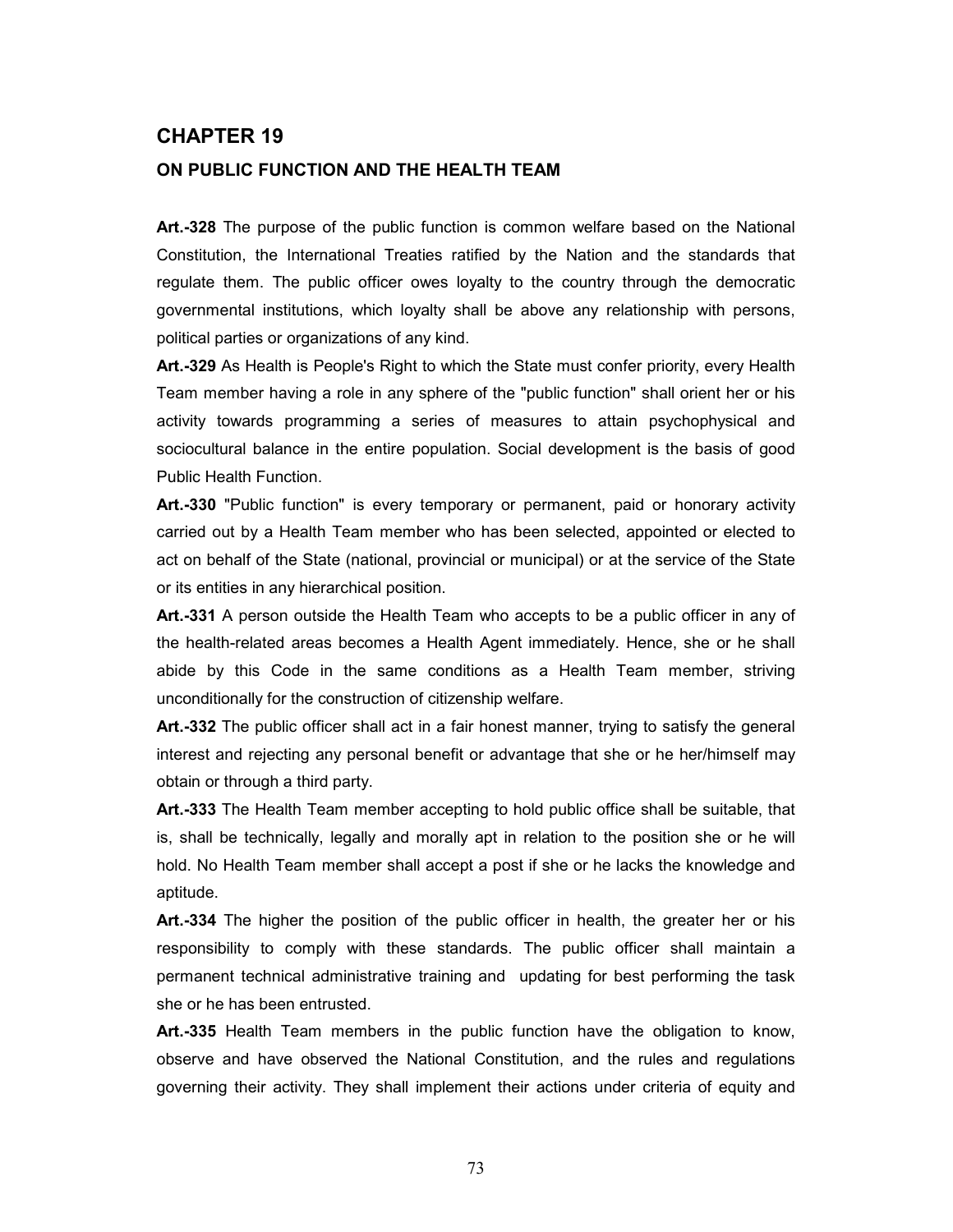social justice. They shall reject any conduct that may influence their independent criterion in decision-making affecting the performance of their functions.

Art.-336 Health Team members in the public function have the obligation to be truthful and prudent within the public activity team as well as with individuals. In addition, they shall be discreet in handling facts and information obtained while in office without detriment to the inherent duties of their position. Furthermore, they shall decline all cases where conflicts of interest may emerge.

Art.-337 When a Health Team member has been elected for public office in the Executive or Legislative spheres and her or his position and social commitment require full-time dedication, she or he will give up her or his health care activities.

Art.-338 When a Health Team member assumes a State function (Executive or Legislative), she or he shall not be exempted from the obligations towards her or his colleagues within her or his sphere of action, whereby she or he shall defend the following:

Paragraph a) the right to profess a religion or hold a political idea.

Paragraph b) the right to unionize freely and defend her or his professional union interests.

Paragraph c) the right to a comprehensive defense and preliminary hearing in case of dismissal.

Paragraph d) the right to job stability and to seniority in State-owned institutions.

Paragraph e) the right to have the principle of open, competitive examinations respected. Art.-339 When a Health Team member is a State officer, the documents produced while in office are the property of the State and she or he shall therefore take all precautionary measures to keep them in good conditions.

Art.-340 It is deemed to be serious unethical conduct for a public officer in health to change the nomenclature of Health Specialties citing reasons of responsibility without the different Scientific and Educational Health Organizations' previous consent.

Art.-341 The public officer in Health who is attributed a crime of public action shall facilitate the investigation and implement the necessary administrative and judicial measures to clarify the situation and keep the honor and dignity of her or his position unharmed.

Art.-342 The public officer in Health shall report to her or his superior or corresponding authorities the actions that she or he learns as a result of her or his functions, and which could damage the State or be a crime or violation of any of this Code provisions.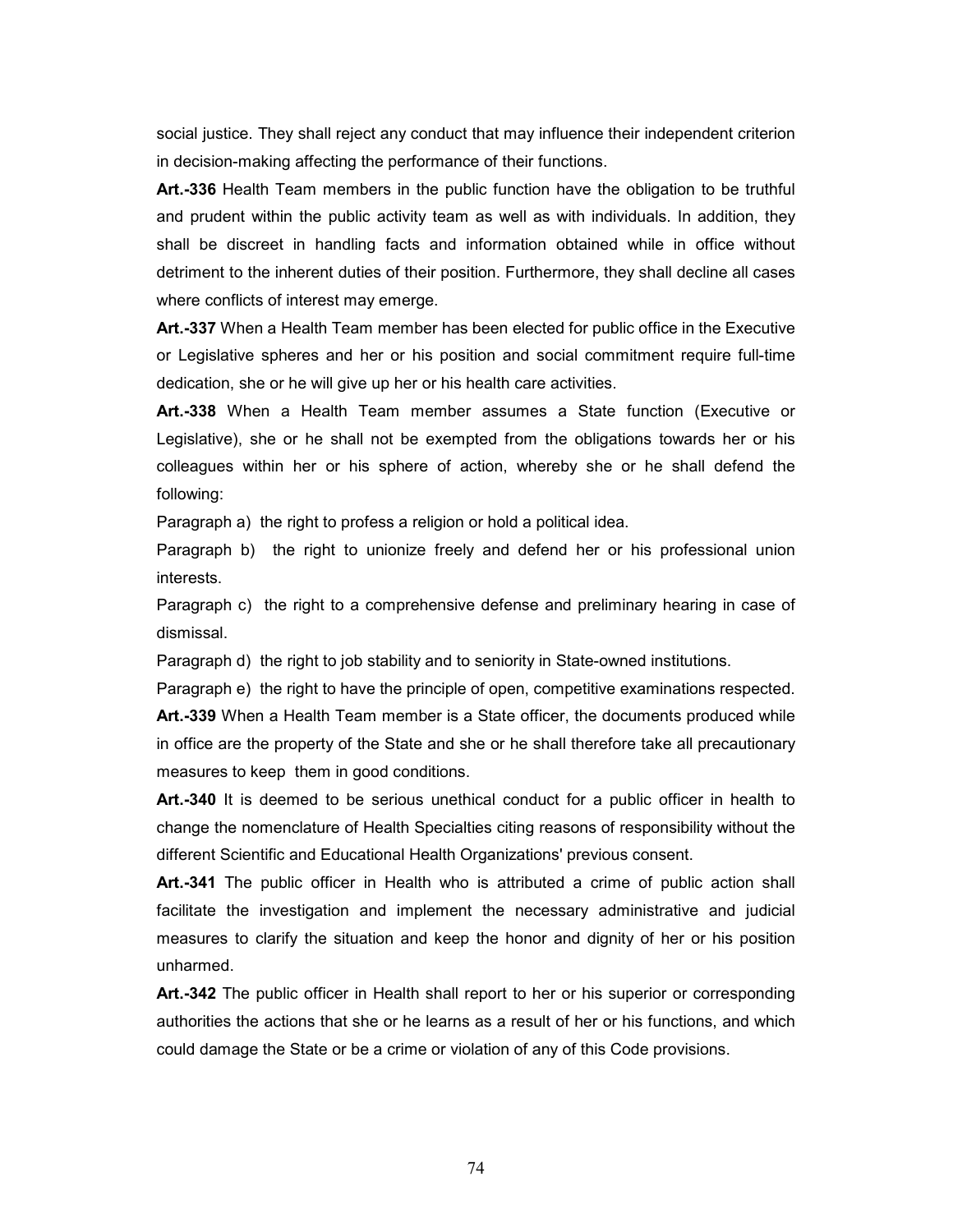Art.-343 The public officer in Health shall work to offer the population ethical health care with a comprehensive focus on the person, and uninterrupted care for people of all ages, under the criterion of solidarity and fairness (Principle of Justice).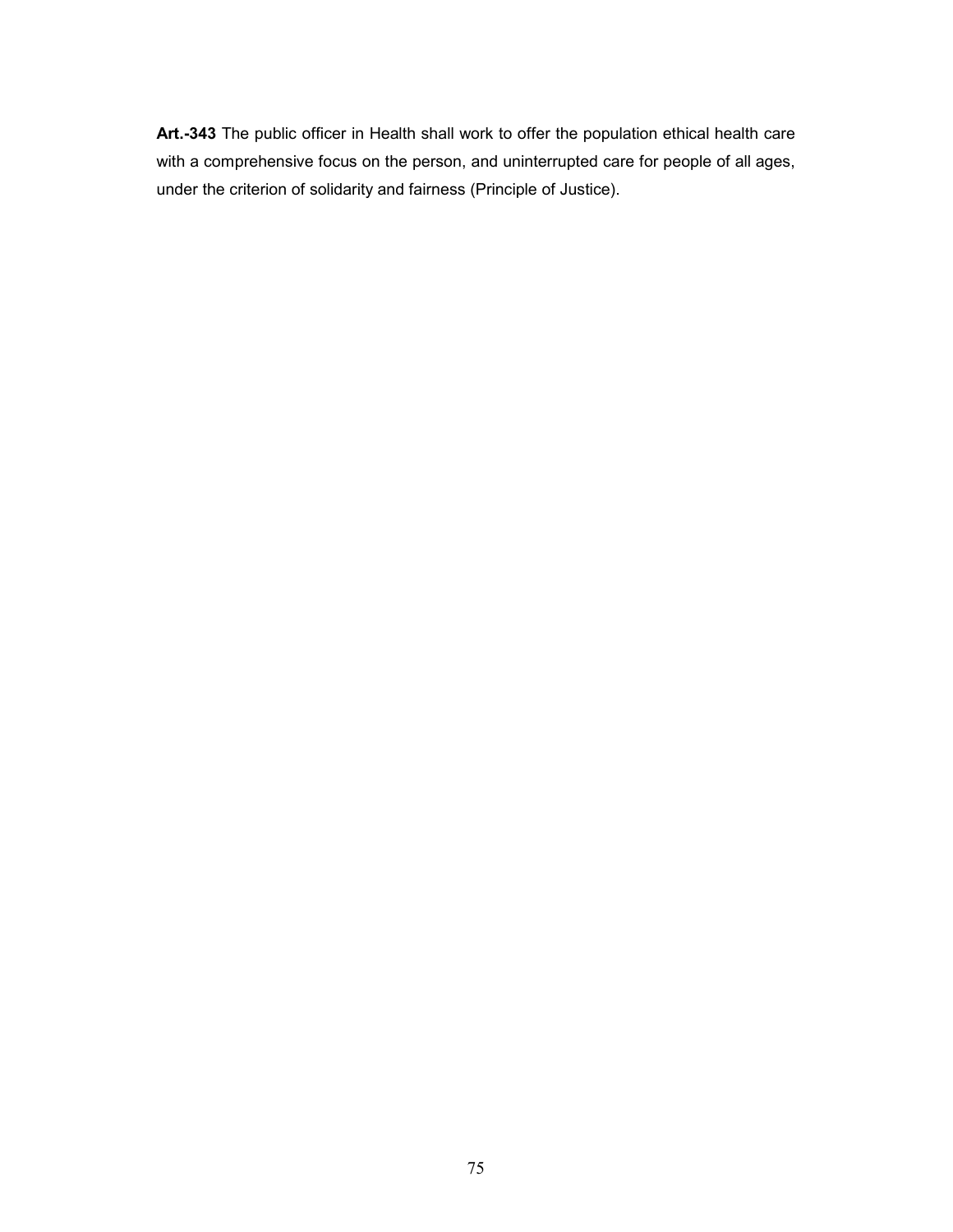### ON THE HEALTH TEAM MEMBERS AS EXPERTS AND WITNESSES

Art.-344 The purpose of an expert's report is to offer specialized information to an inquirer whose field of knowledge does not cover the subject involved.

Art.-345 In the particular case of legal expert's reports, the jurisdictional power vested in the judge will require the action of an expert and determine the expert's scope of activity.

Art.-346 When psychiatric experts are involved, conflicts may arise as the specific psychiatric ethics prevents these professionals from violating the transferential relationship and what is said within it. However, in such cases the expert shall respect the court's opinion and function in the search for the solution to law-related conflicts.

Art.-347 The expert shall report on the subject, not on deeds. For that reason, no conscience problems should arise as it is the judge who authorizes the expert, and public law – where court decisions are enforceable – predominates.

Art.-348 Psychological aid may offer important elements for the judge to make more appropriate decisions; however, if the expert knows of any possible damage to the subject (minors) she or he must make the judge aware, even though such information does not belong to the therapeutic field but is connected with the expert's professional ethics.

Art.-349 While the expert's report must be clear and easy to understand by laypeople, some occasional difficulty may arise between the forensic language and the psychological streams of human conduct interpretation.

Art.-350 The public health officers or persons reporting infectious diseases shall always demand that other expert situations connected with insurance, physical and mental examinations, and forensic autopsies comply with the professional secret standards contained herein.

Art.-351 It will be highly unethical for a Health Team member to act as an expert in connection with relatives or persons having a relationship such that it may influence her or his impartial performance.

Art.-352 The greater number of legal liability actions has made it necessary for health professionals to act as expert witnesses. Moreover, a definition of expert witnesses' conditions and qualifications has become essential.

Art.-353 The Health Team member acting as an expert witness shall:

Paragraph a) be certified in the jurisdiction where she or he has been summoned.

Paragraph b) be qualified as a specialist by a legally recognized body. In addition, her or his specialty shall be suited to the case.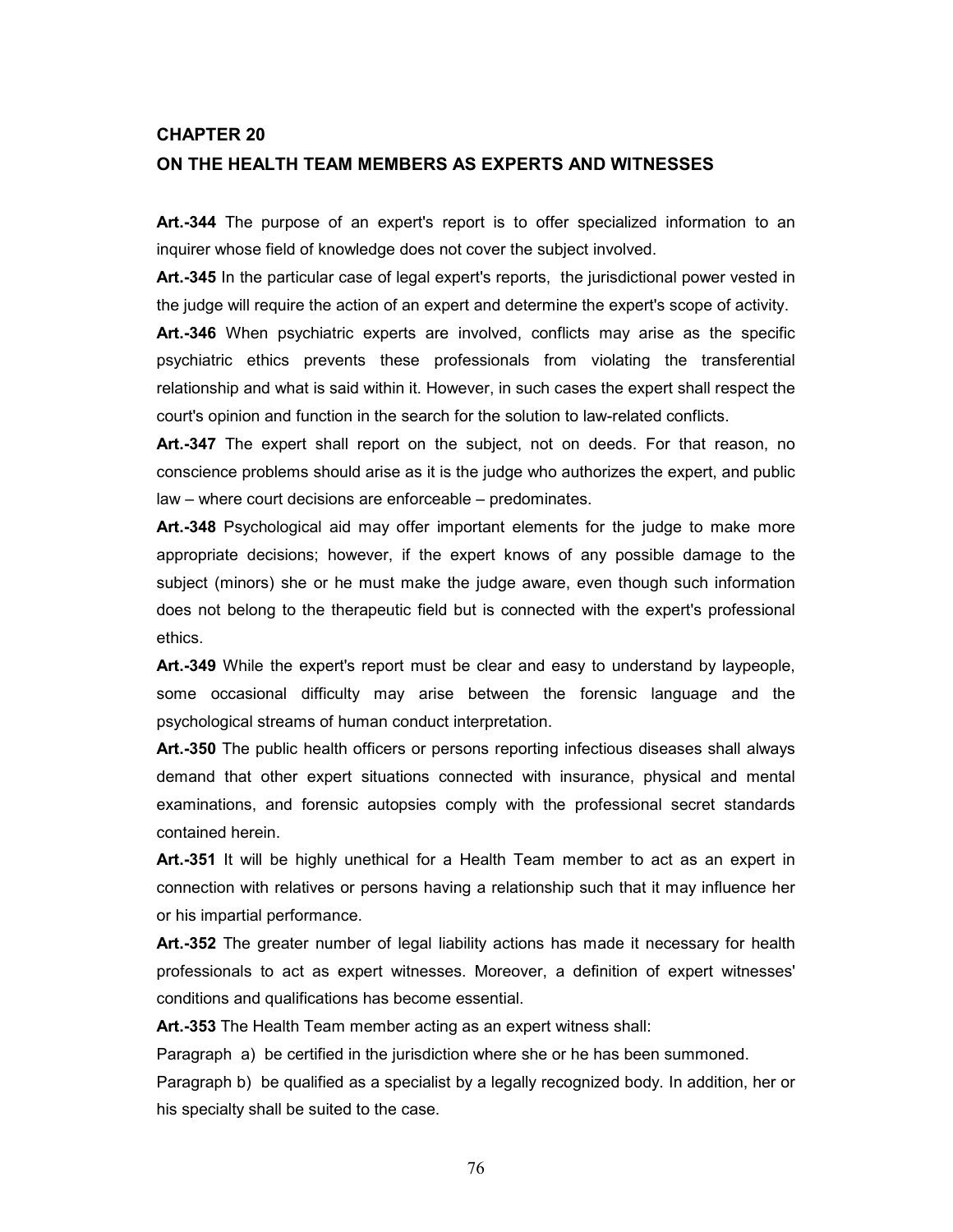Paragraph c) be familiarized with and performing in the specialized clinical practice on which subject her or his opinion has been requested.

Paragraph d) Pass fees that are in accordance with the task and amount of time that she or he has been requested as an expert witness.

Art.-354 The Health Team member acting as a qualified expert witness shall be impartial and shall avoid being part of the prosecution or the defense.

Art.-355 The Health Team member shall make all necessary efforts to distinguish negligence (provision of services below accepted standards) from unfortunate medical deed (complications emerging from lack of medical certainty).

Art.-356 Under these circumstances, it is deemed to be serious unethical conduct to act outside medical practice standards that are recognized at the time of the lawsuit.

Art.-357 The Health Team member acting as an expert shall be prepared to discuss alternative methods and viewpoints based on the ethical and legal respect for truth as the defendant's proof of innocence or liability shall depend on it.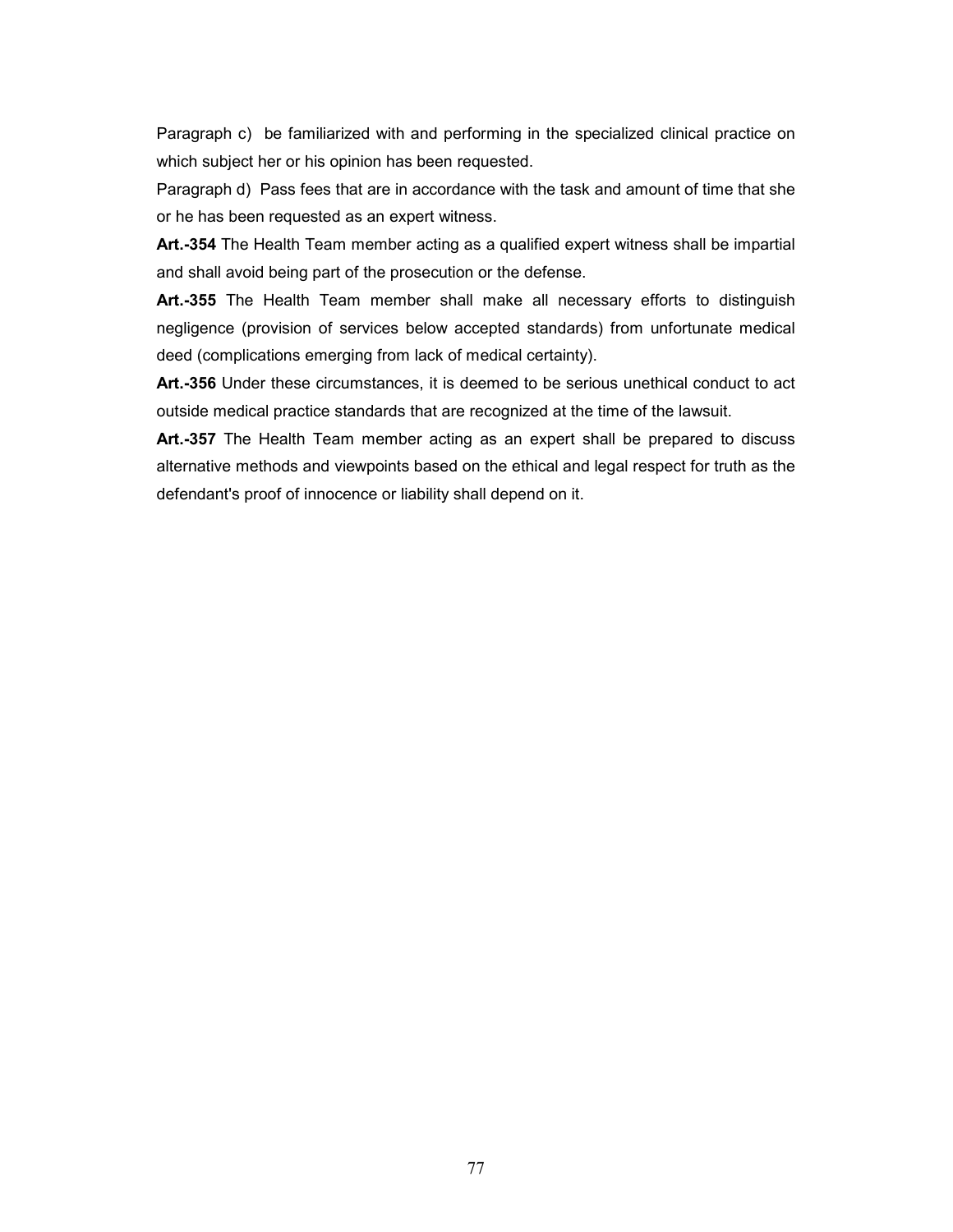## **CHAPTER 21** ON THE HEALTH INDUSTRY AND TRADE

Art.-358 Because Health is everyone's responsibility, companies, organizations and the people working in them shall become Health Agents inasmuch as they perform in the health field. Thus, they shall privilege the population's interests over those of private individuals' (Social Liability). The Cascade of Responsibilities in Health shall be observed. Production, marketing and distribution in Health shall be responsible, legal and ethical.

Art.-359 Development and growth of the health industry and trade in our country shall be promoted with full respect for health standards, ecology and the legal-administrative framework.

Art.-360 The interaction between the Health Area and Industry and Trade shall be a permanent process basically oriented to maximizing the social benefits they may yield. Only one goal can exist: the improvement of the population's health status parallel to economy's growth.

Art.-361 Doctors whose professional activity falls within the field of drug production or manufacture, or the sale of medical equipment, either as owners, partners, stockholders or promoters, shall refrain from developing health care activities.

Art.-362 In the company, the Health Team member shall be an employee of a laboratory devoted to product development, or the head of the scientific department, or be in charge of training sales representatives, or in a similar position that is compatible with the institutional or private medical practice.

Art.-363 It is recommended that the acquisition of medical equipment and drugs through tender or direct purchase – is assessed by a committee made up of 2 or more persons not having any special interest in it.

Art.-364 Companies manufacturing or marketing medical equipment shall assure:

Paragraph a) the quality of the product they offer.

Paragraph b) compliance with the term of the guarantee.

Paragraph c) Training of staff involved in the use of equipments, if necessary.

Paragraph d) Timely repair or substitution of damaged part(s).

Paragraph e) Equipment installation in accordance with applicable work safety requlations.

Art.-365 Companies connected with medicine and/or medical equipment supply shall strictly respect the applicable national regulatory provisions on the matter. Any misleading, confusing, erroneous or concealed conduct regarding side effects from drugs or medical equipment features shall be considered a violation of ethical standards.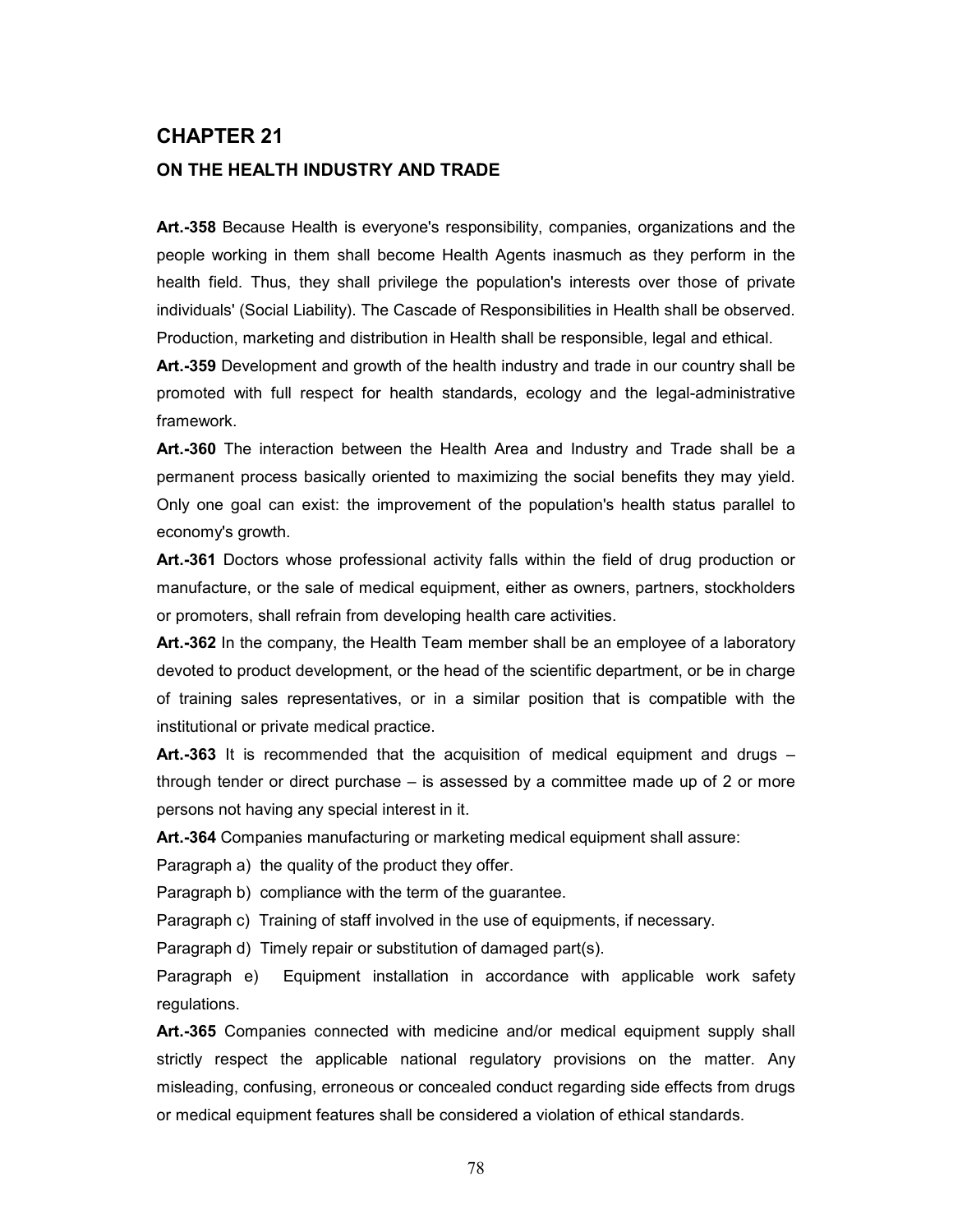Art.-366 It is deemed to be serious unethical conduct for companies or laboratories of medical products to lead individuals to use certain drugs or medical biotechnological equipment by promising gifts or rewards.

Art.-367 Health product agents are also responsible for the quality of those products. They shall also guarantee that the product will reach the patient (consumer) exactly under the same quality conditions.

Art.-368 In its exercise of police power, the State shall be responsible for protecting and observing that the custody of public health is met.

Art.-369 Health Team members shall, apart from the applicable legal provisions, refrain from receiving any privilege or gift whatsoever for lending their advice on the purchase of medical material or prescribing certain medical products.

Art.-370 Health Team members, government officials, companies, organizations and individuals in the areas of Health Industry and Trade shall avoid, reject and report practices that involve corruption acts in the public as well as in the private sectors.

Art.-371 In view of the current technological developments to carry out invasive methods (telesurgery, robotics and the like), the production and marketing companies and the people working in them shall guarantee the patient's and the Health Team's safety.

Art.-372 In view of the new technologies for the application of invasive methods and techniques, results cannot be justified by the so-called Learning Curve of product quality and safety as well as of Health Team member training.

Art.-373 In the current interaction of governments and big health care-related private companies, mechanisms should be sought to prevent governments from weakening in their role as protectors of citizens in view of the infringement of and noncompliance with ethical rules.

Art.-374 It is ethical and would be useful for non-profit associations to cooperate as permanent auditors in view of the fact that governments themselves may be deficient controllers of health care-related private companies and also to facilitate equal possibilities for everyone to access health care.

Art.-375 It is advisable that in order to keep this complex interaction in healthy balance these non profit associations should enjoy a national and international scope both in terms of how they are organized and of their agreements with local associations so that they have the power to act on national as well as on transnational companies.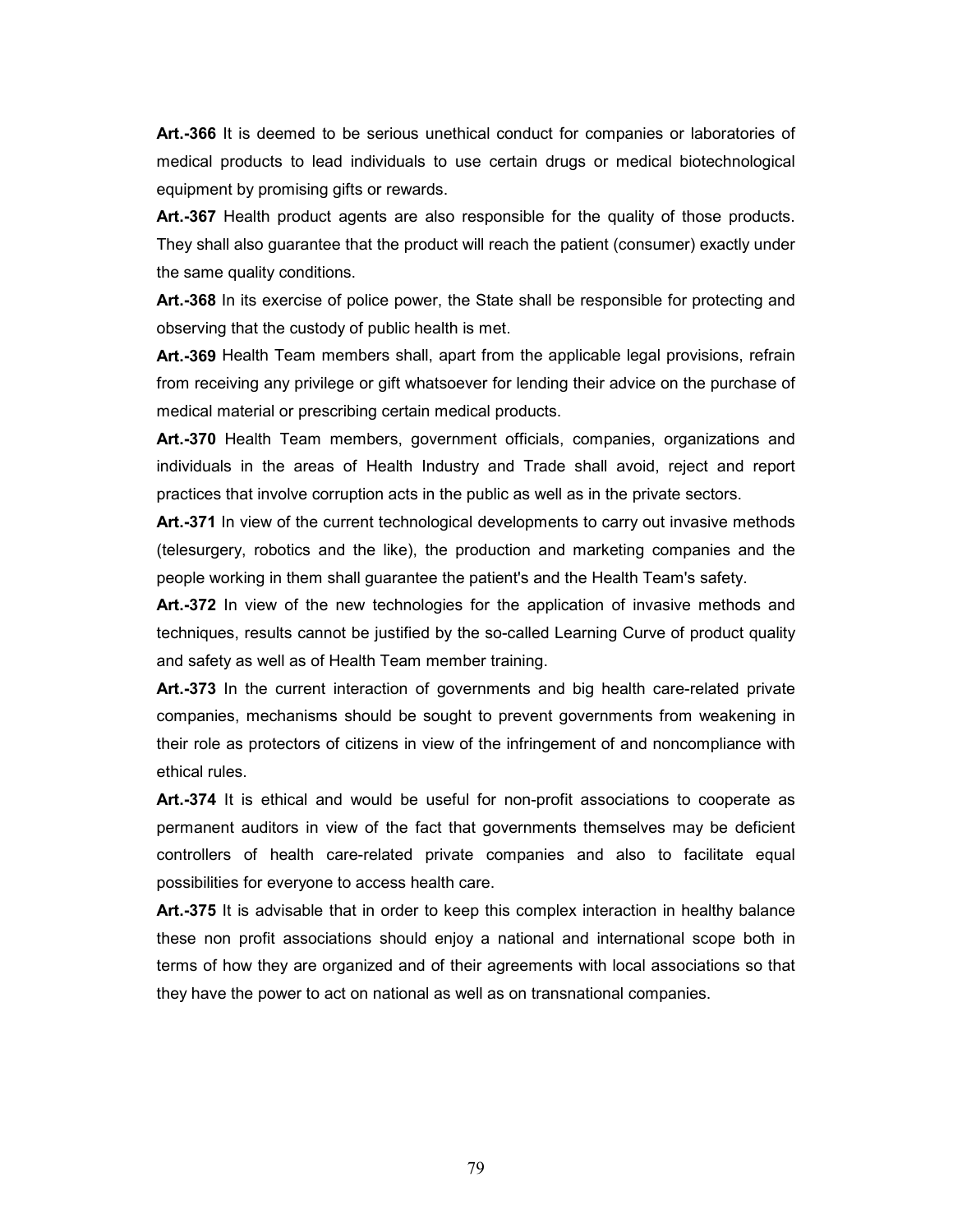#### ON THE HEALTH TEAM AND NON SPECIALIZED JOURNALISM

Art.-376 Words (oral, written or visual) shall be used with extreme caution in Health matters. It shall be borne in mind that words may become aggressive psychological, social and cultural tools with hard-to-measure effects.

Art.-377 Spreading medical news that seeks to stimulate the population's awareness on a medical subject shall be done in an ethical and responsible manner, using a language that is accessible to the community in general. Mass media have an important role in building perceptions and attitudes. It is advisable that whenever possible medical news are prepared and broadcast by Health professionals.

Art.-378 Regardless of whether journalists are specialized, in health topics they shall work together with an expert and suitable Health Team professional. Journalists must realize that as soon as they deal with Health-related subjects, the become Health Agents.

Art.-379 Media owners and/or directors are equally ethically and legally responsible for the way Health knowledge is broadcast because they are Health Agents too.

Art.-380 The role of a journalist who deals with Health topics is to act as a bridge between the scientific information and the population. Therefore:

- Paragraph a) It is ethical and advisable not to offer her or his personal view on controversial health subjects.
- Paragraph b) She or he shall avoid creating false expectations in connection with scientific achievements that have not been proven or alleged healing procedures for severe disorders which have not been backed by science.

Art.-381 The Responsible Professional Journalist shall control:

Paragraph a) the scientific nature of the source of information

Paragraph b) the scientific and academic qualifications of the person and institution where the piece of news originated.

Moreover, she or he shall state her or his source, sign the article (written media), give her or his full name without using a pseudonym (radio), or have her/his name appear at the end of the program together with that of coworkers (television).

Art.-382 It is deemed to be serious unethical conduct for the Professional Journalist to broadcast medical news that is not backed by a responsible and suitable source, and to treat it in a sensationalistic manner.

Art.-383 It is deemed to be serious unethical conduct for the Professional Journalist to: Paragraph a) Spread what an individual's physical or mental health status is.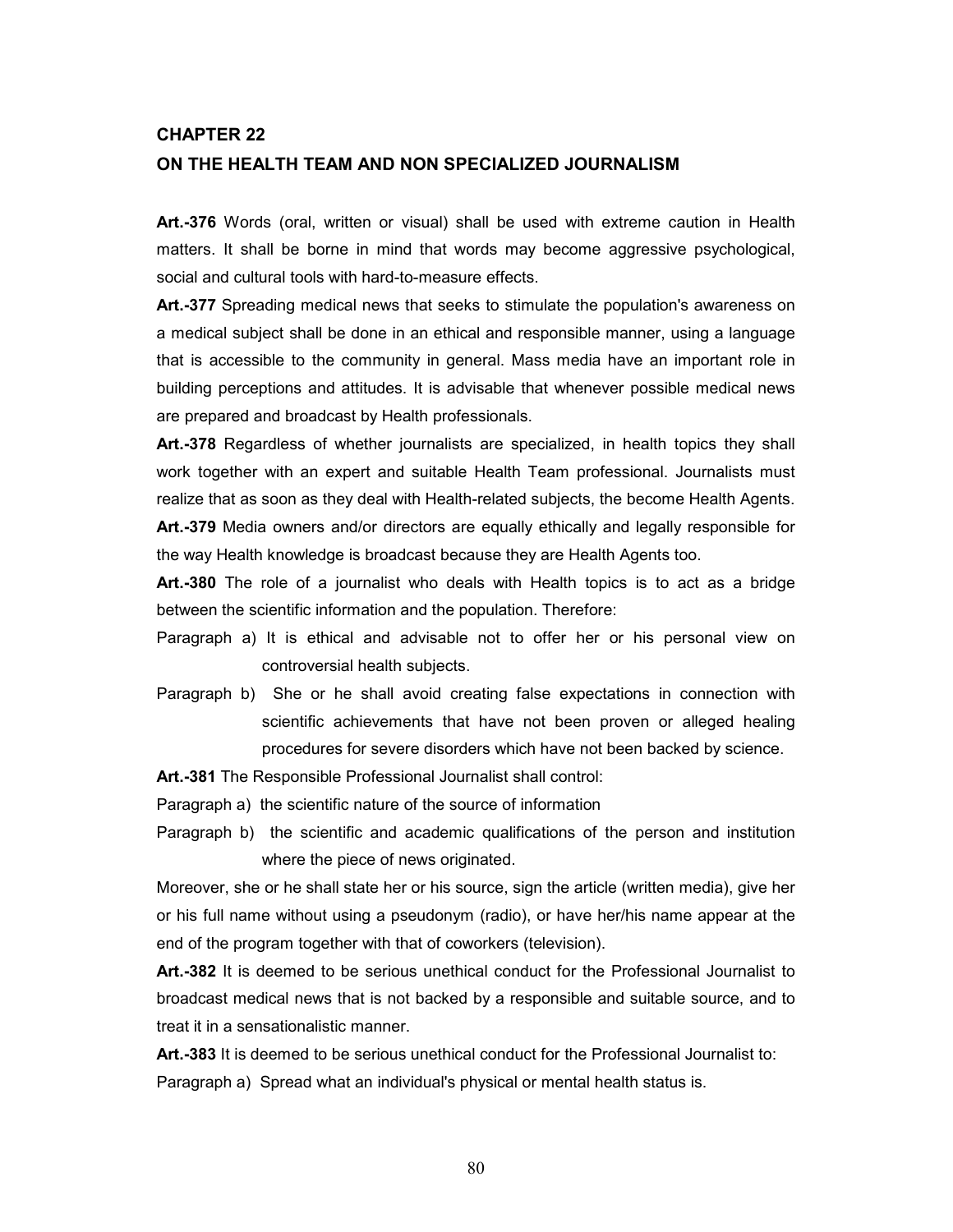Paragraph b) Spread speculations or assays in an experimental stage and attach them therapeutic success.

Paragraph c) Assign extraordinary results to therapies that have not been presented to competent medical institutions or confirmed by rigorous scientific methods.

Art.-384 Providing information cannot be an excuse to induce self-medication and consumption of medicines and/or other therapies. If a comment on a medicinal product needs to be made, the generic name shall be used.

Art.-385 Health Team members having an activity in non-scientific journalism shall respect this Code. The same applies to Health Agents.

Art.-386 If a Health Team member uses a pseudonym when making comments on professional matters, she or he is obliged to report it to the Scientific Organizations and Professional Union Organizations.

Art.-387 Every Health Journalism-Community action shall respect the rules of the medical act.

Art.-388 Health Team members shall not allow the exhibition of medical procedures lively, or of those that have been photographed or filmed, unless when considered suitable for educational or scientific purposes. If a patient could be recognized through the presentation of documents or medical record, the patient's previous written authorization shall be required.

Art.-389 The information of a public figure's health status during the course of the acute or chronic disease shall be treated confidentially. This circumstance shall never be used for the treating Health Team member's benefit or that of journalism in general.

Art.-390 The Health Team member who is the head of a health center or service is responsible for monitoring that information to the media are appropriately and discreetly released, not only that offered by herself or himself but also that produced by employees of other health centers or services.

Art.-391 The patient's authorization to reveal a medical secret shall not oblige the Health Team members to do so. In any case, Health Team members shall see to it that trust in medical confidentiality is kept.

Art.-392 It is strictly forbidden for the Health Team member to carry out medical visits through the mass media as such procedure violates professional secret, especially if names, photographs or patient data are included that may serve to identify them.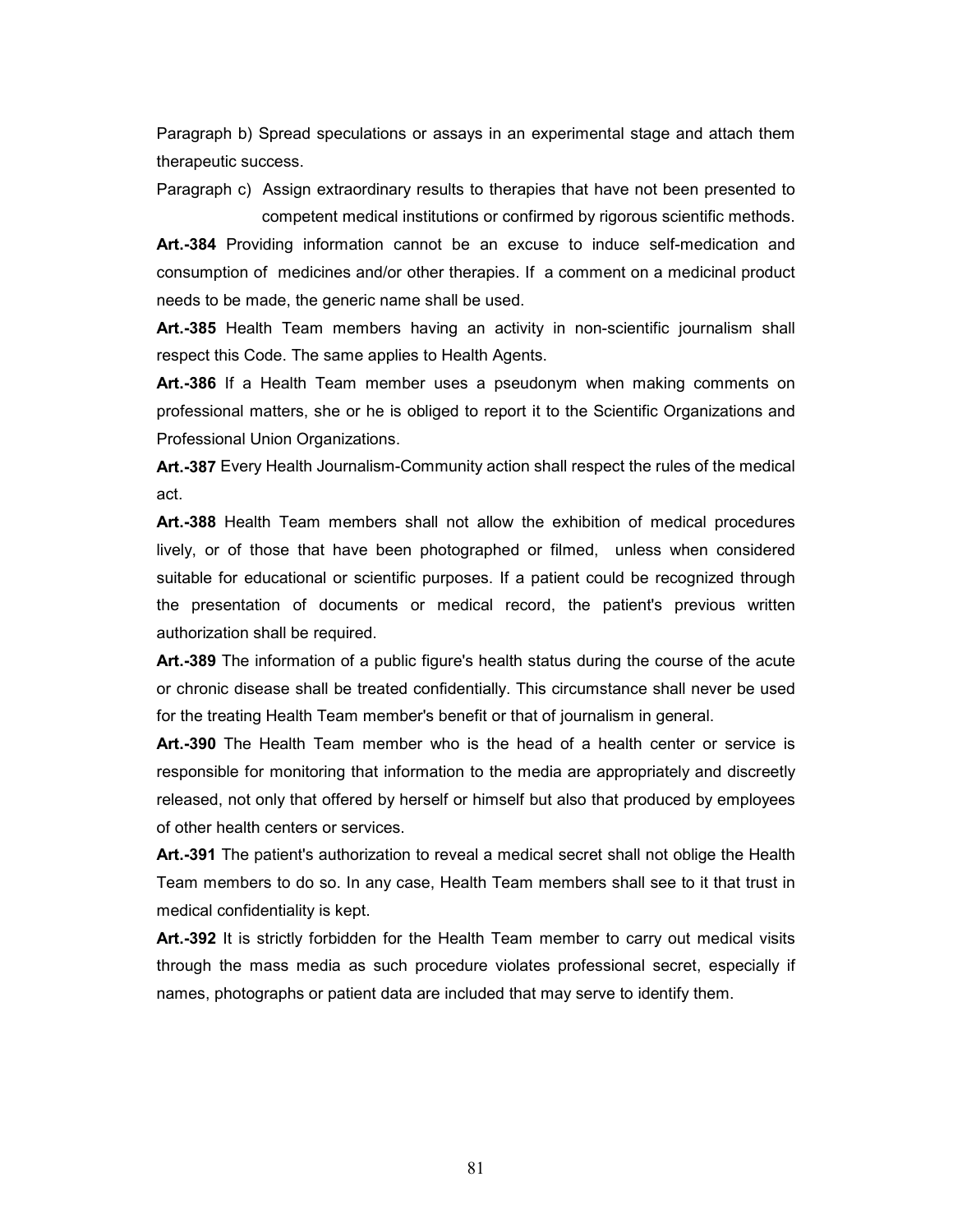## **BOOK III** ON INVESTIGATION AND EXPERIMENTATION ON HUMANS

## **CHAPTER 23**

### ON INVESTIGATION AND EXPERIMENTATION ON HUMANS

Clinical investigation or investigation on humans shall be understood as studies oriented to the progress of medical knowledge, which are carried out by qualified skilled professionals working under a protocol that establishes the objective of the research, the reasons for its application, the nature and degree of anticipated potential risks and their relationship with expected benefits. In this process, it is rigorously ethical to keep the validity of the International Codes listed at the back of this Code of Ethics for the Health Team of the Asociación Médica Argentina and the Sociedad de Ética en Medicina. The abovementioned International Codes originated in the city of Nuremberg, where an International Tribunal was set up to judge a group of doctors charged with subjecting prisoners to experiments that violated human rights, ethics and morality. Clinical investigation is guided by Basic Principles, which are listed below.

Art.-393 Biomedical investigation on human beings shall abide by universally accepted scientific principles and shall be based on laboratory and animal experiments appropriately performed, as well as on deep knowledge of the corresponding scientific literature.

Art.-394 The design and execution of each experimental procedure on human beings shall be clearly described in an "ad hoc" protocol that shall be sent for consideration, comment and advice to a Committee that is independent from the researcher and the sponsor, on condition that the Committee acts under national rules and regulations and international code provisions.

Art.-395 Biomedical research on humans shall only be carried out by scientifically qualified individuals who shall be supervised by a clinically competent medical professional. The responsibility for the human subject shall always fall on a qualified medical person, not on the individual who is the object of the investigation, even when she or he may have given her or his consent.

Art.-396 Biomedical research on humans cannot be done legitimately unless the relevance of its objective is proportionate to the risk the subject under experimentation may face.

Art.-397 Every biomedical research project on human beings shall be preceded by a careful assessment of predictable risks for the individual versus the potential benefits for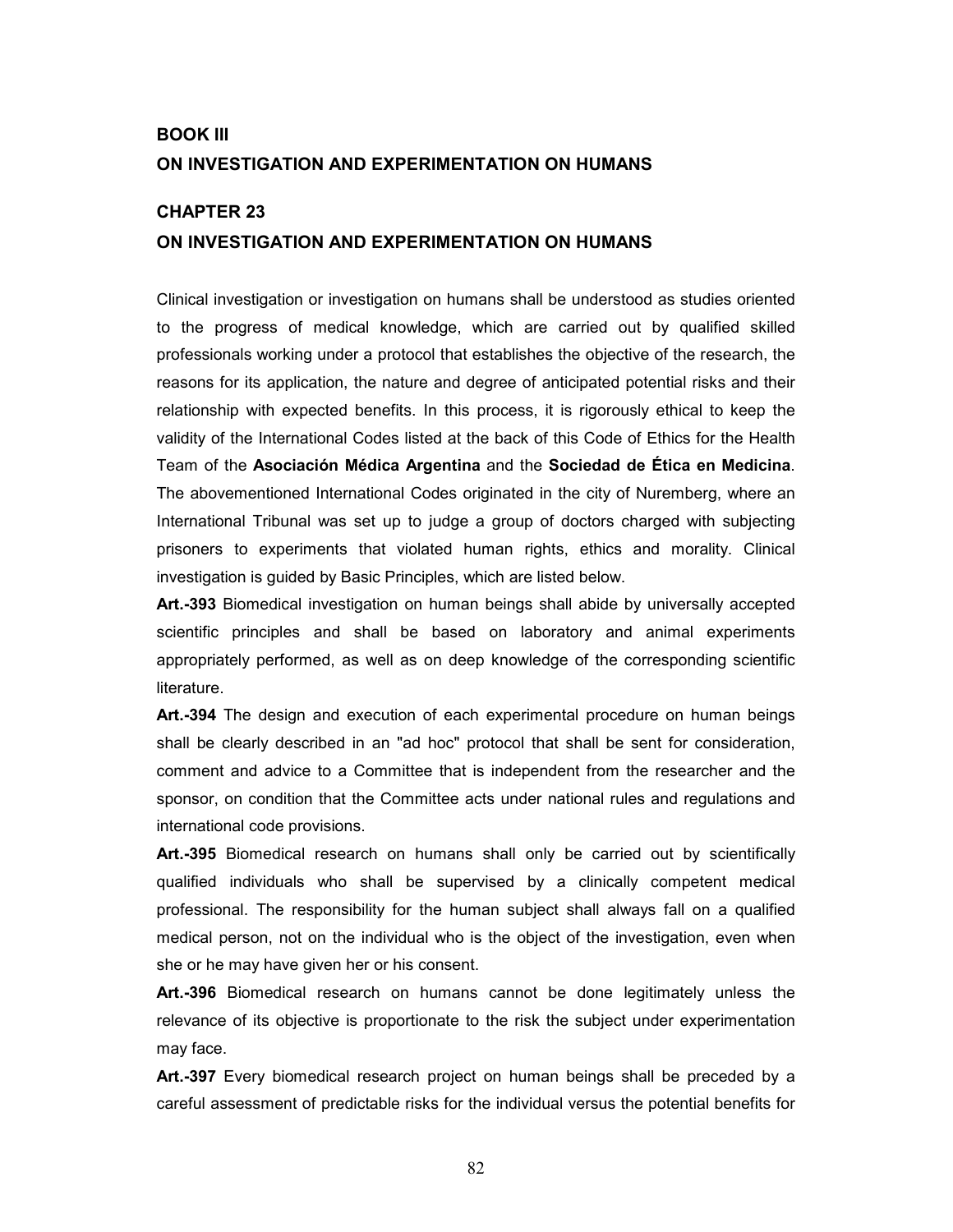her or him, or others. The concern for the individual's interest shall always prevail over the interests of science and society.

Art.-398 The right to integrity of the experimental subject shall always be respected, and all kinds of precautions shall be adopted to safeguard the individual's intimacy and minimize the effects of the investigation on her or his physical, mental and personal integrity.

Art.-399 Health Team members shall refrain from making investigation projects on human beings when research-inherent risks are unforeseeable. Likewise, they shall interrupt any experiment when it has been shown that risks are greater than the potential **benefits** 

Art.-400 When publishing results, the Health Team member shall respect their accuracy. Papers reporting investigations that do not adhere to scientifically recognized principles should not be accepted for publication.

Art.-401 Any investigation on human beings shall be preceded by information appropriate for every potential participant on the objectives, methods, possible benefits, foreseeable risks and discomforts it may cause. Every person shall be informed that she or he is free to refuse to take part in the experiment as well as to cancel her or his consent at any time. Only then shall the physician request the individual's voluntary conscious consent, preferably in writing.

Art.-402 When obtaining the informed consent for the research project, the Health Team member shall be especially cautious about the individual not being dependent on the physician or not consenting under coercion. In this case, another Health Team member who is not involved in the research and is outside the official relationship shall obtain the consent.

Art.-403 When the patient is physically or mentally disabled, or is a minor, the informed consent shall be given by her or his guardian, depending on the applicable national legal provisions. When a minor can consent, her or his consent plus that of the guardian shall be obtained.

Art.-404 The research protocol shall always include a statement of the case legal considerations and shall indicate that the essential principles of clinical investigation have been met.

Art.-405 The sectors involved, which are mentioned hereunder, have specific duties that are detailed in the following articles.

Paragraph a) Sponsor of the study

Paragraph b) Scientific Investigator

Paragraph c) Monitor or Controller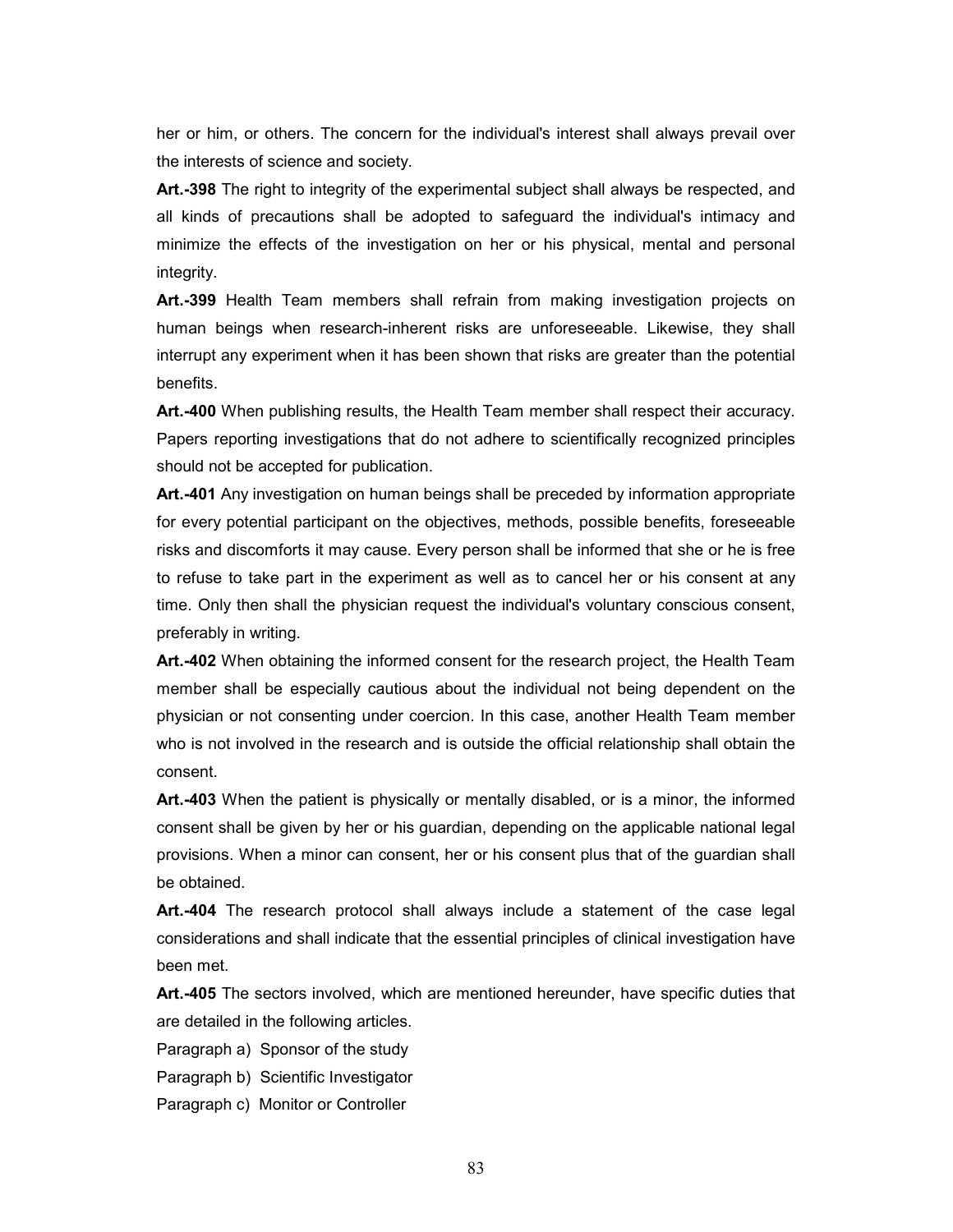Paragraph d) Patient

Paragraph e) Ethics Committee approving the study

Paragraph f) Health Authority

Art.-406 The Sponsor shall be responsible for:

Paragraph a) Implementing and keeping information and quality control systems through standardized operating processes by means of an audit.

- Paragraph b) Reaching direct agreements between the parties to obtain direct access to records in order to maintain the volunteer's confidentiality and conduct the protocol according to good clinical practice and national and international recommendations.
- Paragraph c) Using a protocol approved by a Committee of Ethics that is independent from the researcher, the sponsor, the research center and the regulating authority.
- Paragraph d) Guaranteeing the information on safety and efficacy in connection with the experimental conditions on the patient.
- Paragraph e) Guaranteeing that the experimental product is appropriate for drug production.
- Paragraph f) Taking on the responsibility to report any adverse event to the Committee of Ethics and the health authority.
- Paragraph g) Maintaining a permanent assessment of the experimental product and reporting the regulating authority of the findings that might come to be unexpected events in the study.
- Paragraph h) Guaranteeing the joint execution of the protocol by all parties involved in the experiment and then controlling the fulfillment of regulations by the appointed qualified staff.
- Paragraph i) selecting the researcher and/or institution that will use the adequate technical resources for the study.
- Paragraph i) Obtaining the researcher's signed and dated commitment to conduct the study in accordance with regulations, the reguirements set forth by the regulating authority, and the protocol as approved by the Ethical Committee, including reports, controls, audits and routine inspections by authorized bodies.

Art.-407 The Investigator shall be responsible for:

Paragraph a) being adequately qualified in terms of education, training and skills in the experimental field (updated resume).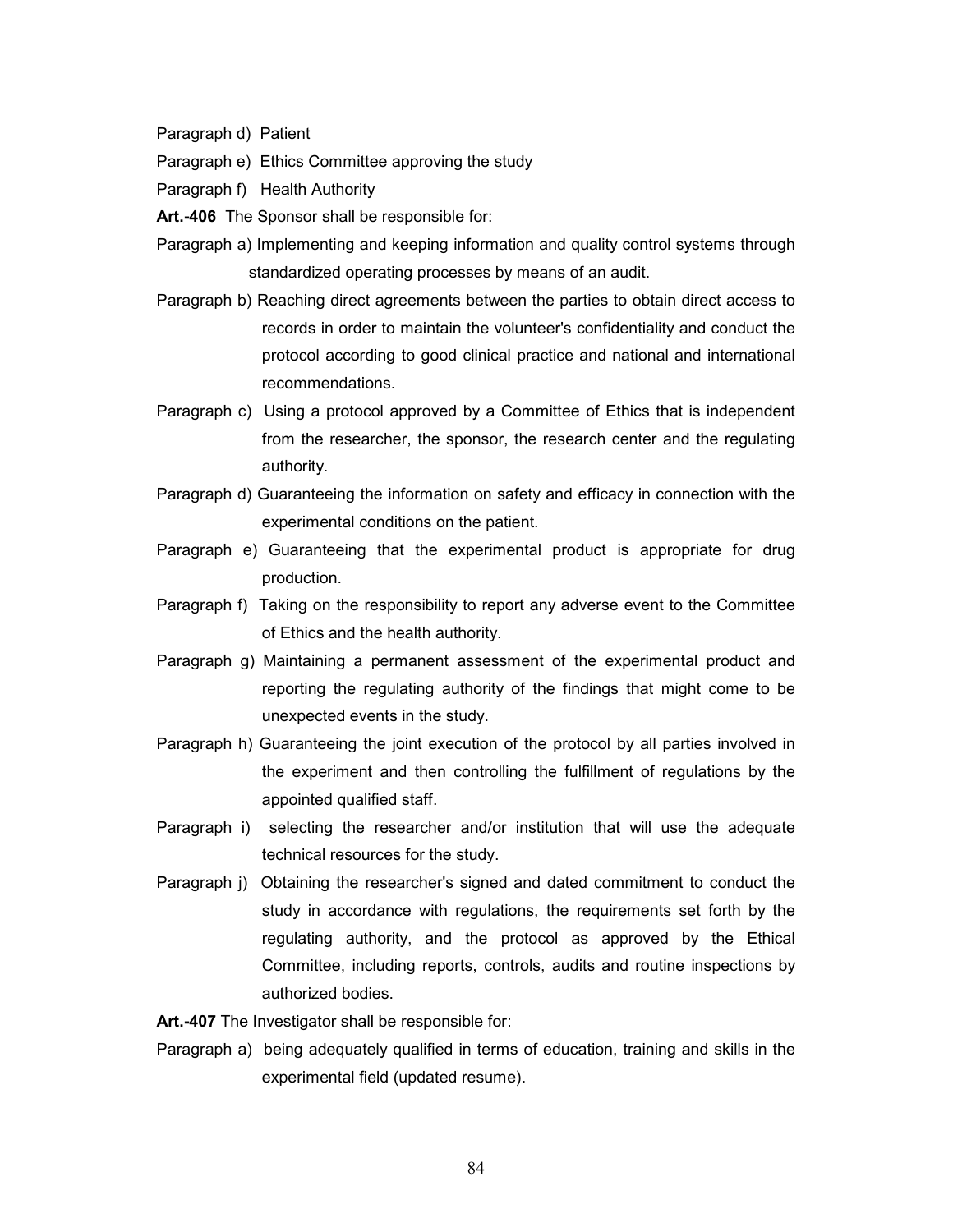- Paragraph b) being informed and accepting compliance with applicable rules and regulations.
- Paragraph c) Working with qualified people to whom she or he can delegate tasks as well as with a team member who can act as an observer.
- Paragraph d) Conducting the research according to conditions agreed upon, the research plan and valid regulations.
- Paragraph e) Having a thorough knowledge of the research subject after a comprehensive search for all the necessary background data, and obtaining the approval from an Institutional Committee for Protocol Review and an independent Ethics Committee.
- Paragraph f) Informing these bodies of changes in the course of the investigation as well as of risks that may appear for the patients.
- Paragraph g) Controlling the experimental drug conditions, maintaining the drug stored in a safe place while the experiment is being conducted, and returning unused samples to the sponsor at the end of the study.
- Paragraph h) Ordering, organizing, and ensuring that the document of the research project is complete for remission and includes the informed consent form and the material that is used to inform the patient.
- Paragraph i) ensuring her or his commitment to produce the research document for remission to the sponsor, and seeing to it that the sponsor sends a commitment letter for eventual damage the experiment may cause to the participating volunteers.
- Paragraph j) Signing an acknowledgement commitment stating that fraud is deemed to be serious unethical conduct and that such misconduct shall prevent her or him from carrying out new clinical investigations and bring about penalties.

Art.-408 The Monitor shall be responsible for:

- Paragraph a) Controlling the researcher's qualifications and resources all along the experiment. Controlling that the researcher is well informed, meets her or his specific functions, adheres to the approved protocol, has obtained the informed consent before patient inclusion, keeps the information on drug evolution updated. Monitoring that the recruited patients meet inclusion criteria and that the researcher submits the required reports and modifications in due time and conditions, as agreed.
- Paragraph b) Monitoring product storing conditions, quantity, delivery conditions and corresponding instructions, the drug final use, data accuracy, adverse events and any error or omission in the reports.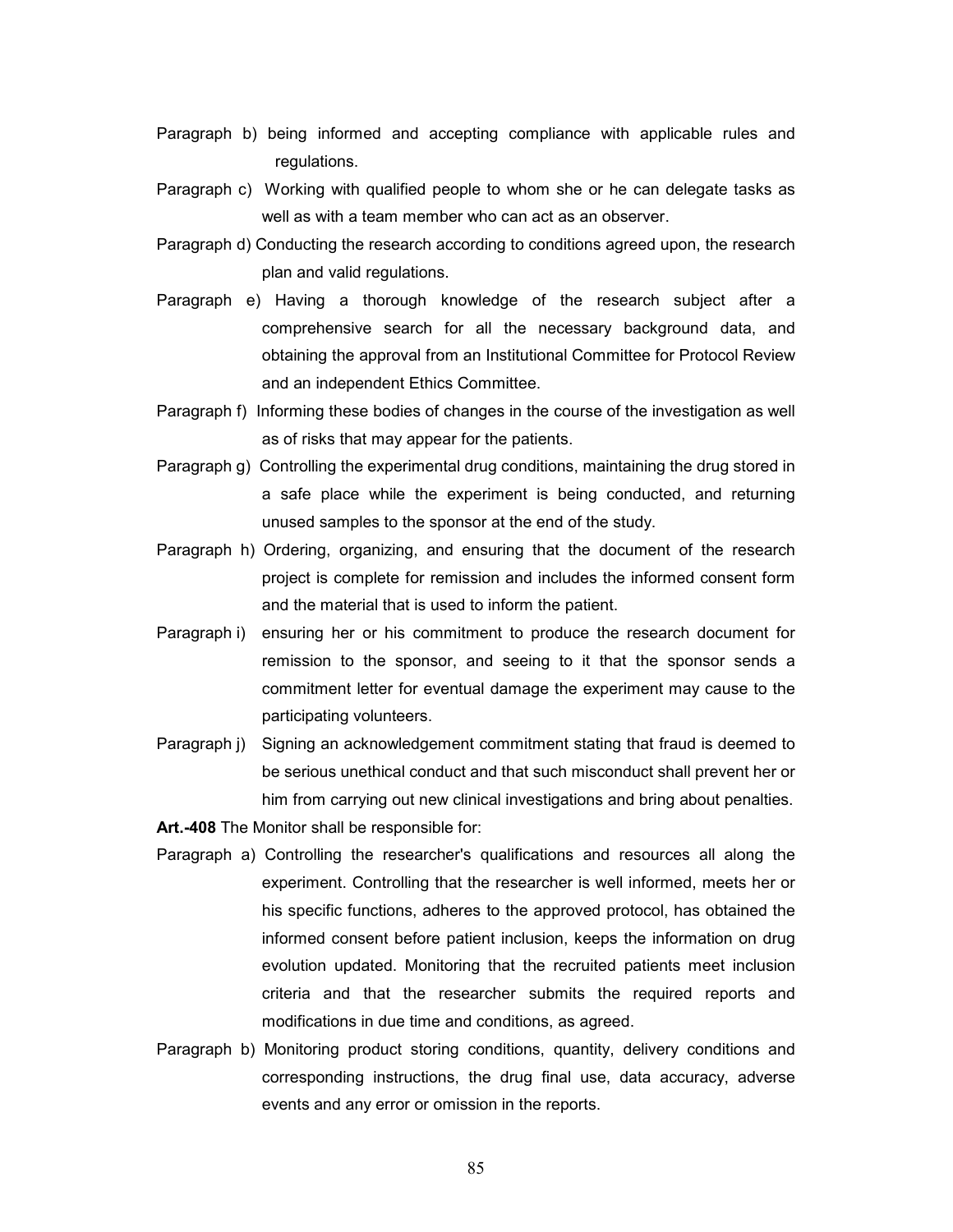- Paragraph c) analyzing and discussing discrepancies with the researcher under the research plan.
- Paragraph d) Agreeing with the researcher what documents shall be verified and privacy shall be preserved, and keeping the sponsor updated (in writing) on the advances, changes and problems that may arise in the course of the study.
- Paragraph e) closing monitoring duties with a final report and verifying that all the material has been returned to the sponsor.
- Art.-409 Patients shall be responsible for:
- Paragraph a) Acknowledging themselves as volunteers to a therapy for their disease, and to free closely watched medical care.
- Paragraph b) Participating with the research team in a conceptual analysis of the difference between a clinical test and the usual medical care.
- Paragraph c) Getting comprehensive information on the clinical study and then signing the consent
- Paragraph d) Knowing that they have the right not to start the experiment and/or to abandon once it has been started, provided they keep the physician informed.
- Paragraph e) Respecting the researcher's indications as regards follow-up and control, complementary studies, news, use of drugs according to indications and mistakes incurred in the use of drugs (schedule and dose).
- Art.-410 The Ethics Committee shall be responsible for:
- Paragraph a) Recognizing and adhering to fundamental ethical principles, namely: no maleficence, beneficence, autonomy and justice.
- Paragraph b) Protecting the rights, safety and welfare of all patients participating in the clinical study, especially of those who are more vulnerable and who take part in non therapeutic studies.
- Paragraph c) Revising the protocol, its amendments, informed consent, patient recruitment procedures, researcher background, safety reports. documents related to payment and/or compensation to patients, list of research centers and any other relevant data.
- Paragraph d) Preparing and keeping the necessary research approval criteria updated, and applying them to each study it assesses.
- Paragraph e) Establishing and keeping a written record of its standards as well as of the status of project analyses. Keeping record of its decisions and having them signed by its members.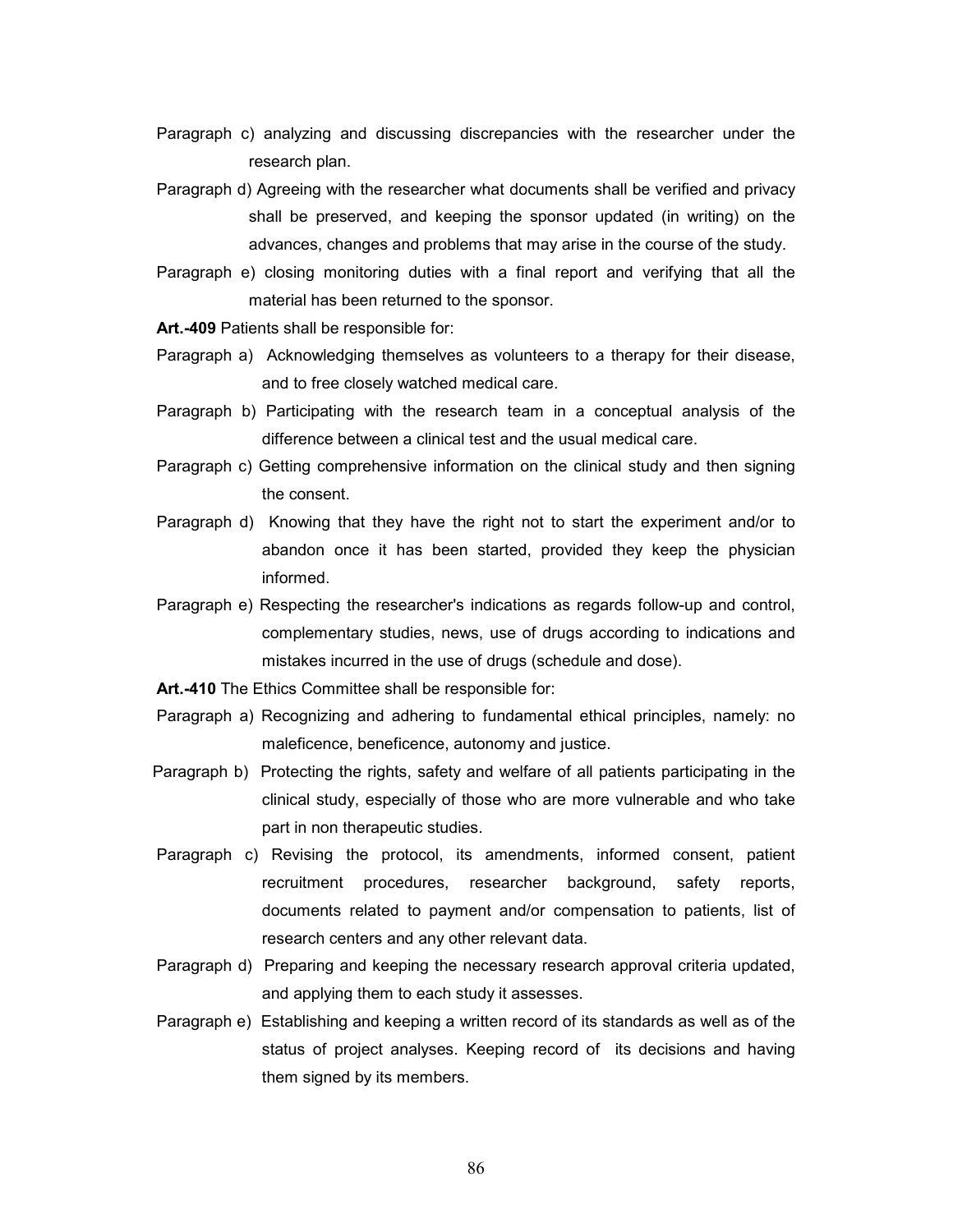- Paragraph f) Demanding that no patient is included in a study before the Ethics Committee's written approval has been given, at the beginning or during the course of the study.
- Paragraph g) Interrupting temporarily or stopping definitively a study when previously agreed conditions are not met, and informing the investigator, sponsor and regulating authority immediately.
- Paragraph h) verifying that the informed consent is written out appropriately and is presented to the patient on a copy signed by the researcher.
- Paragraph i) being fully acquainted with national (ANMAT: Administración Nacional de Medicamentos, Alimentos y Tecnología Médica, 1992) and international code regulations.
- Art.-411 The Regulating Authority (ANMAT) shall be responsible for:
- Paragraph a) controlling drugs and clinical studies, authorizing their conduction, and reviewing and controlling them permanently through inspections.
- Paragraph b) Disqualifying the researcher who does not comply with general regulations, and with the standards that have been accorded with the sponsor and approved by the Ethics Committee. Disqualifying the researcher who has not covered the responsibilities on patient safety.
- Paragraph c) Applying the appropriate penalties under the Article of the Law or Decree, regardless of the corresponding penal actions and the subsequent report to the Ministry of Health National Department for Health Surveillance and the corresponding Professional Organizations.

Art.-412 Children shall not be included in protocols where adults can be recruited, even though their inclusion may be essential to research childhood diseases and conditions that are typical of children.

Art.-413 The child's closest relative or her or his legal representative shall sign the informed consent, although it is advisable to obtain their voluntary cooperation whenever possible.

Art.-414 In the case of patients with mental or behavioral disorders, the researcher shall consider the following:

- Paragraph a) if the purpose of the study is to obtain benefits for people with mental or behavioral problems.
- Paragraph b) Whether it is better, provided such choice is possible, to have these people substituted by other that are in full possession of their mental faculties.
- Paragraph c) when the subject is incompetent, the informed consent shall be obtained from her or his legal representative or an explicitly empowered person.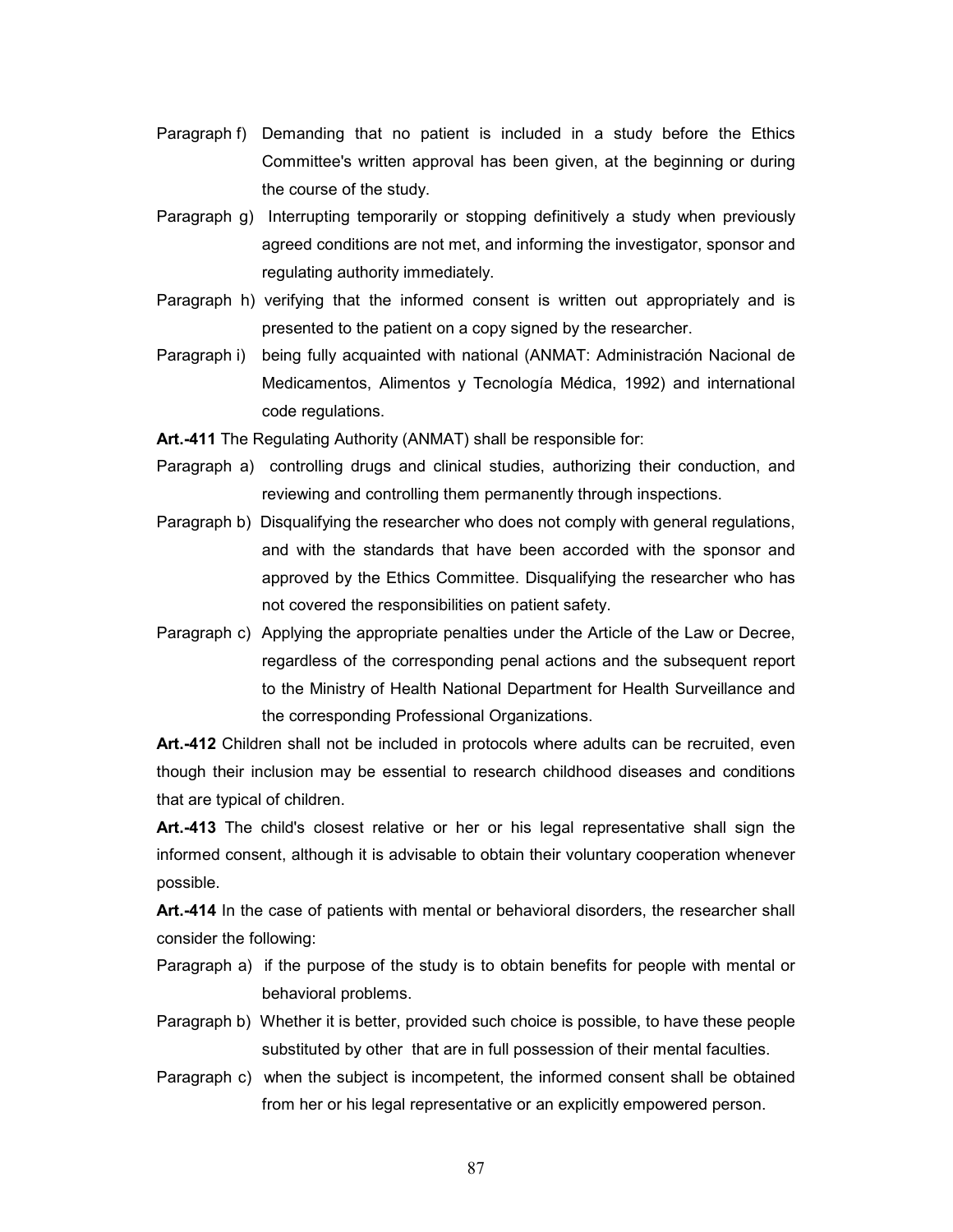Paragraph d) If the subject were hospitalized by a court decision, an authorization from the same body may be requested for the individual's participation in experimental procedures.

Art.-415 The inclusion of volunteer-prisoners in biomedical research protocols is authorized in few countries and is a matter of controversy.

Art.-416 When investigations involve prisoners, it is considered ethical for prisoners not to be excluded from series with drugs, vaccines or other agents that may benefit them as well as others.

Art.-417 With respect to underdeveloped communities as voluntary participants in clinical investigations, they are presented with the following characteristics:

Paragraph a) the study of local diseases shall be considered top priority since such studies can only be carried out in the exposed communities.

Paragraph b) the study shall originate in and be based on that community's health needs.

- Paragraph c) every difficulty shall be overcome to guarantee the understanding of clinical research concepts and techniques.
- Paragraph d) Every possible effort shall be made to comply with ethical imperatives and to be absolutely certain that the informed consent is a result of true understanding by the individual.

Paragraph e) the assessing Ethical Committee shall be made up of enough consultants with comprehensive knowledge of family, social and traditional customs.

Art.-418 For numerous types of epidemiological investigations, the individual informed consent is impracticable. Then, an Ethics Committee shall determine whether the plan protects the safety and respects the privacy of the recruited individuals while maintaining the confidentiality over data that have been obtained under professional secret.

Art.-419 In the terminal stages of disorders such as incurable cancer or AIDS, there is no ethical or scientific justification to perform clinical series using "blind" or "double blind" tests, with or without placebo.

Art.-420 Foreign sponsorship of a part or the whole of a project implies responsibilities from the quest – national or international – entity to the competent authorities of the host country.

Art.-421 Foreign funding shall be backed by an ethical and scientific review compatible with the authorization demanded by the regulations that are valid in the funding country. This version shall require that an "ad hoc" committee from the country originating the resources and a local national committee agree upon the research objectives and the conditions for their adjustment to ethical, legal and scientific requirements.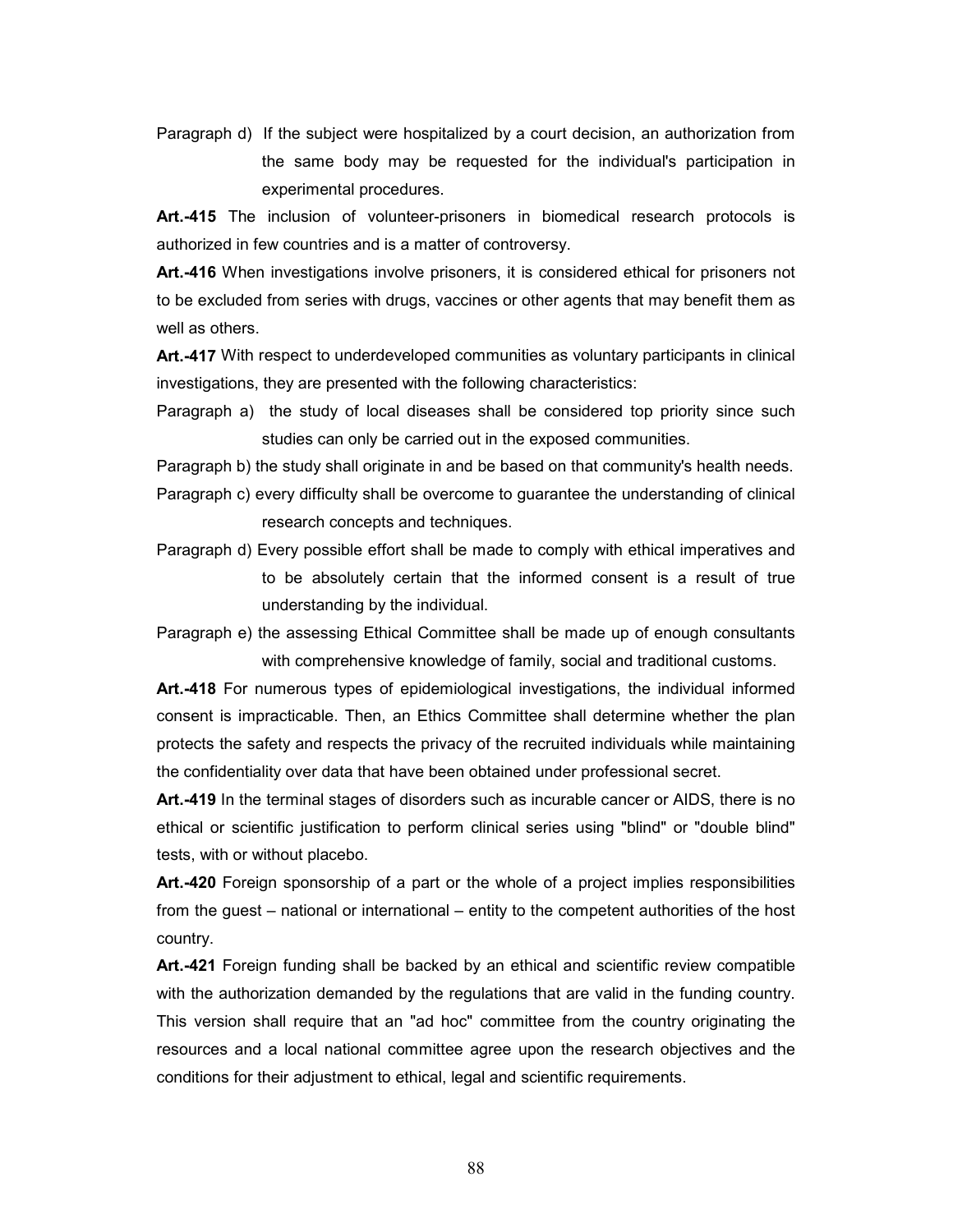# **BOOK IV SPECIAL SITUATIONS**

## **CHAPTER 24**

## ON INVESTIGATION AND GENE THERAPY

Art.-422 Gene Therapy is a potentially powerful technique. However, it is restricted by the limited knowledge of vectors and the physic

opathology of disorders to be treated, especially of those derived from hereditary disease monogenetic alterations. These facts require doctors to be prudent about the expectations they may create in patients or their families in connection with gene therapy. Art.-423 The treatment addressed to somatic cells in a series of disorders is ethically accepted when it is carried out by renowned specialists in highly equipped institutions.

Art.-424 Genetic investigations shall be carried out under the ethical criteria set forth in the corresponding Chapter of this code.

Art.-425 Gene therapy shall be used to correct diseases only. It is ethically prohibited to apply gene therapy to attain alleged "improvements" in normal individuals.

Art.-426 Every project for the study of the Human Genome and its application in Medicine shall be assessed by the Ethics Committee for Research, whose recommendations shall be binding.

Art.-427 The Human Genome shall be considered the heritage of humanity in general. It is forbidden to patent human genes, including those with a known function.

Art.-428 What is susceptible of being patented is the invention itself, that is, the treatment or the drug for which such gene will be used.

Art.-429 The tremendous boost this knowledge has given to the capacity to make medical predictions justifies following the world genetic experts' recommendation: to have governments promote the necessary legislation to prevent technology-based discrimination.

Art.-430 In particular, emphasis shall be laid on the insurance company's interest to personalize premiums according to the different genetic risk levels. Likewise, the Human Genome will have to be safeguarded from businesses that might hire their employees through a selection criterion different from capacity, suitability and other conventional requirements.

**Art.-431** Legislation regarding genomic confidentiality should be created in order to avoid marketing data banks.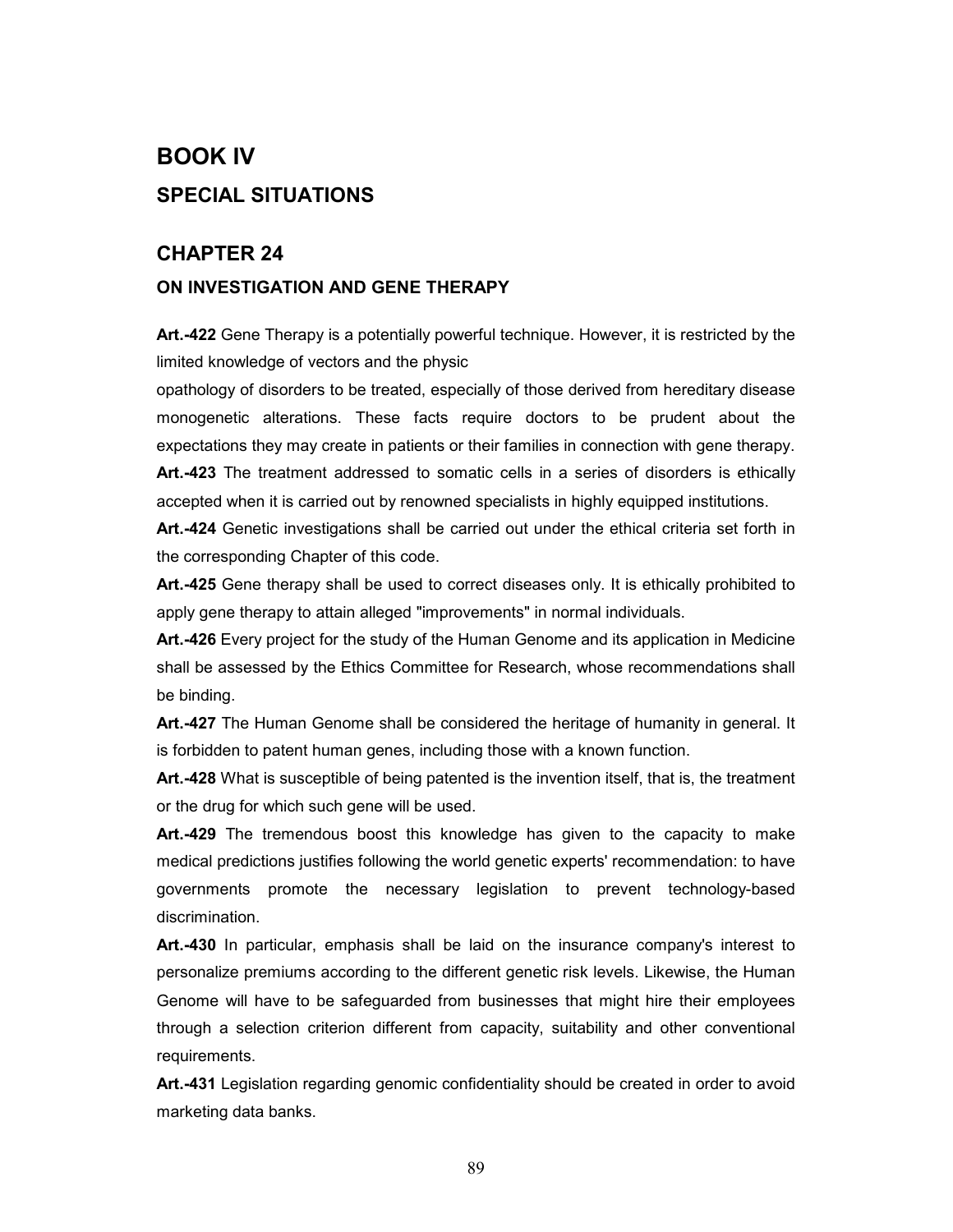Art.-432 The eventual development of a "forensic DNA" to compare an alleged criminal's genomic data to a scientific police data bank shall have to be strictly regulated and the use of the "forensic DNA" restricted to the judicial sphere, with strict rules affecting third party access.

Art.-433 Human cloning is prohibited by law in our country. Any aspect connected with it shall be governed by the limitations set forth in the corresponding legislation.

Art.-434 Health professionals, companies, organizations and persons devoted to developing transgenic foods shall comply entirely with the general rules that apply to investigation on humans.

Art.-435 They shall watch over the development of transgenic products that pass all the experimentation stages and shall guarantee the absence of factors that might affect human beings. They shall demonstrate with absolute certainty that the transgenic product is not harmful for the human being, both in terms of resistance to certain antibiotics and in the appearance of allergies to the different proteins these foods contain.

Art.-436 The physician shall not give in to pressures from her or his employers to violate these rules, especially when there is no containment framework for an adequate control and surveillance to prevent breaching of these rules.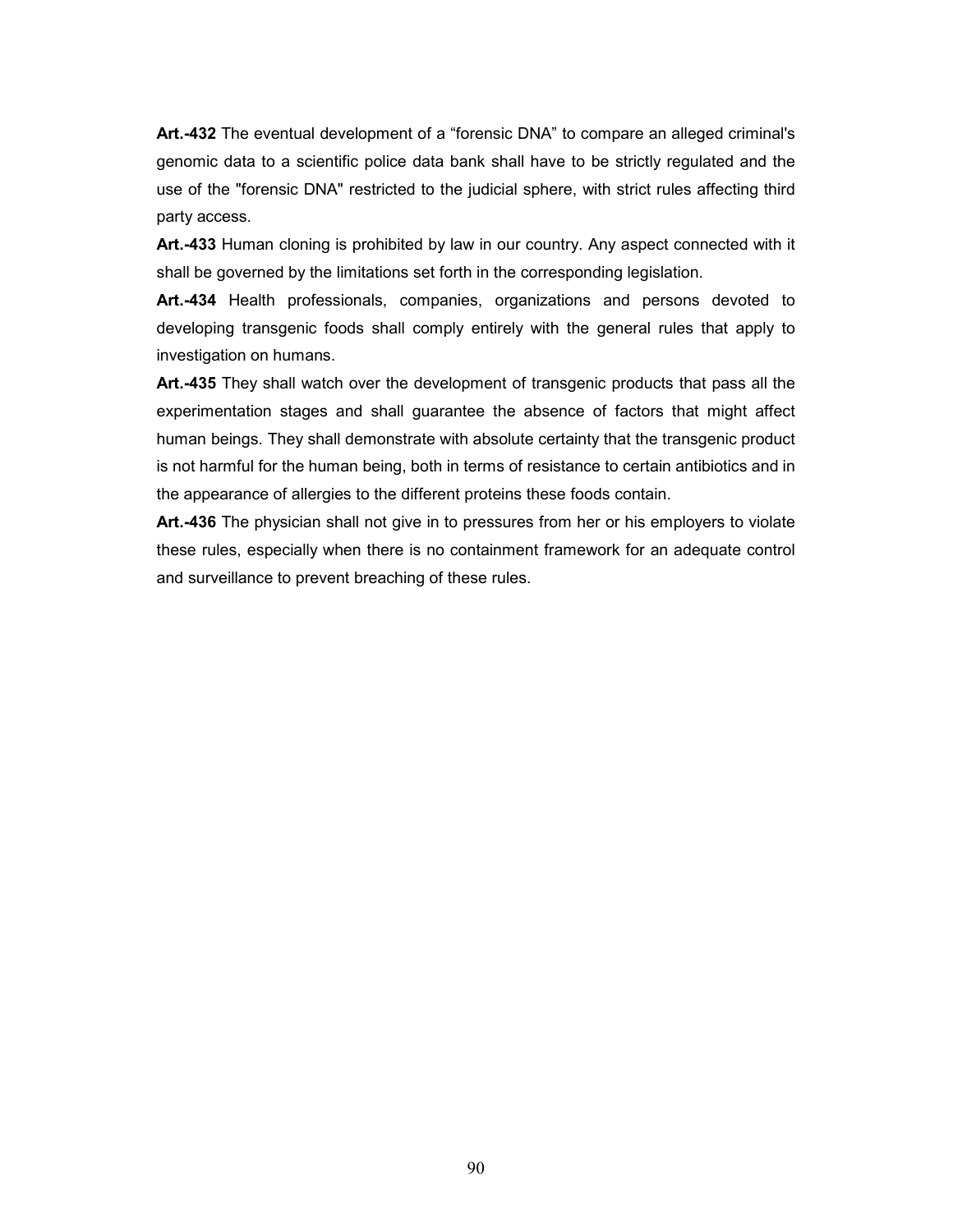#### ON ASSISTED REPRODUCTION

Art.-437 "The sterile patient" is always understood as a couple resorting to assisted reproduction techniques in order to remedy emotional, psychosocial and physical sufferings.

Art.-438 Assisted reproduction shall be the series of medical treatments based on high complexity scientific studies whose objective is to help a sterile couple that has tried other methods unsuccessfully to achieve a pregnancy.

Art.-439 To date, the following assisted reproductive treatments are known worldwide:

Paragraph a) Intrauterine artificial insemination

Paragraph b) In vitro fertilization

Paragraph c) Gamete intrafallopian transfer

Paragraph d) Tubal Oocyte Transfer

Paragraph e) Tubal embryo transfer

Paragraph f) Intracytoplasmic sperm injection

Paragraph g) Embryo cryopreservation

Art.-440 The targets of these treatments are heterosexual couples of age that are capable of making autonomous decisions and who have shown to be sterile after complete studies have been conducted.

Art.-441 The right to procreation shall be considered a Human Right, as recognized by many countries' legislation apart from the European Convention on Human Rights and the UN Declaration of Human Rights.

Art.-442 The ethical guidelines of assisted reproduction treatments are based on the following principles:

Paragraph a) the number of ovules to be fertilized is a couple decision oriented by the physician.

Paragraph b) it is unethical to set an arbitrary number of ovules for fertilization. The number will emerge from a clinical consideration made for each case.

Paragraph c) the transfer of the embryos that have been obtained shall be made in optimal conditions, which the physician will establish according to highly strict criteria.

Paragraph d) When the necessary conditions are not met, embryo cryopreservation shall be considered.

Art.-443 Gamete transfer will be deemed ethical when disorders justify the procedure, under the following criteria:

91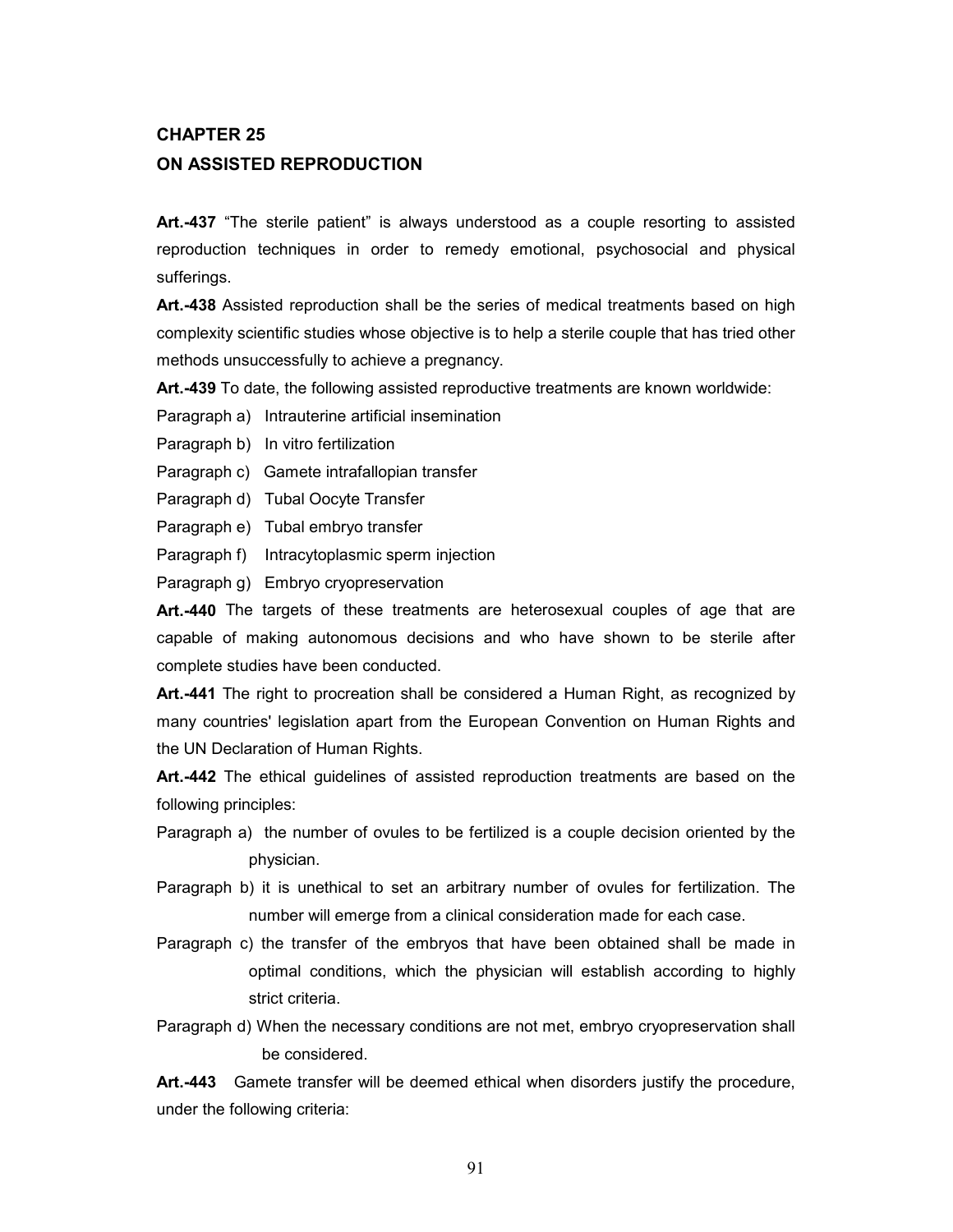- Paragraph a) It shall be anonymous and there shall be no secondary interest whatsoever.
- Paragraph b) Donation of semen is poorly used at present. However, if special banks come into existence, they shall keep rigorous records and shall comply with preventive international scientific standards.
- Paragraph c) Ovule donation implies that controls similar to those affecting semen donation are implemented and the pathological conditions requiring it are precisely determined.

Art.-444 All the above processes and procedures shall be carried out by highly specialized professionals in centers having the required physical, environmental, technical and quality conditions to ensure that the procedures are appropriately followed. Art.-445 In all the above processes and procedures, every rule on free informed consent shall be complied with as established by this Code.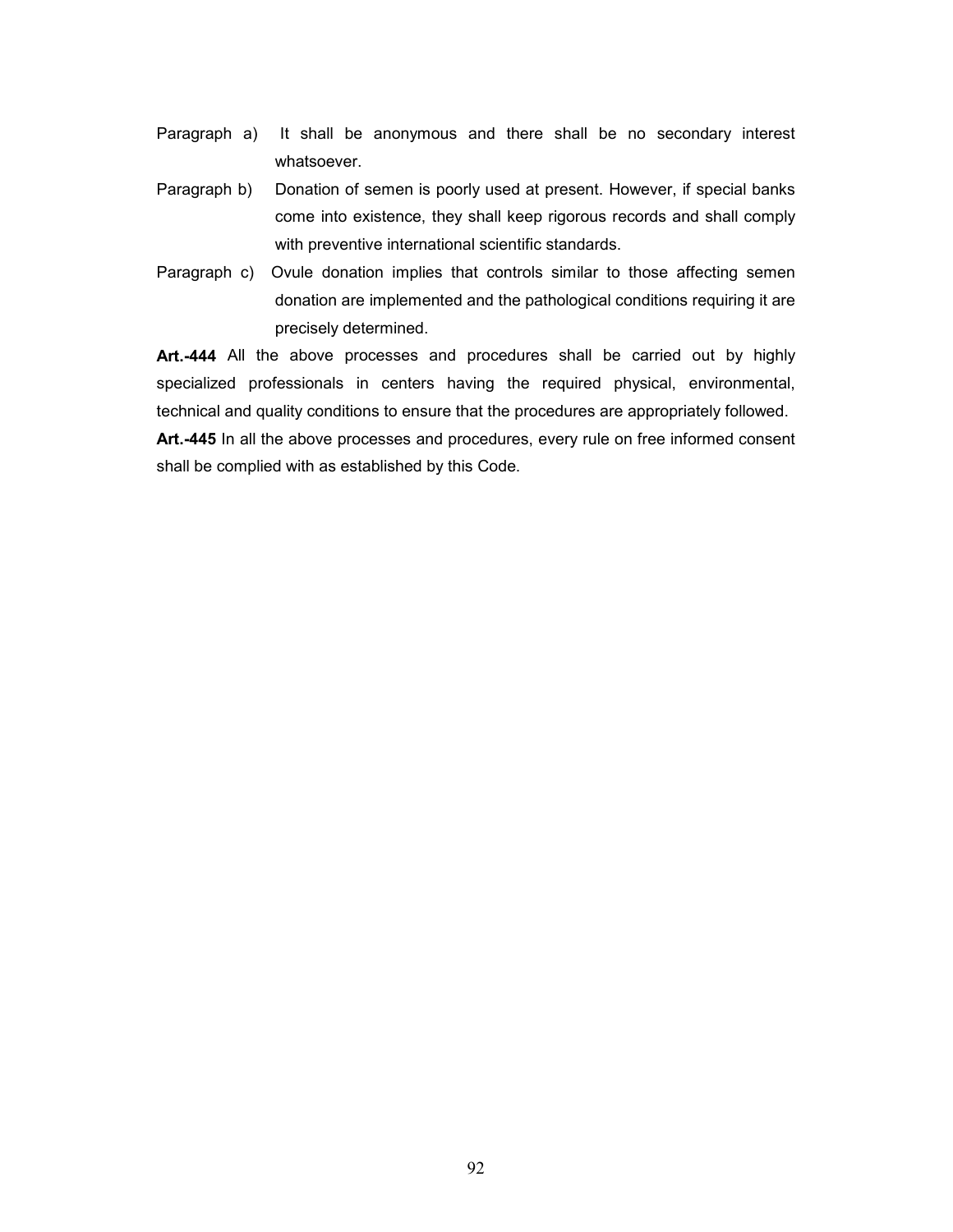#### ON EMBRYO CRYOPRESERVATION AND EXPERIMENTATION

Art.-446 New assisted reproduction techniques have brought about a substantial modification in the reproductive system, changing legal, social, cultural, medical and ethical concepts.

Art.-447 Therefore, it is essential that people responsible for these procedures offer full information to those interested in the procedures so that they can make a conscious, ethical and scientifically acceptable election.

Art.-448 Recruited oocytes shall be the minimum number required by the likely fertilization rate to optimize the method.

Art.-449 Technically, embryo transfer to the uterus shall be the one required to achieve a normal pregnancy rate and safeguard the integrity of non transferred embryos, avoiding multiple pregnancies that are unacceptable from the point of view of ethics, medicine, family cost and health system.

Art.-450 Couples shall receive full information, they shall sign the informed consent and set their dispositions on the embryos after they are stored.

Art.-451 The abandonment of embryos by a couple or the treating medical team is against moral principles and ethical standards.

Art.-452 The medical team responsible for the procedure is also responsible for the rigorous regulations on preservation safety and frozen embryo identification.

Art.-453 Experimenting on human embryos, and disposing of and/or destroying them are deemed severe unethical conduct.

Art.-454 Furthermore, cloning is ethically unacceptable and legally prohibited in our country. The only interventions on embryos that are ethical and respectful of human dignity are those performed with diagnostic or therapeutic purposes aiming at facilitating and/or improving embryo viability.

Art.-455 The physician who practices assisted reproduction shall offer full protection to embryos and the respect they deserve as human life. Therefore, any activity on embryos shall always take human dignity in consideration as well as the intangibility of the species genome, which is humanity's heritage.

Art.-456 When for strict therapeutic reasons in connection with the number of fertilized oocytes or the woman's health condition embryos must be kept, they shall be cryopreserved and all precautions shall be adopted to guarantee their genetic identity and integrity.

Art.-457 Embryos shall not be kept cryopreserved for a period exceeding 5 years, during which time gamete donors  $-$  through a free informed consent  $-$  shall commit themselves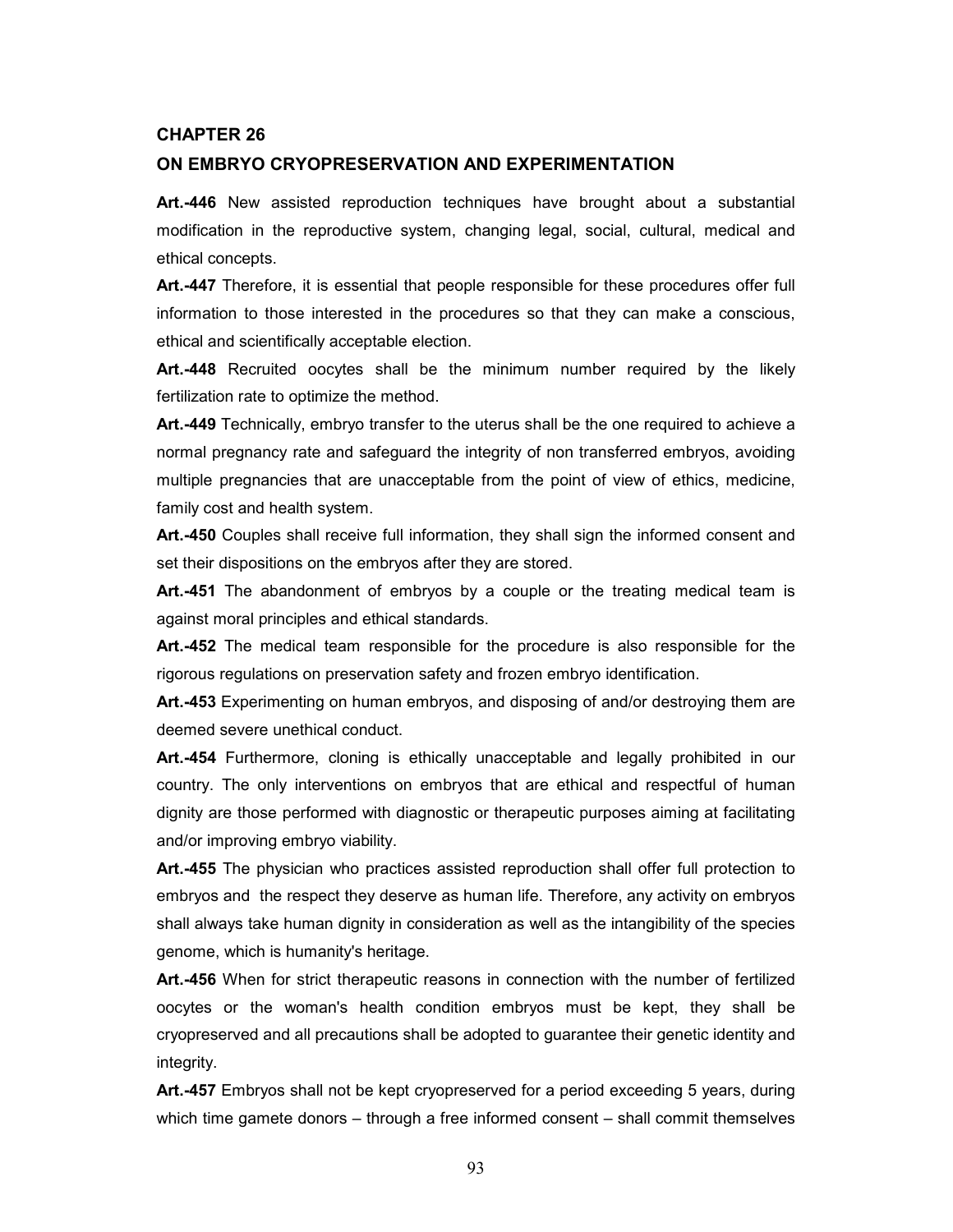to trying new transfers. Once the 5-year period is over, or if gamete donors express their irrevocable lack of interest in trying a new embryo transfer, the physician shall resort to the corresponding administrative and/or legal authority for a decision on the future of the embryos.

Art.-458 The physician shall never decide by herself or himself on the cryopreserved embryos she or he holds in custody, not even with the gamete donor's express consent.

Art.-459 The physician shall never implant embryos in a woman that is not the ovule donor, unless authorized by a court.

Art.-460 The damage to, destruction, concealment and commercialization of human embryos shall be considered highly severe ethical faults. The same will apply to any embryo manipulation tending to modify its genetic composition, even when therapeutic purposes are cited.

Art.-461 The physician shall refrain from experimenting with human embryos, except when such experimentation has the sole therapeutic purpose of increasing its viability and vitality. The physician shall refrain from generating human embryos for a purpose different from that of procreation.

Art.-462 Transferring genetically manipulated embryos, or embryos that have been the object of experimental practices, except for the aforementioned reasons, is deemed to be serious unethical conduct. The same shall apply to embryos showing a remarkable anomaly that would prevent them from attaining full uterine development or full term gestation.

Art.-463 The physician shall refrain from practicing any activity that aims at selecting the embryo's gender (except when this practice has an exclusively therapeutic objective resulting from the detection of a sex-related genetic disorder), ectogenesis, cloning to produce genetically identical individuals, twin fusion and interspecific fertilization.

Art.-464 Intrauterine selective reduction in multiple pregnancy is legally considered an abortion.

Art.-465 Substitute motherhood, that is, lending the womb, shall in no way receive economical compensation.

Art.-466 In terms of ethics, the sale of genetic material such as sperm, ovules and the socalled "pre-embryos" is unacceptable.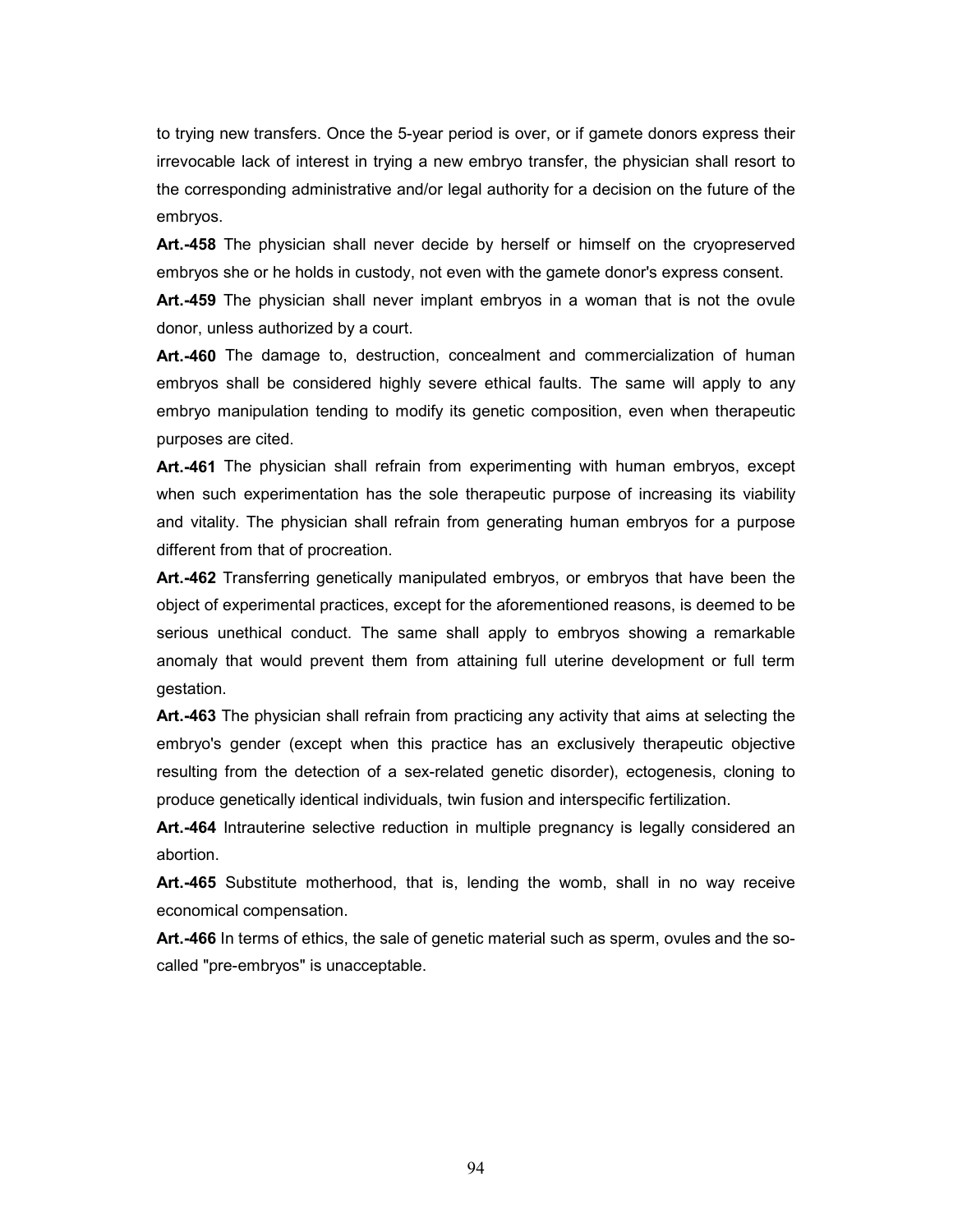## **CHAPTER 27 ON BIRTH CONTROL**

Art.-467 The physician indicating a contraceptive treatment is obliged to inform the patient on the different birth control methods available, their acceptability, harmlessness, efficacy and tolerance.

Art.-468 The physician shall not influence on the election of any method in particular when several are available.

Art.-469 The physician shall commit herself or himself to respect each method absolute and relative indications and contraindications and to communicate them in detail and in a manner that can be understood by patients of all intellectual levels.

Art.-470 The applicable legal provisions or the principles of analogous laws shall be respected at the time of indicating a certain contraceptive method.

Art.-471 Direct evolution controls shall be performed (by the treating physician or her or his substitute) on patients under contraceptive treatment.

Art.-472 No (definitive or reversible) sterilizing methods can be proposed as contraceptive treatment when there is no precise medical indication.

Art.-473 The physician shall respect the patients' very personal, autonomy and dignity rights in their choice of a contraceptive method.

Art.-474 The physician shall inform patients under treatment on any eventual adverse reaction the Medical Sciences may discover after the establishment of the prescribed method.

Art.-475 The physician, in accordance with her or his philosophical, religious, moral principles and conscientious objection, may decline to prescribe contraceptives or place intrauterine devices or other. At the same time, the physician shall inform the patient clearly and truthfully and shall refer the patient to a colleague.

Art.-476 If the patient abandons follow-up with no prior notice, or does not attend the doctor's office for controls, or surreptitiously carries out treatments other than those indicated, the physician shall have the right to stop seeing the patient and will be released from her or his medical duties.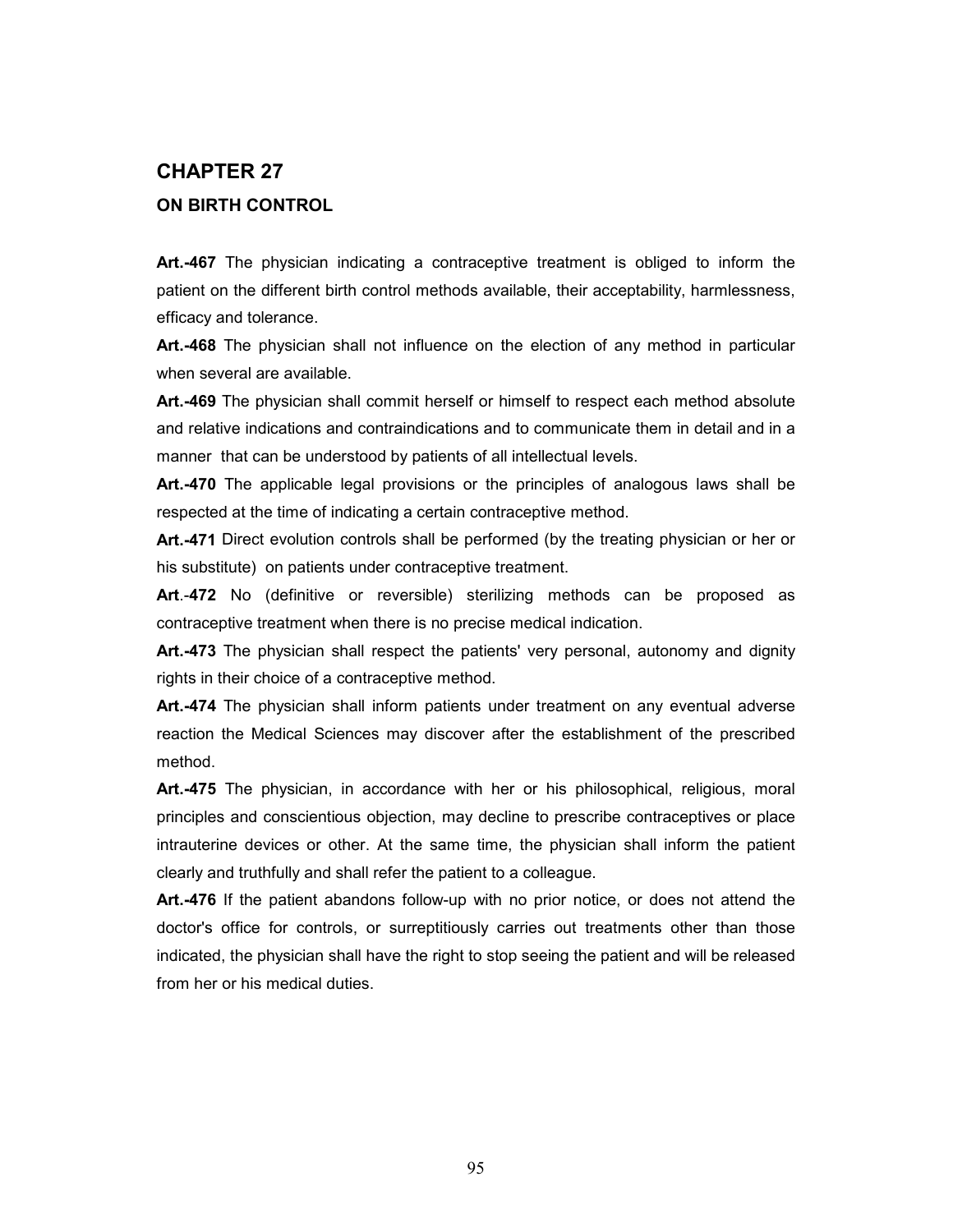## **CHAPTER 28 ON ABORTION**

Art.-477 Abortion at any time during pregnancy is ethically prohibited and may be legally punished.

Art.-478 When the exceptions set forth are requested, they shall always require the patient, or husband, or family, or legal representative's free written Informed Consent. A Medical Board shall issue a certificate of necessary pregnancy interruption. The Medical Board shall have at least one member who is a specialist in the disorder originating the request. The abortion shall only be made in an environment having all the scientific resources available.

Art.-479 Exemptions to ethical and legal regulations are the following:

- Paragraph a) when there is an absolute necessity to save the mother's life and every other scientific resource has been tried out.
- Paragraph b) When pregnancy is a result of rape or an attack on the decency of an idiotic or insane woman, and the intervening judge deems it lawful, the procedure shall be authorized.
- Paragraph c) When there is an unquestionable scientific evidence that the embryo has been affected by irreversible genetic alterations whose characteristics make the newborn unviable, even with the aid of the most complex technologies to sustain life, after judicial authorization has been granted.

Art.-480 Health care institutions and organizations (state-owned, union-owned, HMOs, private) shall respect the professional's freedom of thought when, once the exceptions have been presented and the legal requirements met, the abortion has to be performed. Art.-481 Science in general, and physicians and jurists in particular, shall commit themselves to work jointly to reach a consensus regarding current contrasting conditions giving rise to unyielding positions of conscience and opinion on the subject.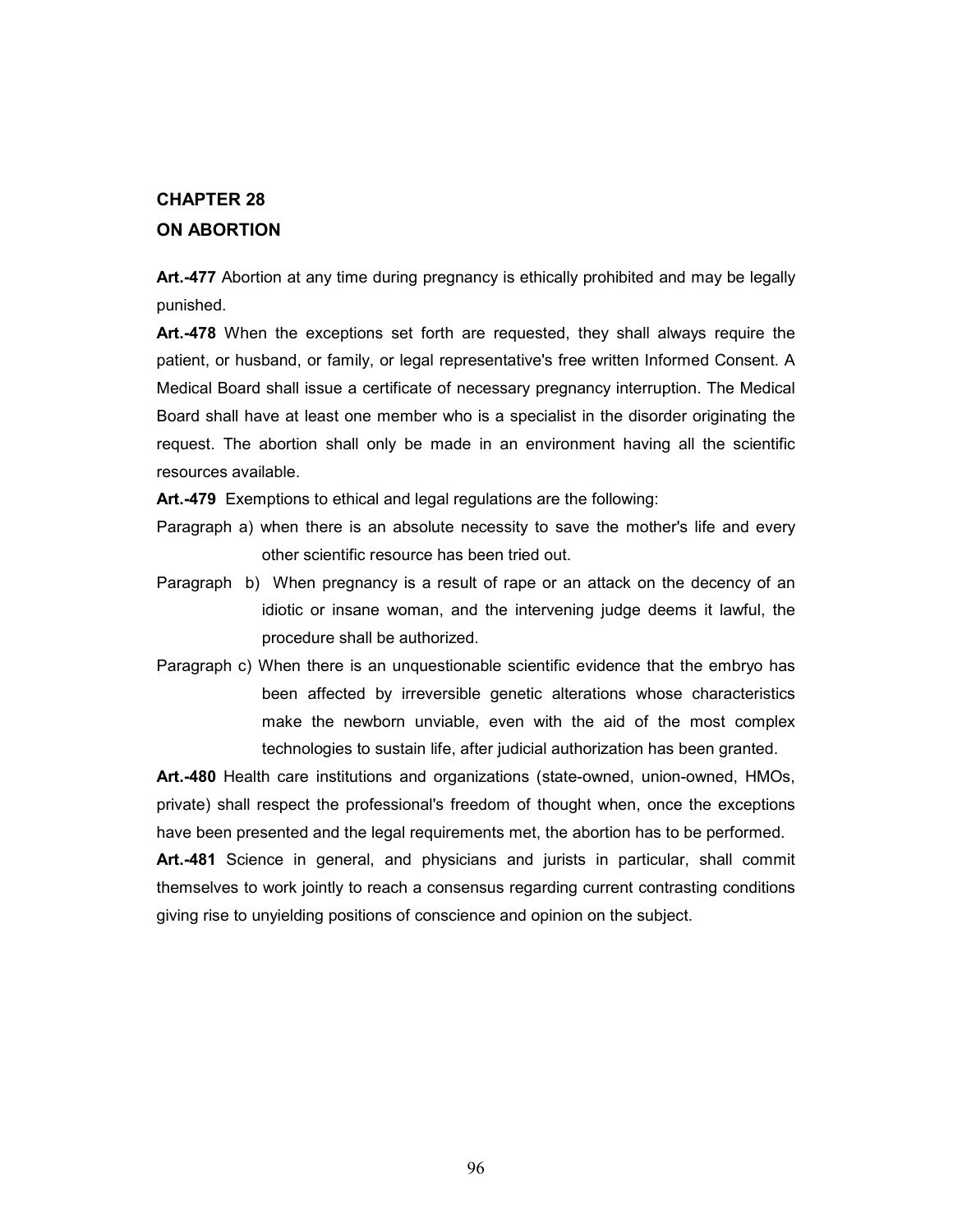#### ON ORGAN AND TISSUE ABLATION FOR TRANSPLANTATION

Art.-482 In organ transplantation, ethics is governed by the following principles:

Paragraph a) Dignity and mutual respect

Paragraph b) Justice and solidarity

Paragraph c) trust and informed consent.

Art.-483 Persons shall be recognized the intrinsic value of dignity which imposes the obligation to consider them an end in themselves and not a means, in their capacity as autonomous, unique and unrepeatable moral subjects. The principle of human dignity imposes obligations such as the respect for the human being's autonomy and inviolability. Art.-484 Solidarity is the social dimension of the principle of dignity. It is implicit in people's equality condition and promotes social development and cooperation.

Art.-485 The distribution of slender resources such as organs for transplantation implies the inescapable application of principles of distributive justice seeking fair balance without arbitrary distinctions regarding right and duty allocation. Transparency, advertising, and pluralism are quarantees for decision-making affecting the distribution of resources from the point of view of equal opportunities.

Art.-486 Trust implies recognition for self-determination and autonomy where respect for the other's personality is made evident. Then, the free Informed Consent becomes a sine qua non condition to guarantee the respect for the abovementioned principles.

Art.-487 The donation of organs and tissue implies exercising a strictly personal right of an extra patrimonial nature. Giving organs or tissue for a reward would generate a system of inequality where the economic situation would determine access priority to the detriment of the most underprivileged members of society.

Art.-488 The rule of confidentiality affecting the donor and receptor's identity and medical data shall be respected to guarantee public trust.

Art.-489 The definition and the scientifically validated medical criteria that are used to determine death should not be conditioned by purposes other than those guaranteeing people's protection and due care.

Art.-490 As regards the nature of the human body, organs and tissues, respect and care for them is essential according to the cultural cosmovisions on the symbolic value of the body in terms of its final disposal. After an ablation, the body shall be quaranteed care and respect. Its physical and esthetic indemnity shall be repaired to preserve its integrity. Art.-491 The hypothesis of organ donation between living persons shall be limited to individuals that are related by affinity and consanguinity. In the assumption that the scope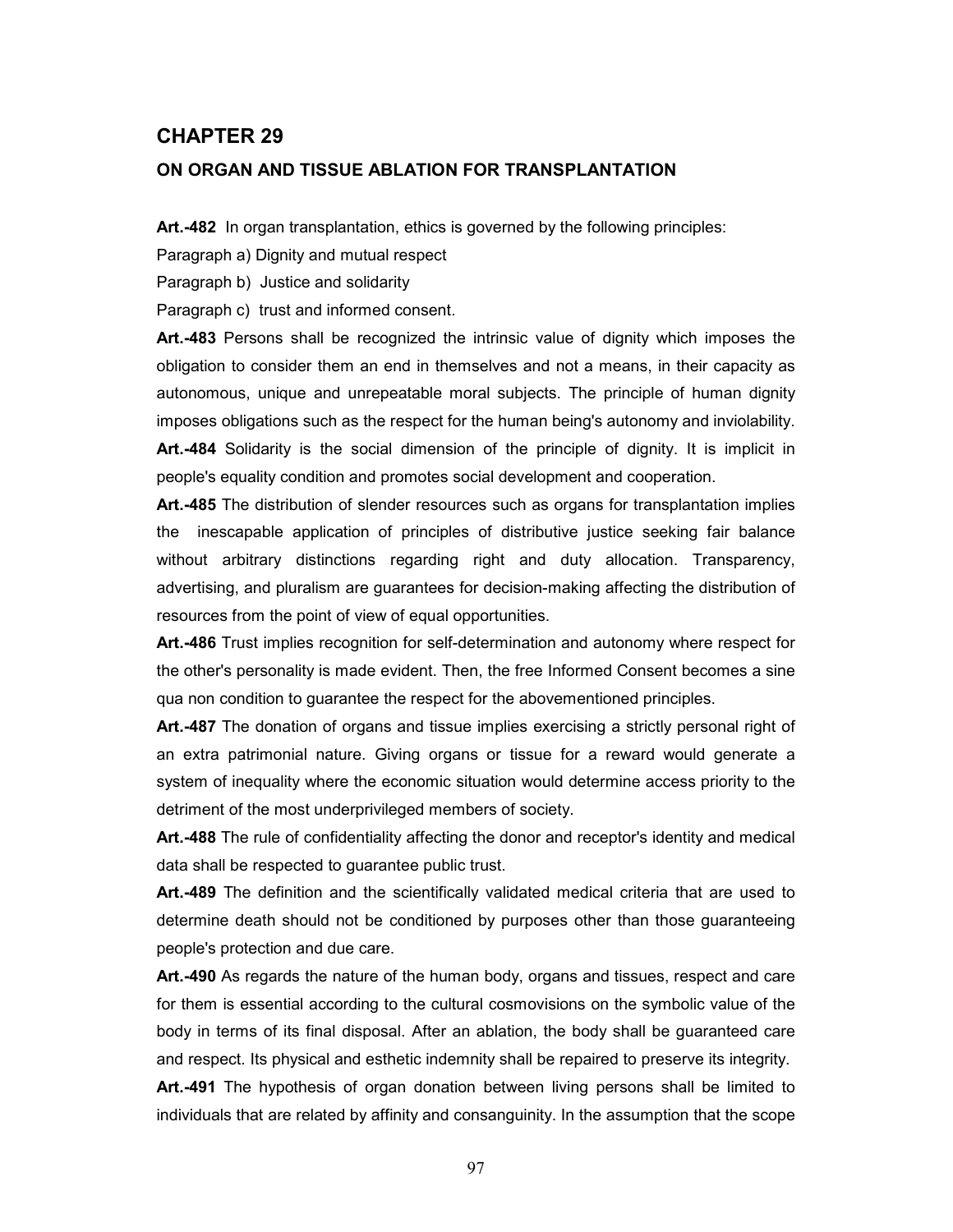were widened to include subjects that are not related, the rule of confidentiality shall be preserved and non commercialization of organs shall be guaranteed.

Art.-492 The capacity to donate shall necessarily be articulated with the right to exercise autonomy, and the levels of competence shall be duly assessed, especially in cases involving minors or persons lacking legal capacity.

Art.-493 The therapeutic use of xenografts shall previously pass though all the basic and preclinical research stages.

Art.-494 The potential application of xenografts shall take into account the integrity and genetic individuality of the involved species, shall favor the protection of biodiversity and prevent disease transmission resulting from crossing genetic material among species.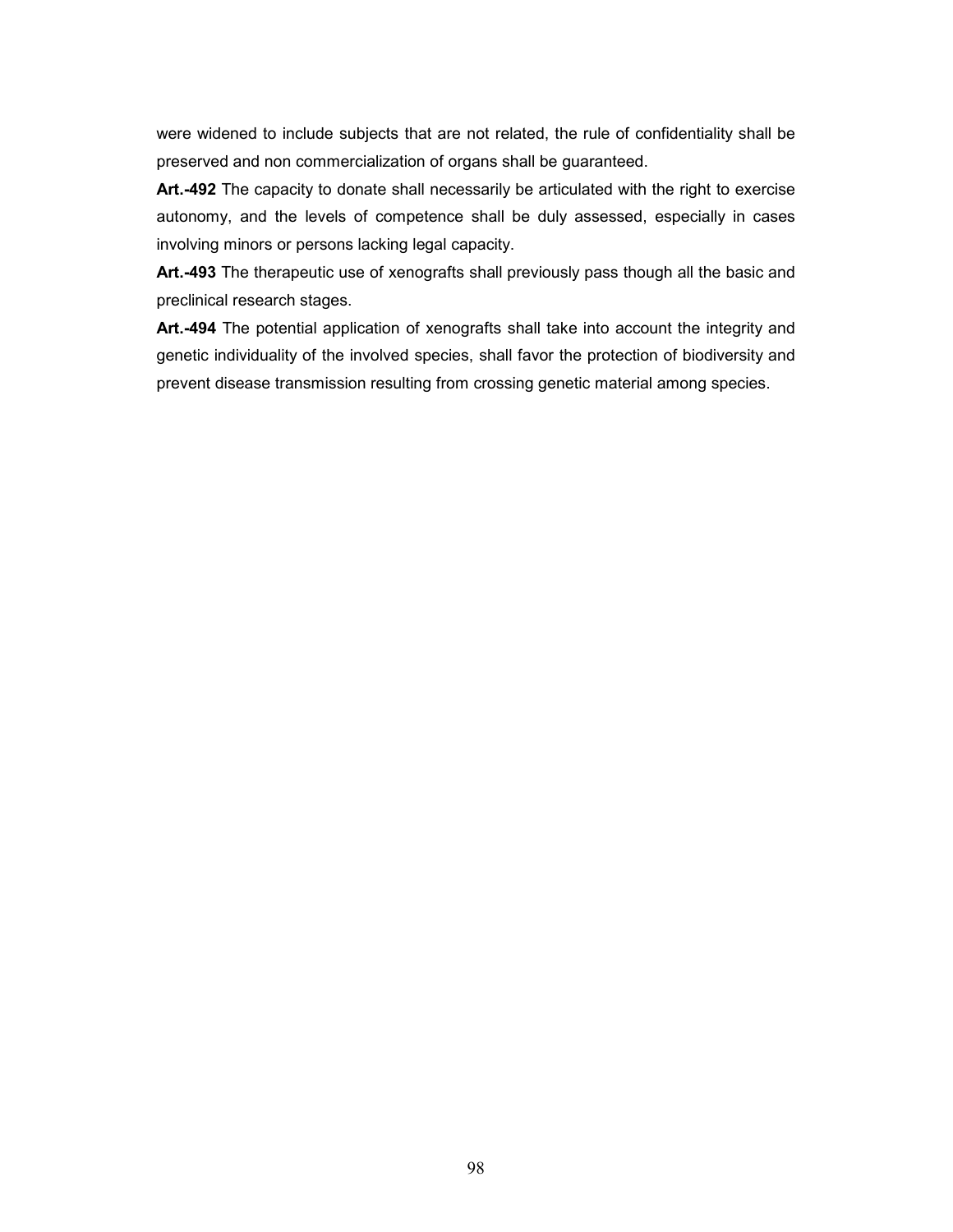#### ON THE CARE FOR DRUG ABUSERS

Art.-495 For many years categorized as a vice and attributed to ethnic minorities, the abuse and/or addiction of psychoactive substances became a highly serious social and health problem in contemporary societies on account of its multifactor process features where a psychic structure (the subject), a substance (the psychoactive element), and a historical moment (sociocultural context) participate.

Art.-496 The above circumstances complicate the possibilities of sanitary intervention in the field of drug dependency.

Art.-497 The assessment of the degree of health or impairment of the multiple dimensions of the human existence requires the adequateness of a certain intervention to be weighted. Furthermore, this assessment requires an integrating approach that rejects ineffective reductionist options that fragment human beings and their sufferings.

Art.-498 General conditions framing the problem require defining objectives for those working in the field and, particularly in this case, an analysis of their ethics and procedures.

Art.-499 Objectives:

- Paragraph a) the promotion of improved life quality for people affected by drug abuse, as well as of their family and environment.
- Paragraph b) the need to approach the patient, and the right that shapes the freedom to choose a therapeutic modality, from a personal interdisciplinary point of view.
- Paragraph c) the need to articulate different types and levels of specific and non-specific resources addressed to rehabilitate and reintegrate the affected persons into society.

Paragraph d) the prevention of drug abuser segregation and stigmatization.

Art.- 500 In the assistance of drug addiction, the family environment and the social groups the patient belongs to, where aid, research, educational and/or training activities are carried out, shall be considered too.

Art.-501 The respect for self-determination based on the following premises is an inexcusable ethical condition:

Paragraph a) The recognition of the right to be assisted at one's will, unless one's life or a third party's is at imminent risk, under the applicable rules and regulations (altered judgmental function - mentally ill person in fact or at law).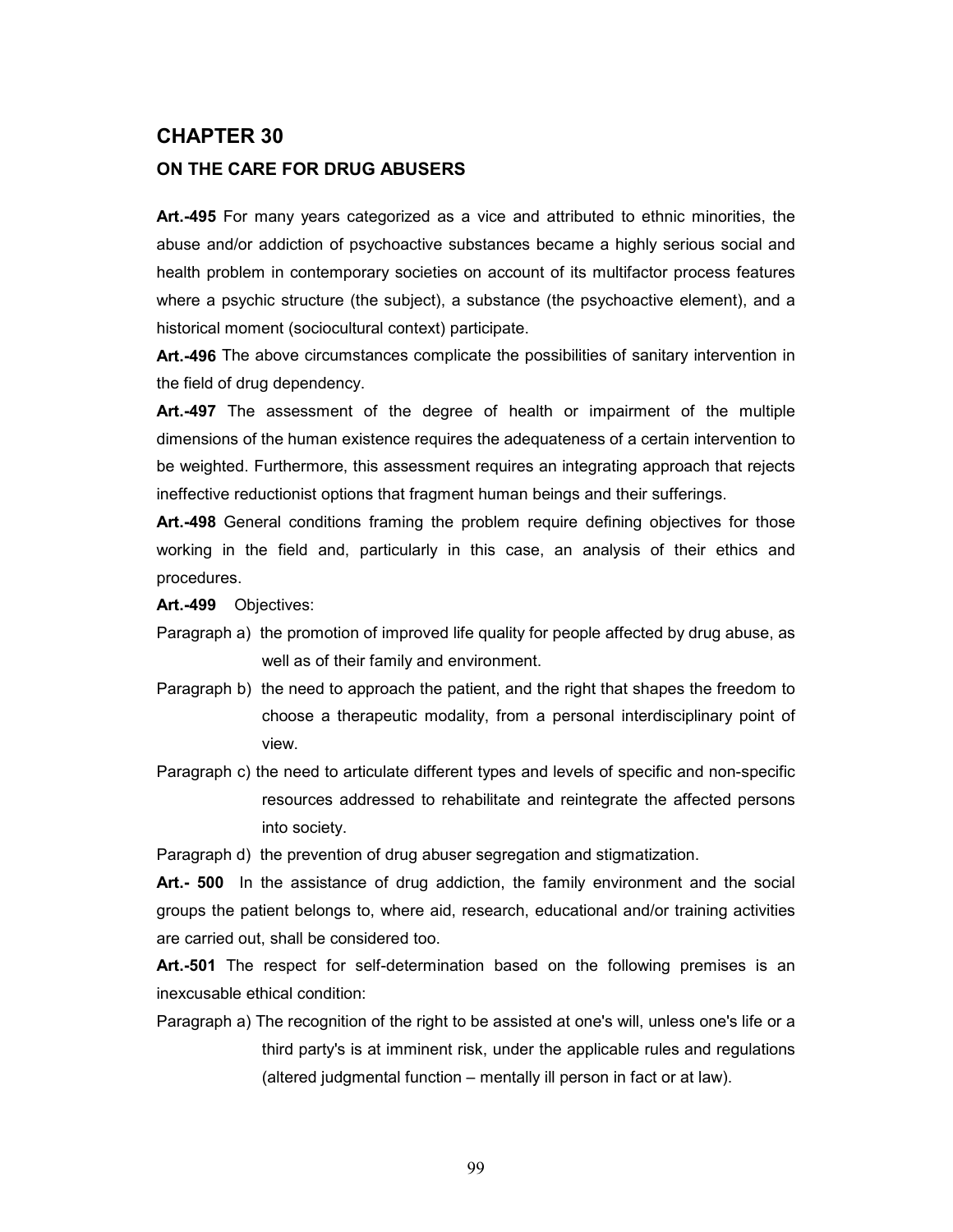- Paragraph b) The acceptance of the decision to abandon the treatment, provided it does not imply an impending risk to one's own or a third party's life.
- Paragraph c) any attempted moral or physical mistreatment, or ideological, political, religious, sexual manipulation, or any other action that may be injurious to human dignity shall be extremely unethical conduct.
- Paragraph d) the recognition of inalienable personal rights of individuals who have limitations and/or children under age, through their parents, guardians or legal representatives.

Art.-502 The person who is being cared for, or her or his guardian, has the right to know the different treatment or care alternatives that are available and the physician to obtain the informed consent, under the conditions detailed below:

Paragraph a) full information on the treatment features, before it is initiated.

- Paragraph b) written consent by the patient (or guardian) who will retain her or his right to a second opinion.
- Paragraph c) Family members and significant close friends have the right know the patient's evolution from time to time. Likewise, the patient has the right to know this circumstance and to decide whether the above shall be informed of her or his health status. This information includes any change introduced in the treatment.
- Paragraph d) The patient whose treatment includes hospitalization has the right to keep in contact with the outside world through visiting persons, unless deemed harmful. However, in this case, the patient shall be duly informed, and she/he or her/his legal representative shall lend her or his consent.
- Paragraph e) Every person has the right to abandon the treatment of her or his own free will, after being informed of the risks involved, if any such risks exist for herself/himself or third parties. Also, the patient shall be advised of other options, according to her or his needs, and shall be given support for an adequate referral. If the patient is insane, the quardian shall be informed and/or the judge shall decide if the treatment should be abandoned.

Art.-503 Every assisted person has the right for professional secret to be respected, and it is also an ethical duty for those treating her or him to respect professional secret. Such respect for professional secret guarantees her or his intimacy and preserves her or his rights and dignity as a person.

Art.-504 This ethical duty of confidentiality includes the administrative personnel handling files with medical reports.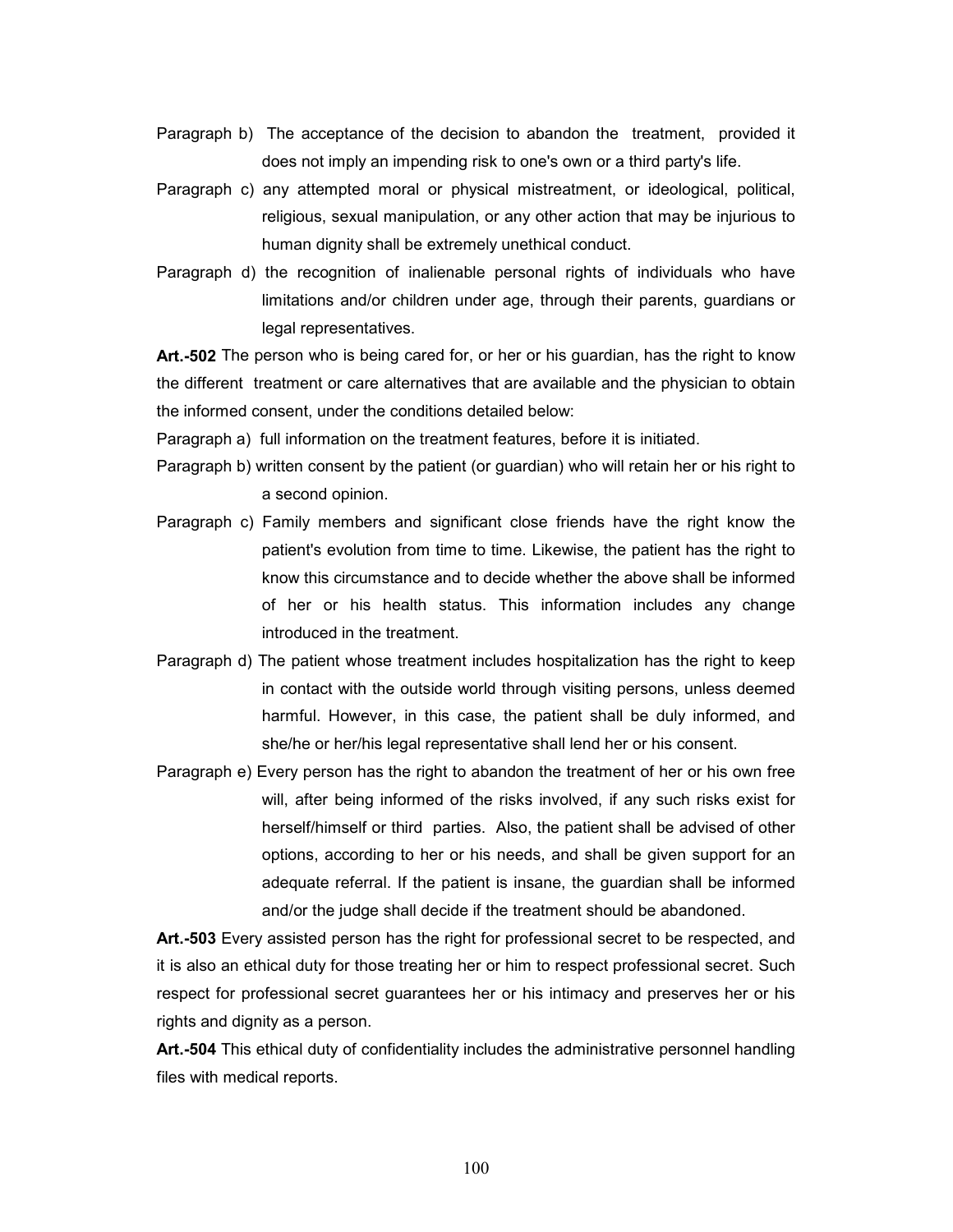Art.-505 The above reserve may be raised if certain information has to be used to prevent damage to the patient or third parties. In that case, the patient shall be duly notified.

Art.-506 In the event of scientific interest, any exposure of data shall be previously approved by the patient (or guardian or court), and precautions shall be taken to avoid individual or group identification.

Art.-507 The treating teams shall step up ethical-professional measures described in Book II herein. Furthermore, they shall make an in-depth assessment of the essential factors detailed hereunder prior to any intervention:

Paragraph a) the technical indication in view of the proposed request.

Paragraph b) The patient and her or his family's wish, or that of her or his significant close friends, as well as the community's interests.

Paragraph c) the change in life quality the intervention might bring about.

Paragraph d) outside factors involved in the therapeutic intervention.

Art.-508 The fundamentals of the intervention are:

- Paragraph a) theoretical and practical criteria having a scientific basis, with permanent follow-up of how the knowledge of the subject evolves.
- Paragraph b) Ethical criteria contained in this and other codes, from other participants' technical and professional specialties.
- Paragraph c) to promote conducts tending to improve health and aiming at reducing the consumption of psychoactive drugs.
- Paragraph d) to prevent the individual and collective social isolation that drug abuse brings about.
- Paragraph e) to cooperate to improve the social reintegration of those who wish and make efforts to give up addiction.
- Paragraph f) To recognize and discriminate the technical and ethical criteria of treating team members based on moral, religious, ideological, political and sexual convictions.
- Paragraph g) To back the professional criteria that guide their action, rejecting pressures of any kind, mainly when these pressures tend to be discriminating and endanger the professionals' technical proposal.
- Paragraph h) Treatments shall meet the specific requirements with which the proposal will operate. They are:

\*Definition and explanation of the therapeutic objective and method's conceptual framework with which the proposal will operate.

\*Right diagnosis from which a technological device emerges.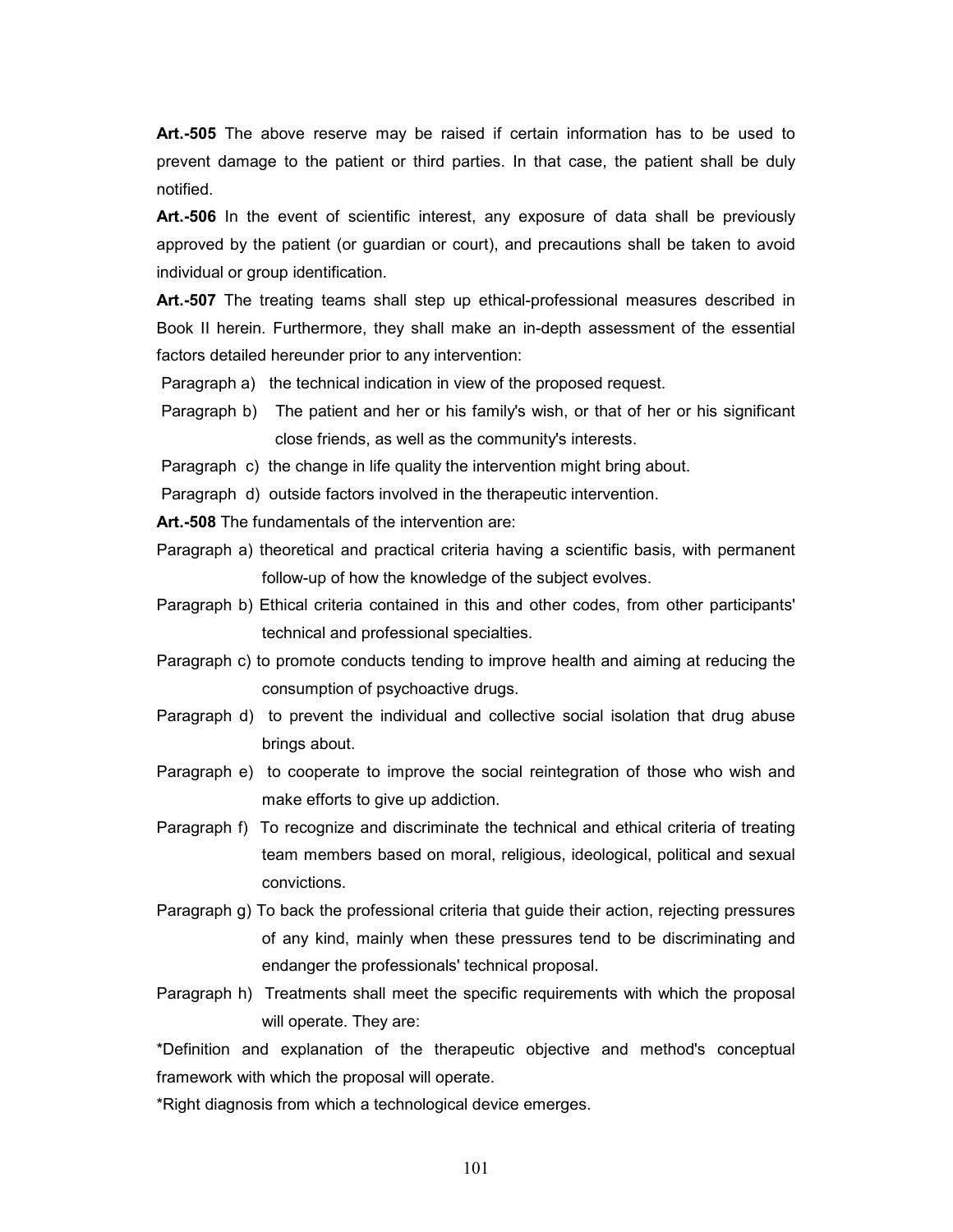\*Objective recognition of the teams' educational and professional level.

\*Process and product assessment criteria and mechanisms, giving importance to timing and informing the patient, or her or his representative, of these elements when the therapeutic contract is agreed upon.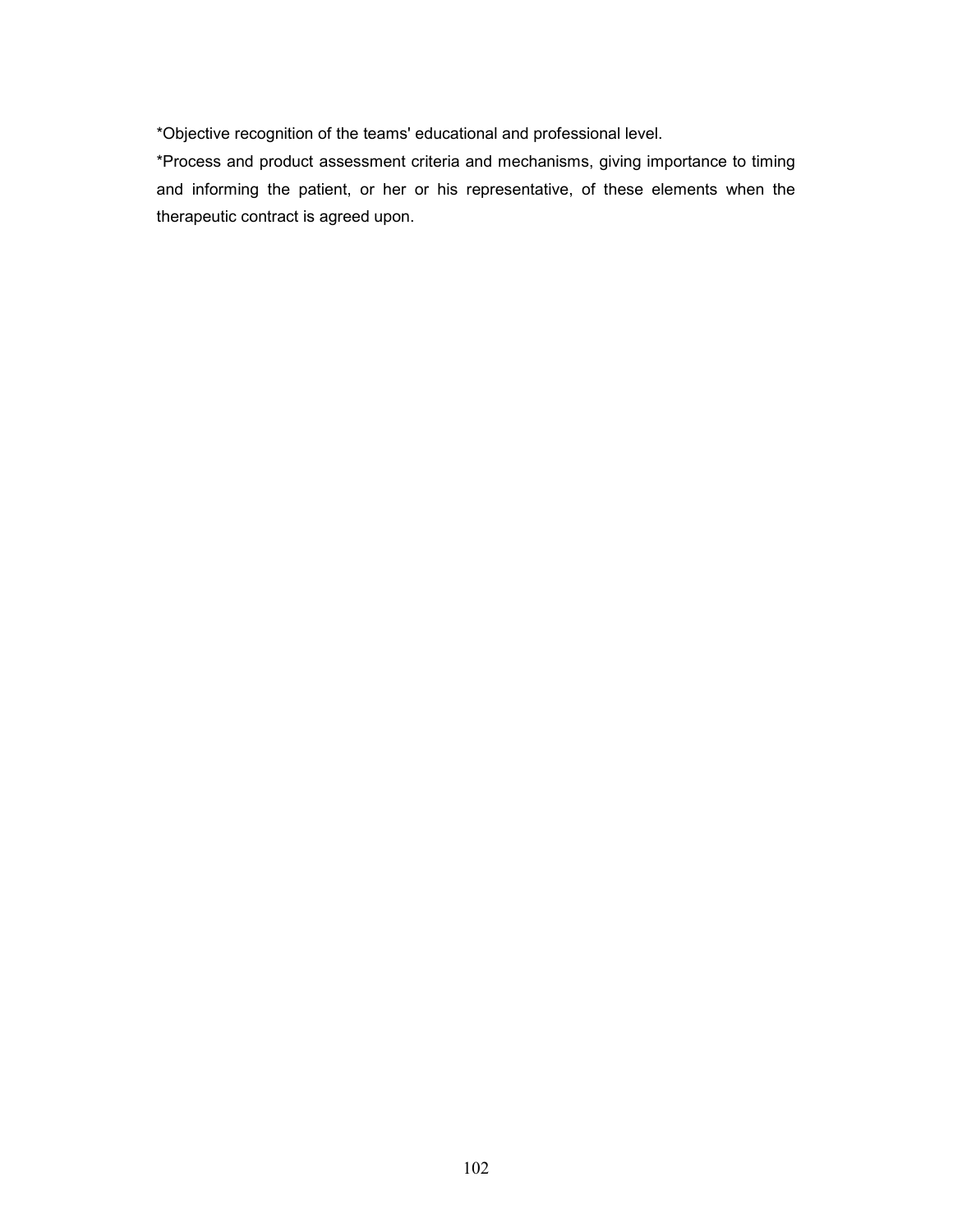### ON THE CARE FOR THE PSYCHIATRIC PATIENT

Art.-509 As in all the medical ethics, the general standards that have been described in the various Chapters of this Code shall be predominant. However, psychiatry has other special rules that take into consideration the patient's educational handicap as a consequence of her or his disease or psychic alteration.

Art.-510 Every person having a mental disorder has the right to develop the activities allowed by civil, political, economic, social, cultural and labor regulations, principles and declarations in the community and within the possibilities of her or his disease.

Art.-511 Every patient with a mental disorder has the right to be treated in the best possible way through specific therapies adequate to her or his mental situation, which shall be applied with minimum restriction to and invasion of her or his freedom, and shall provide physical and mental protection to third parties.

Art.-512 The determination of whether a person has a mental disorder shall be made in accordance with strict medical rules that are accepted internationally and contained in Human Rights codes.

Art.-513 When a psychiatrist is requested to produce a mental evaluation, it is her or his ethical duty to explain the purpose of the evaluation to the subject, as well as the results and their application to the therapeutic conduct within the individual's understanding capabilities.

Art.-514 When the patient is mentally handicapped or cannot exercise an appropriate judgment on account of her or his mental alteration, the psychiatrist shall consult her or his family, legal representative and even a jurist in order to safeguard the patient's dignity and legal rights. In the hospital, the institutional Ethics Committee shall also be informed.

Art.-515 The patient's autonomy shall be safeguarded in every activity a psychiatrist carries out in connection with the patient. Patient autonomy is the capacity to recognize her or himself as a person different from the rest, distinguishing outer from inner reality and being able to govern her or himself in order to make life decisions that keep the patient in inner balance and well adapted to the environment. In the therapeutic process, the patient shall be accepted as an equal in her or his own right.

Art.-516 Necessarily, one of the psychiatrist's first evaluations shall take into consideration her or his patient's degree of autonomy and capacity to become aware of her or his status and the surrounding reality. The aim is for the patient to be able to understand the psychiatrist's report on her or his health status and make use of her or his right to the free Informed Consent as these may vary spontaneously or after treatment.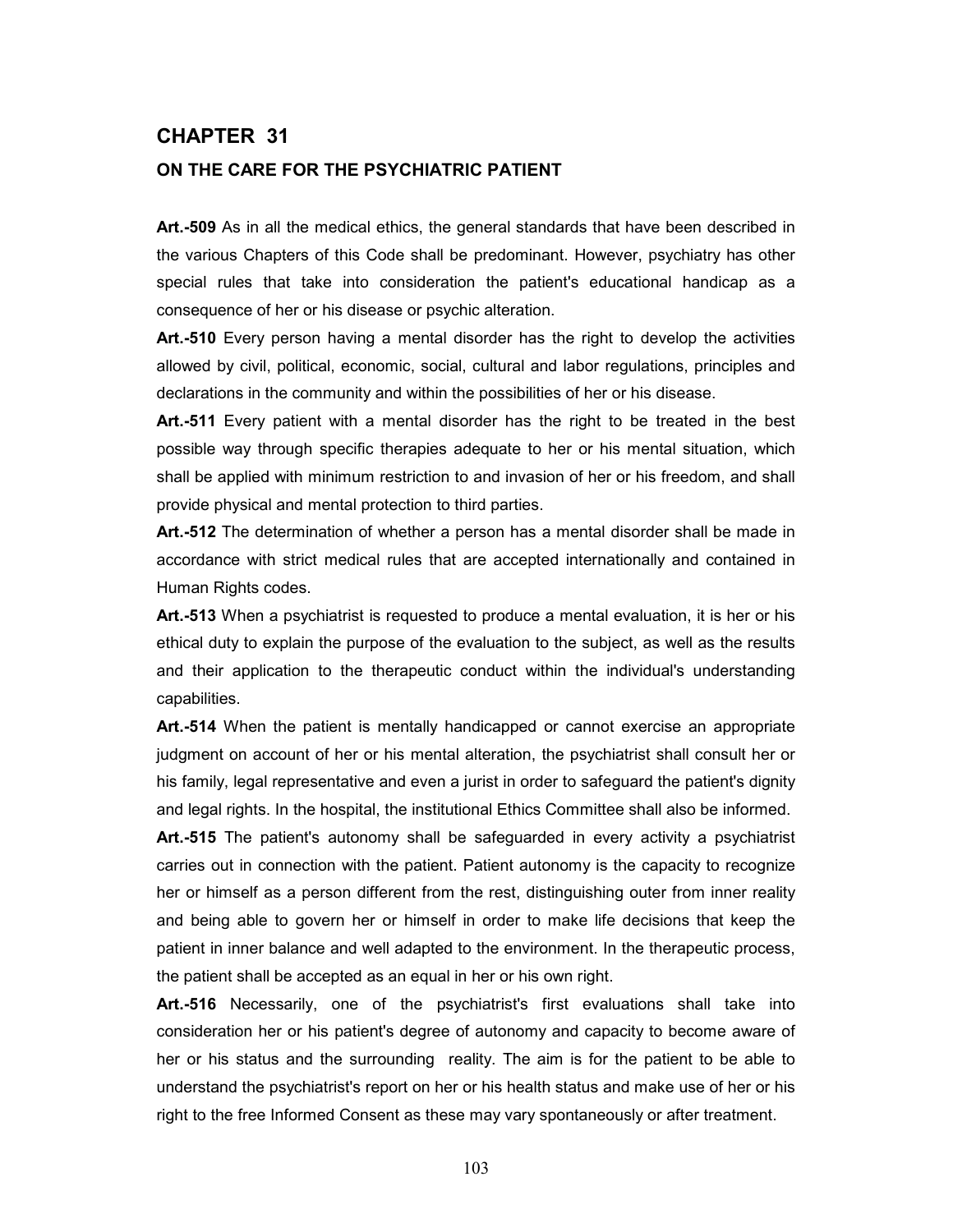Art.-517 Specifically, from the ethical point of view, treatments shall be considered not only on the basis of their symptomatic and therapeutic objectives, but also because they imply the potential development of the patient's personality and ethical conduct. The latter leans on the physician's ethics based on the principles of beneficence, no maleficence, autonomy and justice.

Art.-518 In Psychiatry and Psychology, the treatment is based upon a trust and mutual respect relationship that is very similar to a therapeutic alliance between professional and patient (Confidentiality). This favors the creation of emotional relations, and even of sexual fantasies and needs that will interfere in the relation with the therapist as well as with the family, work and social environment, and which will sometimes generate strongly antiethical situations. The professional shall be especially careful regarding these matters and the patient's tendency to model her or his conduct on the identification with the therapist's. This circumstance gives rise to a power relationship that may damage the ethical foundations of the relationship. That is why no advantage shall be drawn from these phenomena that are typical of the therapeutic process.

Art.-519 To carry out investigations, Health Team members related to the area of Psychiatry shall abide by national and international rules and standards contained in this Code.

Art.-520 Health Team members related to the area of Psychiatry who are involved in the research of genetic mental disorders shall be observant of the fact that the boundaries of genetic information not only are not restricted to the person who provided such data but may have negative dissociating effects on the individual's families and communities.

Art.-521 Health Team members related to the area of Psychiatry shall protect their patients, and shall help them to exercise their right to self-determination to the fullest extent possible in matters of Donation of Organs and Tissues for Transplantation.

Art.-522 The Asociación Médica Argentina adheres to the 1996 Declaration of Madrid, Spain, approved by the General Assembly of the World Psychiatric Association.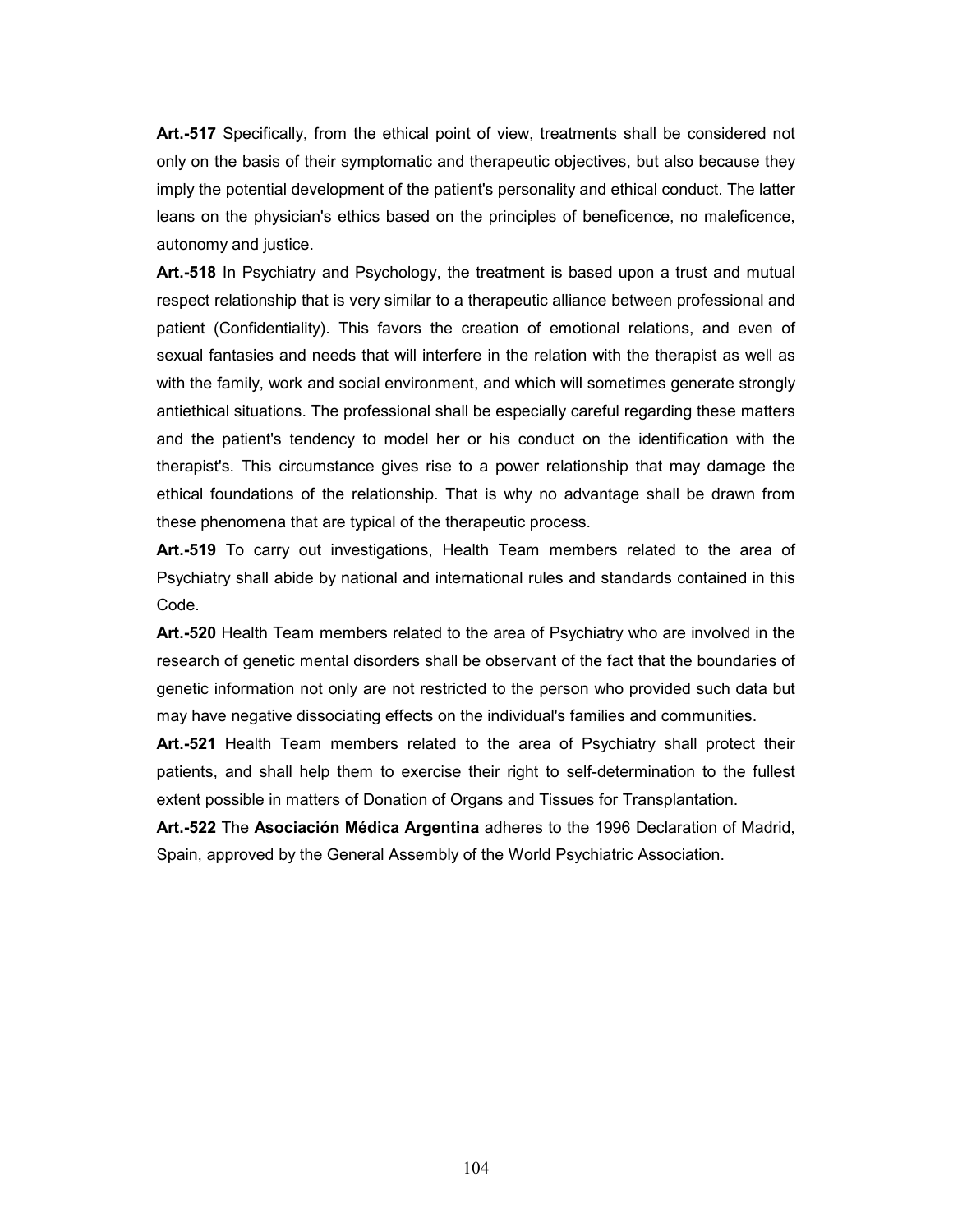## ON THE CARE FOR THE PATIENT WITH AIDS

Acquired Immunodeficiency Syndrome (AIDS) is the most important universal epidemic ravaging industrial-age nations, regardless of whether they are developed, developing or underdeveloped.

The fact that the disorder pervades the most personal aspects of life shapes a problem that confronts the public and private aspects of sovereign state's health policies. These aspects are intimately connected in this condition, and spark the debate on what the frontier between "private" and "public" spheres is.

In this Code, the following shall be considered: discrimination against infected individuals, confidentiality and its limits, and the exercise of State powers to put a check on the propagation of a disease which has already become a danger to civilization.

Art.-523 As a current example of world epidemic, AIDS has turned discrimination into a phenomenon that divides nations, ethnic, cultural and sexual groups, with no respect for age, life conditions or legally acquired rights.

Art.-524 Given that the risk of HIV infection through common means has shown to be remote, it is severe unethical conduct for the Health Team member to discriminate AIDSaffected people, refusing them rights, benefits or privileges when risks to health are only theoretical or when the affected persons' social behavior is appropriate.

Art.-525 Health Team members shall not participate in discrimination campaigns, especially when they are promoted out of hostility towards the social groups usually considered to be connected with AIDS – homosexuals, drug abusers and prostitutes.

Art.-526 Health Team members shall show utmost respect for the principle of confidentiality in patients with AIDS, even in situations where preventive notices are a legal requirement. Health Team members shall make their best effort to comply with the law and the profession's ethical standards on medical secret.

Art.-527 Health Team members, either officials or not, shall make all possible efforts to harmonize private rights with the concept of common welfare in public health, analyzing experiences in countries where both premises are met with a low level of social controversy.

Art.-528 Measures limiting the disease propagation as the superior public health criterion shall be proposed that fall within highly strict ethical and legal criteria, together with mechanisms that prevent the names of those who are affected by the disease from being spread.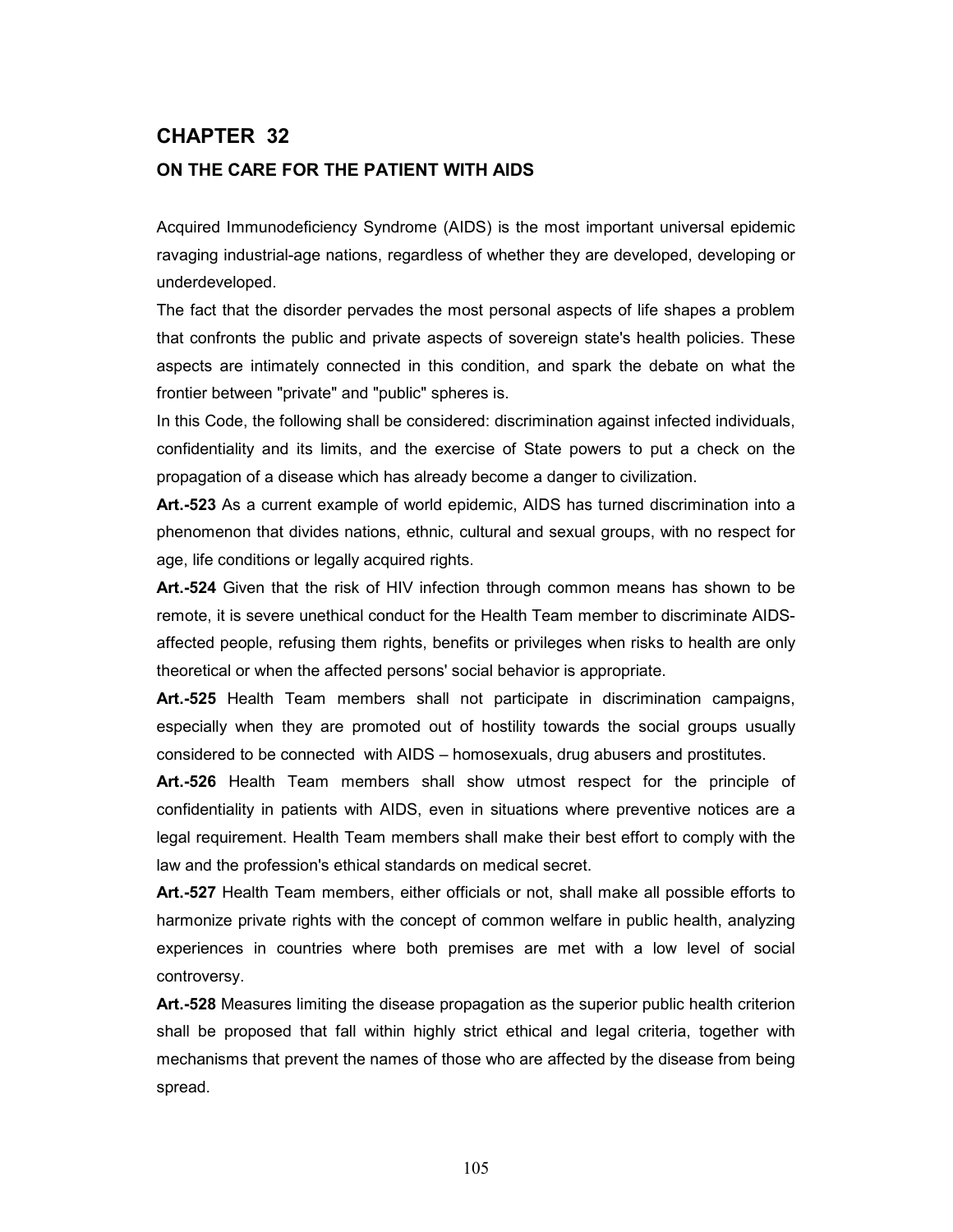Art.-529 Confidentiality is especially complex when the infected person endangers third parties' health and refuses to report her or his condition, or prevents the Health Team from reporting the disorder citing the principle of professional secret. Under these circumstances, it is ethical for Health Team members to act under the lesser of two evils criterion and turn to health authorities, and to the court if necessary, to request an appeal for breaching confidentiality herself/himself and for third parties.

Art.-530 Some countries' legislation allows the collective isolation of infected persons when their behavior risks other people's life. The application of penalties – from moral to criminal punishment as their conduct may be a criminal act (deliberate attempt to damage, attempt to murder for knowingly selling contaminated blood) – is still a matter of debate.

Art.-531 Physicians and other Health Team members are required to provide their utmost cooperation and shall emphasize ethical social behaviors in connection with the dignity of persons.

Art.-532 In the field of Ethics, the following are top priority:

Paragraph a) education programs for all of the population.

Paragraph b) Volunteer control tests.

Paragraph c) information for everyone seeking advice.

Paragraph d) prevention and treatment for psychoactive substance users.

Art.-533 The State shall commit itself to supply the required quantity and quality of medication according to the dictates of scientific progress.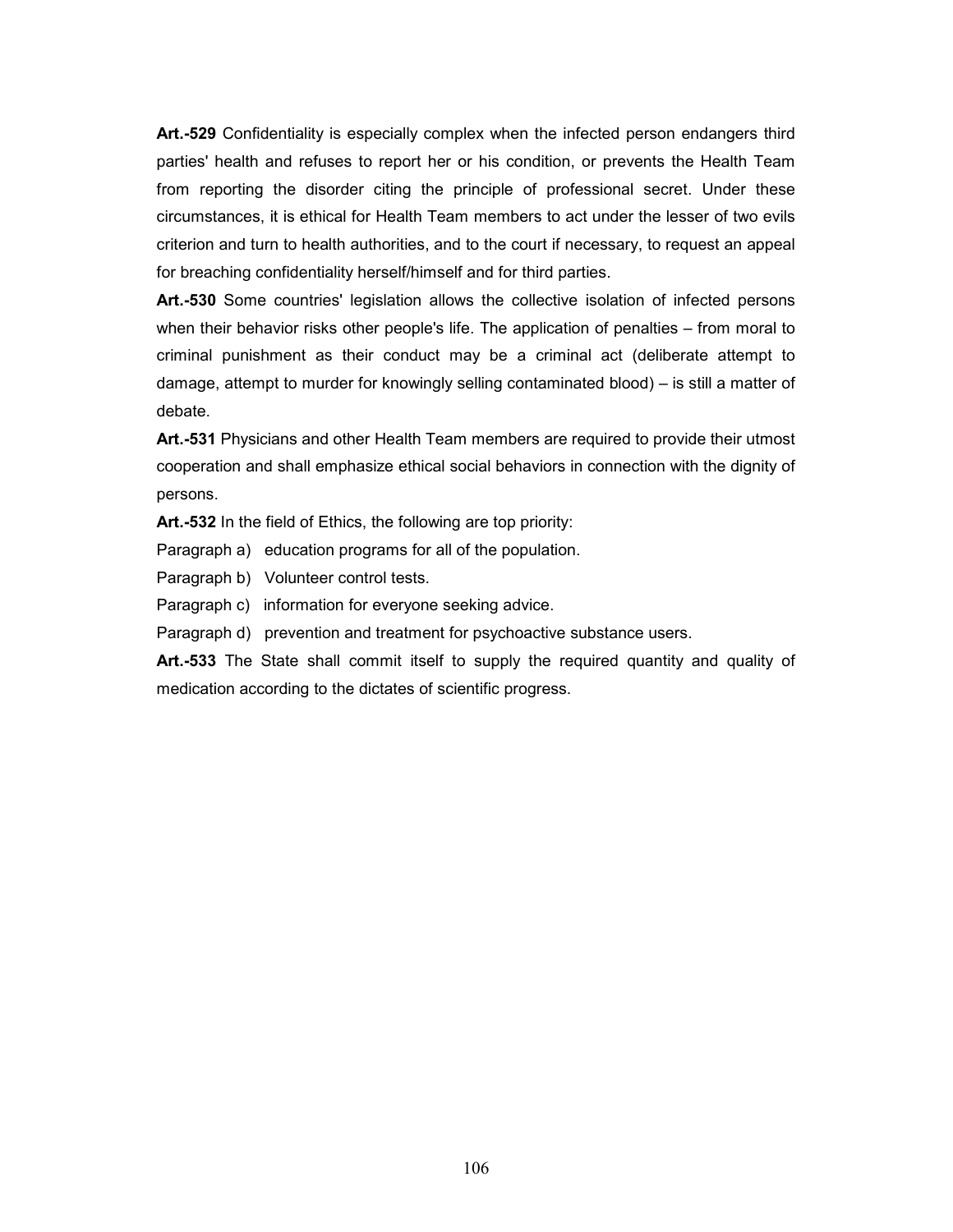#### ON THE CARE FOR THE PATIENT WITH INCURABLE DISEASES

Art.-534 The following distinctions shall be drawn:

Paragraph a) patients with incurable diseases.

Paragraph b) Critically ill patients.

Paragraph c) Terminally ill patients.

Art.-535 The general principle set forth in the Declaration of Venice shall govern all of the above categories: "The duty of the physician is to heal and, where possible, relieve suffering and act to protect the best interests of his patients".

Art.-536 A critically ill patient is a patient whose life is seriously endangered but who retains his or her possibilities to recover from the disorder through the application of therapeutic measures and high complexity technology usually in an Intensive Care Unit.

Art.-537 A terminally ill patient is a patient who suffers irreversible damage that will cause her or him to die soon. Her or his admittance in an Intensive Care Unit means the introduction of measures tending to extend the death process.

Art.-538 The measures applied to terminally ill patients shall allow the patient to die with dignity and no procedures shall justify the extension of suffering. The demand for a medical ethical conduct means avoiding therapeutic cruelty in situations where life cannot be recovered.

Art.-539 Furthermore, it should be remembered that there is no difference in the individual moral and operational responsibility between "acting" and "stop acting" and that the primary authorization for either conduct comes from the patient and her or his inherent right to autonomy.

Art.-540 The right to autonomy may be exercised through will, by the direct communication between the patient and the medical team, or by the patient's family in case of incompetence in any of the following circumstances:

Paragraph a) lack of full mental lucidity.

Paragraph b) inability to understand the information he or she is offered.

Paragraph c) Impossibility to adopt a voluntary decision

Art.-541 The medical team's decision on withholding or withdrawing life-sustaining means should be discussed and shared by the assisting team, and if in doubt or disagreement, the Institution's Ethics Committee should be consulted.

Art.-542 Withholding or withdrawing life-sustaining means shall in no way mean depriving the patient of measures for her or his physical, psychological and spiritual comfort. This includes moving the patient to the palliative care area.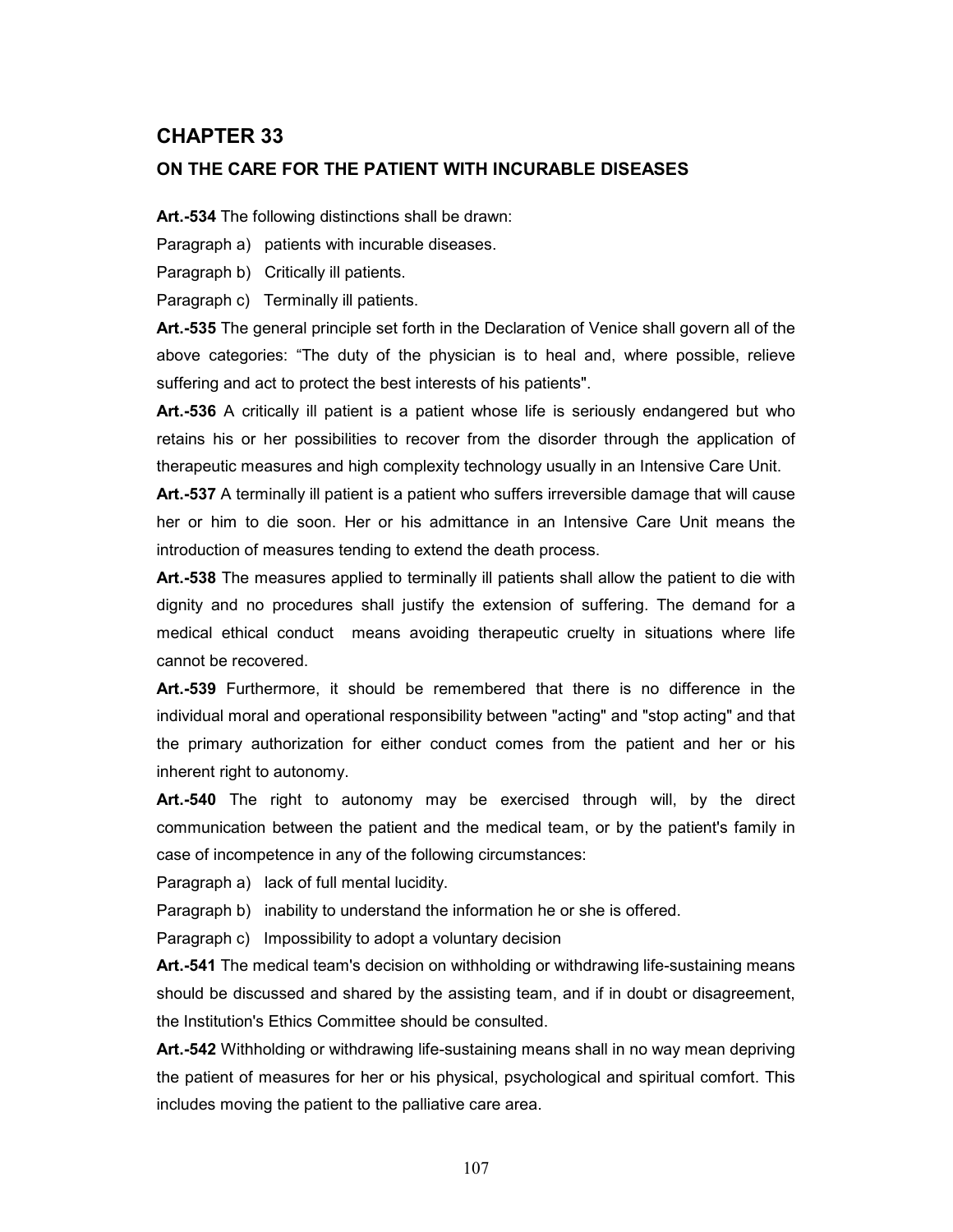Art.-543 In the event of conflict of opinions between the medical team and the family, the adoption of any of the following options shall be ethically appropriate:

Paragraph a) Consultation with a new physician as proposed by the family

Paragraph b) Consultation with the Institutional Ethics Committee

Paragraph c) Moving the patient to another Institution where the medical team's opinion coincides with that of the family.

Paragraph d) medical team's request for court of law intervention.

Art.-544 Respect every patient's moral and/or religious principles at the time of death.

Art.-545 Respect the patient's decisions as adopted during her or his life regarding the disposal of her or his remains.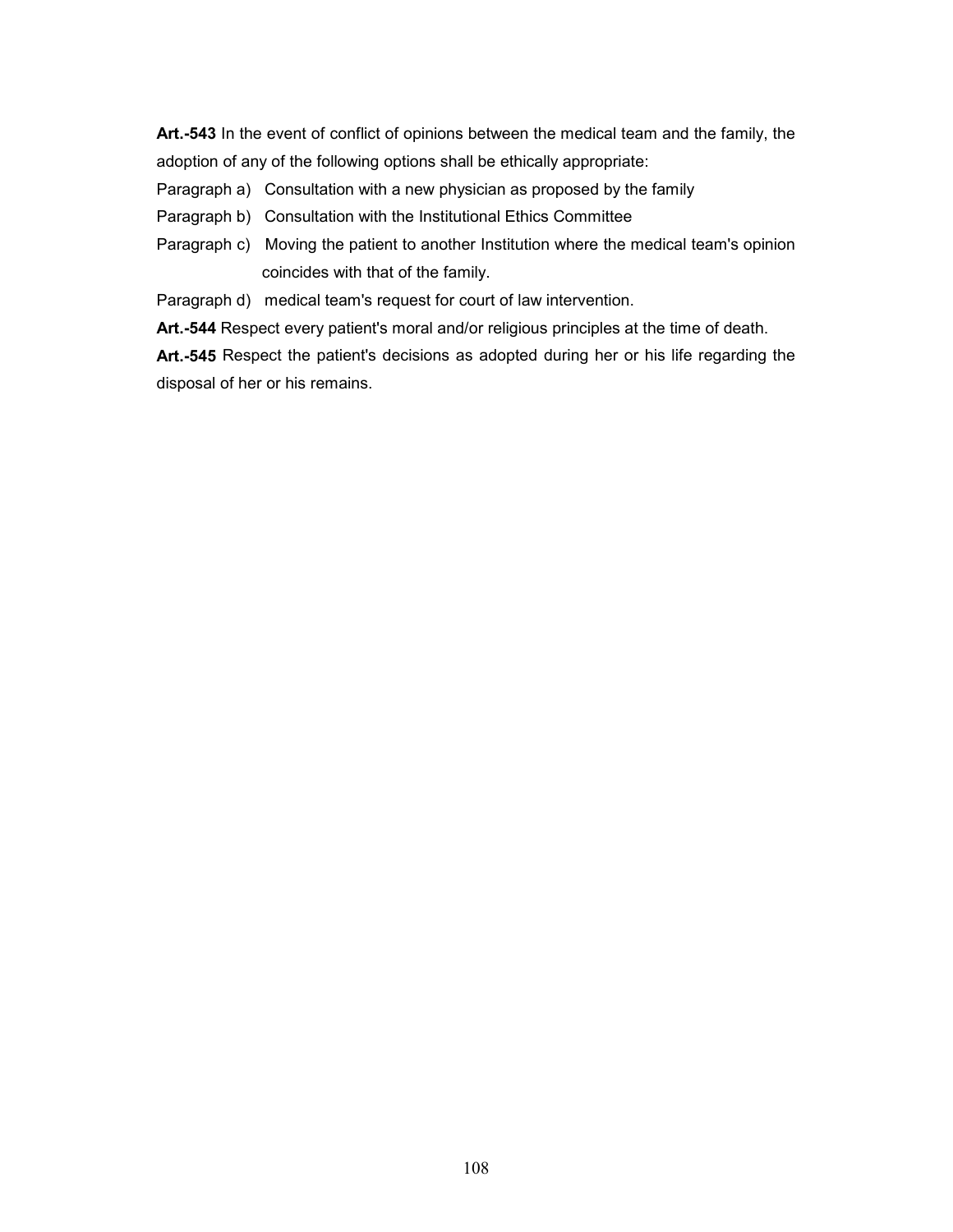#### **CHAPTER 34**

#### ON EUTHANASIA AND PHYSICIAN-ASSISTED SUICIDE

Art.-546 The terminally ill patient is entitled to die with dignity, with conventional or non conventional therapeutic assistance within the accepted standards, to avoid psychological or physical suffering, using every kind of support that respects the right inherent to his dignity as a person.

Art.-547 Any measure tending to alleviate a patient's physical or psychological suffering shall be provided for and shall be exclusively aimed at easing her or his suffering effectively. Among a number of methods producing similar results the physician shall opt for the less harmful to the patient's health.

Art.-548 Under these circumstances, the physician shall strictly respect the patient's Principle of Autonomy, with the following exceptions:

Paragraph a) patients under age.

Paragraph b) mentally disabled patients with psychiatric diagnosis by a specialist.

Art.-549 If the palliative measures to adopt represent a reduction in the patient's physical or mental resistance, the physician shall have the patient's prior or current express free consent, or that of her or his legal representatives, and the concurrent opinion of two physicians different from the doctor directing or performing the palliative treatment.

Art.-550 It is against medical ethics and shall be considered serious unethical conduct to give a deficiently palliative medication for physical or psychological symptoms to patients affected by a severe illness or accident when they or their legal representatives have consented to a proportionate effective supply.

Art.-551 The terminally ill patient is entitled to requesting that therapeutic cruelty to prolong her or his life be avoided, which request the physician shall be ethically obliged to accept, respecting the human person's values.

Art.-552 In no case shall the physician be authorized to shorten or interrupt a patient's life through actions or omissions directly aimed at such purpose. Euthanasia by omission is against ethical medical conduct and legal rules and regulations. The patient's death may be permitted but never provoked.

Art.-553 It is in accord with the dictates of medical ethics to withhold or withdraw therapeutic measures of any kind used to fight intercurrent disorders or new manifestations of an already diagnosed pathological process in a person whose death is thought to be imminent as a consequence of a serious disease or accident when those measures are judged to be disproportionate considering the suffering that their placement or maintenance would bring about versus their non-existent or low effectiveness. To that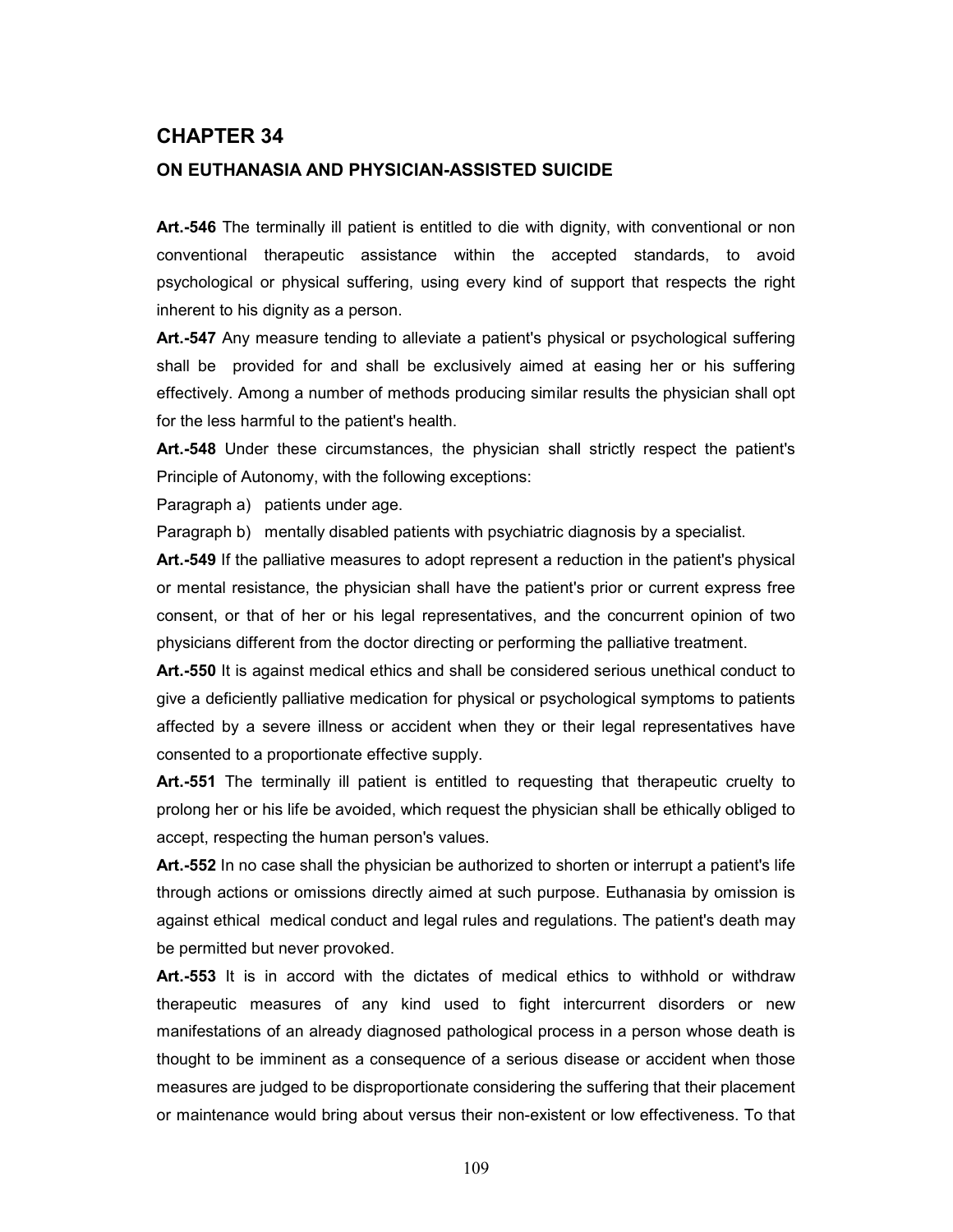purpose, the physician shall have the patient's prior or current express free consent, or that of her or his legal representative, and the concurrent opinion of two physicians different from the treating professional.

Art.-554 It is in accord with the dictates of medical ethics to withdraw artificial resuscitation devices in patients in permanent vegetative state who are judged to be in such state by the coinciding reports of two physicians different from the treating doctor.

Art.-555 Dysthanasia, or artificial and unnecessary extension of a permanently vegetative patient's agony is against the ethical demand to die with dignity. Dysthanasia shall only be justified when the patient is pregnant and it is in the best interest of the child to be born.

Art.-556 Notwithstanding the above, the measures of hygiene and care shall be kept until the patient's death is verified under the law.

Art.-557 In any of the above cases, an experimental therapy may be carried out provided there is an agreement with the assisted patient, or legal representatives' consent, when the weighted advantages and risks justify such therapy exclusively in the interest of the affected individual.

**Art.-558** Experimentation on a human being constitutes extremely unethical medical conduct, even when the patient's death appears to be impending on account of a severe disease or accident, unless there is consensus or the therapeutic interest set forth in the preceding article.

Art.-559 The physician, individually or as part of the treating team, has the right to seek the court's protection to safeguard the supreme right to life against the refusal of a patient with no discernment and volition, as confirmed by a medical board, to accept a therapeutic proposal that may save her or his life.

Art.-560 It is unethical conduct and against the law for the physician to carry out any procedure that may fall within the legal framework of Physician-Assisted Suicide.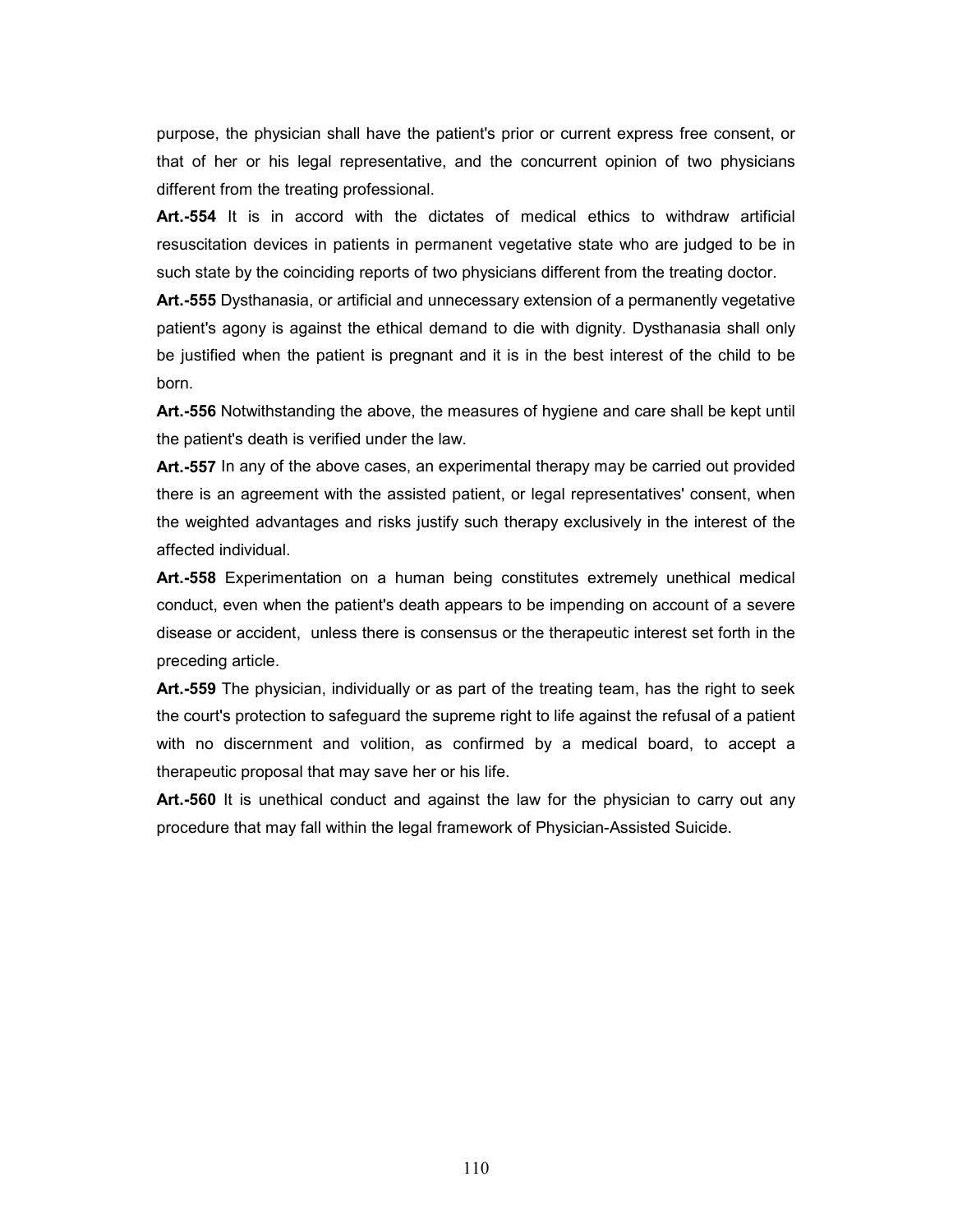# **BOOK V** ON OTHER PROFESSIONALS IN THE HEALTH TEAM

## **CHAPTER 35**

## **OVERVIEW**

Art.-561 Modern Health Care development has required the education of qualified personnel to cover PREVENTION, DIAGNOSIS, RECOVERY AND REHABILITATION needs in the population. Upper Education (graduates or non graduates) has given an adequate answer to demands in our country. Today more than 35 different degrees can be obtained from technical and professional education in the Health area.

Art.-562 Under the criteria contained in this Code regarding the meaning and making up of the Health Team, all persons connected with it have ethical responsibilities, although to different extents depending on their activities and the provisions in Books I, II, III and IV.

Art.-563 All the disciplines from the different branches of the art of healing should commit themselves with all the branches of knowledge to analyze the dilemmas raised by Health Care and define the social, legal and ethical framework of development.

Art.-564 As Health is the responsibility of Medical Sciences professionals and nonprofessionals acting in the field of Health, all of them become Health Agents and shall privilege the population's interests over private interests when performing in the Health Care sphere.

Art.-565 Because Health Team-related activities are so numerous, they have not been listed in detail to avoid involuntary exclusions, and taking for granted that the list would comprise all those that may have direct or indirect significance for the human health. However, it is necessary to explain some that correspond to technical professionals with primary responsibility, emphasizing the aspects that are specific to them, which does not mean their exclusion from other articles in this Code.

Art.-566 In the practice of their professional activities, the different Health Team members shall accompany their names only with their official qualifications, and shall be able to add their address, telephone number, office hours, together with the activities they perform and the different awards as admitted and recognized in the Argentine Republic.

Art.-567 Health Team members holding public administrative functions shall not use them to increase the number of clients; it is contrary to ethics to enter into agreements or carry out activities having speculation in health care as an objective; likewise, Health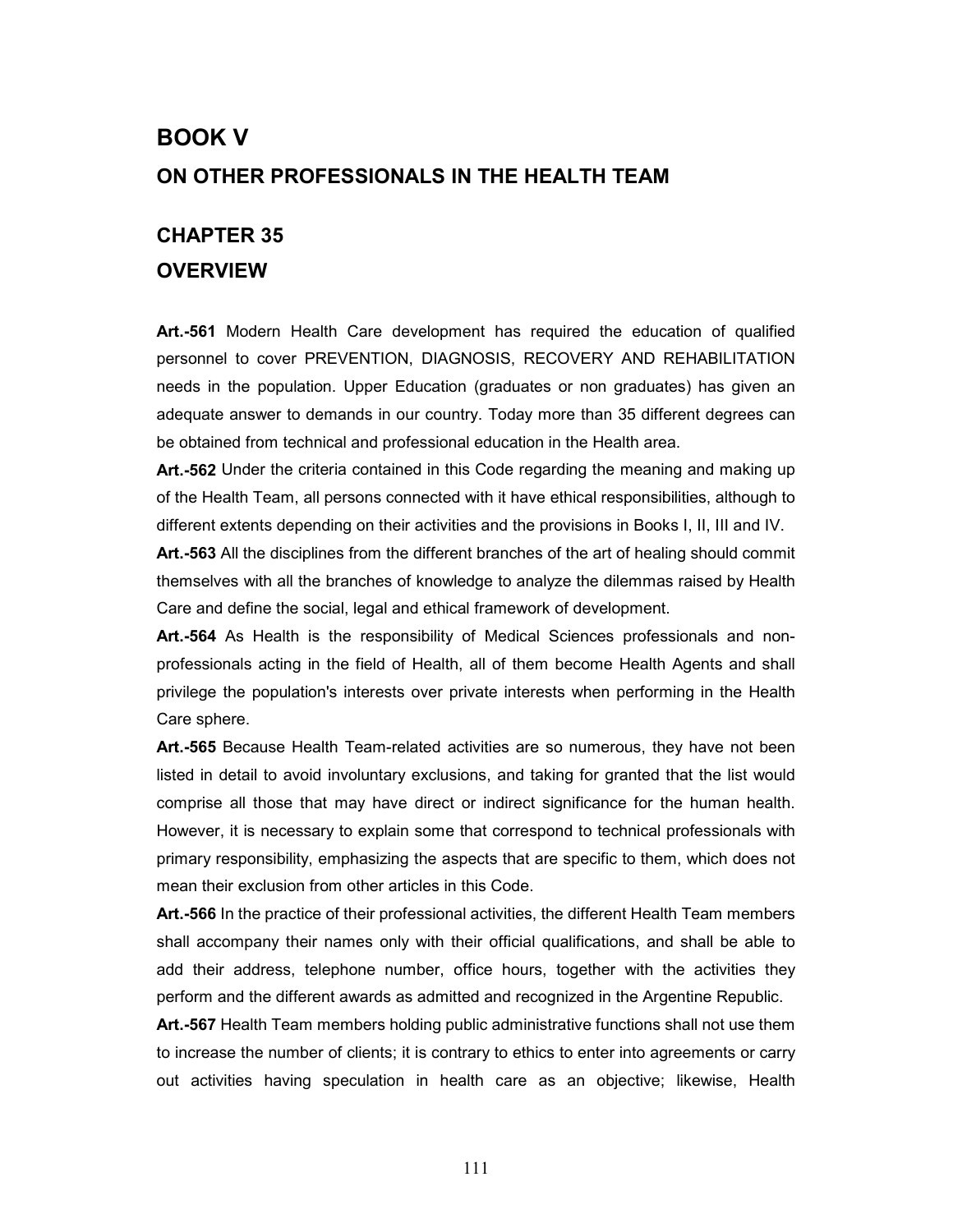professionals shall avoid the participation of a third party in the remuneration of her or his professional services.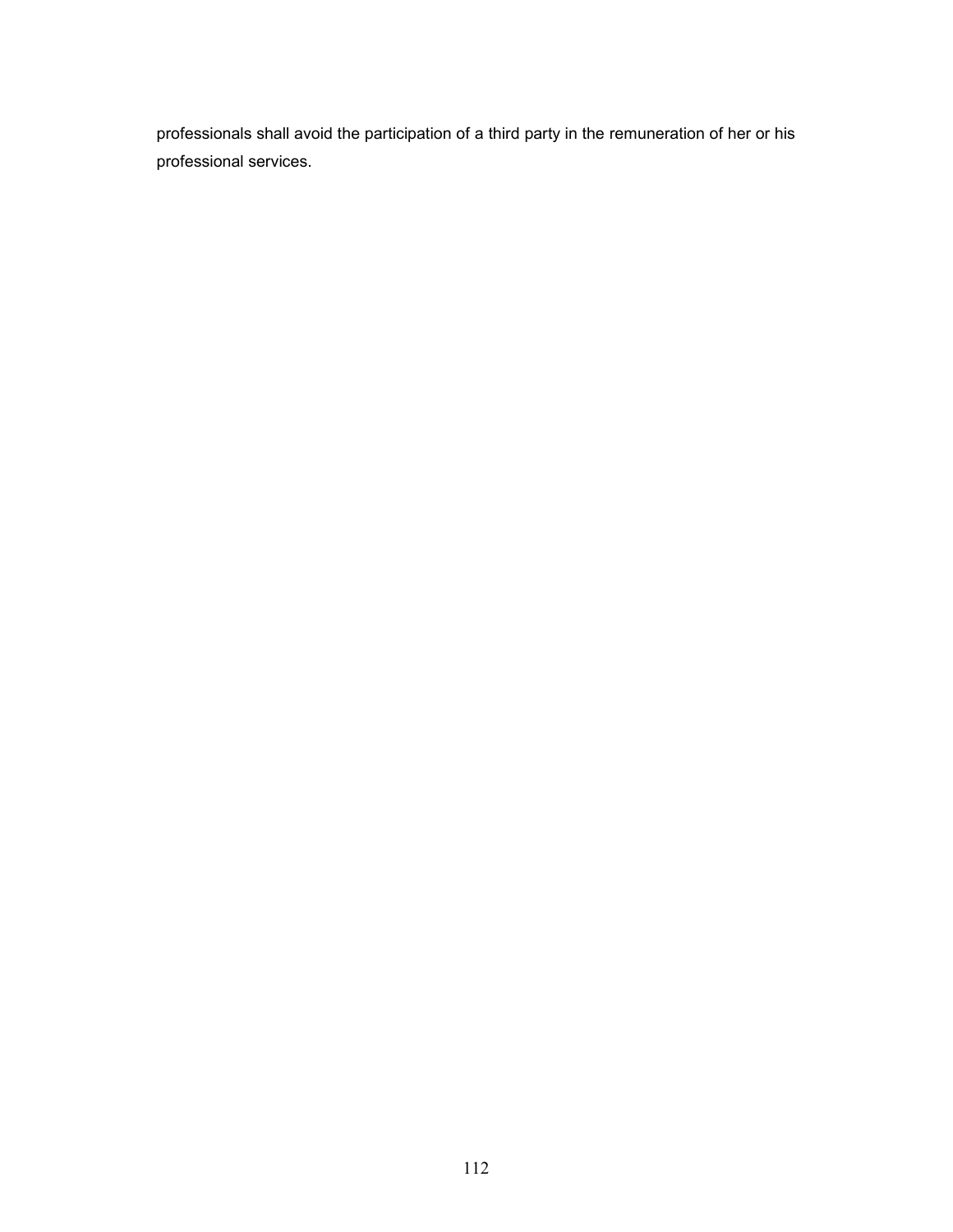#### **CHAPTER 36**

#### **SPECIAL CONSIDERATIONS**

#### A) On Pharmacists and Biochemists

Art.-568 Whenever necessary, the Pharmacist or Biochemist shall be obliged to recommend her or his clients to make a call on the doctor or odontologist. No Pharmacist or Biochemist shall modify a prescription unless with the author's previous express consent. The Pharmacist or Biochemist shall not influence her or his clients regarding the use of certain medicines.

Art.-569 The Pharmacist or Biochemist shall avoid any medical encounters to be carried out or agreed upon in her or his office or laboratory.

Art.-570 The Pharmacist or Biochemist shall be the Quality Guarantor of the products he or she uses, produces or markets, and shall never act as a mere intermediary. Her or his opinions are highly valuable for the population's Health.

Art.-571 As regards medicines, Pharmacists shall be responsible to patients not only for the Quality of the product in the source but also for the Safety during medicine transportation, storing and distribution (for example, drugs requiring cold chain).

Art.-572 All of the above, apart from their ethical connotation are legal obligations, both civil and criminal.

#### **B)** On Nursing Professionals

Art.-573 Professional, technical and auxiliary nurses shall render their service in the following conditions:

Paragraph a) to everyone requesting their service.

Paragraph b) respecting the dignity of the patient.

Paragraph c) Showing no objections to the individual's religious, moral or ethical convictions, nor to her or his physical or mental status. Paragraph d) The nursing professional may decline to assist a patient

based on incompatibilities resulting from the conditions set forth under Paragraph c), but shall report such situation to her or his superior.

Art.-574 The nursing professional shall protect the patient's tranquility and safety, shall try to alleviate her or his suffering and shall cooperate with the family's sound requirements. It is unethical conduct to foster or cooperate with active euthanasia.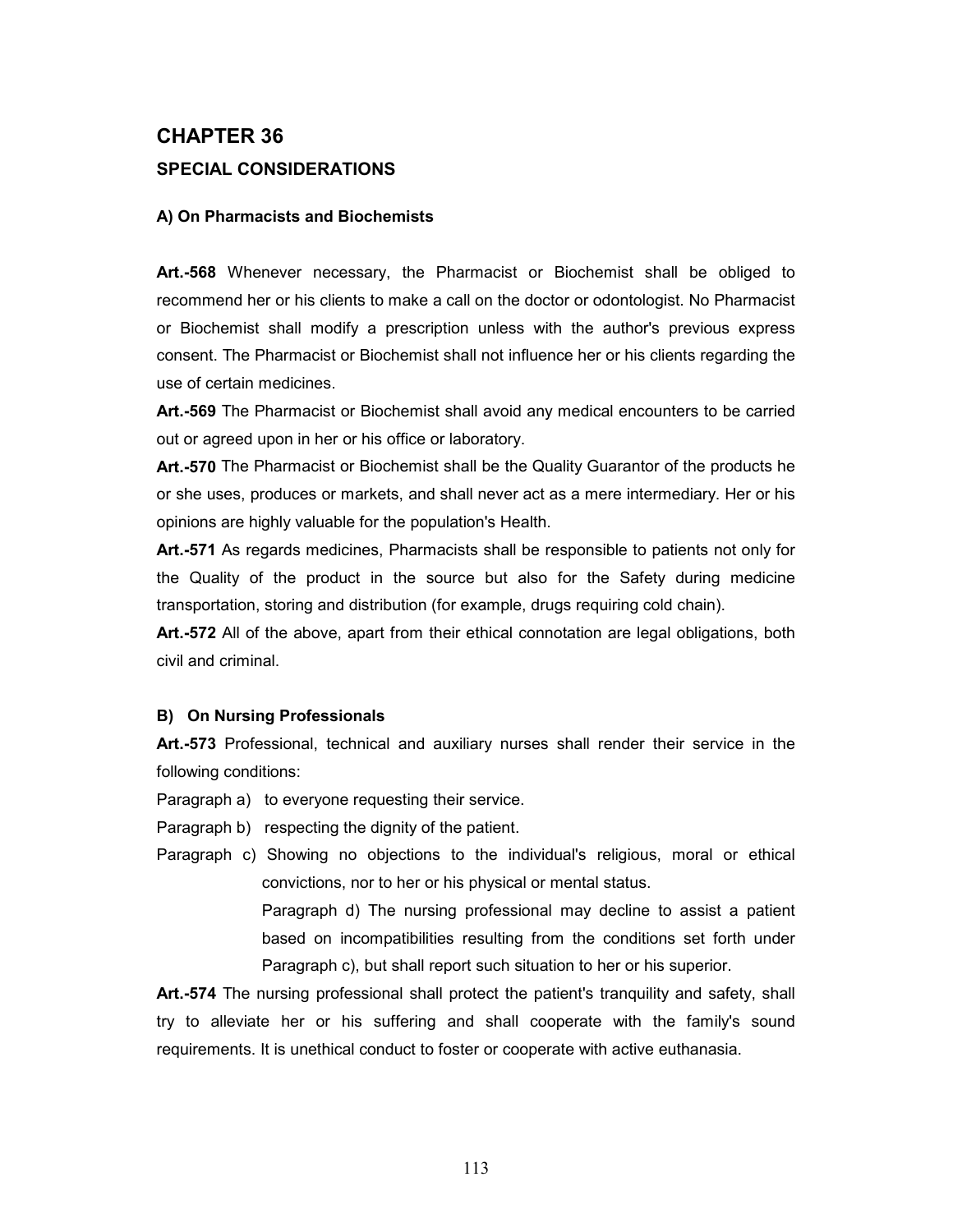Art.-575 Professional secret is an ethical and legal responsibility of the nursing staff. When taking part in an investigation, the nursing staff shall be bound by the provisions under Book III contained herein.

Art.-576 If her or his deposition as a witness is required, he or she shall inform her or his superior and shall request the corresponding legal advise.

Art.-577 Any objection that the nursing professional may have to a colleague's professional care, he or she shall inform her or his superior, her or his professional association (if necessary), and even an ordinary court.

Art.-578 The nursing professional shall be updated on her or his knowledge of personal care as well as of care for the environment and the use of toxic substances.

Art.-579 She or he shall pay careful attention to the relationship with other Health Team members and shall be entitled to the following:

Paragraph a) to request information from responsible sources.

Paragraph b) to inquire her or his professional association's Ethics Committee or that of the Institution where he or she works.

#### C) On the Operating Room Nurse

Art.-580 The OR nurse shall assist the patient from the moment the patient enters the operating room. The OR nurse shall know the patient's medical record and the immediate surgical act, anticipating any possible changes to the initial plan.

Art.-581 The OR nurse shall try to avoid, whatever the cause may be, to abandon the patient during the surgical procedure, and to delegate her or his own functions to other persons.

#### D) On Physiotherapists

Art.-582 The responsibility for physiotherapeutic care cannot be delegated. Physiotherapists shall not assign auxiliary personnel or hire qualified persons, not even undergraduates, to carry out activities that are her or his responsibility.

Art.-583 The physiotherapist shall make up the corresponding patient record and protect its privacy.

Art.-584 From the point of view of the so-called heterodox practices, the professional shall bear in mind that many of these procedures have been recognized in the medical practice, although not all of them have been scientifically and legally authorized.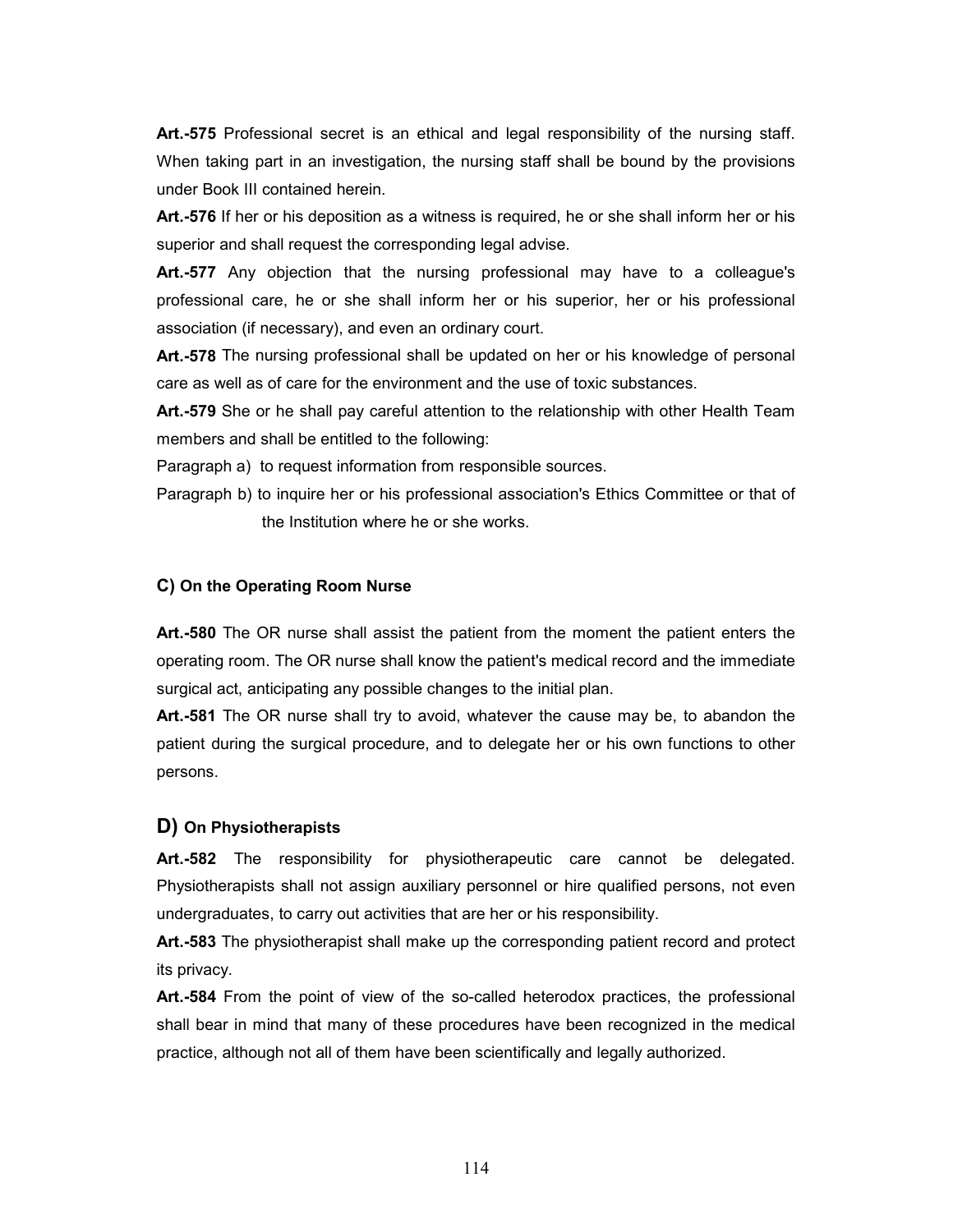#### E) On Odontologists

Art.-585 As regards the special ethics of Odontology, the following are important:

Paragraph a) It is unethical conduct to accept as collaborators dental technicians who practice illegally.

Paragraph b) the participation of dental technicians as helpers in odontological offices is unethical conduct.

Art.-586 The odontologist's practice requires economical investment in materials. For that reason, it is not unethical conduct to request that a down payment or the total payment be made in advance of the corresponding fees.

#### F) On Psychologists

Art.-587 Given modern social evolution, their role is particularly significant in the following areas:

Paragraph a) care for addict patients.

Paragraph b) care for insane patients.

Paragraph c) Care for patients with AIDS.

Paragraph d) care for patients with incurable diseases.

Paragraph e) Care for patients in pre- and post-transplantation conditions.

Art.-588 In view of the above, the attention these professionals pay to their qualifying scientific education and training is of utmost importance.

#### G) On Hospital Engineering and Architecture

Art.-589 The professional practice shall be carried out following recognized scientific rules and principles. When the professional performs her or his activity, she or he shall take into consideration that she/he will depend on her/his professional judgment to comply with her/his duty: to protect people's health, safety and welfare, as well as the integrity and safety of the physical habitat, facilities and equipment of health centers.

Art.-590 The health professional shall keep the confidentiality of medical matters obtained in the course of her or his practice, unless when requested by a court or competent authority, or when reasons of security or protection of people's health, or the integrity and/or safety of the physical habitat, facilities, equipment of health center require that they are made known.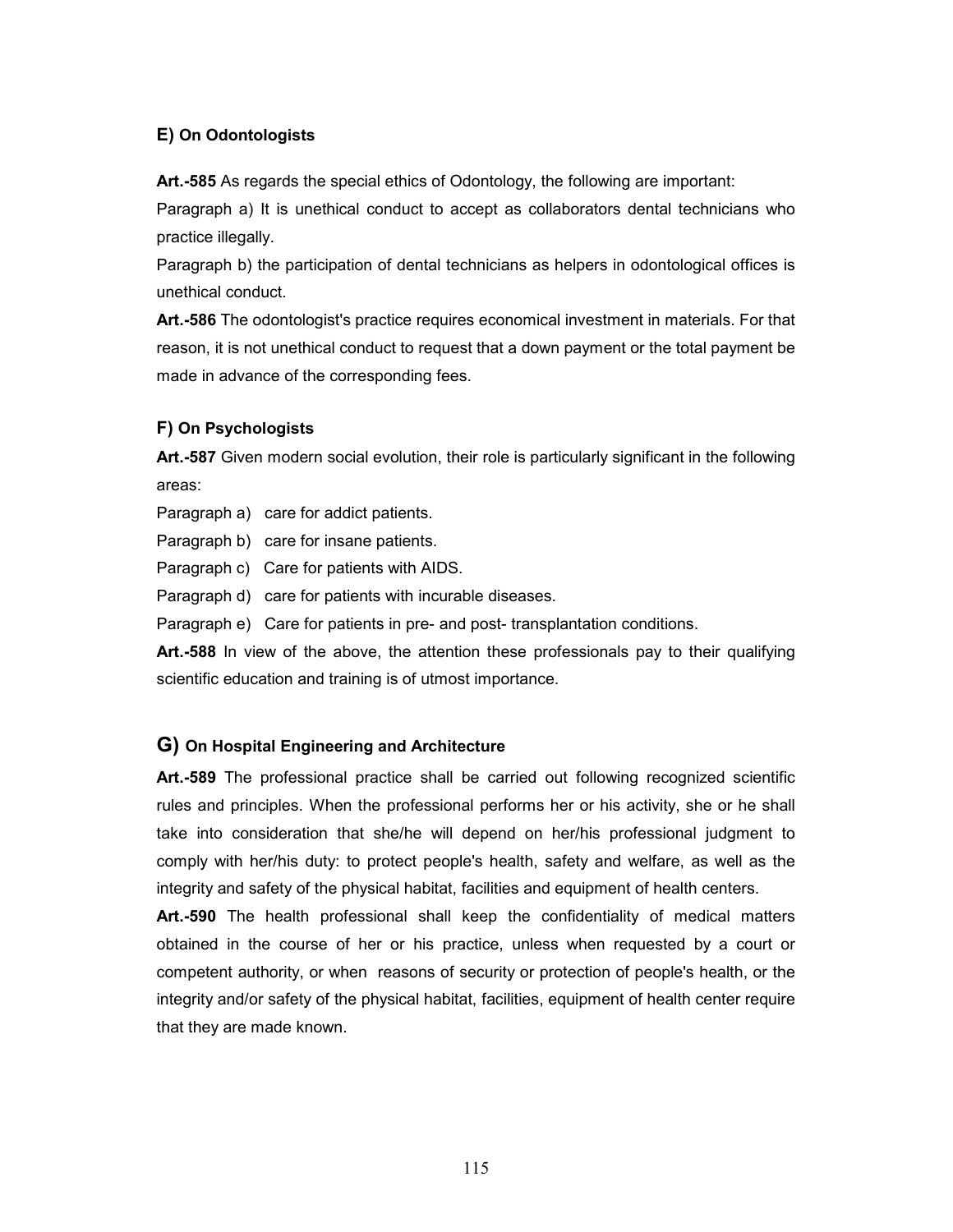#### H) On Managers, Auditors and other Professionals in the area

Art.-591 Economists, accountants, managers and other Health Service-related professionals have the obligation to defend the ethical principle of JUSTICE in connection with resource allocation and procedure control.

#### I) On Nutritionists

Art.-592 Nutritionists shall protect themselves against the commercial influence that suppliers will try to exert.

Art.-593 They shall pay attention to the quality of the products they use, in particular of those that lend themselves to conflict on account of their transgenic origin.

#### J) On Midwives

Art.-594 Midwives' professional activity is not autonomous, but strictly connected with the specialist's work.

Art.-595 It is against the law and ethics to take part in abortion procedures even as a mere collaborator.

#### K) On Social Service Professionals

Art.-596 Their work within the heart of the family or the person's intimacy obliges them to full respect for the confidentiality of the information they obtain.

Art.-597 Discrimination based on the knowledge of private aspects of persons in their charge is unethical conduct.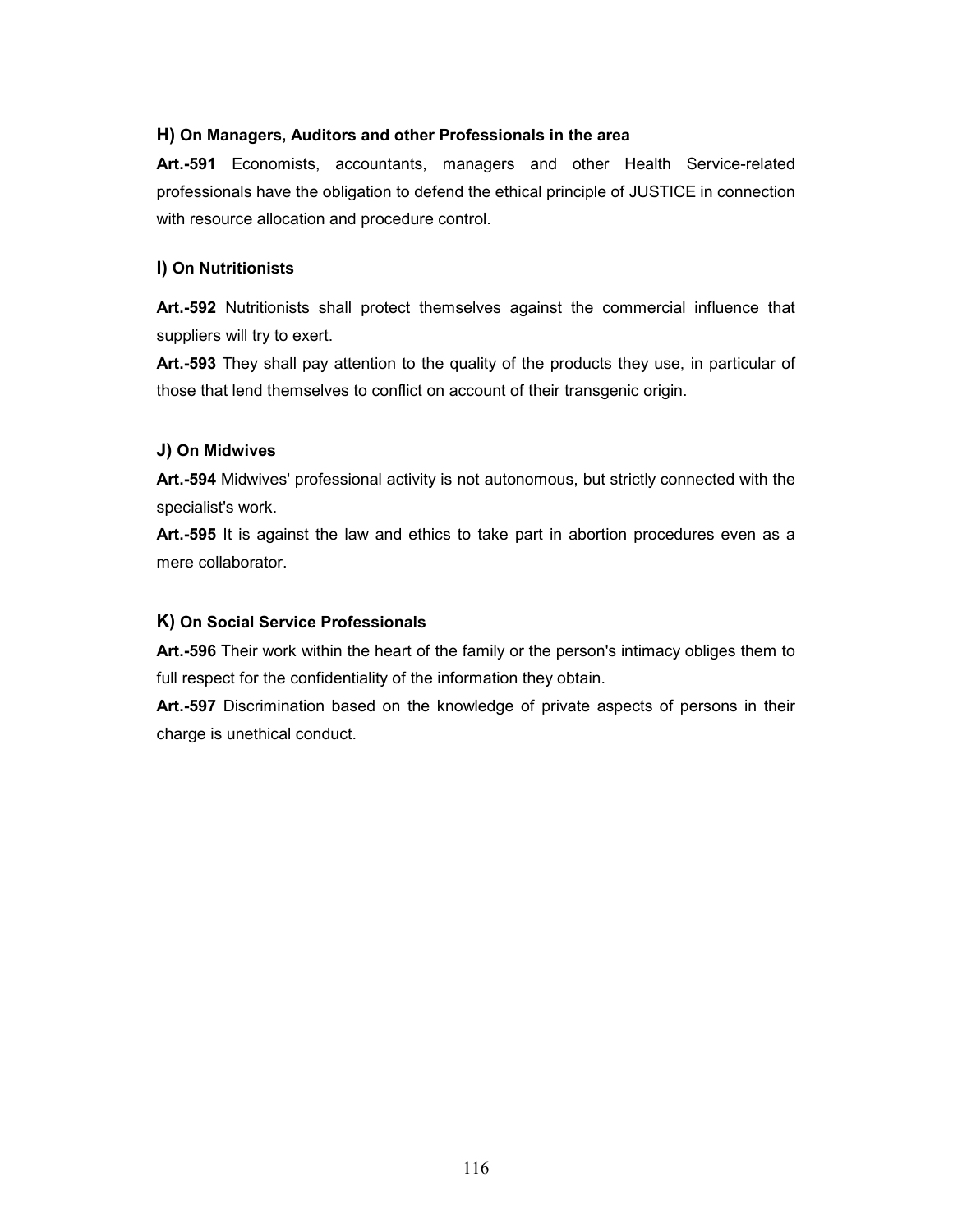# **BOOK VI** ON THE RESOLUTION OF ETHICAL DISPUTES

#### **CHAPTER 37**

## ON THE ETHICAL DISPUTE AGENTS, HOW TO REPORT - REQUIREMENTS AND PROCEDURES

Art.-598 Any public or private person considered or demonstrated to be affected by any action or omission to the ethical principles described in this Code of Ethics, arising from the conduct of any health agent or agents as are comprised herein, may -within the term of one year of such fact having taken place- report same by fulfilling the applicable requirements and procedures and presenting himself before the Body described in this Book.

Art.-599 Such report shall be entered by the Secretary of the Argentine Medical Association and shall be made in writing, be signed and include any public or private instrument in support thereof. Both the report and any supporting instrument thereof shall be submitted with as many sets of copies as parties are being denounced in the report, and the reporting person shall specify her or his full name, Identity Card number and occupation, and shall make a brief statement of the facts that have given rise to this report, specifically stating the health agents involved in the ethical dispute as well as -if applicable- indicating their names and addresses and the names and addresses of any witnesses -up to a maximum of three- who might contribute to elucidate such dispute. The reporting person -at his own expense- shall be entitled to submit its report via her or his legal counsel.

Art.-600 The Administrative Secretary of the Argentine Medical Association shall enter the report by recording it on the Registration Book, on which numbered pages the date of such report shall be stated, as well as the sequential number, the name of the reporter and of the reported parties. A Dossier shall thus be opened which title shall include the above information.

Art.-601 Within 5 (five) business days of entry, the Proceedings so initiated shall be sent to the Secretary of the "Health Ethics Court" -TEPLAS- that seats at the Argentine Medical Association and the date when said Proceedings are received shall be recorded on the Registration Book above.

Art.-602 TEPLAS shall examine any supporting information submitted and shall decide on initiating a Preliminary Investigation if it deems that the reported facts are ethically relevant to the purposes of this Code.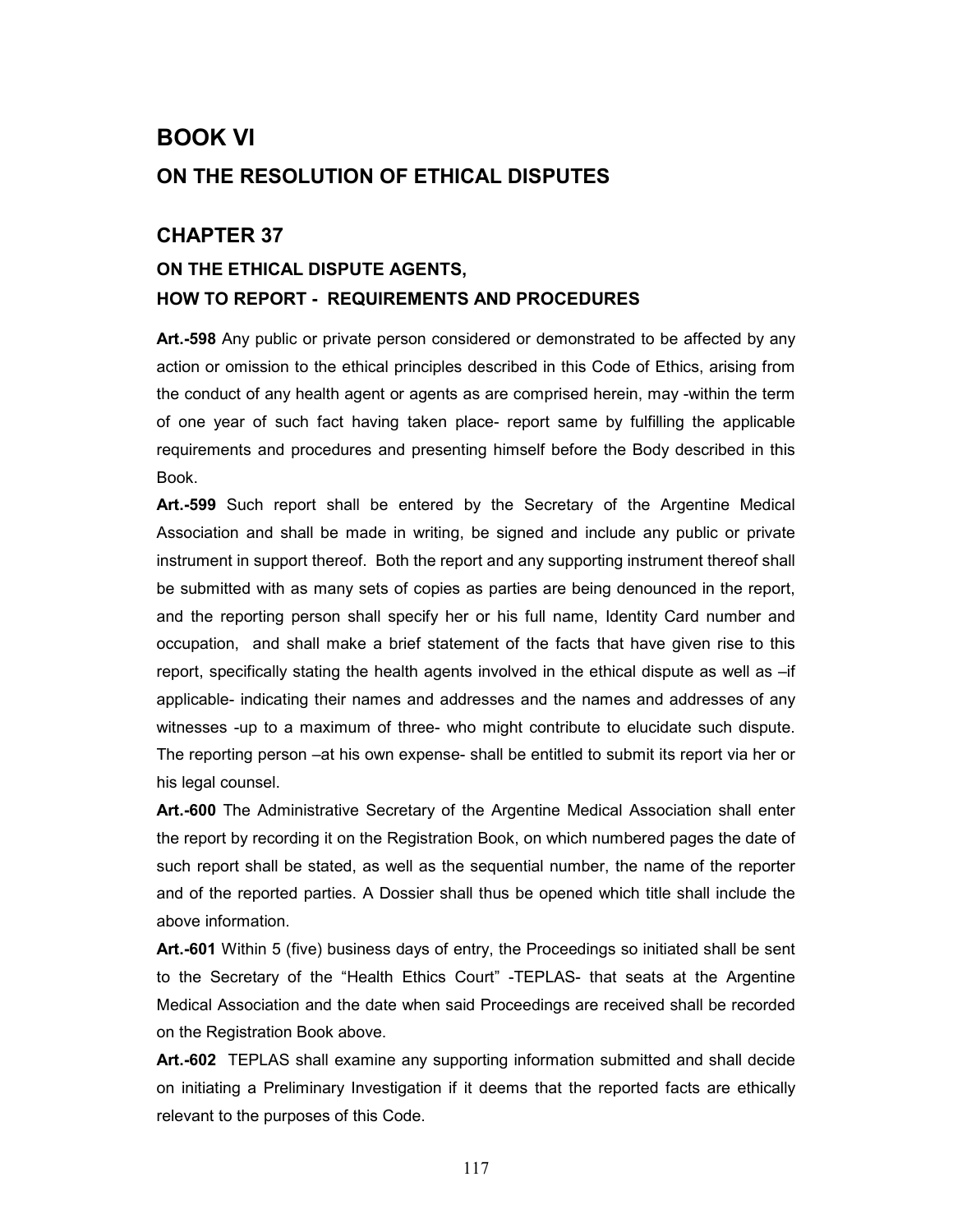Art.-603 No later than 10 (ten) business days after the Secretary of the Ethics Court has opened the Preliminary Investigation, the Argentine Medical Association shall serve notice by authentic means to the persons being reported, attaching thereto the copies of the supporting instruments. The reported person or persons shall have 15 (fifteen) business days to answer the charges and provide any supporting evidence, with as many sets of copies as parties have entered the report, including their names, addresses, identity card numbers and occupation. The dates of issuance and reception shall be authentically recorded on the preliminary investigation proceedings. The reported person or persons may –at their own expense- seek legal counsel for submitting their answer to the report. The absence of an answer by the reported person or persons shall be deemed as background evidence to be considered at the time of the Final Decision on the contested issues.

Art.-604 The Preliminary Investigation proceedings shall be secret and may only be disclosed to the parties, their designated legal counsels and any persons authorized by the parties.

Art.-605 Having met all the requirements and once the terms hereinabove have elapsed, the Health Ethics Court of the Asociación Médica Argentina shall summon the parties by any authentic means to a Settlement Conference to be held at the Argentine Medical Association premises or wherever else such Association may state. The summons shall specify the date and time of the Settlement Conference and shall be served no later than (15) fifteen business days before the date of such Conference.

Art.-606 Notwithstanding the effective compliance with the provisions of this Chapter and for the purpose of ensuring due process for the parties, TEPLAS, at its sole discretion, may extend any terms or take any steps as it may deem necessary to solve the ethical dispute as best suits. For the purpose and intent described hereinabove, TEPLAS shall be entitled to passing any procedure rules TEPLAS considers convenient or appropriate to comply with its assigned duty.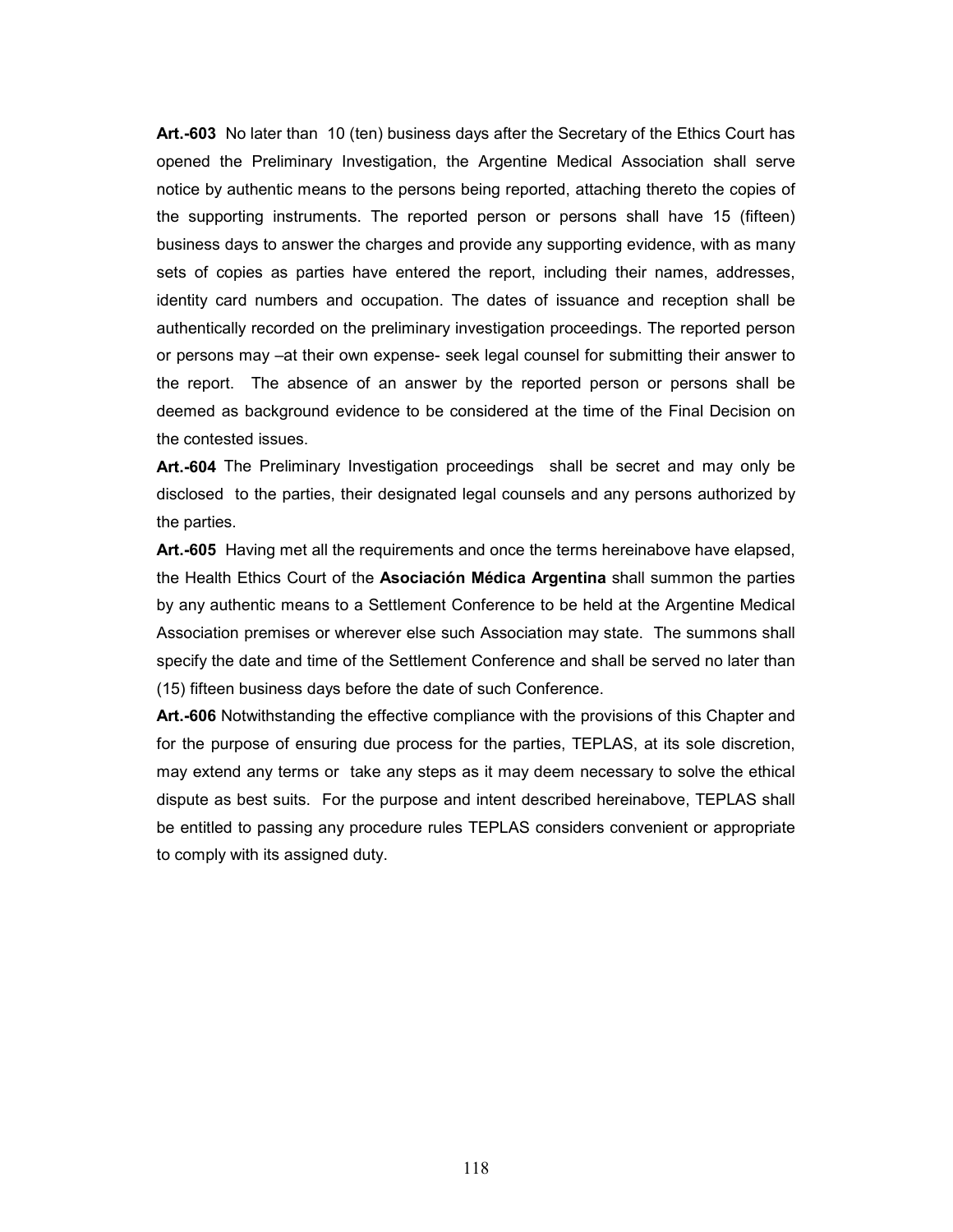#### **CHAPTER 38**

## ON THE MEDIATION BODY AND THE PARTS OF THE MEDIATION **PROCESS.**

#### **RESOLUTION AND PENALTIES.**

Art.-607 Mediation Body: The Asociación Médica Argentina shall cause a Health Ethics Court (TEPLAS) to be formed, made up by Asociación Médica Argentina members  $-5$ (five) regular members and 5 (five) alternate members – who shall replace the regular members in case of absence or disability in the same order in which they were designated. Members shall remain in office for 4 (four) years and may be reelected simultaneously with the election to designate the members of the Honor Court of AMA, to which election requirements they must conform, pursuant to the Bylaws and Voting Regulations of the Asociación Médica Argentina. The Health Ethics Court shall be chaired by the oldest member, assisted by one Vice-Chairman, one Secretary of Minutes and two Voting Members, all of whom shall exercise the Chair in that order in the event of the Chairman's absence or inability. The Court shall meet only if at least 3 (three) of its members are present. In order to form the Health Ethics Court, professionals from the different Health Sciences shall be selected from among the members of the Asociación Médica Argentina whose trajectory and credentials may be of one mind with the principles and goals of the ethical conduct described herein. Under no circumstance shall the members of TEPLAS be called to declare or testify before a law court in connection with or with reference to the cases they are involved in.

Art.-608 Parts of the Mediation Process: Once the steps set forth in Chapter I of this Book V have been complied with, the Preliminary Information proceeding shall take place in accordance with the following:

- Paragraph a) The Health Ethics Court shall meet and hear in the first place the reporter and then the party being reported. Both the reporter and the party being reported shall be entitled to attending with their legal representatives. Their statements may be clarifications on the issues being heard.
- Paragraph b) TEPLAS shall endeavor to determine, and to have the parties agree, on the facts and circumstances originating and having evolved into the ethical dispute, their existence and the scope thereof, and for this purpose TEPLAS may decide that one of the parties be heard alone while the party not being heard awaits its turn to be called at a different room in the premises.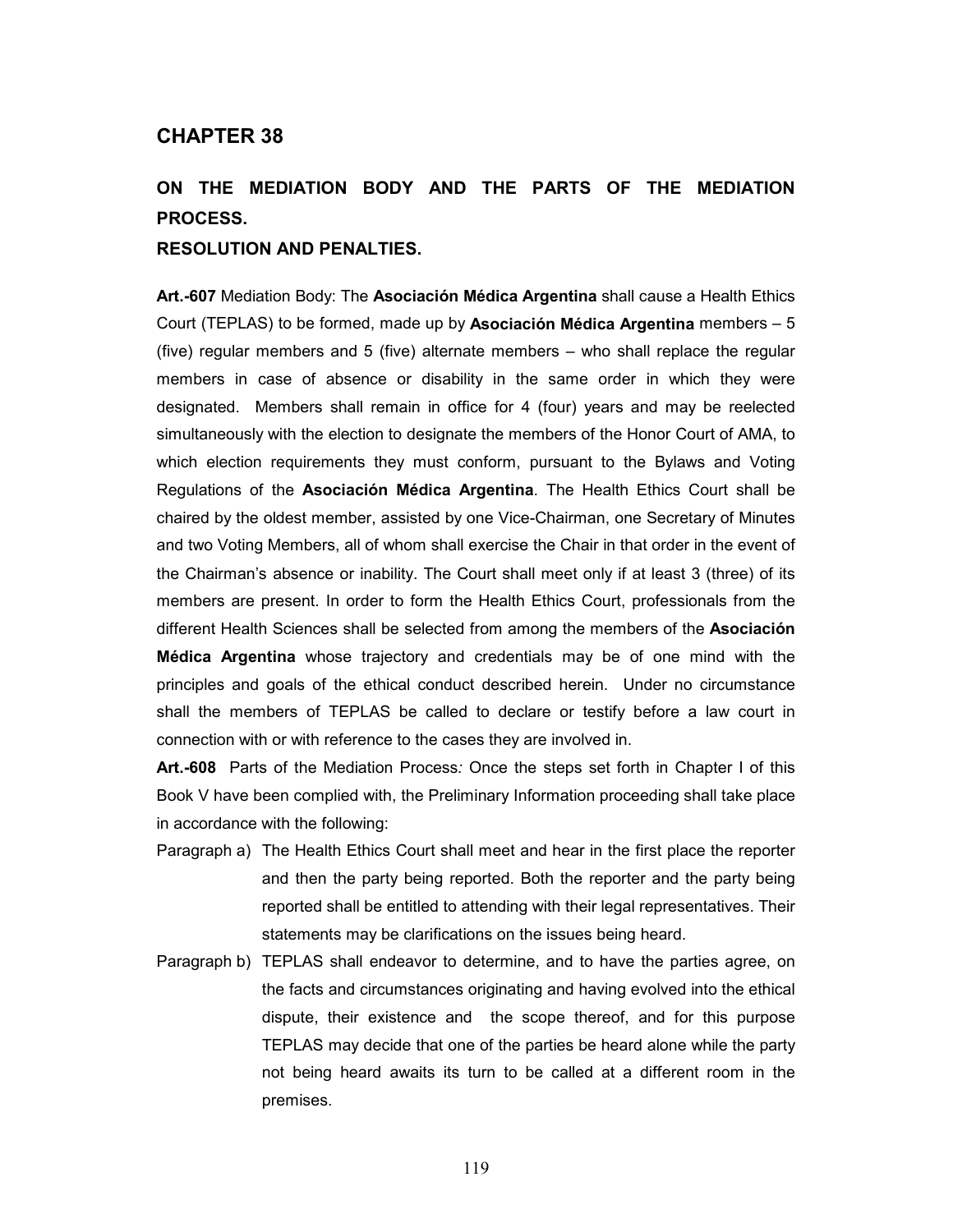- Paragraph c) Should the parties not come to agree on the facts stated in the report, TEPLAS, in that same act, shall cause the evidence offered to be produced in order that it may be assessed no later than 30 (thirty) business days after that date, and within such term the witnesses listed shall be examined and heard by TEPLAS. Once the evidence discovery period is over, the parties shall be summoned for a new Settlement Conference.
- Paragraph d) In the event that TEPLAS should deem it necessary to convene further Settlement Conferences, it shall record in writing the day and time for holding such conferences.
- Paragraph e) In the event that the parties should resolve the dispute, a Record shall be made to detail the terms and scope of the agreement, including mutual redress. The Record and as many copies as parties are involved shall be signed by the Chairman of TEPLAS and the parties, the original copy being filed in the Dossier.
- Paragraph f) In the event that the parties should not reach an agreement, it shall be considered that the mediation has come to an end. This fact shall be certified in a Record, which respective copies shall be signed by the Chairman of TEPLAS and the parties.
- Paragraph g) Within 10 (ten) business days after this last Settlement Conference, the parties may submit their arguments on the evidence presented.
- Paragraph h) The above having been complied with, TEPLAS shall within 30 (thirty) business days - study the Dossier in order to come to a decision thereon based on sound legal grounds. TEPLAS Decision shall accept or dismiss the report in all or in part, stating any penalties, if applicable. Said Decision shall be notified in an authentic manner to the parties at their specially stated addresses.
- Paragraph i) This Decision may not be appealed except to clarify it or to annul it returning the case to its original state, with respect to its unclear provisions, and this appeal to TEPLAS must be based on sound grounds and entered within ten (ten) business days of the notice of such Decision having been received. The appeal shall be accepted or dismissed no later than fifteen business days after it was entered.
- Paragraph j) The Final Decision shall be made known to the Societies to which the reporter and the reported party belong for its recordation in their respective personal files.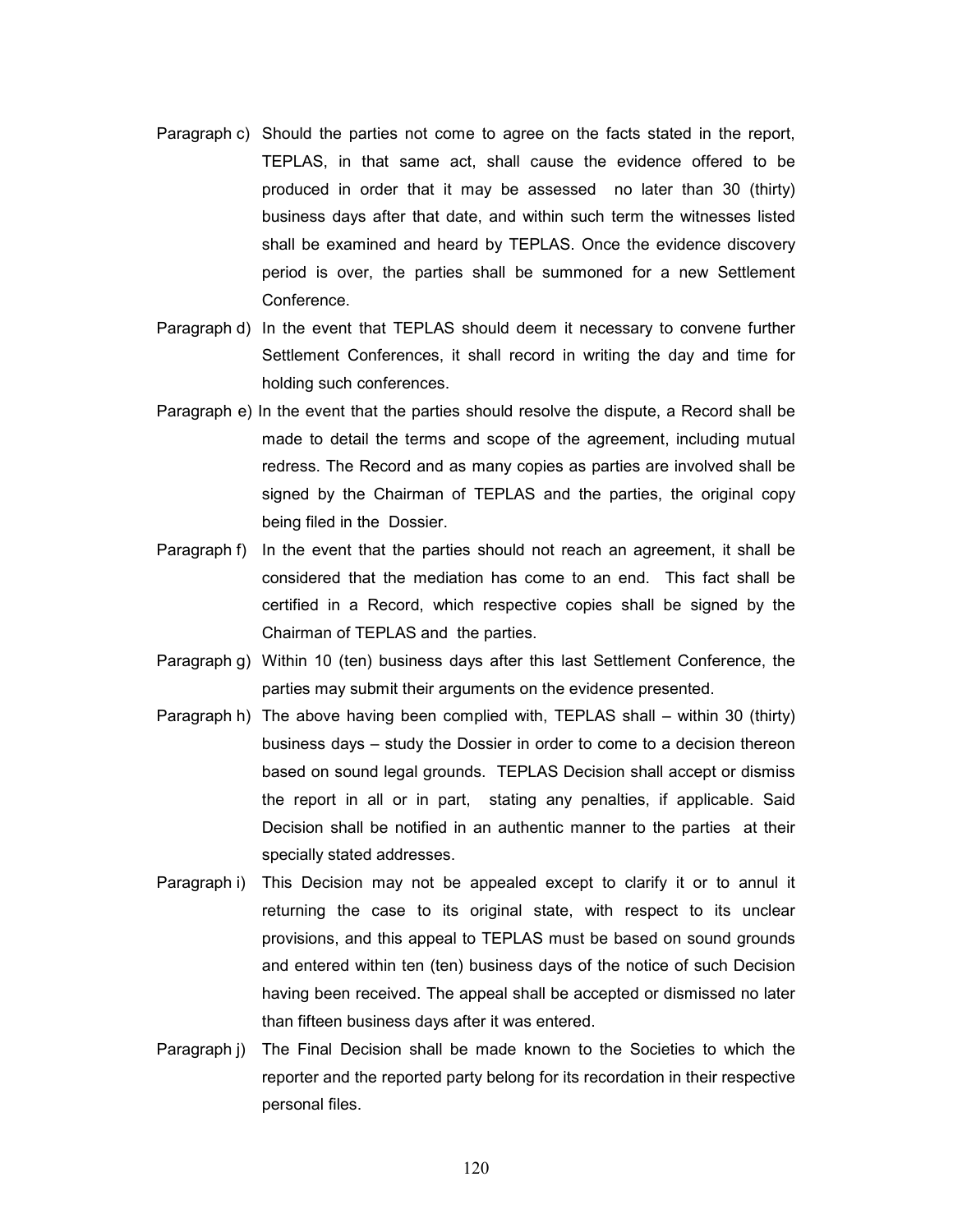Art.-609 Penalties: TEPLAS, in order to assess the measures taken and the scope of any penalties it may decide on, shall take into consideration the parties' prior history, their professional ethical credentials, the seriousness of the offense, and the implications thereof for the ethics of Health Sciences, for the Community and for the Society in which the person being reported or the reporter lives if the claim is found to be negligent. In keeping with the above, penalties shall go from just a warning to suspension from the Societies in the Asociación Médica Argentina for a term as may be stipulated, the maximum penalty being suspension and definitive discharge from such Societies.

Art.-610 Court of Law Intervention: In the event that either party should deem it has been affected by illegitimacy or manifest arbitrariness against its constitutional rights, such aggrieved party, at its sole expense, shall seek the legal remedy it is entitled to before any court as may be applicable.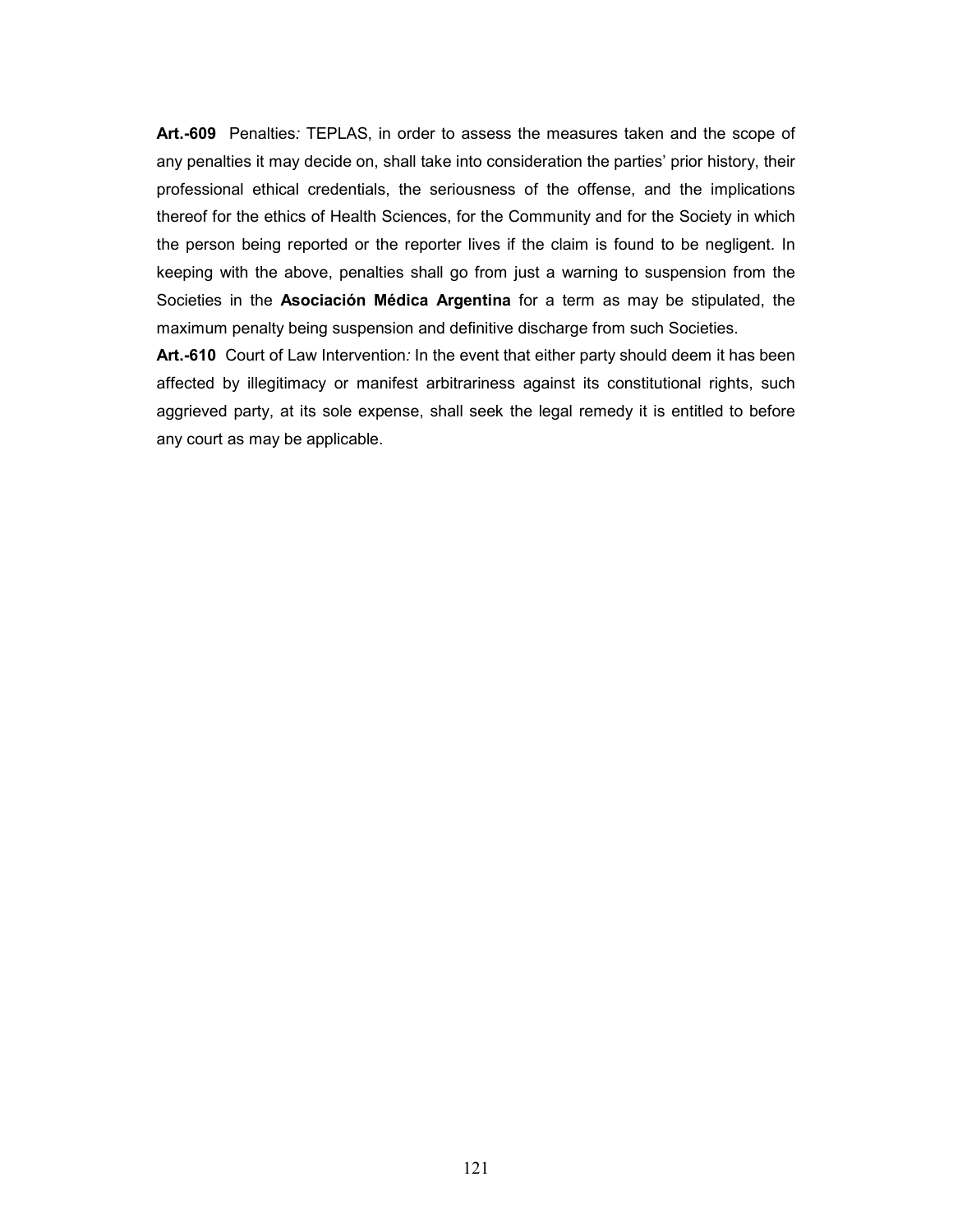#### **REFERENCES:**

- 1946 Code of Nuremberg (It establishes the guidelines for medical experimentation on human beings).
- 1948 Universal Declaration of Human Rights. United Nations Organization.
- 1948 World Medical Association. Declaration of Geneva (Adopted as Oath by Schools of Medicine).
- 1949 World Medical Association. International Code of Medical Ethics.
- 1950 Code for Nurses. American Nurses Association, re-updated in 1976.
- 1955 Code of Medical Ethics. Medical Confederation of the Argentine Republic (With 17 Chapters focusing on multiple ethical and deontological subjects of the professional practice).
- 1961 Code of Medical Ethics of the Medical Association of the Province of Buenos Aires, re-updated in 1986.
- 1964 World Medical Association. Declaration of Helsinki.
- 1968 World Medical Association. Declaration of Sydney. (It provides guidelines for the definition and determination of death).

1970 World Medical Association. Declaration of Oslo (Postulate on therapeutical abortion).

- 1973 Declaration of Patient's Rights. American Association of Hospitals.
- 1975 World Medical Association. Declaration of Tokyo-Helsinki II. (Update of Helsinki I. Basic Principles on Biomedical Research on Human Beings, clinical investigation and non-therapeutic investigation).
- 1975 World Medical Association. Guidelines for Physicians on Torture and other Cruel. Inhuman or Degrading Treatments or Punishments imposed on arrested or imprisoned people.
- 1975 World Medical Association. Venice Declaration on Terminal Diseases (It refers to the relief of suffering, the use of extraordinary means and the use of organs for transplantation).
- 1976 Recommendation regarding the Rights of the Terminally III and the Dying. Council of Europe Parliamentary Assembly.
- 1977 Recommendation regarding the situation of the Mentally III. Council of Europe Parliamentary Assembly.
- 1977 Specific Ethical Implications of Psychiatry. Hawaii Declaration. World Psychiatric Association.
- 1981 Rules and Regulations on Research on Fetus, Pregnant Women, in vitro Fertilization and Prisoners. US Code of Federal Regulations. (It sets the basic